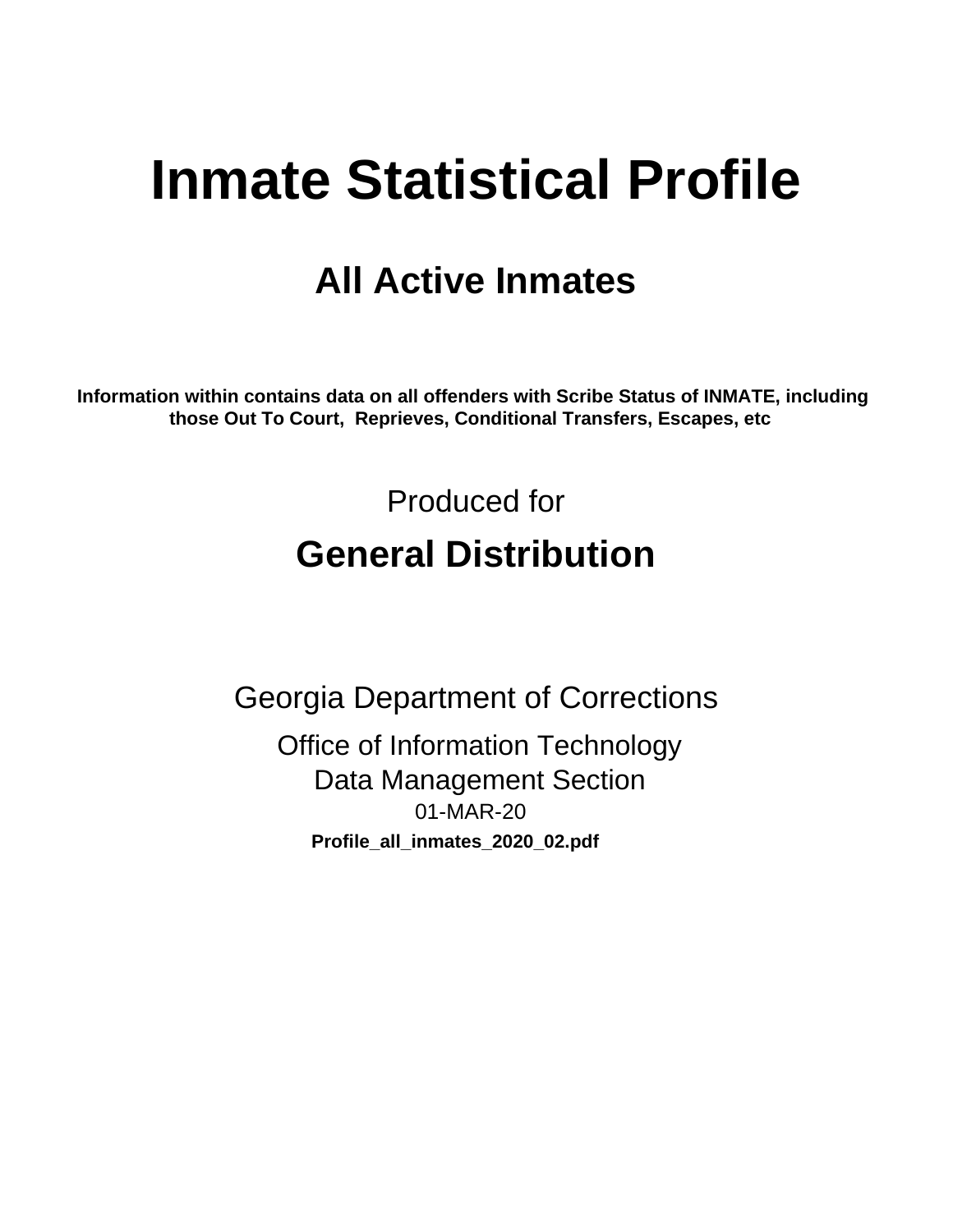#### **Inmate Statistical Profile 01-MAR-20** Contents

**All Active Inmates** 

Produced for General Distribution

# **Table of Contents**

| <b>Demographic information</b>                                        |
|-----------------------------------------------------------------------|
| 4 Current age, broken out in ten year age groups                      |
| 5 Race group                                                          |
| 6 Marital status, self-reported at entry to prison                    |
| 7 Number of Inmates with Dependents, self-reported at entry to prison |
| 8 Religious affiliation, self-reported at entry to prison             |
| 9 Home county - self-reported at entry to prison                      |
| 14 Employment status before prison, self-reported at entry to prison  |
| 15 Age at admission                                                   |
| 17 Age at admission                                                   |
| 20 Height, measured at entry to prison                                |
| 22 Weight, measured at entry to prison                                |
| 23 Military service                                                   |
| <b>Correctional information</b>                                       |
| 24 Type of admission to prison                                        |
| 25 Current / last supervision level                                   |
| 26 Current / last institution type                                    |
| 27 Institution type - transitional centers                            |
| 28 Institution type - county prisons                                  |
| 30 Institution type - state prisons                                   |
| 32 Institution type - private prisons                                 |
| 33 Institution type - inmate boot camp                                |
| 34 Number of disciplinary reports                                     |
| 35 Number of transfers                                                |
| 36 Number of escapes                                                  |
| 37 Split sentence - Probation to follow                               |
| 38 Probable future release type of still active inmates               |
| 39 Time served in current (or last) institution                       |
| Educational, psychological and physical information                   |
| 40 Highest grade level attained                                       |
| 41 Culture fair IQ scores                                             |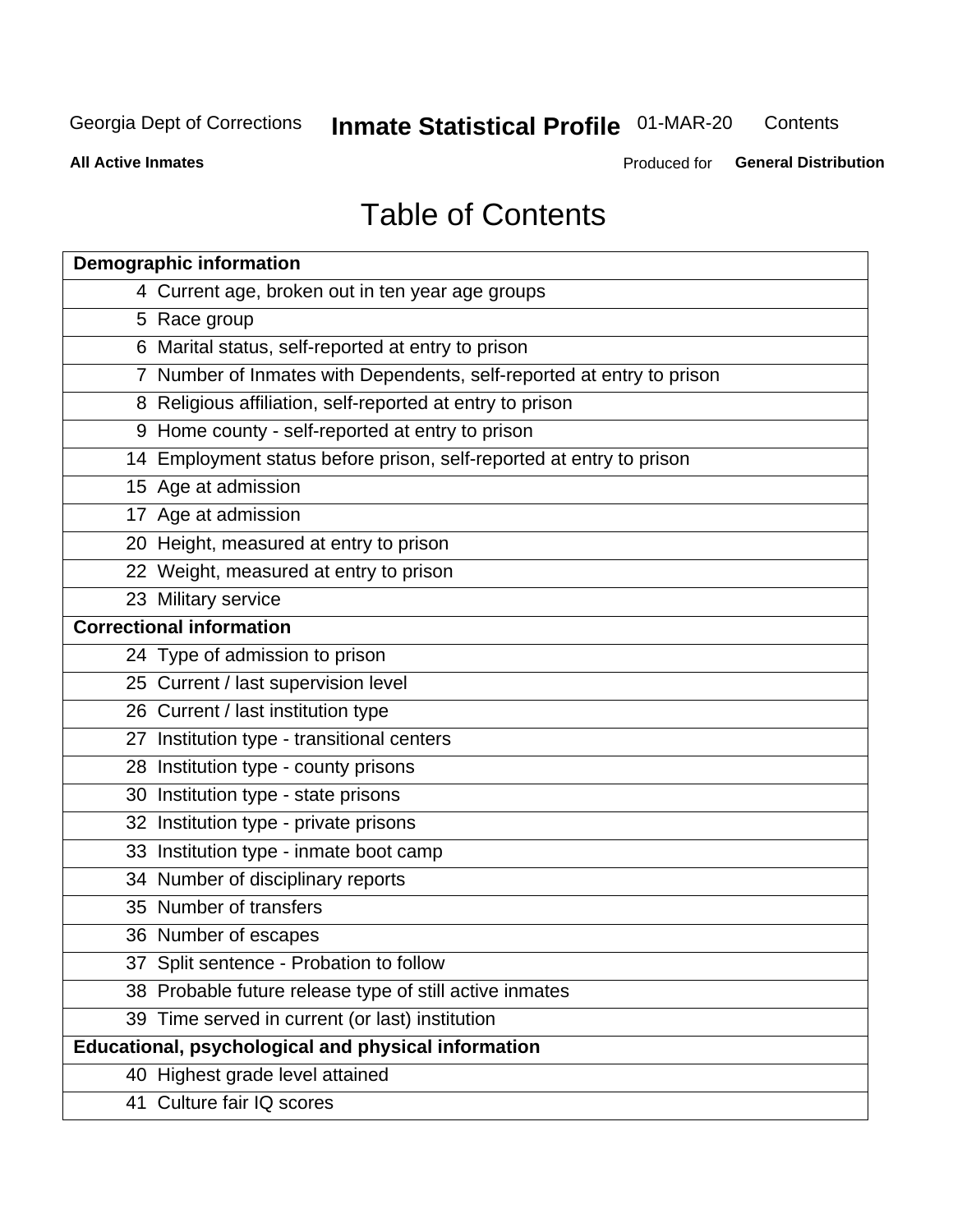# **Inmate Statistical Profile 01-MAR-20**

Contents

**All Active Inmates** 

Produced for General Distribution

# **Table of Contents**

| Educational, psychological and physical information              |
|------------------------------------------------------------------|
| 42 Wide Range Achievement Test (WRAT) reading score              |
| 43 Wide Range Achievement Test (WRAT) math score                 |
| 44 Wide Range Achievement Test (WRAT) spelling score             |
| 45 Current / last mental health treatment level                  |
| 46 PULHESDWIT medical scale - 'P' overall condition ('P'hysical) |
| 47 PULHESDWIT medical scale - 'U' upper body                     |
| 48 PULHESDWIT medical scale - 'L' lower body                     |
| 49 PULHESDWIT medical scale - 'H' hearing                        |
| 50 PULHESDWIT medical scale - 'E' vision                         |
| 51 PULHESDWIT medical scale -'S' psychiatric                     |
| 52 PULHESDWIT medical scale - 'D' dental                         |
| 53 PULHESDWIT medical scale - 'W' work ability                   |
| 54 PULHESDWIT medical scale - 'I' impairment                     |
| 55 PULHESDWIT medical scale - 'T' transportability               |
| <b>Crimes and criminal history information</b>                   |
| 56 Number of prior Georgia incarcerations                        |
| 57 Prison sentence in years                                      |
| 58 Primary offense, broken out into felonies vs misdemeanors     |
| 59 Primary offense, broken out into six broad crime categories   |
| 60 Primary offense, detailed offense code                        |
| 68 County of conviction of primary offense                       |
| 73 Circuit of conviction of primary offense                      |
| 75 Years served (jail + prison) in this incarceration            |
| <b>Medical information</b>                                       |
| 76 Results of most recent HIV test                               |
| 77 Results of most recent tuberculosis test                      |
| 78 Results of most recent syphilis test                          |
| 79 Results of most recent Hepatitis-C test                       |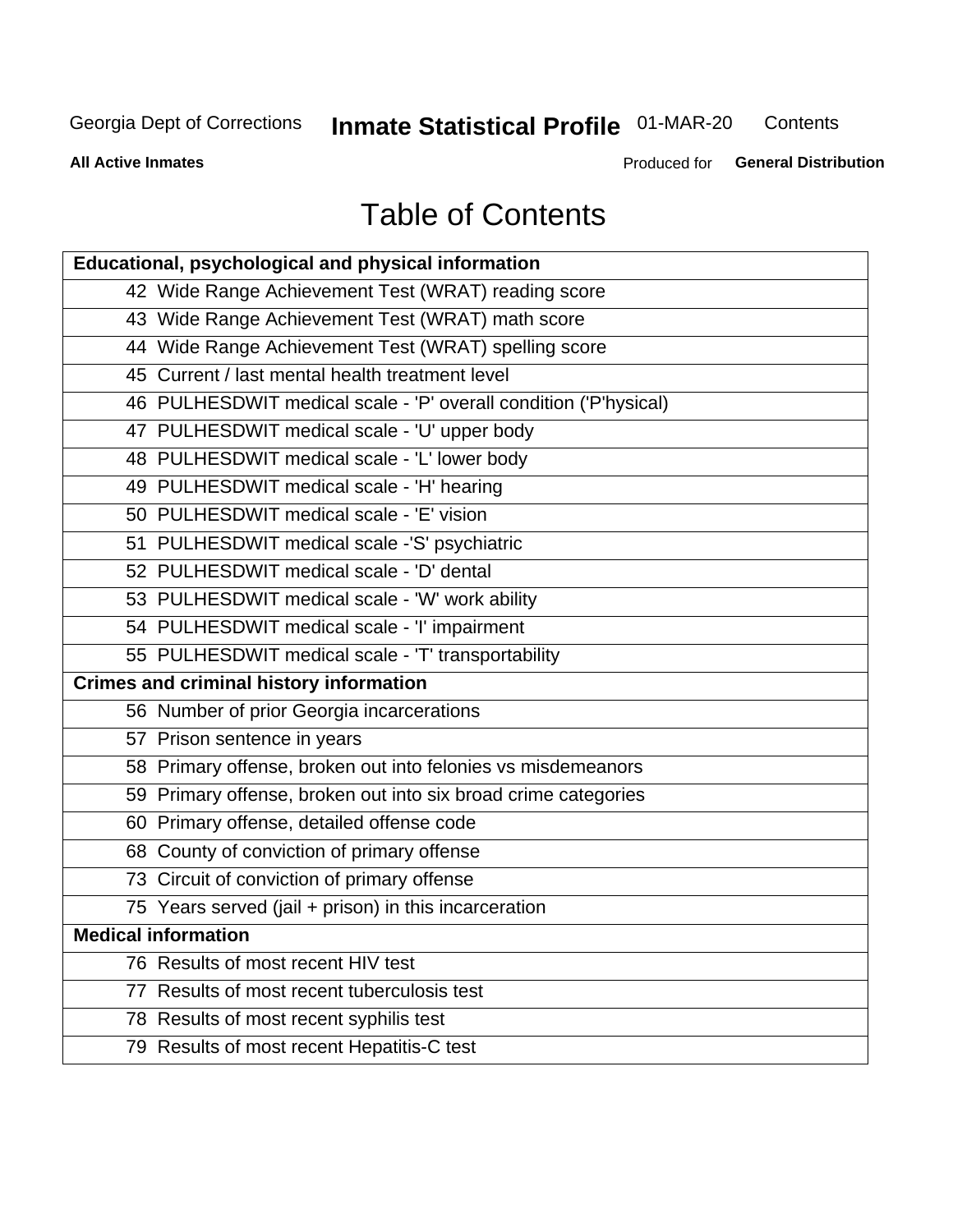#### **All Active Inmates**

### Produced for General Distribution

### Current age, broken out in ten-year age groups

COL % - percent each COUNT is of its particular column

|                          |              | <b>Male</b> |        |                 | <b>Female</b> |          |              | <b>Total</b> |  |
|--------------------------|--------------|-------------|--------|-----------------|---------------|----------|--------------|--------------|--|
| <b>Current Age</b>       | <b>Count</b> | Col %       | Row %  | <b>Count</b>    | Col %         | Row %    | <b>Total</b> | Col %        |  |
| <b>Teens (1-19)</b>      | 635          | 1.25%       | 94.21% | 39              | 0.99%         | 5.79%    | 674          | 1.23%        |  |
| <b>Twenties (20-29)</b>  | 13,228       | 25.96%      | 93.08% | 984             | 24.87%        | $6.92\%$ | 14,212       | 25.88%       |  |
| <b>Thirties (30-39)</b>  | 15,642       | 30.69%      | 91.72% | 1,412           | 35.69%        | 8.28%    | 17,054       | 31.05%       |  |
| <b>Forties (40-49)</b>   | 11,011       | 21.61%      | 92.48% | 895             | 22.62%        | 7.52%    | 11,906       | 21.68%       |  |
| <b>Fifties (50-59)</b>   | 7,023        | 13.78%      | 93.60% | 480             | 12.13%        | 6.40%    | 7,503        | 13.66%       |  |
| <b>Sixties (60-69)</b>   | 2,724        | $5.34\%$    | 95.58% | 126             | 3.19%         | 4.42%    | 2,850        | 5.19%        |  |
| Seventy + (70 and above) | 702          | 1.38%       | 97.23% | 20 <sub>1</sub> | 0.51%         | 2.77%    | 722          | 1.31%        |  |
| <b>Total Reported</b>    | 50,965       | 100%        | 92.80% | 3,956           | 100%          | 7.20%    | 54,921       | 100%         |  |

| <b>Not Reported</b> | 299   |       | 300                |
|---------------------|-------|-------|--------------------|
| Total               | 1,264 | 3,957 | 55 22'<br>. SS. CC |

| <b>Mean</b><br>(average) | 38.74         | 37.65 | 38.66 |
|--------------------------|---------------|-------|-------|
| Median (middle)          | $\sim$<br>ا پ | 36    | ^¬    |
| Mode<br>(most frequent)  | 30            | 30    | 30    |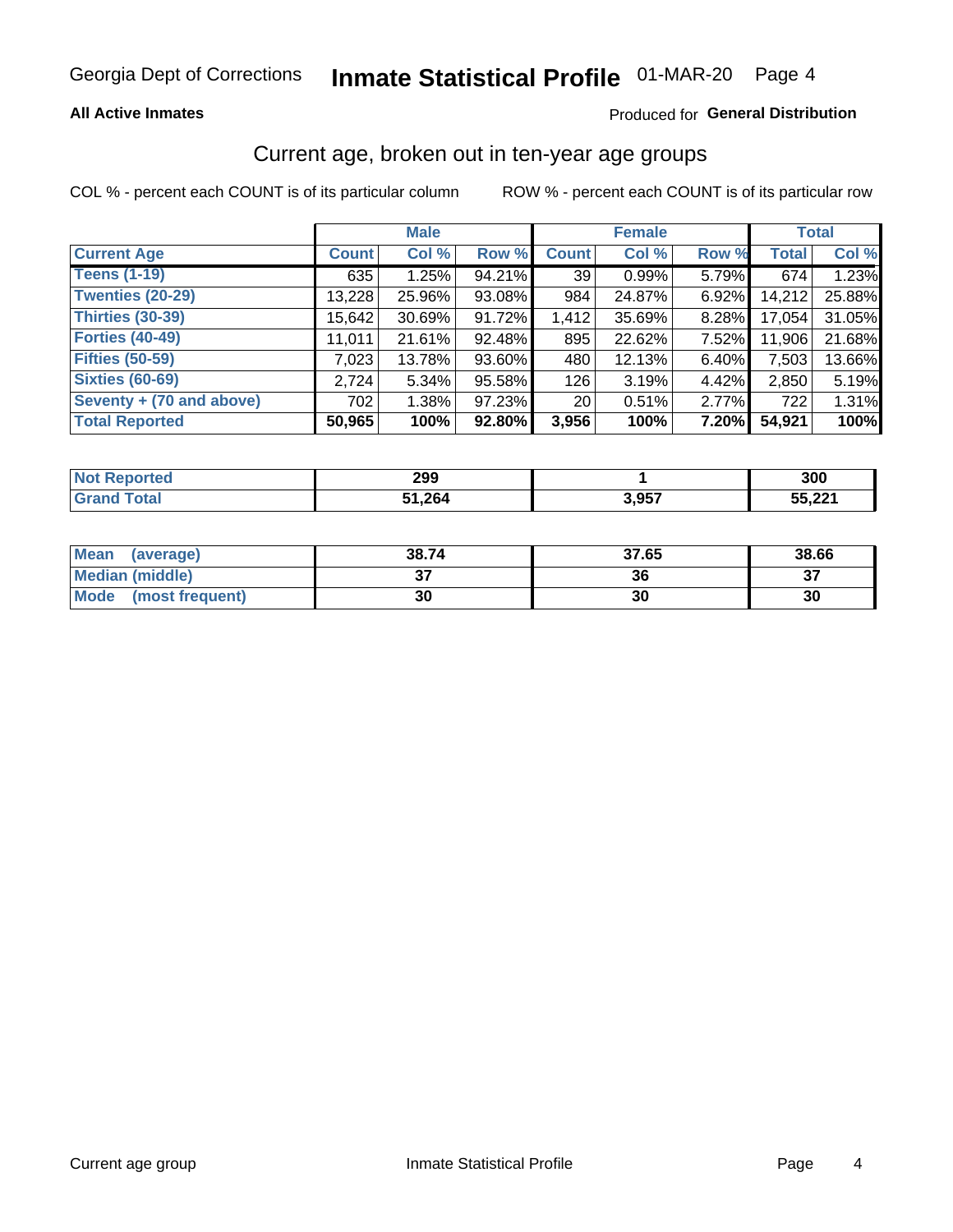# Inmate Statistical Profile 01-MAR-20 Page 5

#### **All Active Inmates**

#### Produced for General Distribution

### Race group

COL % - percent each COUNT is of its particular column

|                                   |                 | <b>Male</b> |         |             | <b>Female</b> |        |              | <b>Total</b> |  |
|-----------------------------------|-----------------|-------------|---------|-------------|---------------|--------|--------------|--------------|--|
| <b>Race Group</b>                 | <b>Count</b>    | Col %       |         | Row % Count | Col %         | Row %  | <b>Total</b> | Col %        |  |
| <b>White</b>                      | 17,586          | 34.30%      | 88.30%  | 2,331       | 58.91%        | 11.70% | 19,917       | 36.07%       |  |
| <b>Black</b><br>2                 | 31,381          | 61.21%      | 95.29%  | .552        | 39.22%        | 4.71%  | 32,933       | 59.64%       |  |
| <b>Other</b><br>5.                |                 | $.01\%$     | 50.00%  | 2           | .05%          | 50.00% | 4            | .01%         |  |
| <b>Asian</b><br>6                 | 183             | .36%        | 95.31%  | 9           | .23%          | 4.69%  | 192          | .35%         |  |
| <b>Unknown</b><br>9               | 2               | $.01\%$     | 100.00% |             |               |        | 2            | .01%         |  |
| <b>Hispanic</b><br>10             | 2,081           | 4.06%       | 97.06%  | 63          | 1.59%         | 2.94%  | 2,144        | 3.88%        |  |
| <b>Native American</b><br>$12 \,$ | 29 <sub>1</sub> | $.06\%$     | 100.00% |             |               |        | 29           | .05%         |  |
| <b>Total Reported</b>             | 51,264          | 100%        | 92.83%  | 3,957       | 100%          | 7.17%  | 55,221       | 100%         |  |

| orted<br>NO: |        |       |                   |
|--------------|--------|-------|-------------------|
| $\tau$ otar  | 51,264 | 3,957 | EE 004<br>JJ.ZZ . |

| m | <br>w<br>$\sim$ $\sim$ $\sim$ $\sim$ |  |
|---|--------------------------------------|--|
|   |                                      |  |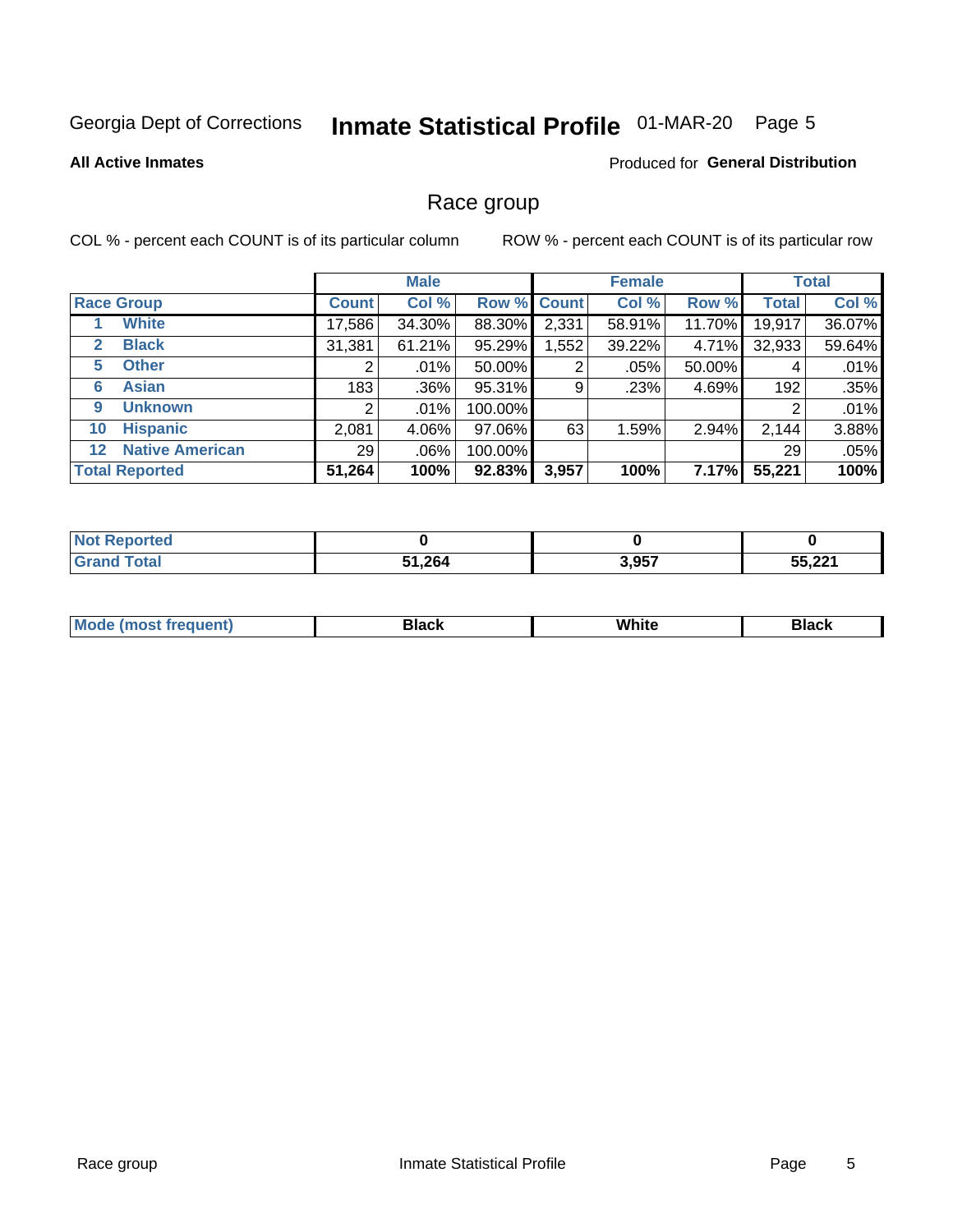# Inmate Statistical Profile 01-MAR-20 Page 6

**All Active Inmates** 

### **Produced for General Distribution**

### Marital status, self-reported at entry to prison

COL % - percent each COUNT is of its particular column

|                            | <b>Male</b>  |          |        |              | <b>Female</b> | <b>Total</b> |              |        |
|----------------------------|--------------|----------|--------|--------------|---------------|--------------|--------------|--------|
| <b>Marital Status</b>      | <b>Count</b> | Col %    | Row %  | <b>Count</b> | Col %         | Row %        | <b>Total</b> | Col %  |
| <b>Unknown</b><br>$\bf{0}$ | 1,934        | $3.77\%$ | 92.40% | 159          | 4.02%         | 7.60%        | 2,093        | 3.79%  |
| <b>Divorced</b><br>D       | 4,796        | $9.36\%$ | 89.78% | 546          | 13.80%        | 10.22%       | 5,342        | 9.67%  |
| <b>Married</b><br>M        | 6,568        | 12.81%   | 90.27% | 708          | 17.89%        | 9.73%        | 7,276        | 13.18% |
| <b>S</b> Separated         | 1,758        | 3.43%    | 88.48% | 229          | 5.79%         | 11.52%       | 1,987        | 3.60%  |
| <b>Unmarried</b><br>U      | 35,618       | 69.48%   | 94.24% | 2,178        | 55.04%        | 5.76%        | 37,796       | 68.44% |
| <b>Widow</b><br>W          | 590          | 1.15%    | 81.16% | 137          | 3.46%         | 18.84%       | 727          | 1.32%  |
| <b>Total Reported</b>      | 51,264       | 100%     | 92.83% | 3,957        | 100%          | 7.17%        | 55,221       | 100%   |

| ----<br>neo<br>NO    |      |      |                 |
|----------------------|------|------|-----------------|
| $\sim$ $\sim$ $\sim$ | .264 | 2057 | EE 004<br>.ZZ I |

|--|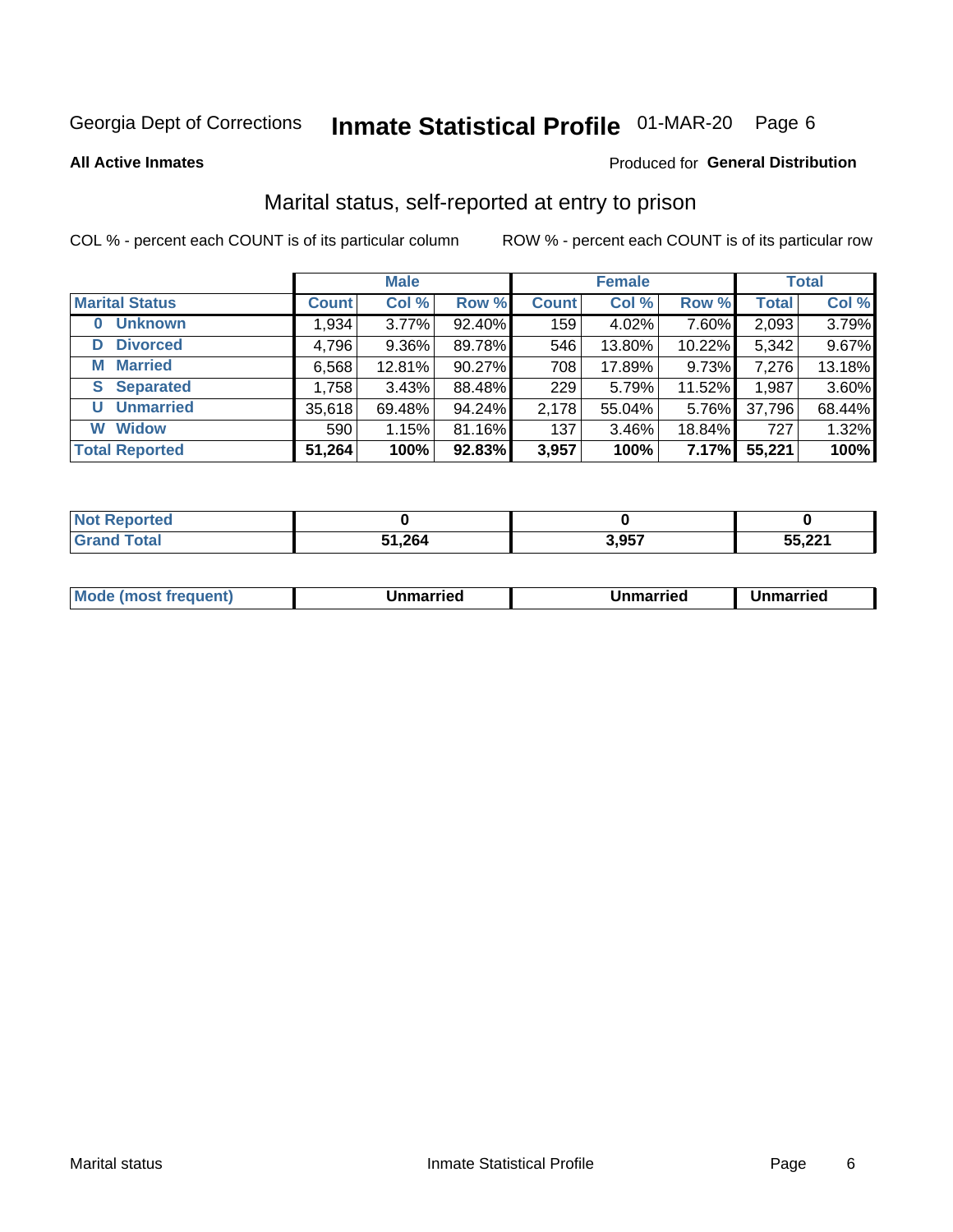# Inmate Statistical Profile 01-MAR-20 Page 7

#### **All Active Inmates**

#### Produced for General Distribution

### Number of Inmates with Dependents, Self-Reported at Entry to Prison

COL % - percent each COUNT is of its particular column

|                             | <b>Male</b>     |        |        | <b>Female</b> | <b>Total</b> |       |              |        |
|-----------------------------|-----------------|--------|--------|---------------|--------------|-------|--------------|--------|
| <b>Number of dependents</b> | <b>Count</b>    | Col %  | Row %  | <b>Count</b>  | Col %        | Row % | <b>Total</b> | Col %  |
| l 0                         | 15,663          | 36.65% | 92.01% | 1,361         | 39.40%       | 7.99% | 17,024       | 36.86% |
|                             | 9,819           | 22.98% | 93.49% | 684           | 19.80%       | 6.51% | 10,503       | 22.74% |
| $\overline{2}$              | 7,498           | 17.54% | 92.41% | 616           | 17.83%       | 7.59% | 8,114        | 17.57% |
| $\mathbf{3}$                | 4,565           | 10.68% | 91.23% | 439           | 12.71%       | 8.77% | 5,004        | 10.83% |
| $\overline{\mathbf{4}}$     | 2,426           | 5.68%  | 92.07% | 209           | 6.05%        | 7.93% | 2,635        | 5.70%  |
| 5                           | 1,291           | 3.02%  | 94.37% | 77            | 2.23%        | 5.63% | 1,368        | 2.96%  |
| 6                           | 666             | 1.56%  | 94.87% | 36            | 1.04%        | 5.13% | 702          | 1.52%  |
| 7                           | 325             | 0.76%  | 96.15% | 13            | 0.38%        | 3.85% | 338          | 0.73%  |
| 8                           | 193             | 0.45%  | 93.69% | 13            | 0.38%        | 6.31% | 206          | 0.45%  |
| 9                           | 90 <sub>1</sub> | 0.21%  | 97.83% | 2             | 0.06%        | 2.17% | 92           | 0.20%  |
| 10                          | 84              | 0.20%  | 96.55% | 3             | 0.09%        | 3.45% | 87           | 0.19%  |
| Over 10                     | 116             | 0.27%  | 99.15% |               | 0.03%        | 0.85% | 117          | 0.25%  |
| <b>Total Reported</b>       | 42,736          | 100%   | 92.52% | 3,454         | 100%         | 7.48% | 46,190       | 100%   |

| 8.528  | 503        | .031                                    |
|--------|------------|-----------------------------------------|
| 51,264 | <b>Q57</b> | EE 004<br>$\cdot$ . A and $\cdot$<br>JJ |

| Mean (average)       | 1.54 | l.43 | l.53 |
|----------------------|------|------|------|
| Median (middle)      |      |      |      |
| Mode (most frequent) |      |      |      |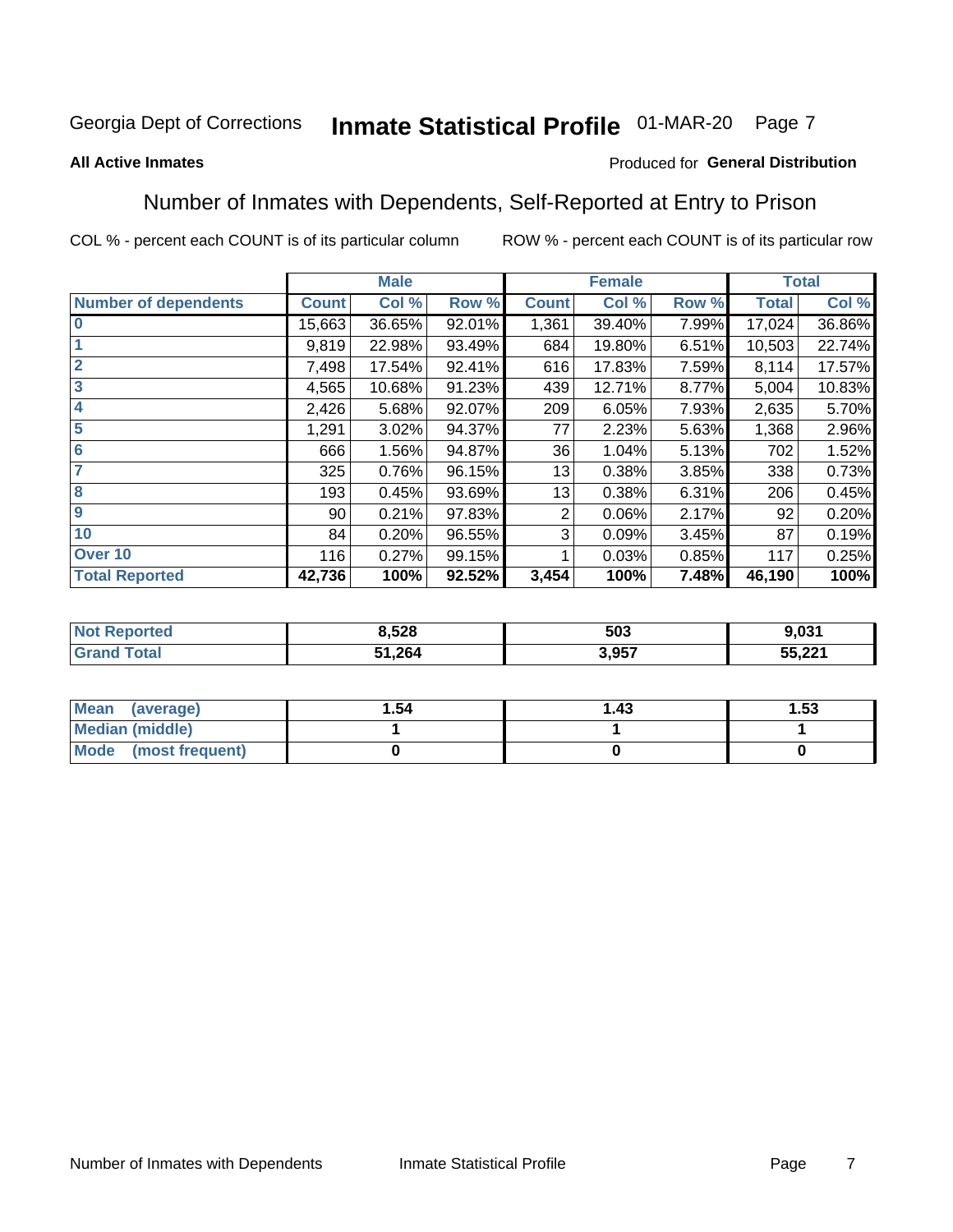# Inmate Statistical Profile 01-MAR-20 Page 8

#### **All Active Inmates**

#### Produced for General Distribution

### Religious affiliation, self-reported at entry to prison

COL % - percent each COUNT is of its particular column

|                     |                              |                 | <b>Male</b> |         |                  | <b>Female</b> |                  |                | <b>Total</b> |
|---------------------|------------------------------|-----------------|-------------|---------|------------------|---------------|------------------|----------------|--------------|
|                     | <b>Religious Affiliation</b> | <b>Count</b>    | Col %       | Row %   | <b>Count</b>     | Col %         | Row <sup>%</sup> | <b>Total</b>   | Col %        |
| 1                   | <b>Islam</b>                 | 2,079           | 7.73%       | 96.56%  | $\overline{74}$  | 2.23%         | 3.44%            | 2,153          | 7.13%        |
| $\overline{2}$      | <b>Catholic</b>              | 1,198           | 4.46%       | 87.57%  | 170              | 5.13%         | 12.43%           | 1,368          | 4.53%        |
| 3                   | <b>Baptist</b>               | 12,718          | 47.31%      | 88.61%  | 1,634            | 49.35%        | 11.39%           | 14,352         | 47.53%       |
| 4                   | <b>Methodist</b>             | 385             | 1.43%       | 86.52%  | 60               | 1.81%         | 13.48%           | 445            | 1.47%        |
| 5                   | <b>Episcopal</b>             | 40              | .15%        | 88.89%  | 5                | .15%          | 11.11%           | 45             | .15%         |
| $\overline{\bf{6}}$ | <b>Presbyterian</b>          | 58              | .22%        | 92.06%  | $\overline{5}$   | .15%          | 7.94%            | 63             | .21%         |
| 7                   | <b>Church Of God</b>         | 361             | 1.34%       | 92.33%  | 30               | .91%          | 7.67%            | 391            | 1.29%        |
| 8                   | <b>Holiness</b>              | 475             | 1.77%       | 84.52%  | 87               | 2.63%         | 15.48%           | 562            | 1.86%        |
| $\overline{9}$      | <b>Jewish</b>                | 86              | .32%        | 86.87%  | 13               | .39%          | 13.13%           | 99             | .33%         |
| 10                  | <b>Anglican</b>              | 31              | .12%        | 88.57%  | 4                | .12%          | 11.43%           | 35             | .12%         |
| 11                  | <b>Greek Orthodox</b>        | $6\phantom{1}6$ | .02%        | 66.67%  | $\overline{3}$   | .09%          | 33.33%           | $\overline{9}$ | .03%         |
| 12                  | <b>Hindu</b>                 | $\overline{17}$ | .06%        | 94.44%  | $\mathbf{1}$     | .03%          | 5.56%            | 18             | .06%         |
| 13                  | <b>Buddhist</b>              | 61              | .23%        | 92.42%  | 5                | .15%          | 7.58%            | 66             | .22%         |
| 14                  | <b>Taoist</b>                | $\overline{4}$  | .01%        | 100.00% |                  |               |                  | 4              | .01%         |
| 15                  | <b>Shintoist</b>             | $\overline{2}$  | .01%        | 100.00% |                  |               |                  | $\overline{2}$ | .01%         |
| 16                  | <b>Seventh Day Adventist</b> | 69              | .26%        | 92.00%  | 6                | .18%          | 8.00%            | 75             | .25%         |
| 17                  | <b>Jehovah Witness</b>       | 290             | 1.08%       | 87.61%  | 41               | 1.24%         | 12.39%           | 331            | 1.10%        |
| 18                  | <b>Latter Day Saints</b>     | 29              | .11%        | 87.88%  | 4                | .12%          | 12.12%           | 33             | .11%         |
| 19                  | Quaker                       | $\overline{2}$  | .01%        | 100.00% |                  |               |                  | $\overline{2}$ | .01%         |
| 20                  | <b>Other Prot</b>            | 1,407           | 5.23%       | 97.03%  | 43               | 1.30%         | 2.97%            | 1,450          | 4.80%        |
| 21                  | <b>Messianic Judaism</b>     | 47              | .17%        | 79.66%  | 12               | .36%          | 20.34%           | 59             | .20%         |
| 22                  | <b>Asatru-Odinism</b>        | $\overline{2}$  | .01%        | 100.00% |                  |               |                  | $\overline{2}$ | .01%         |
| 23                  | <b>Hebrew Israelite</b>      | $\overline{57}$ | .21%        | 96.61%  | $\overline{2}$   | .06%          | 3.39%            | 59             | .20%         |
| 24                  | <b>Nation Of Islam</b>       | $\overline{42}$ | .16%        | 85.71%  | $\overline{7}$   | .21%          | 14.29%           | 49             | .16%         |
| 25                  | <b>Native American</b>       | 22              | .08%        | 95.65%  | $\mathbf 1$      | .03%          | 4.35%            | 23             | .08%         |
| 26                  | Pagan                        | 8               | .03%        | 88.89%  | $\mathbf{1}$     | .03%          | 11.11%           | 9              | .03%         |
| $\overline{27}$     | <b>Pentecostal</b>           | 100             | .37%        | 71.43%  | 40               | 1.21%         | 28.57%           | 140            | .46%         |
| 28                  | <b>Rastafari</b>             | 10              | .04%        | 71.43%  | 4                | .12%          | 28.57%           | 14             | .05%         |
| 29                  | <b>Wiccan</b>                | 27              | .10%        | 81.82%  | 6                | .18%          | 18.18%           | 33             | .11%         |
| 30                  | <b>No Religion</b>           | 1,791           | 6.66%       | 89.42%  | $\overline{212}$ | 6.40%         | 10.58%           | 2,003          | 6.63%        |
| 31                  | Christian -                  | 4,110           | 15.29%      | 83.08%  | 837              | 25.28%        | 16.92%           | 4,947          | 16.38%       |
|                     | <b>Unspecified</b>           |                 |             |         |                  |               |                  |                |              |
| 96                  | <b>None</b>                  | 1,350           | 5.02%       | 99.70%  | 4                | .12%          | .30%             | 1,354          | 4.48%        |
|                     | <b>Total Reported</b>        | 26,884          | 100%        | 89.03%  | 3,311            | 100%          | 10.97%           | 30,195         | 100%         |

| 24,380       | 646   | 25,026            |
|--------------|-------|-------------------|
| 20A<br>1.ZD4 | 3,957 | 55 221<br>JJ.ZZ I |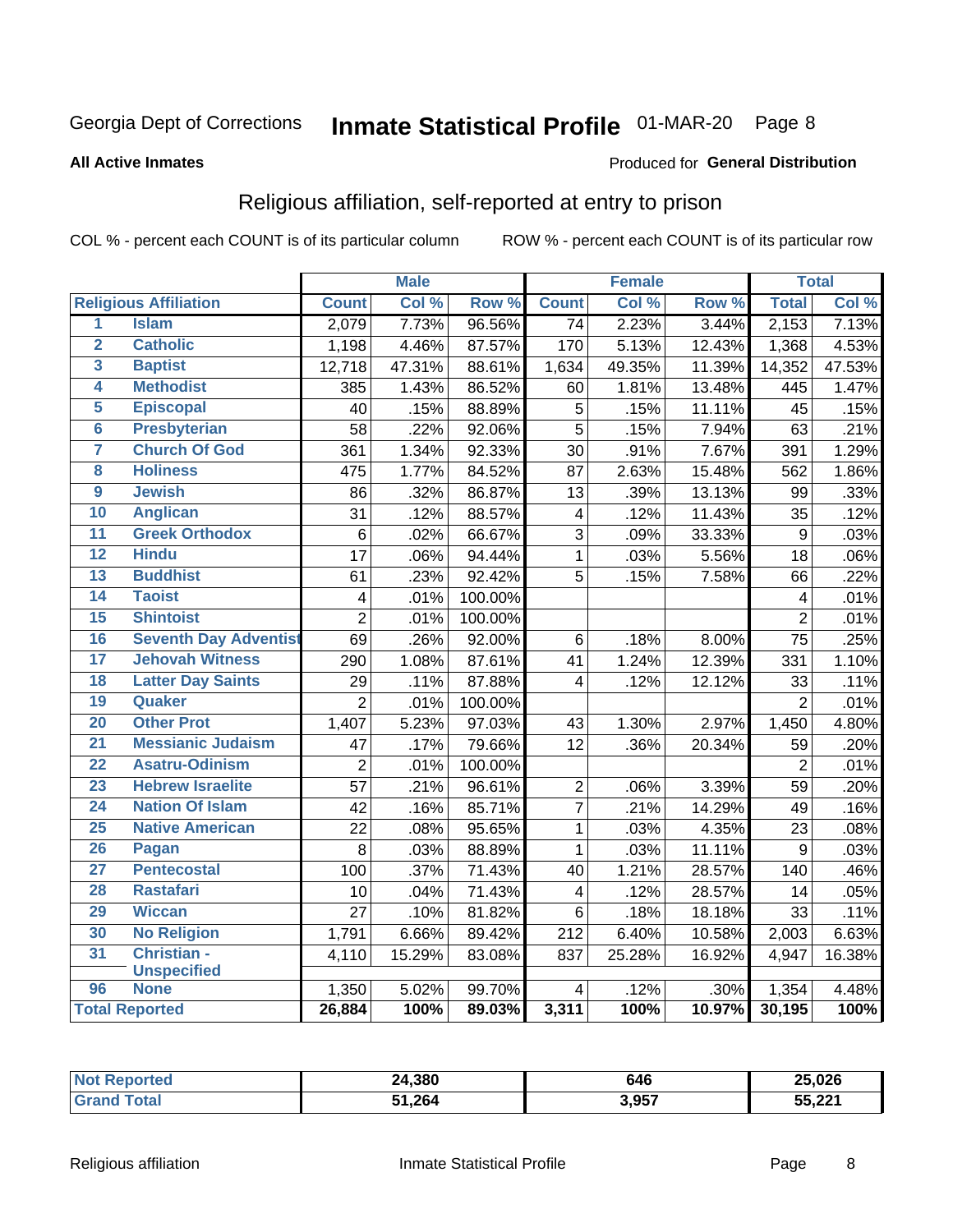#### Inmate Statistical Profile 01-MAR-20 Page 9 Georgia Dept of Corrections

**All Active Inmates** 

| <b>Produced for General Distribution</b> |  |  |
|------------------------------------------|--|--|
|------------------------------------------|--|--|

### Religious affiliation, self-reported at entry to prison

COL % - percent each COUNT is of its particular column ROW % - percent each COUNT is of its particular row

| <b>Mode (most frequent)</b> | <b>3aptist</b> | }aptist | <b>Baptist</b> |
|-----------------------------|----------------|---------|----------------|
|-----------------------------|----------------|---------|----------------|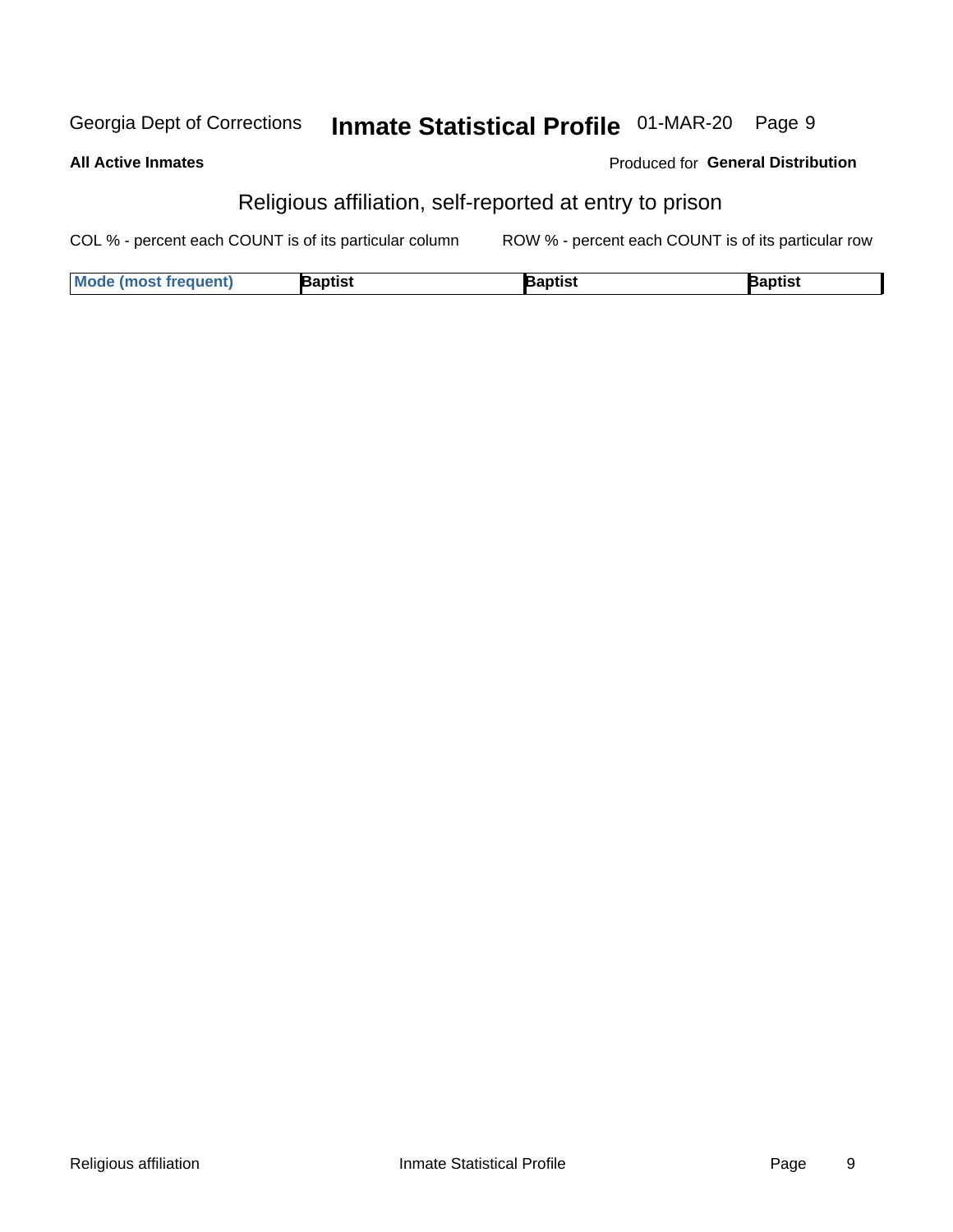# Inmate Statistical Profile 01-MAR-20 Page 9

#### **All Active Inmates**

### **Produced for General Distribution**

### Home county, self-reported at entry to prison

COL % - percent each COUNT is of its particular column

|     |                             |              | <b>Male</b> |                  |                  | <b>Female</b> |        | <b>Total</b> |                     |
|-----|-----------------------------|--------------|-------------|------------------|------------------|---------------|--------|--------------|---------------------|
|     | <b>Home County</b>          | <b>Count</b> | Col %       | Row <sup>%</sup> | <b>Count</b>     | Col %         | Row %  | <b>Total</b> | Col %               |
| 000 | <b>Unknown</b>              | 8,182        | 15.96%      | 92.46%           | 667              | 16.86%        | 7.54%  | 8,849        | 16.02%              |
| 001 | <b>Appling County</b>       | 126          | .25%        | 92.65%           | 10               | .25%          | 7.35%  | 136          | .25%                |
| 002 | <b>Atkinson County</b>      | 42           | .08%        | 91.30%           | 4                | .10%          | 8.70%  | 46           | .08%                |
| 003 | <b>Bacon County</b>         | 86           | .17%        | 94.51%           | 5                | .13%          | 5.49%  | 91           | .16%                |
| 004 | <b>Baker County</b>         | 24           | .05%        | 92.31%           | $\overline{c}$   | .05%          | 7.69%  | 26           | .05%                |
| 005 | <b>Baldwin County</b>       | 258          | .50%        | 91.49%           | 24               | .61%          | 8.51%  | 282          | .51%                |
| 006 | <b>Banks County</b>         | 91           | .18%        | 94.79%           | $\overline{5}$   | .13%          | 5.21%  | 96           | .17%                |
| 007 | <b>Barrow County</b>        | 308          | .60%        | 91.94%           | 27               | .68%          | 8.06%  | 335          | .61%                |
| 008 | <b>Bartow County</b>        | 487          | .95%        | 86.19%           | 78               | 1.97%         | 13.81% | 565          | 1.02%               |
| 009 | <b>Ben Hill County</b>      | 179          | .35%        | 96.76%           | $\,6$            | .15%          | 3.24%  | 185          | .34%                |
| 010 | <b>Berrien County</b>       | 84           | .16%        | 97.67%           | $\overline{2}$   | .05%          | 2.33%  | 86           | .16%                |
| 011 | <b>Bibb County</b>          | 1,148        | 2.24%       | 94.56%           | 66               | 1.67%         | 5.44%  | 1,214        | 2.20%               |
| 012 | <b>Bleckley County</b>      | 75           | .15%        | 88.24%           | 10               | .25%          | 11.76% | 85           | .15%                |
| 013 | <b>Brantley County</b>      | 84           | .16%        | 86.60%           | 13               | .33%          | 13.40% | 97           | .18%                |
| 014 | <b>Brooks County</b>        | 178          | .35%        | 98.34%           | 3                | .08%          | 1.66%  | 181          | .33%                |
| 015 | <b>Bryan County</b>         | 74           | .14%        | 93.67%           | 5                | .13%          | 6.33%  | 79           | .14%                |
| 016 | <b>Bulloch County</b>       | 336          | .66%        | 92.31%           | 28               | .71%          | 7.69%  | 364          | .66%                |
| 017 | <b>Burke County</b>         | 222          | .43%        | 97.80%           | 5                | .13%          | 2.20%  | 227          | .41%                |
| 018 | <b>Butts County</b>         | 158          | .31%        | 95.76%           | $\overline{7}$   | .18%          | 4.24%  | 165          | .30%                |
| 019 | <b>Calhoun County</b>       | 67           | .13%        | 93.06%           | 5                | .13%          | 6.94%  | 72           | .13%                |
| 020 | <b>Camden County</b>        | 126          | .25%        | 90.00%           | 14               | .35%          | 10.00% | 140          | .25%                |
| 021 | <b>Candler County</b>       | 102          | .20%        | 95.33%           | 5                | .13%          | 4.67%  | 107          | .19%                |
| 022 | <b>Carroll County</b>       | 546          | 1.07%       | 89.95%           | 61               | 1.54%         | 10.05% | 607          | $\overline{1.10\%}$ |
| 023 | <b>Catoosa County</b>       | 189          | .37%        | 87.10%           | 28               | .71%          | 12.90% | 217          | .39%                |
| 024 | <b>Charlton County</b>      | 51           | .10%        | 94.44%           | 3                | .08%          | 5.56%  | 54           | .10%                |
| 025 | <b>Chatham County</b>       | 1,642        | 3.20%       | 95.58%           | 76               | 1.92%         | 4.42%  | 1,718        | 3.11%               |
| 026 | <b>Chattahoochee County</b> | 18           | .04%        | 100.00%          |                  |               |        | 18           | .03%                |
| 027 | <b>Chattooga County</b>     | 210          | .41%        | 87.87%           | 29               | .73%          | 12.13% | 239          | .43%                |
| 028 | <b>Cherokee County</b>      | 424          | .83%        | 88.70%           | 54               | 1.36%         | 11.30% | 478          | .87%                |
| 029 | <b>Clarke County</b>        | 481          | .94%        | 91.62%           | 44               | 1.11%         | 8.38%  | 525          | .95%                |
| 030 | <b>Clay County</b>          | 32           | .06%        | 86.49%           | 5                | .13%          | 13.51% | 37           | .07%                |
| 031 | <b>Clayton County</b>       | 1,494        | 2.91%       | 93.61%           | 102              | 2.58%         | 6.39%  | 1,596        | 2.89%               |
| 032 | <b>Clinch County</b>        | 47           | .09%        | 90.38%           | 5                | .13%          | 9.62%  | 52           | .09%                |
| 033 | <b>Cobb County</b>          | 1,651        | 3.22%       | 91.93%           | 145              | 3.66%         | 8.07%  | 1,796        | 3.25%               |
| 034 | <b>Coffee County</b>        | 275          | .54%        | 94.18%           | 17               | .43%          | 5.82%  | 292          | .53%                |
| 035 | <b>Colquitt County</b>      | 212          | .41%        | 95.93%           | $\boldsymbol{9}$ | .23%          | 4.07%  | 221          | .40%                |
| 036 | <b>Columbia County</b>      | 273          | .53%        | 88.64%           | 35               | .88%          | 11.36% | 308          | .56%                |
| 037 | <b>Cook County</b>          | 136          | .27%        | 95.77%           | $\,6\,$          | .15%          | 4.23%  | 142          | .26%                |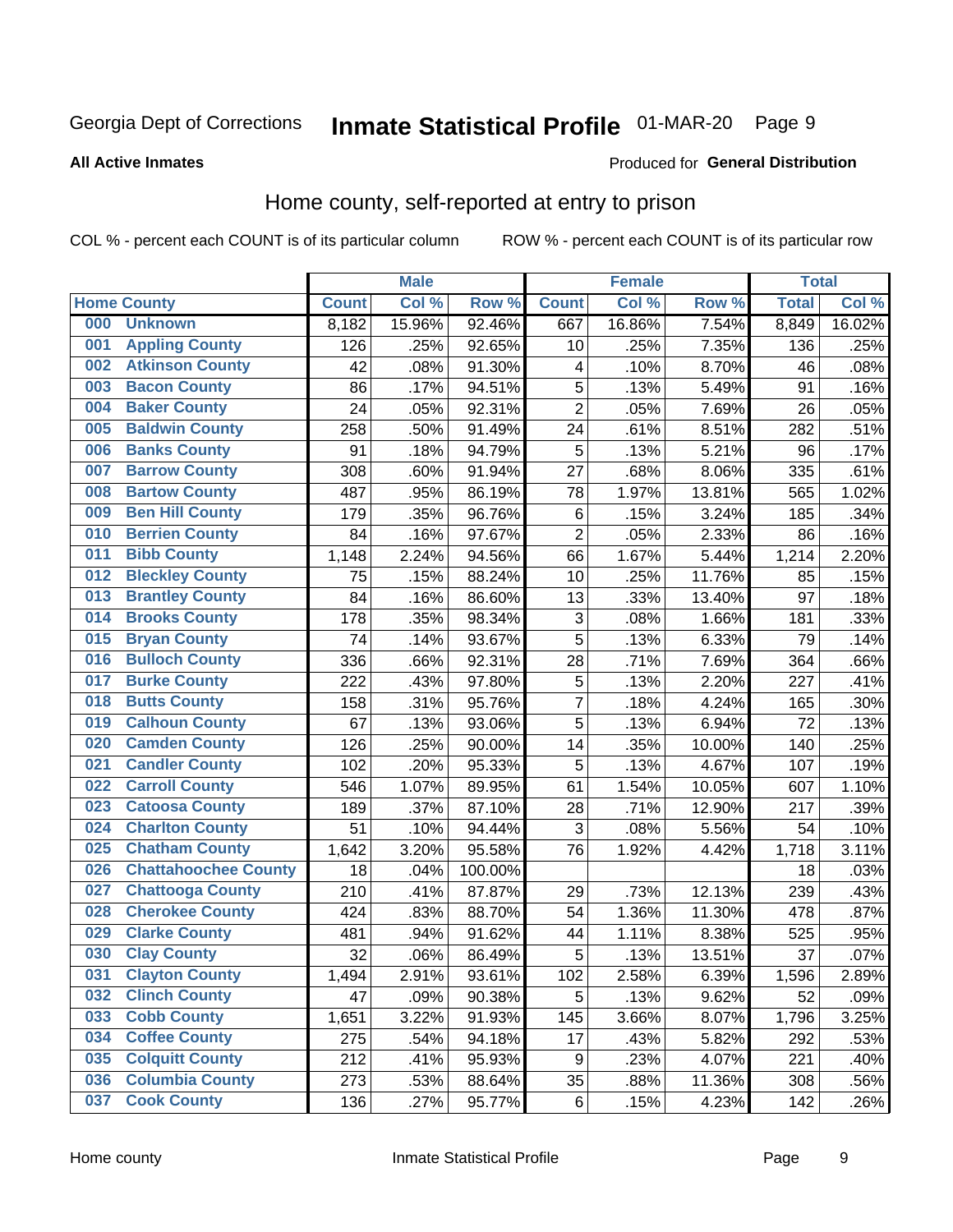# Inmate Statistical Profile 01-MAR-20 Page 10

**All Active Inmates** 

#### Produced for General Distribution

### Home county, self-reported at entry to prison

COL % - percent each COUNT is of its particular column

|     |                         |                  | <b>Male</b> |         |                 | <b>Female</b> |        | <b>Total</b> |       |
|-----|-------------------------|------------------|-------------|---------|-----------------|---------------|--------|--------------|-------|
|     | <b>Home County</b>      | <b>Count</b>     | Col %       | Row %   | <b>Count</b>    | Col %         | Row %  | <b>Total</b> | Col % |
| 038 | <b>Coweta County</b>    | 489              | .95%        | 94.22%  | 30              | .76%          | 5.78%  | 519          | .94%  |
| 039 | <b>Crawford County</b>  | 38               | .07%        | 92.68%  | 3               | .08%          | 7.32%  | 41           | .07%  |
| 040 | <b>Crisp County</b>     | 247              | .48%        | 95.00%  | 13              | .33%          | 5.00%  | 260          | .47%  |
| 041 | <b>Dade County</b>      | 57               | .11%        | 90.48%  | $\,6$           | .15%          | 9.52%  | 63           | .11%  |
| 042 | <b>Dawson County</b>    | 81               | .16%        | 89.01%  | 10              | .25%          | 10.99% | 91           | .16%  |
| 043 | <b>Decatur County</b>   | 224              | .44%        | 94.51%  | 13              | .33%          | 5.49%  | 237          | .43%  |
| 044 | <b>Dekalb County</b>    | 2,724            | 5.31%       | 94.48%  | 159             | 4.02%         | 5.52%  | 2,883        | 5.22% |
| 045 | <b>Dodge County</b>     | 119              | .23%        | 91.54%  | 11              | .28%          | 8.46%  | 130          | .24%  |
| 046 | <b>Dooly County</b>     | 137              | .27%        | 97.16%  | $\overline{4}$  | .10%          | 2.84%  | 141          | .26%  |
| 047 | <b>Dougherty County</b> | 689              | 1.34%       | 95.03%  | 36              | .91%          | 4.97%  | 725          | 1.31% |
| 048 | <b>Douglas County</b>   | 556              | 1.08%       | 93.29%  | 40              | 1.01%         | 6.71%  | 596          | 1.08% |
| 049 | <b>Early County</b>     | 57               | .11%        | 90.48%  | $6\phantom{1}6$ | .15%          | 9.52%  | 63           | .11%  |
| 050 | <b>Echols County</b>    | $\boldsymbol{9}$ | .02%        | 100.00% |                 |               |        | 9            | .02%  |
| 051 | <b>Effingham County</b> | $\overline{2}14$ | .42%        | 91.06%  | 21              | .53%          | 8.94%  | 235          | .43%  |
| 052 | <b>Elbert County</b>    | 115              | .22%        | 90.55%  | 12              | .30%          | 9.45%  | 127          | .23%  |
| 053 | <b>Emanuel County</b>   | 179              | .35%        | 94.21%  | 11              | .28%          | 5.79%  | 190          | .34%  |
| 054 | <b>Evans County</b>     | 67               | .13%        | 89.33%  | $\bf 8$         | .20%          | 10.67% | 75           | .14%  |
| 055 | <b>Fannin County</b>    | 87               | .17%        | 89.69%  | 10              | .25%          | 10.31% | 97           | .18%  |
| 056 | <b>Fayette County</b>   | 154              | .30%        | 92.77%  | 12              | .30%          | 7.23%  | 166          | .30%  |
| 057 | <b>Floyd County</b>     | 688              | 1.34%       | 89.82%  | 78              | 1.97%         | 10.18% | 766          | 1.39% |
| 058 | <b>Forsyth County</b>   | 190              | .37%        | 90.91%  | 19              | .48%          | 9.09%  | 209          | .38%  |
| 059 | <b>Franklin County</b>  | 112              | .22%        | 86.82%  | 17              | .43%          | 13.18% | 129          | .23%  |
| 060 | <b>Fulton County</b>    | 4,604            | 8.98%       | 95.34%  | 225             | 5.69%         | 4.66%  | 4,829        | 8.74% |
| 061 | <b>Gilmer County</b>    | 85               | .17%        | 86.73%  | 13              | .33%          | 13.27% | 98           | .18%  |
| 062 | <b>Glascock County</b>  | 9                | .02%        | 75.00%  | 3               | .08%          | 25.00% | 12           | .02%  |
| 063 | <b>Glynn County</b>     | 381              | .74%        | 91.81%  | 34              | .86%          | 8.19%  | 415          | .75%  |
| 064 | <b>Gordon County</b>    | 311              | .61%        | 89.37%  | 37              | .94%          | 10.63% | 348          | .63%  |
| 065 | <b>Grady County</b>     | 104              | .20%        | 95.41%  | 5               | .13%          | 4.59%  | 109          | .20%  |
| 066 | <b>Greene County</b>    | 96               | .19%        | 84.96%  | 17              | .43%          | 15.04% | 113          | .20%  |
| 067 | <b>Gwinnett County</b>  | 1,772            | 3.46%       | 93.91%  | 115             | 2.91%         | 6.09%  | 1,887        | 3.42% |
| 068 | <b>Habersham County</b> | 108              | .21%        | 82.44%  | 23              | .58%          | 17.56% | 131          | .24%  |
| 069 | <b>Hall County</b>      | 559              | 1.09%       | 91.79%  | 50              | 1.26%         | 8.21%  | 609          | 1.10% |
| 070 | <b>Hancock County</b>   | 56               | .11%        | 91.80%  | 5               | .13%          | 8.20%  | 61           | .11%  |
| 071 | <b>Haralson County</b>  | 102              | .20%        | 85.00%  | 18              | .45%          | 15.00% | 120          | .22%  |
| 072 | <b>Harris County</b>    | 111              | .22%        | 94.07%  | $\overline{7}$  | .18%          | 5.93%  | 118          | .21%  |
| 073 | <b>Hart County</b>      | 138              | .27%        | 93.24%  | 10              | .25%          | 6.76%  | 148          | .27%  |
| 074 | <b>Heard County</b>     | 51               | .10%        | 89.47%  | 6               | .15%          | 10.53% | 57           | .10%  |
| 075 | <b>Henry County</b>     | 655              | 1.28%       | 92.64%  | 52              | 1.31%         | 7.36%  | 707          | 1.28% |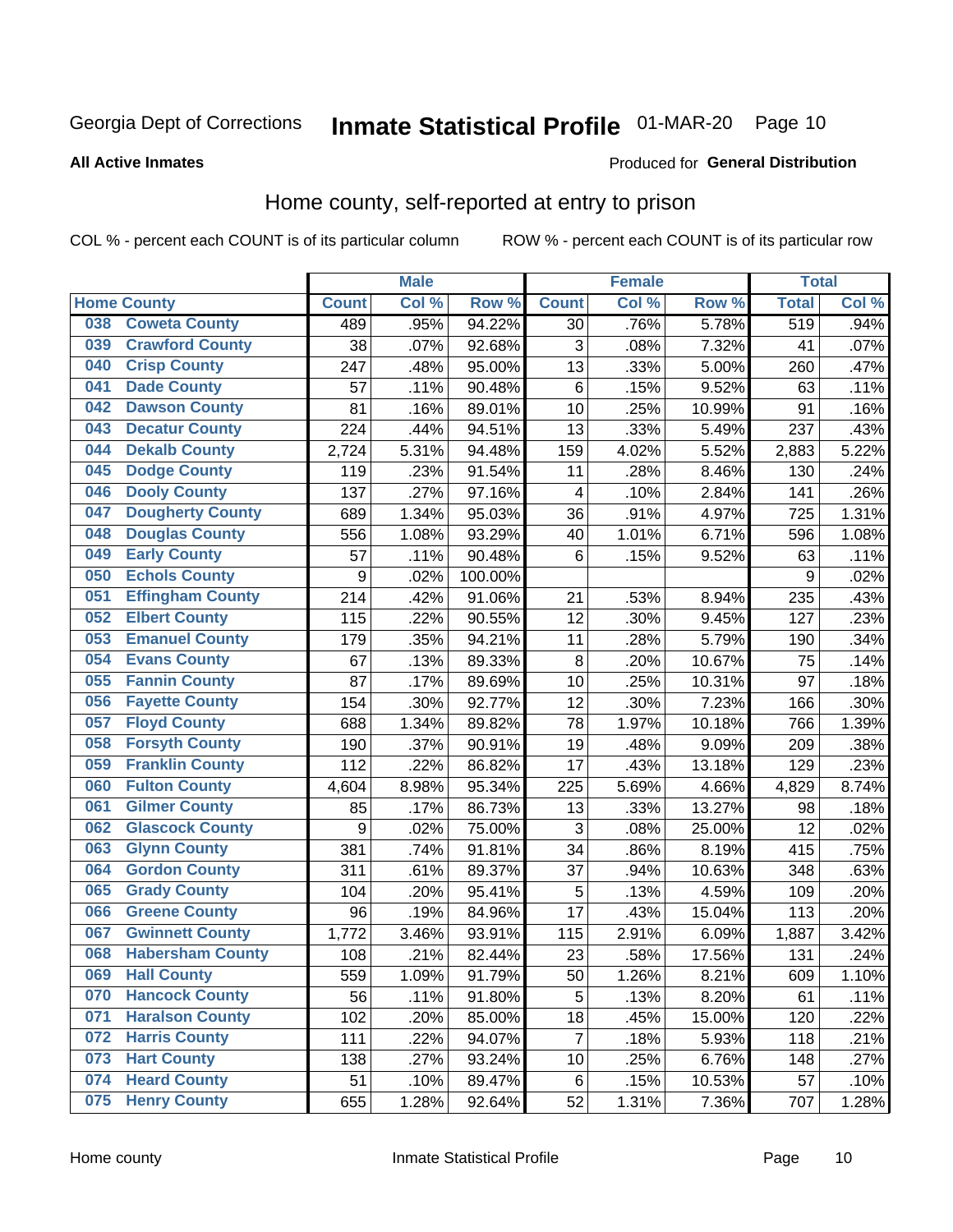# Inmate Statistical Profile 01-MAR-20 Page 11

#### **All Active Inmates**

#### Produced for General Distribution

### Home county, self-reported at entry to prison

COL % - percent each COUNT is of its particular column

|                  |                          |              | <b>Male</b> |                  |                         | <b>Female</b> |        | <b>Total</b> |       |
|------------------|--------------------------|--------------|-------------|------------------|-------------------------|---------------|--------|--------------|-------|
|                  | <b>Home County</b>       | <b>Count</b> | Col %       | Row <sup>%</sup> | <b>Count</b>            | Col %         | Row %  | <b>Total</b> | Col % |
| 076              | <b>Houston County</b>    | 567          | 1.11%       | 91.75%           | 51                      | 1.29%         | 8.25%  | 618          | 1.12% |
| 077              | <b>Irwin County</b>      | 60           | .12%        | 95.24%           | 3                       | .08%          | 4.76%  | 63           | .11%  |
| 078              | <b>Jackson County</b>    | 247          | .48%        | 91.82%           | 22                      | .56%          | 8.18%  | 269          | .49%  |
| 079              | <b>Jasper County</b>     | 91           | .18%        | 91.00%           | $\boldsymbol{9}$        | .23%          | 9.00%  | 100          | .18%  |
| 080              | <b>Jeff Davis County</b> | 82           | .16%        | 94.25%           | 5                       | .13%          | 5.75%  | 87           | .16%  |
| 081              | <b>Jefferson County</b>  | 178          | .35%        | 94.18%           | 11                      | .28%          | 5.82%  | 189          | .34%  |
| 082              | <b>Jenkins County</b>    | 74           | .14%        | 93.67%           | 5                       | .13%          | 6.33%  | 79           | .14%  |
| 083              | <b>Johnson County</b>    | 36           | .07%        | 92.31%           | 3                       | .08%          | 7.69%  | 39           | .07%  |
| 084              | <b>Jones County</b>      | 118          | .23%        | 92.91%           | 9                       | .23%          | 7.09%  | 127          | .23%  |
| 085              | <b>Lamar County</b>      | 65           | .13%        | 90.28%           | $\overline{7}$          | .18%          | 9.72%  | 72           | .13%  |
| 086              | <b>Lanier County</b>     | 74           | .14%        | 96.10%           | 3                       | .08%          | 3.90%  | 77           | .14%  |
| 087              | <b>Laurens County</b>    | 265          | .52%        | 91.07%           | 26                      | .66%          | 8.93%  | 291          | .53%  |
| 088              | <b>Lee County</b>        | 99           | .19%        | 97.06%           | 3                       | .08%          | 2.94%  | 102          | .18%  |
| 089              | <b>Liberty County</b>    | 203          | .40%        | 93.55%           | 14                      | .35%          | 6.45%  | 217          | .39%  |
| 090              | <b>Lincoln County</b>    | 32           | .06%        | 88.89%           | $\overline{\mathbf{4}}$ | .10%          | 11.11% | 36           | .07%  |
| 091              | <b>Long County</b>       | 44           | .09%        | 88.00%           | 6                       | .15%          | 12.00% | 50           | .09%  |
| 092              | <b>Lowndes County</b>    | 390          | .76%        | 95.59%           | 18                      | .45%          | 4.41%  | 408          | .74%  |
| 093              | <b>Lumpkin County</b>    | 82           | .16%        | 89.13%           | 10                      | .25%          | 10.87% | 92           | .17%  |
| 094              | <b>Macon County</b>      | 61           | .12%        | 87.14%           | 9                       | .23%          | 12.86% | 70           | .13%  |
| 095              | <b>Madison County</b>    | 175          | .34%        | 91.62%           | 16                      | .40%          | 8.38%  | 191          | .35%  |
| 096              | <b>Marion County</b>     | 56           | .11%        | 88.89%           | 7                       | .18%          | 11.11% | 63           | .11%  |
| 097              | <b>Mcduffie County</b>   | 140          | .27%        | 95.89%           | 6                       | .15%          | 4.11%  | 146          | .26%  |
| 098              | <b>Mcintosh County</b>   | 54           | .11%        | 91.53%           | 5                       | .13%          | 8.47%  | 59           | .11%  |
| 099              | <b>Meriwether County</b> | 180          | .35%        | 93.26%           | 13                      | .33%          | 6.74%  | 193          | .35%  |
| 100              | <b>Miller County</b>     | 28           | .05%        | 93.33%           | $\mathbf 2$             | .05%          | 6.67%  | 30           | .05%  |
| 101              | <b>Mitchell County</b>   | 156          | .30%        | 95.12%           | $\overline{8}$          | .20%          | 4.88%  | 164          | .30%  |
| 102              | <b>Monroe County</b>     | 108          | .21%        | 93.10%           | $\overline{8}$          | .20%          | 6.90%  | 116          | .21%  |
| 103              | <b>Montgomery County</b> | 66           | .13%        | 86.84%           | 10                      | .25%          | 13.16% | 76           | .14%  |
| 104              | <b>Morgan County</b>     | 111          | .22%        | 93.28%           | 8                       | .20%          | 6.72%  | 119          | .22%  |
| 105              | <b>Murray County</b>     | 200          | .39%        | 85.84%           | 33                      | .83%          | 14.16% | 233          | .42%  |
| 106              | <b>Muscogee County</b>   | 1,049        | 2.05%       | 95.54%           | 49                      | 1.24%         | 4.46%  | 1,098        | 1.99% |
| 107              | <b>Newton County</b>     | 557          | 1.09%       | 90.72%           | 57                      | 1.44%         | 9.28%  | 614          | 1.11% |
| 108              | <b>Oconee County</b>     | 57           | .11%        | 89.06%           | 7                       | .18%          | 10.94% | 64           | .12%  |
| 109              | <b>Oglethorpe County</b> | 56           | .11%        | 93.33%           | 4                       | .10%          | 6.67%  | 60           | .11%  |
| 110              | <b>Paulding County</b>   | 318          | .62%        | 87.60%           | 45                      | 1.14%         | 12.40% | 363          | .66%  |
| 111              | <b>Peach County</b>      | 112          | .22%        | 94.12%           | $\overline{7}$          | .18%          | 5.88%  | 119          | .22%  |
| $\overline{112}$ | <b>Pickens County</b>    | 118          | .23%        | 89.39%           | 14                      | .35%          | 10.61% | 132          | .24%  |
| 113              | <b>Pierce County</b>     | 105          | .20%        | 90.52%           | 11                      | .28%          | 9.48%  | 116          | .21%  |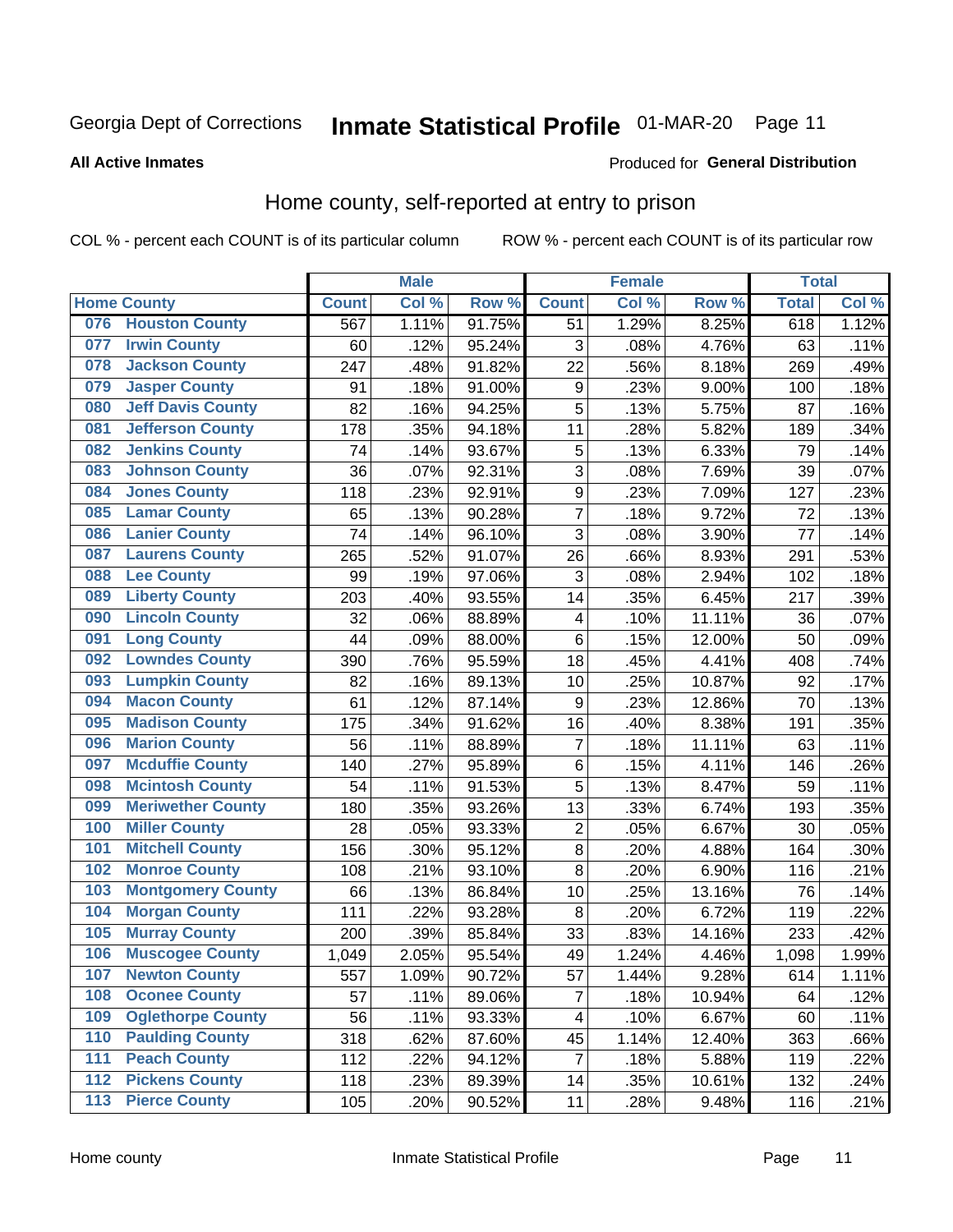# Inmate Statistical Profile 01-MAR-20 Page 12

#### **All Active Inmates**

#### Produced for General Distribution

### Home county, self-reported at entry to prison

COL % - percent each COUNT is of its particular column

|                    |                          |              | <b>Male</b> |                  |                         | <b>Female</b> |        | <b>Total</b>    |         |
|--------------------|--------------------------|--------------|-------------|------------------|-------------------------|---------------|--------|-----------------|---------|
| <b>Home County</b> |                          | <b>Count</b> | Col %       | Row <sup>%</sup> | <b>Count</b>            | Col %         | Row %  | <b>Total</b>    | Col %   |
| 114                | <b>Pike County</b>       | 35           | .07%        | 92.11%           | 3                       | .08%          | 7.89%  | $\overline{38}$ | .07%    |
| 115                | <b>Polk County</b>       | 226          | .44%        | 89.68%           | 26                      | .66%          | 10.32% | 252             | .46%    |
| 116                | <b>Pulaski County</b>    | 56           | .11%        | 87.50%           | 8                       | .20%          | 12.50% | 64              | .12%    |
| 117                | <b>Putnam County</b>     | 127          | .25%        | 93.38%           | 9                       | .23%          | 6.62%  | 136             | .25%    |
| 118                | <b>Quitman County</b>    | 13           | .03%        | 100.00%          |                         |               |        | 13              | .02%    |
| 119                | <b>Rabun County</b>      | 51           | .10%        | 79.69%           | 13                      | .33%          | 20.31% | 64              | .12%    |
| 120                | <b>Randolph County</b>   | 58           | .11%        | 92.06%           | 5                       | .13%          | 7.94%  | 63              | .11%    |
| 121                | <b>Richmond County</b>   | 1,687        | 3.29%       | 94.09%           | 106                     | 2.68%         | 5.91%  | 1,793           | 3.25%   |
| 122                | <b>Rockdale County</b>   | 356          | .69%        | 92.71%           | 28                      | .71%          | 7.29%  | 384             | .70%    |
| 123                | <b>Schley County</b>     | 20           | .04%        | 100.00%          |                         |               |        | 20              | .04%    |
| 124                | <b>Screven County</b>    | 114          | .22%        | 96.61%           | $\overline{\mathbf{4}}$ | .10%          | 3.39%  | 118             | .21%    |
| 125                | <b>Seminole County</b>   | 73           | .14%        | 92.41%           | 6                       | .15%          | 7.59%  | 79              | .14%    |
| 126                | <b>Spalding County</b>   | 444          | .87%        | 91.55%           | 41                      | 1.04%         | 8.45%  | 485             | .88%    |
| 127                | <b>Stephens County</b>   | 121          | .24%        | 88.97%           | 15                      | .38%          | 11.03% | 136             | .25%    |
| 128                | <b>Stewart County</b>    | 28           | .05%        | 100.00%          |                         |               |        | 28              | .05%    |
| 129                | <b>Sumter County</b>     | 178          | .35%        | 95.19%           | 9                       | .23%          | 4.81%  | 187             | .34%    |
| 130                | <b>Talbot County</b>     | 38           | .07%        | 95.00%           | $\overline{2}$          | .05%          | 5.00%  | 40              | .07%    |
| 131                | <b>Taliaferro County</b> | 6            | .01%        | 85.71%           | 1                       | .03%          | 14.29% | $\overline{7}$  | .01%    |
| 132                | <b>Tattnall County</b>   | 191          | .37%        | 91.39%           | 18                      | .45%          | 8.61%  | 209             | .38%    |
| 133                | <b>Taylor County</b>     | 58           | .11%        | 87.88%           | 8                       | .20%          | 12.12% | 66              | .12%    |
| 134                | <b>Telfair County</b>    | 89           | .17%        | 97.80%           | $\overline{2}$          | .05%          | 2.20%  | 91              | .16%    |
| 135                | <b>Terrell County</b>    | 65           | .13%        | 98.48%           | 1                       | .03%          | 1.52%  | 66              | .12%    |
| 136                | <b>Thomas County</b>     | 186          | .36%        | 96.37%           | $\overline{7}$          | .18%          | 3.63%  | 193             | .35%    |
| 137                | <b>Tift County</b>       | 284          | .55%        | 95.95%           | 12                      | .30%          | 4.05%  | 296             | .54%    |
| 138                | <b>Toombs County</b>     | 260          | .51%        | 90.91%           | 26                      | .66%          | 9.09%  | 286             | .52%    |
| 139                | <b>Towns County</b>      | 25           | .05%        | 80.65%           | 6                       | .15%          | 19.35% | 31              | .06%    |
| 140                | <b>Treutlen County</b>   | 43           | .08%        | 84.31%           | 8                       | .20%          | 15.69% | 51              | .09%    |
| 141                | <b>Troup County</b>      | 536          | 1.05%       | 93.22%           | 39                      | .99%          | 6.78%  | 575             | 1.04%   |
| $\overline{142}$   | <b>Turner County</b>     | 62           | .12%        | 95.38%           | $\sqrt{3}$              | .08%          | 4.62%  | 65              | .12%    |
| 143                | <b>Twiggs County</b>     | 54           | .11%        | 93.10%           | 4                       | .10%          | 6.90%  | 58              | .11%    |
| 144                | <b>Union County</b>      | 103          | .20%        | 85.83%           | 17                      | .43%          | 14.17% | 120             | .22%    |
| 145                | <b>Upson County</b>      | 162          | .32%        | 93.64%           | 11                      | .28%          | 6.36%  | 173             | .31%    |
| 146                | <b>Walker County</b>     | 371          | .72%        | 89.61%           | 43                      | 1.09%         | 10.39% | 414             | .75%    |
| 147                | <b>Walton County</b>     | 458          | .89%        | 90.87%           | 46                      | 1.16%         | 9.13%  | 504             | .91%    |
| 148                | <b>Ware County</b>       | 264          | .51%        | 95.31%           | 13                      | .33%          | 4.69%  | 277             | .50%    |
| 149                | <b>Warren County</b>     | 27           | .05%        | 90.00%           | 3                       | .08%          | 10.00% | 30              | .05%    |
| 150                | <b>Washington County</b> | 188          | .37%        | 93.07%           | 14                      | .35%          | 6.93%  | 202             | .37%    |
| 151                | <b>Wayne County</b>      | 188          | .37%        | 93.53%           | 13                      | .33%          | 6.47%  | 201             | $.36\%$ |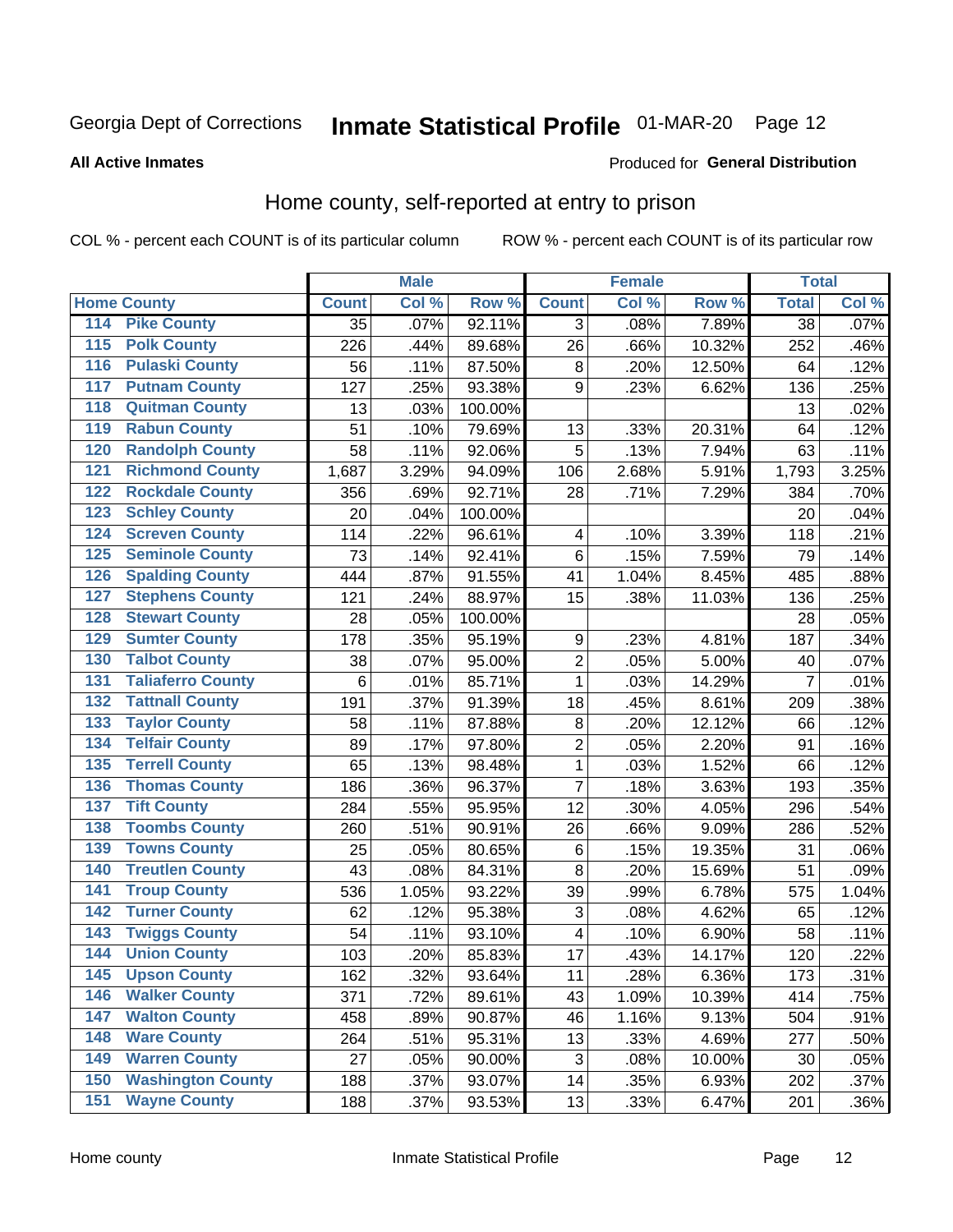# Inmate Statistical Profile 01-MAR-20 Page 13

**All Active Inmates** 

### Produced for General Distribution

### Home county, self-reported at entry to prison

COL % - percent each COUNT is of its particular column

|     |                             |              | <b>Male</b> |        |                | <b>Female</b> |        | <b>Total</b> |       |
|-----|-----------------------------|--------------|-------------|--------|----------------|---------------|--------|--------------|-------|
|     | <b>Home County</b>          | <b>Count</b> | Col %       | Row %  | <b>Count</b>   | Col %         | Row %  | <b>Total</b> | Col % |
| 152 | <b>Webster County</b>       | 7            | .01%        | 70.00% | 3              | .08%          | 30.00% | 10           | .02%  |
| 153 | <b>Wheeler County</b>       | 93           | .18%        | 96.88% | 3              | .08%          | 3.13%  | 96           | .17%  |
| 154 | <b>White County</b>         | 86           | $.17\%$     | 89.58% | 10             | .25%          | 10.42% | 96           | .17%  |
| 155 | <b>Whitfield County</b>     | 520          | 1.01%       | 88.14% | 70             | 1.77%         | 11.86% | 590          | 1.07% |
| 156 | <b>Wilcox County</b>        | 63           | .12%        | 96.92% | $\overline{2}$ | .05%          | 3.08%  | 65           | .12%  |
| 157 | <b>Wilkes County</b>        | 56           | .11%        | 91.80% | 5              | .13%          | 8.20%  | 61           | .11%  |
| 158 | <b>Wilkinson County</b>     | 55           | $.11\%$     | 96.49% | $\overline{2}$ | .05%          | 3.51%  | 57           | .10%  |
| 159 | <b>Worth County</b>         | 116          | .23%        | 92.06% | 10             | .25%          | 7.94%  | 126          | .23%  |
| 999 | <b>Other Custody/Out Of</b> | 116          | .23%        | 95.87% | 5              | .13%          | 4.13%  | 121          | .22%  |
|     | <b>State</b>                |              |             |        |                |               |        |              |       |
|     | <b>Total Rported</b>        | 51,264       | 100%        | 92.83% | 3,957          | 100%          | 7.17%  | 55,221       | 100%  |

| ાલવ |              |      |                 |  |  |
|-----|--------------|------|-----------------|--|--|
|     | . 264<br>E4. | 2057 | EE 004<br>. عدر |  |  |

|  | Mode (most frequent) | <b>Fulton County</b> | <b>Fulton County</b> | <b>Fulton County</b> |
|--|----------------------|----------------------|----------------------|----------------------|
|--|----------------------|----------------------|----------------------|----------------------|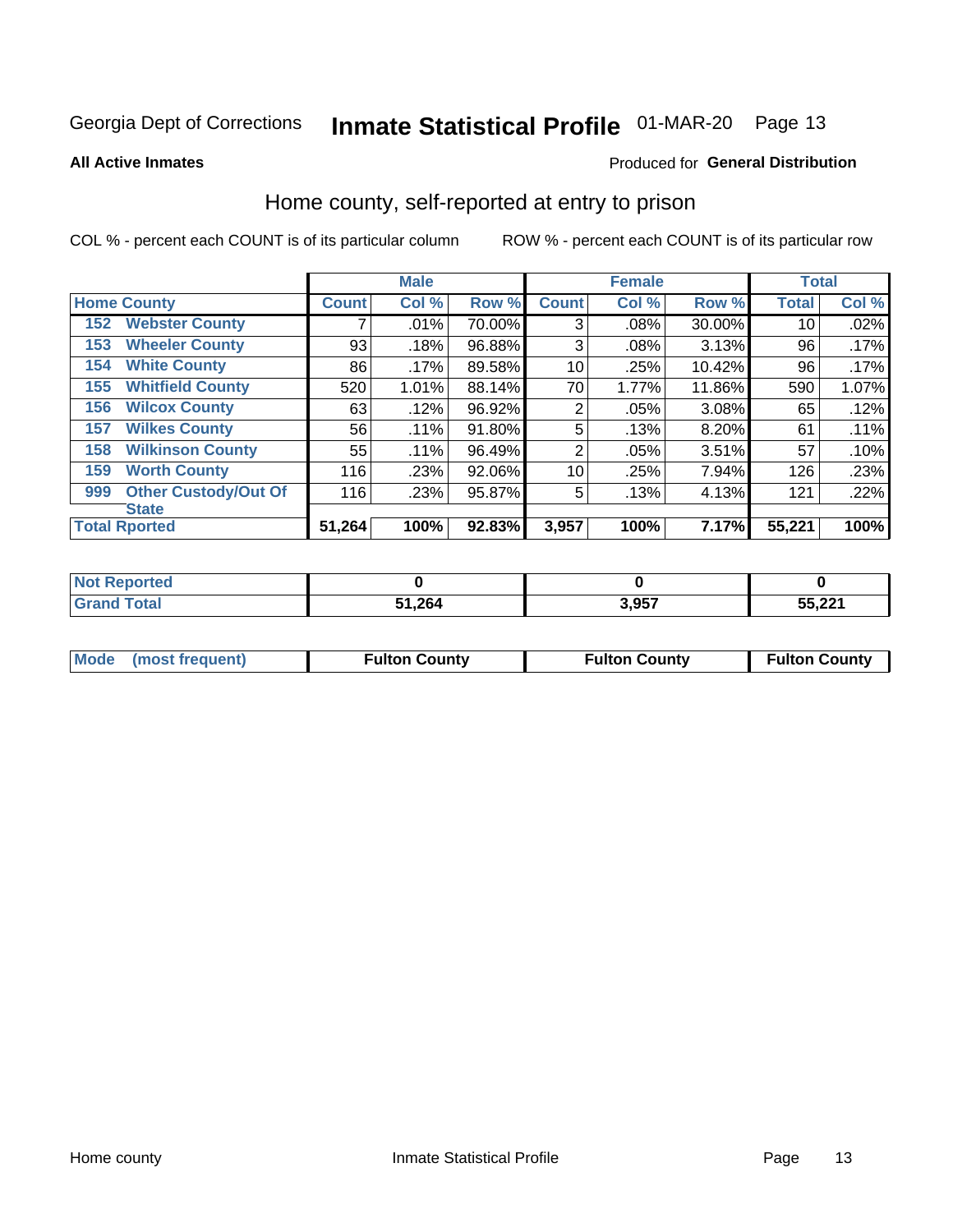# Inmate Statistical Profile 01-MAR-20 Page 14

#### **All Active Inmates**

#### Produced for General Distribution

### Employment status before prison, self-reported at entry to prison

COL % - percent each COUNT is of its particular column

|                           |         | <b>Male</b> |        |              | <b>Female</b> |        |        | <b>Total</b> |
|---------------------------|---------|-------------|--------|--------------|---------------|--------|--------|--------------|
| <b>Employment Status</b>  | Count l | Col %       | Row %  | <b>Count</b> | Col %         | Row %  | Total  | Col %        |
| <b>Full Time</b><br>01    | 14,080  | 45.36%      | 95.02% | 738          | 34.52%        | 4.98%  | 14,818 | 44.66%       |
| <b>Part Time</b><br>02    | 2,179   | 7.02%       | 92.45% | 178          | 8.33%         | 7.55%  | 2,357  | 7.10%        |
| Unempl $<$ 6M<br>03       | 1,947   | 6.27%       | 98.04% | 39           | 1.82%         | 1.96%  | 1,986  | 5.99%        |
| Unempl > 6M<br>04         | 7,367   | 23.73%      | 91.07% | 722          | 33.77%        | 8.93%  | 8,089  | 24.38%       |
| <b>Never Worked</b><br>05 | 3,294   | 10.61%      | 95.17% | 167          | 7.81%         | 4.83%  | 3,461  | 10.43%       |
| <b>Student</b><br>06      | 836     | 2.69%       | 95.65% | 38           | 1.78%         | 4.35%  | 874    | 2.63%        |
| <b>Incapable</b><br>07    | 1,337   | 4.31%       | 83.93% | 256          | 11.97%        | 16.07% | 1,593  | 4.80%        |
| <b>Total Reported</b>     | 31,040  | 100%        | 93.56% | 2,138        | 100%          | 6.44%  | 33,178 | 100%         |

| orteo.<br>NOT.    | 20,224 | 040<br>10 ט. | 22,043 |
|-------------------|--------|--------------|--------|
| $\sim$ for<br>Grr | 51,264 | 3,957        | 55,221 |

| Mc | ----<br>me<br>ш | nc<br>. |
|----|-----------------|---------|
|    |                 |         |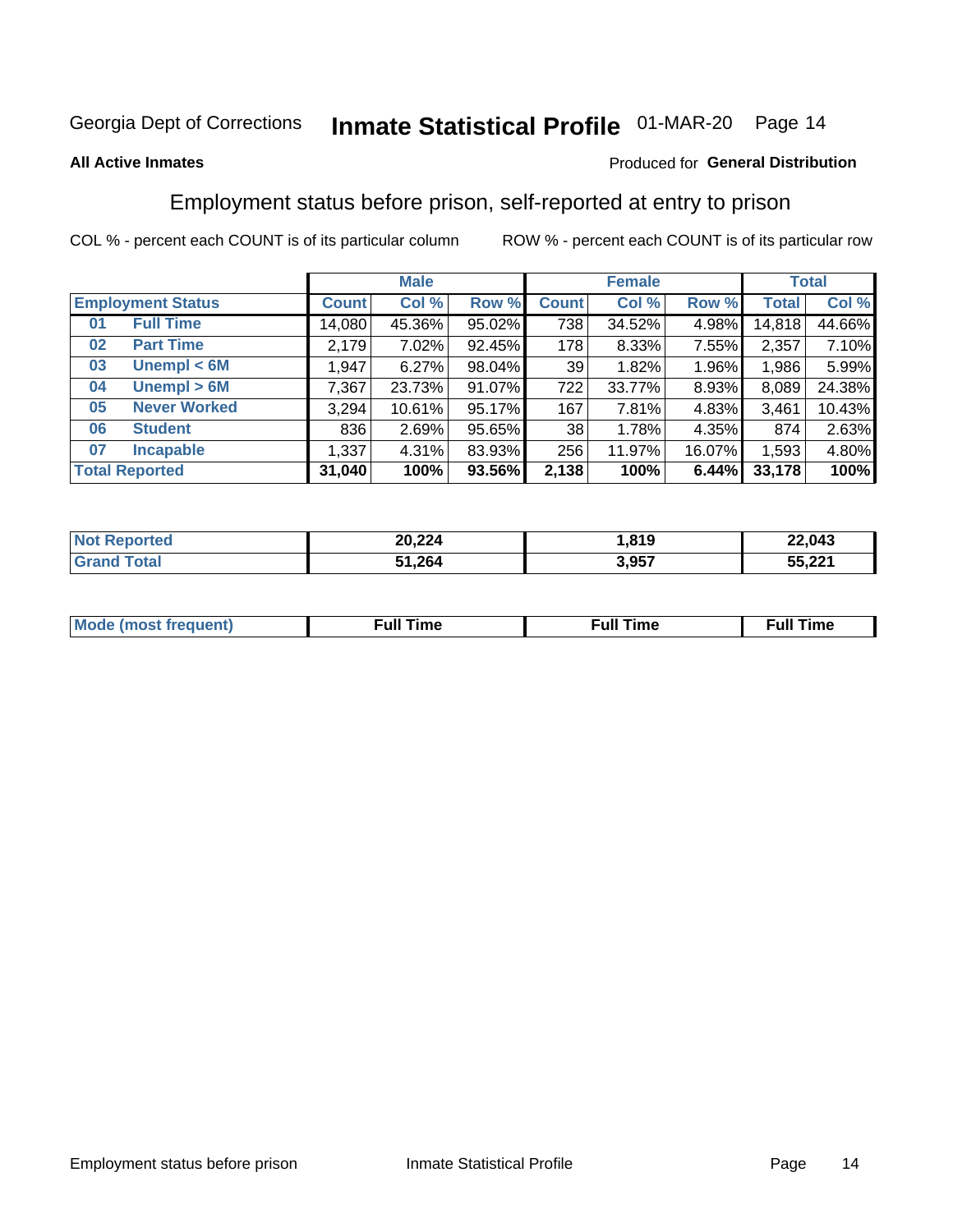### **All Active Inmates**

Produced for General Distribution

### Age at admission

COL % - percent each COUNT is of its particular column

|                         |              | <b>Male</b> |         |                | <b>Female</b> |        |              | <b>Total</b> |
|-------------------------|--------------|-------------|---------|----------------|---------------|--------|--------------|--------------|
| <b>Age At Admission</b> | <b>Count</b> | Col %       | Row %   | <b>Count</b>   | Col %         | Row %  | <b>Total</b> | Col %        |
| 14                      | 7            | 0.01%       | 87.50%  | 1              | 0.03%         | 12.50% | 8            | 0.01%        |
| 15                      | 37           | 0.07%       | 100.00% |                |               |        | 37           | 0.07%        |
| 16                      | 110          | 0.21%       | 98.21%  | $\overline{2}$ | 0.05%         | 1.79%  | 112          | 0.20%        |
| $\overline{17}$         | 616          | 1.20%       | 95.36%  | 30             | 0.76%         | 4.64%  | 646          | 1.17%        |
| $\overline{18}$         | 1,295        | 2.53%       | 96.35%  | 49             | 1.24%         | 3.65%  | 1,344        | 2.43%        |
| 19                      | 1,772        | 3.46%       | 96.30%  | 68             | 1.72%         | 3.70%  | 1,840        | 3.33%        |
| $\overline{20}$         | 2,024        | 3.95%       | 95.56%  | 94             | 2.38%         | 4.44%  | 2,118        | 3.84%        |
| $\overline{21}$         | 2,008        | 3.92%       | 95.21%  | 101            | 2.55%         | 4.79%  | 2,109        | 3.82%        |
| $\overline{22}$         | 2,040        | 3.98%       | 94.84%  | 111            | 2.81%         | 5.16%  | 2,151        | 3.90%        |
| $\overline{23}$         | 1,971        | 3.84%       | 94.26%  | 120            | 3.03%         | 5.74%  | 2,091        | 3.79%        |
| $\overline{24}$         | 1,922        | 3.75%       | 92.54%  | 155            | 3.92%         | 7.46%  | 2,077        | 3.76%        |
| 25                      | 1,901        | 3.71%       | 93.00%  | 143            | 3.61%         | 7.00%  | 2,044        | 3.70%        |
| $\overline{26}$         | 1,916        | 3.74%       | 93.24%  | 139            | 3.51%         | 6.76%  | 2,055        | 3.72%        |
| $\overline{27}$         | 1,927        | 3.76%       | 93.36%  | 137            | 3.46%         | 6.64%  | 2,064        | 3.74%        |
| 28                      | 1,820        | 3.55%       | 92.29%  | 152            | 3.84%         | 7.71%  | 1,972        | 3.57%        |
| 29                      | 1,827        | 3.56%       | 91.86%  | 162            | 4.09%         | 8.14%  | 1,989        | 3.60%        |
| 30                      | 1,733        | 3.38%       | 91.89%  | 153            | 3.87%         | 8.11%  | 1,886        | 3.42%        |
| $\overline{31}$         | 1,609        | 3.14%       | 91.47%  | 150            | 3.79%         | 8.53%  | 1,759        | 3.19%        |
| 32                      | 1,533        | 2.99%       | 90.60%  | 159            | 4.02%         | 9.40%  | 1,692        | 3.06%        |
| 33                      | 1,534        | 2.99%       | 91.91%  | 135            | 3.41%         | 8.09%  | 1,669        | 3.02%        |
| 34                      | 1,422        | 2.77%       | 91.10%  | 139            | 3.51%         | 8.90%  | 1,561        | 2.83%        |
| 35                      | 1,410        | 2.75%       | 91.92%  | 124            | 3.13%         | 8.08%  | 1,534        | 2.78%        |
| 36                      | 1,355        | 2.64%       | 92.94%  | 103            | 2.60%         | 7.06%  | 1,458        | 2.64%        |
| $\overline{37}$         | 1,334        | 2.60%       | 91.50%  | 124            | 3.13%         | 8.50%  | 1,458        | 2.64%        |
| 38                      | 1,289        | 2.51%       | 92.01%  | 112            | 2.83%         | 7.99%  | 1,401        | 2.54%        |
| 39                      | 1,173        | 2.29%       | 91.64%  | 107            | 2.70%         | 8.36%  | 1,280        | 2.32%        |
| 40                      | 1,147        | 2.24%       | 91.03%  | 113            | 2.86%         | 8.97%  | 1,260        | 2.28%        |
| 41                      | 1,066        | 2.08%       | 91.42%  | 100            | 2.53%         | 8.58%  | 1,166        | 2.11%        |
| 42                      | 930          | 1.81%       | 92.08%  | 80             | 2.02%         | 7.92%  | 1,010        | 1.83%        |
| 43                      | 849          | 1.66%       | 91.29%  | 81             | 2.05%         | 8.71%  | 930          | 1.68%        |
| 44                      | 780          | 1.52%       | 91.44%  | 73             | 1.84%         | 8.56%  | 853          | 1.54%        |
| 45                      | 802          | 1.56%       | 91.87%  | 71             | 1.79%         | 8.13%  | 873          | 1.58%        |
| 46                      | 766          | 1.49%       | 90.87%  | 77             | 1.95%         | 9.13%  | 843          | 1.53%        |
| 47                      | 717          | 1.40%       | 90.64%  | 74             | 1.87%         | 9.36%  | 791          | 1.43%        |
| 48                      | 695          | 1.36%       | 91.45%  | 65             | 1.64%         | 8.55%  | 760          | 1.38%        |
| 49                      | 605          | 1.18%       | 89.90%  | 68             | 1.72%         | 10.10% | 673          | 1.22%        |
| 50                      | 572          | 1.12%       | 90.94%  | 57             | 1.44%         | 9.06%  | 629          | 1.14%        |
| 51                      | 483          | 0.94%       | 93.06%  | 36             | 0.91%         | 6.94%  | 519          | 0.94%        |
| 52                      | 537          | 1.05%       | 93.55%  | 37             | 0.94%         | 6.45%  | 574          | 1.04%        |
| 53                      | 500          | 0.98%       | 92.25%  | 42             | 1.06%         | 7.75%  | 542          | 0.98%        |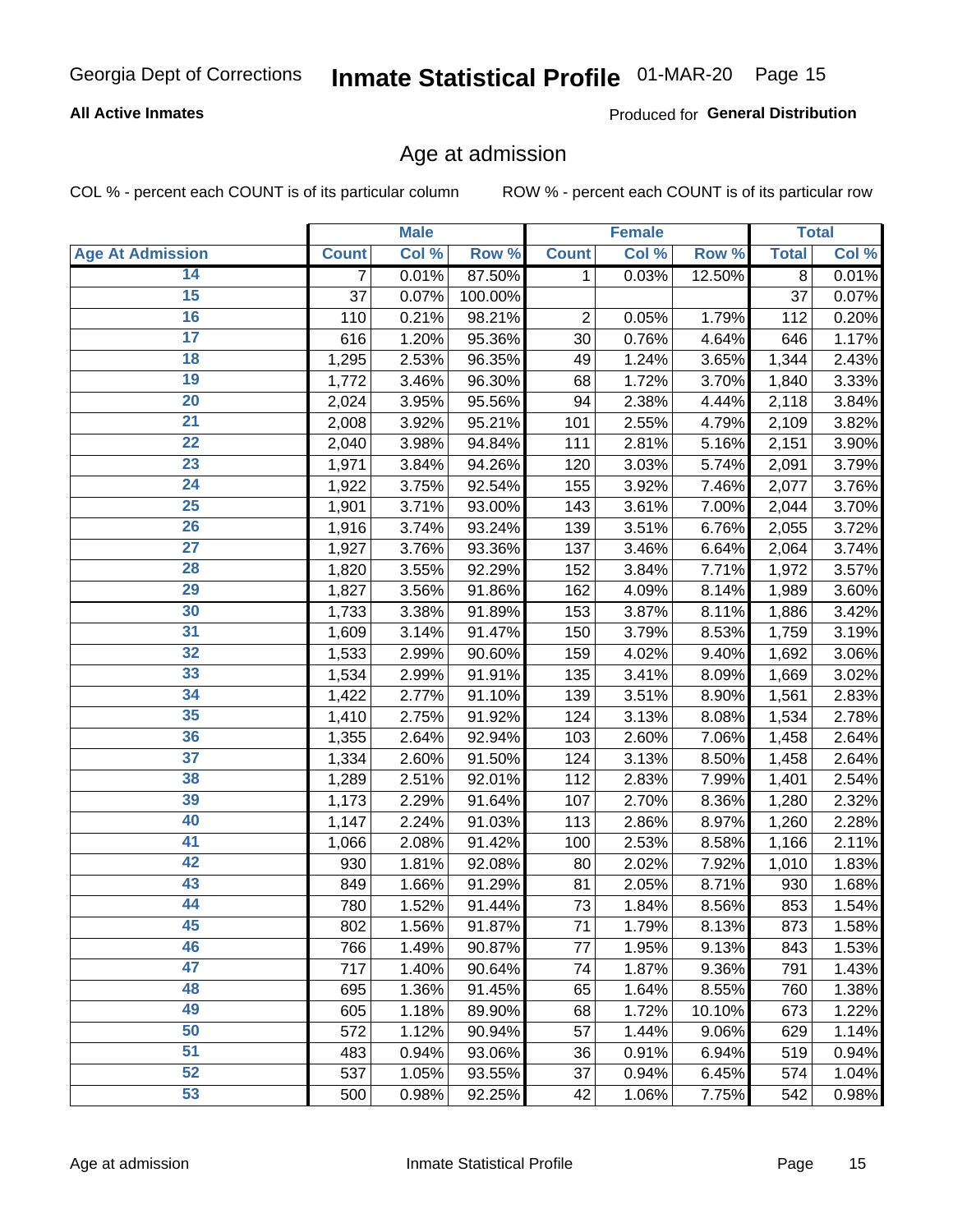### **All Active Inmates**

Produced for General Distribution

### Age at admission

COL % - percent each COUNT is of its particular column

|                         |                         | <b>Male</b> |         |                | <b>Female</b> |       |                         | <b>Total</b> |
|-------------------------|-------------------------|-------------|---------|----------------|---------------|-------|-------------------------|--------------|
| <b>Age At Admission</b> | <b>Count</b>            | Col %       | Row %   | <b>Count</b>   | Col %         | Row % | <b>Total</b>            | Col %        |
| 54                      | 425                     | 0.83%       | 91.40%  | 40             | 1.01%         | 8.60% | 465                     | 0.84%        |
| $\overline{55}$         | 394                     | 0.77%       | 92.71%  | 31             | 0.78%         | 7.29% | 425                     | 0.77%        |
| 56                      | 356                     | 0.69%       | 92.23%  | 30             | 0.76%         | 7.77% | 386                     | 0.70%        |
| $\overline{57}$         | 320                     | 0.62%       | 94.12%  | 20             | 0.51%         | 5.88% | 340                     | 0.62%        |
| 58                      | 280                     | 0.55%       | 94.28%  | 17             | 0.43%         | 5.72% | 297                     | 0.54%        |
| 59                      | 225                     | 0.44%       | 92.98%  | 17             | 0.43%         | 7.02% | 242                     | 0.44%        |
| 60                      | 215                     | 0.42%       | 94.30%  | 13             | 0.33%         | 5.70% | 228                     | 0.41%        |
| 61                      | 188                     | 0.37%       | 95.43%  | 9              | 0.23%         | 4.57% | 197                     | 0.36%        |
| 62                      | 138                     | 0.27%       | 93.88%  | 9              | 0.23%         | 6.12% | 147                     | 0.27%        |
| 63                      | 129                     | 0.25%       | 94.85%  | $\overline{7}$ | 0.18%         | 5.15% | 136                     | 0.25%        |
| 64                      | 104                     | 0.20%       | 97.20%  | 3              | 0.08%         | 2.80% | 107                     | 0.19%        |
| 65                      | 85                      | 0.17%       | 96.59%  | $\overline{3}$ | 0.08%         | 3.41% | 88                      | 0.16%        |
| 66                      | 60                      | 0.12%       | 95.24%  | $\overline{3}$ | 0.08%         | 4.76% | 63                      | 0.11%        |
| 67                      | 56                      | 0.11%       | 98.25%  | $\mathbf{1}$   | 0.03%         | 1.75% | 57                      | 0.10%        |
| 68                      | 52                      | 0.10%       | 92.86%  | 4              | 0.10%         | 7.14% | 56                      | 0.10%        |
| 69                      | 38                      | 0.07%       | 97.44%  | 1              | 0.03%         | 2.56% | 39                      | 0.07%        |
| 70                      | 34                      | 0.07%       | 100.00% |                |               |       | 34                      | 0.06%        |
| $\overline{71}$         | 20                      | 0.04%       | 95.24%  | $\mathbf{1}$   | 0.03%         | 4.76% | 21                      | 0.04%        |
| $\overline{72}$         | 22                      | 0.04%       | 91.67%  | $\overline{2}$ | 0.05%         | 8.33% | 24                      | 0.04%        |
| $\overline{73}$         | 18                      | 0.04%       | 100.00% |                |               |       | 18                      | 0.03%        |
| $\overline{74}$         | 10                      | 0.02%       | 90.91%  | $\mathbf{1}$   | 0.03%         | 9.09% | 11                      | 0.02%        |
| 75                      | 13                      | 0.03%       | 92.86%  | 1              | 0.03%         | 7.14% | 14                      | 0.03%        |
| 76                      | 10                      | 0.02%       | 100.00% |                |               |       | 10                      | 0.02%        |
| $\overline{77}$         | $\overline{\mathbf{4}}$ | 0.01%       | 100.00% |                |               |       | $\overline{\mathbf{4}}$ | 0.01%        |
| 78                      | $\boldsymbol{9}$        | 0.02%       | 100.00% |                |               |       | $\overline{9}$          | 0.02%        |
| 79                      | $\overline{3}$          | 0.01%       | 100.00% |                |               |       | $\overline{3}$          | 0.01%        |
| 80                      | 3                       | 0.01%       | 100.00% |                |               |       | 3                       | 0.01%        |
| $\overline{81}$         | $\overline{\mathbf{4}}$ | 0.01%       | 100.00% |                |               |       | 4                       | 0.01%        |
| 82                      | 6                       | 0.01%       | 100.00% |                |               |       | 6                       | 0.01%        |
| 83                      | 4                       | 0.01%       | 100.00% |                |               |       | 4                       | 0.01%        |
| 84                      | $\overline{2}$          | 0.01%       | 100.00% |                |               |       | $\overline{2}$          | 0.01%        |
| 86                      | $\mathbf 1$             | 0.01%       | 100.00% |                |               |       | 1                       | 0.01%        |
| 87                      | $\mathbf{1}$            | 0.01%       | 100.00% |                |               |       | $\mathbf{1}$            | 0.01%        |
| <b>Total Reported</b>   | 51,263                  | 100%        | 92.83%  | 3,957          | 100%          | 7.17% | 55,220                  | 100%         |

| τeα<br>. |        |       |        |
|----------|--------|-------|--------|
|          | 51,264 | 3,957 | 55,221 |

| 33.18<br>33.28<br>⊺34.ວ∠ |
|--------------------------|
|--------------------------|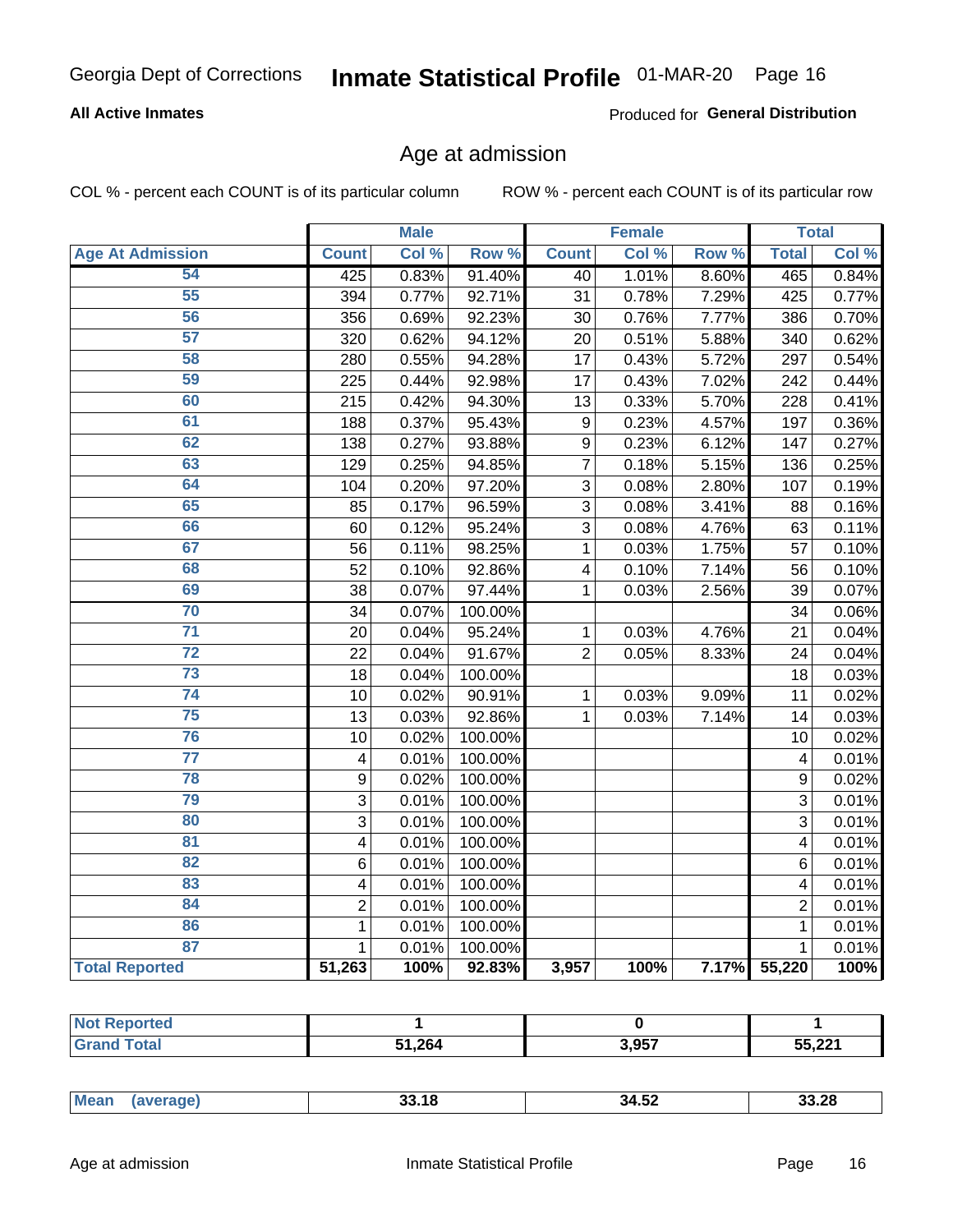**All Active Inmates** 

# Inmate Statistical Profile 01-MAR-20 Page 17

# Age at admission

COL % - percent each COUNT is of its particular column

ROW % - percent each COUNT is of its particular row

Produced for General Distribution

|                                   | <b>Male</b> | <b>Female</b> | Total |
|-----------------------------------|-------------|---------------|-------|
| MetiRep(anieldig)                 |             | 33            | 31    |
| <b>Micaded Tortadst frequent)</b> |             | 29            | 22    |
|                                   |             |               |       |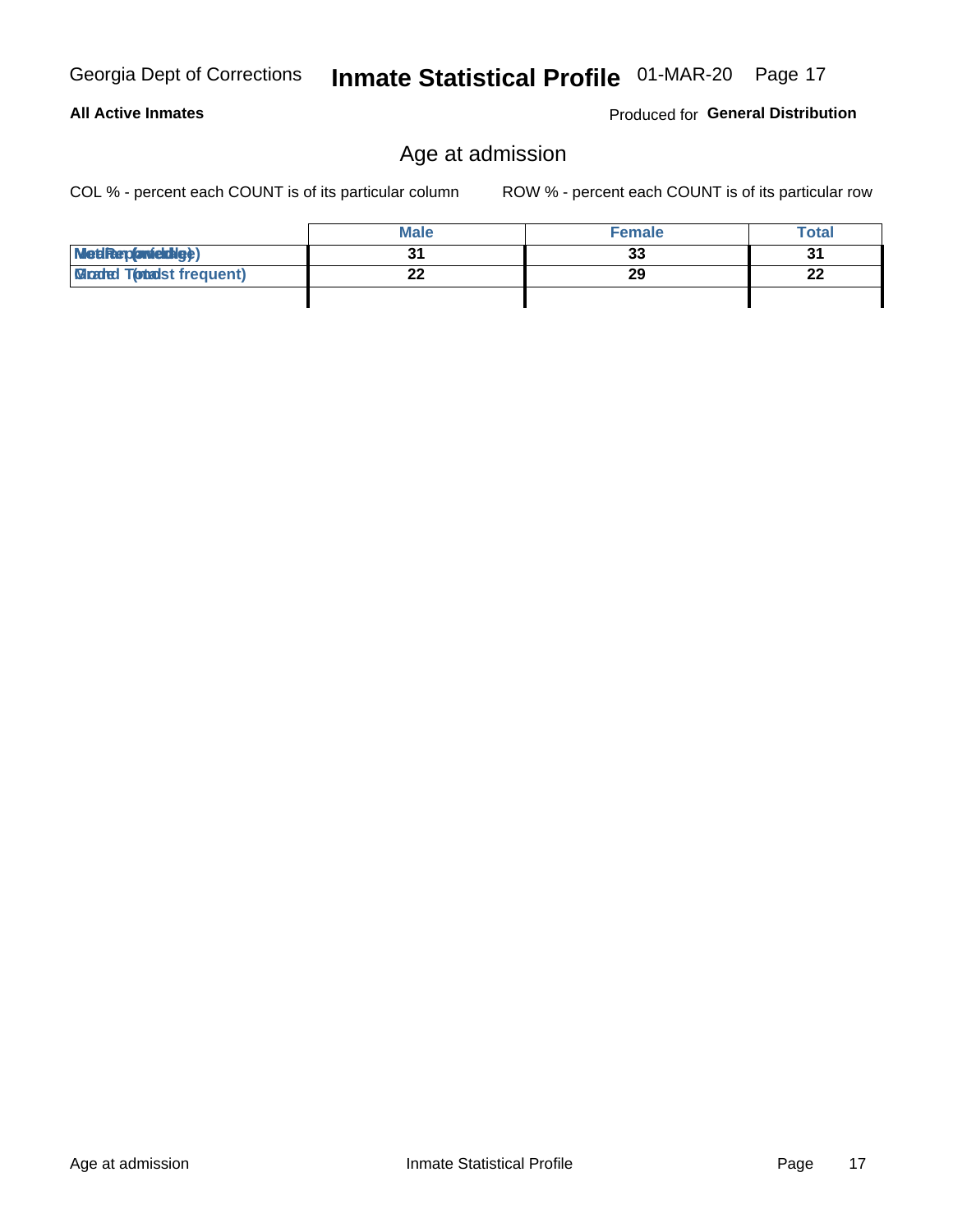### **All Active Inmates**

### Produced for General Distribution

### Height, measured at entry to prison

COL % - percent each COUNT is of its particular column

|                       |              | <b>Male</b> |         |              | <b>Female</b>             |        |                | <b>Total</b> |
|-----------------------|--------------|-------------|---------|--------------|---------------------------|--------|----------------|--------------|
| <b>Height</b>         | <b>Count</b> | Col %       | Row %   | <b>Count</b> | $\overline{\text{Col 9}}$ | Row %  | <b>Total</b>   | Col %        |
| $\bf{0}$              | 583          | 1.14%       | 96.52%  | 21           | 0.53%                     | 3.48%  | 604            | 1.09%        |
| 4'02''                | 1            | 0.01%       | 50.00%  | 1            | 0.03%                     | 50.00% | 2              | 0.01%        |
| 4'03''                | 3            | 0.01%       | 100.00% |              |                           |        | 3              | 0.01%        |
| 4'04"                 | 1            | 0.01%       | 100.00% |              |                           |        | 1              | 0.01%        |
| 4'05"                 | 3            | 0.01%       | 75.00%  | 1            | 0.03%                     | 25.00% | 4              | 0.01%        |
| 4'06"                 | 1            | 0.01%       | 50.00%  | $\mathbf{1}$ | 0.03%                     | 50.00% | $\overline{2}$ | 0.01%        |
| 4'07"                 | $\mathbf{1}$ | 0.01%       | 25.00%  | 3            | 0.08%                     | 75.00% | 4              | 0.01%        |
| 4'08"                 | 6            | 0.01%       | 60.00%  | 4            | 0.10%                     | 40.00% | 10             | 0.02%        |
| 4'09"                 | 1            | 0.01%       | 7.14%   | 13           | 0.33%                     | 92.86% | 14             | 0.03%        |
| 4'10"                 | 6            | 0.01%       | 26.09%  | 17           | 0.43%                     | 73.91% | 23             | 0.04%        |
| 4'11''                | 21           | 0.04%       | 17.95%  | 96           | 2.43%                     | 82.05% | 117            | 0.21%        |
| 5'00''                | 97           | 0.19%       | 39.11%  | 151          | 3.82%                     | 60.89% | 248            | 0.45%        |
| 5'01"                 | 107          | 0.21%       | 29.81%  | 252          | 6.37%                     | 70.19% | 359            | 0.65%        |
| 5'02"                 | 269          | 0.52%       | 41.45%  | 380          | 9.60%                     | 58.55% | 649            | 1.18%        |
| 5'03''                | 389          | 0.76%       | 44.31%  | 489          | 12.36%                    | 55.69% | 878            | 1.59%        |
| 5'04"                 | 938          | 1.83%       | 61.27%  | 593          | 14.99%                    | 38.73% | 1,531          | 2.77%        |
| 5'05"                 | 1,794        | 3.50%       | 79.42%  | 465          | 11.75%                    | 20.58% | 2,259          | 4.09%        |
| 5'06''                | 3,507        | 6.84%       | 87.48%  | 502          | 12.69%                    | 12.52% | 4,009          | 7.26%        |
| 5'07"                 | 4,132        | 8.06%       | 90.91%  | 413          | 10.44%                    | 9.09%  | 4,545          | 8.23%        |
| 5'08''                | 4,971        | 9.70%       | 96.10%  | 202          | 5.10%                     | 3.90%  | 5,173          | 9.37%        |
| 5'09''                | 6,479        | 12.64%      | 97.44%  | 170          | 4.30%                     | 2.56%  | 6,649          | 12.04%       |
| 5'10''                | 5,564        | 10.85%      | 98.39%  | 91           | 2.30%                     | 1.61%  | 5,655          | 10.24%       |
| 5'11''                | 6,166        | 12.03%      | 99.16%  | 52           | 1.31%                     | 0.84%  | 6,218          | 11.26%       |
| 6'00''                | 5,710        | 11.14%      | 99.67%  | 19           | 0.48%                     | 0.33%  | 5,729          | 10.37%       |
| 6'01''                | 4,166        | 8.13%       | 99.69%  | 13           | 0.33%                     | 0.31%  | 4,179          | 7.57%        |
| 6'02"                 | 3,086        | 6.02%       | 99.90%  | 3            | 0.08%                     | 0.10%  | 3,089          | 5.59%        |
| 6'03''                | 1,668        | 3.25%       | 99.76%  | 4            | 0.10%                     | 0.24%  | 1,672          | 3.03%        |
| 6'04"                 | 910          | 1.78%       | 99.89%  | 1            | 0.03%                     | 0.11%  | 911            | 1.65%        |
| 6'05"                 | 381          | 0.74%       | 100.00% |              |                           |        | 381            | 0.69%        |
| 6'06''                | 167          | 0.33%       | 100.00% |              |                           |        | 167            | 0.30%        |
| 6'07''                | 56           | 0.11%       | 100.00% |              |                           |        | 56             | 0.10%        |
| 6'08''                | 32           | 0.06%       | 100.00% |              |                           |        | 32             | 0.06%        |
| 6'09''                | 24           | 0.05%       | 100.00% |              |                           |        | 24             | 0.04%        |
| 6'10''                | 8            | 0.02%       | 100.00% |              |                           |        | 8              | 0.01%        |
| 6'11''                | 8            | 0.02%       | 100.00% |              |                           |        | 8              | 0.01%        |
| 7'00"                 | 6            | 0.01%       | 100.00% |              |                           |        | $\,6$          | 0.01%        |
| 7'02"                 | 1            | 0.01%       | 100.00% |              |                           |        | 1              | 0.01%        |
| 7'03''                | 1            | 0.01%       | 100.00% |              |                           |        | 1              | 0.01%        |
| <b>Total Reported</b> | 51,264       | 100%        | 92.83%  | 3,957        | 100%                      | 7.17%  | 55,221         | 100%         |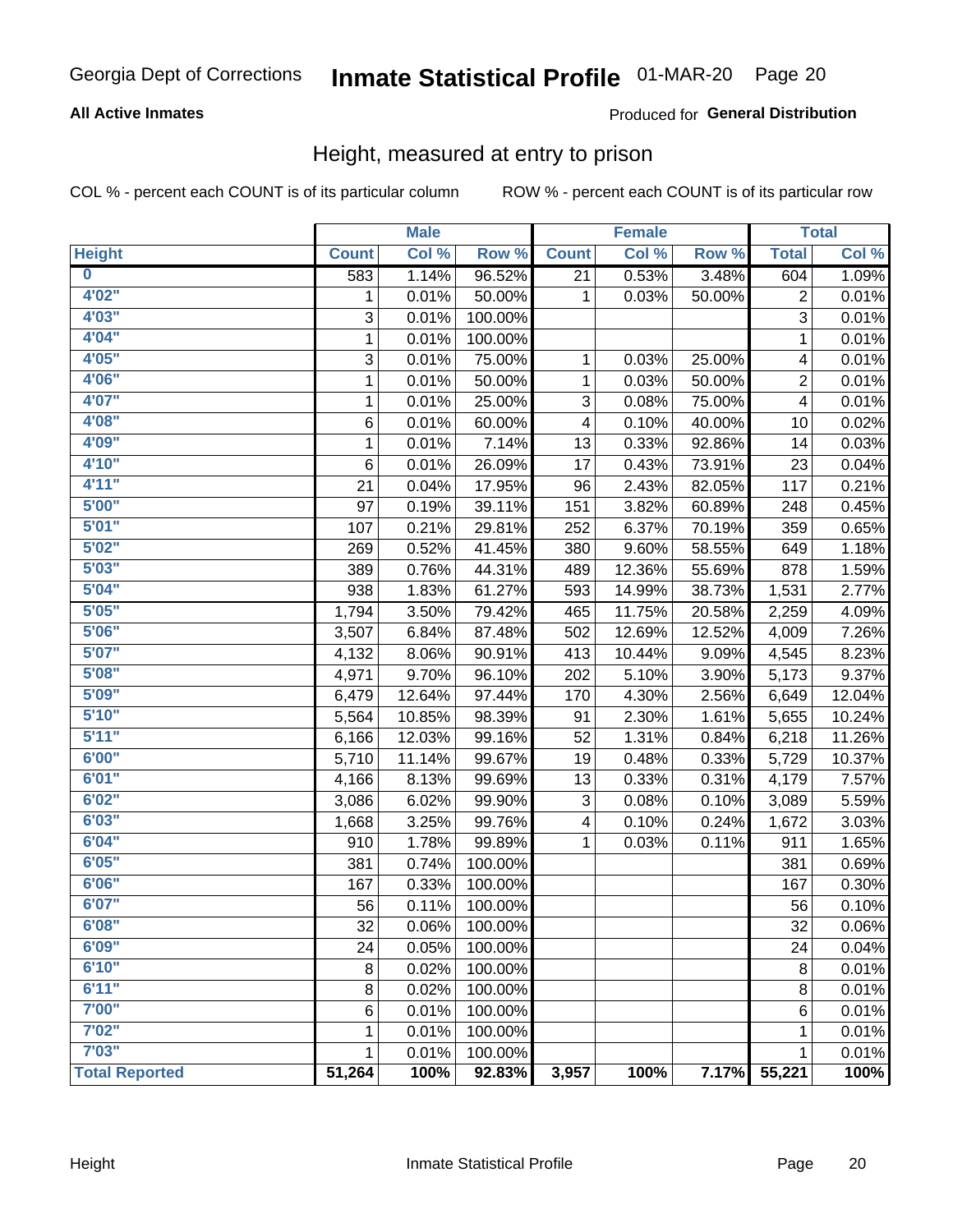### **All Active Inmates**

Produced for General Distribution

### Height, measured at entry to prison

COL % - percent each COUNT is of its particular column

|                     | <b>Male</b> | Female | Total  |
|---------------------|-------------|--------|--------|
| <b>Not Reported</b> |             |        |        |
| <b>Grand Total</b>  | 51,264      | 3,957  | 55,221 |

| <b>Mean</b> | 'average) | EI4 OIL | 5'05" | 5'10" |
|-------------|-----------|---------|-------|-------|
|             |           |         |       |       |
| $M_{\odot}$ | frequent) | 5'09"   | 5'04" | 5'09" |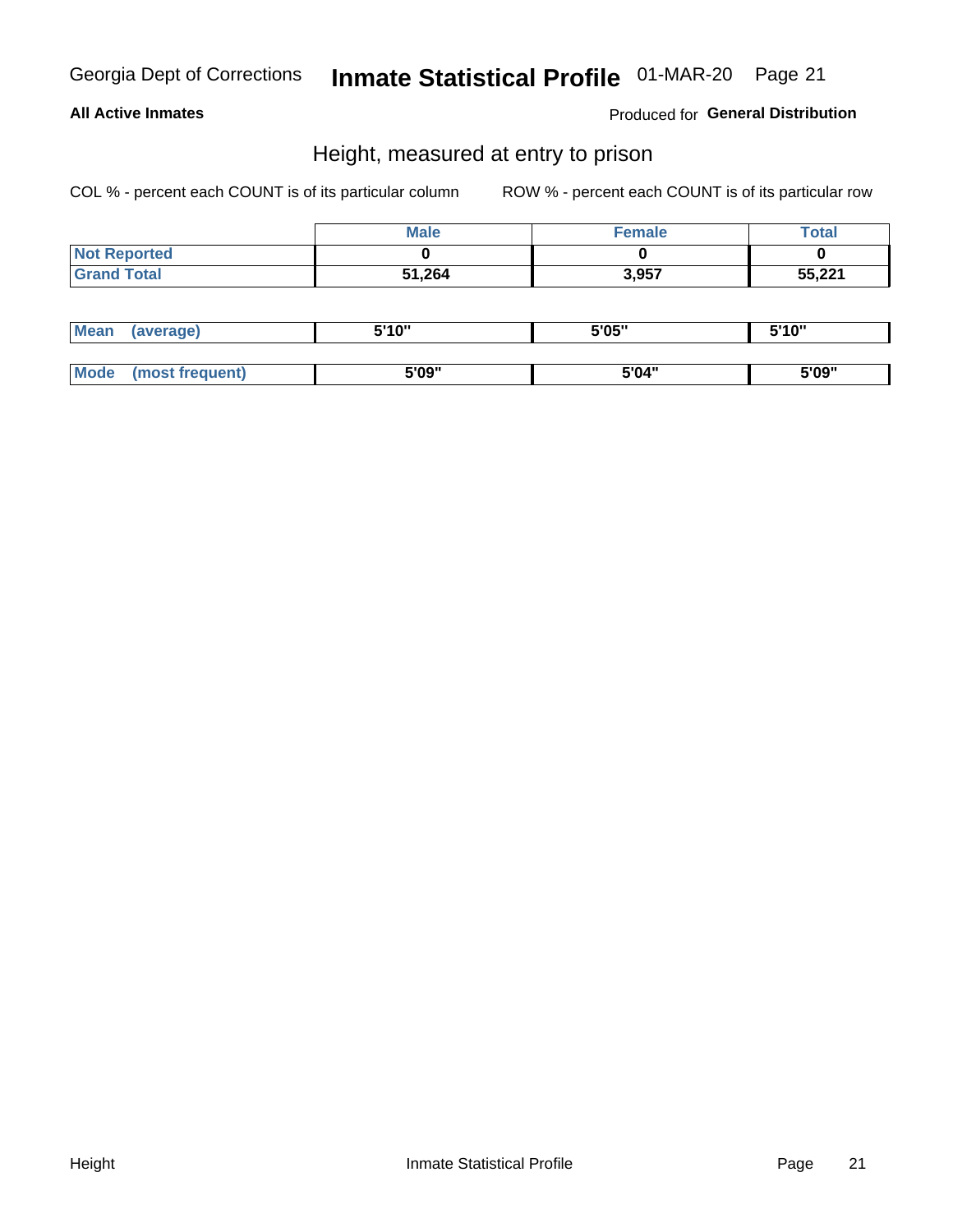**All Active Inmates** 

Produced for General Distribution

### Weight, measured at entry to prison

COL % - percent each COUNT is of its particular column ROW % - percent each COUNT is of its particular row

|                                |                  | <b>Male</b> |         |                         | <b>Female</b>   |        |              | <b>Total</b> |  |
|--------------------------------|------------------|-------------|---------|-------------------------|-----------------|--------|--------------|--------------|--|
| Weight                         | <b>Count</b>     | Col %       | Row %   | <b>Count</b>            | Col %           | Row %  | <b>Total</b> | Col %        |  |
| <b>Under 80 pounds</b>         | 9                | 0.02%       | 81.82%  | 2                       | 0.05%           | 18.18% | 11           | 0.02%        |  |
| 90 - 99 pounds                 | $\overline{3}$   | 0.01%       | 33.33%  | 6                       | 0.15%           | 66.67% | 9            | 0.02%        |  |
| 100 - 109 pounds               | 38               | 0.07%       | 52.78%  | 34                      | 0.86%           | 47.22% | 72           | 0.13%        |  |
| 110 - 119 pounds               | 129              | 0.25%       | 58.64%  | 91                      | 2.31%           | 41.36% | 220          | 0.40%        |  |
| 120 - 129 pounds               | 584              | 1.15%       | 75.55%  | 189                     | 4.80%           | 24.45% | 773          | 1.42%        |  |
| 130 - 139 pounds               | 1,779            | 3.51%       | 84.96%  | 315                     | 8.00%           | 15.04% | 2,094        | 3.83%        |  |
| 140 - 149 pounds               | 3,472            | 6.85%       | 89.99%  | 386                     | 9.80%           | 10.01% | 3,858        | 7.06%        |  |
| 150 - 159 pounds               | 5,220            | 10.30%      | 92.52%  | 422                     | 10.72%          | 7.48%  | 5,642        | 10.33%       |  |
| 160 - 169 pounds               | 6,657            | 13.13%      | 93.47%  | 465                     | 11.81%          | 6.53%  | 7,122        | 13.04%       |  |
| 170 - 179 pounds               | 6,298            | 12.42%      | 94.03%  | 400                     | 10.16%          | 5.97%  | 6,698        | 12.26%       |  |
| 180 - 189 pounds               | 6,497            | 12.82%      | 94.19%  | 401                     | 10.19%          | 5.81%  | 6,898        | 12.63%       |  |
| 190 - 199 pounds               | 4,466            | 8.81%       | 94.96%  | 237                     | 6.02%           | 5.04%  | 4,703        | 8.61%        |  |
| 200 - 209 pounds               | 4,100            | 8.09%       | 93.69%  | 276                     | 7.01%           | 6.31%  | 4,376        | 8.01%        |  |
| 210 - 219 pounds               | 2,977            | 5.87%       | 95.45%  | 142                     | 3.61%           | 4.55%  | 3,119        | 5.71%        |  |
| 220 - 229 pounds               | 2,471            | 4.87%       | 94.67%  | 139                     | 3.53%           | 5.33%  | 2,610        | 4.78%        |  |
| 230 - 239 pounds               | 1,656            | 3.27%       | 93.93%  | 107                     | 2.72%           | 6.07%  | 1,763        | 3.23%        |  |
| 240 - 249 pounds               | 1,307            | 2.58%       | 94.71%  | 73                      | 1.85%           | 5.29%  | 1,380        | 2.53%        |  |
| 250 - 259 pounds               | 957              | 1.89%       | 93.46%  | 67                      | 1.70%           | 6.54%  | 1,024        | 1.87%        |  |
| 260 - 269 pounds               | 601              | 1.19%       | 90.79%  | 61                      | 1.55%           | 9.21%  | 662          | 1.21%        |  |
| 270 - 279 pounds               | 400              | 0.79%       | 93.02%  | 30                      | 0.76%           | 6.98%  | 430          | 0.79%        |  |
| 280 - 289 pounds               | 344              | 0.68%       | 92.97%  | 26                      | 0.66%           | 7.03%  | 370          | 0.68%        |  |
| 290 - 299 pounds               | 176              | 0.35%       | 92.15%  | 15                      | 0.38%           | 7.85%  | 191          | 0.35%        |  |
| 300 - 309 pounds               | 183              | 0.36%       | 88.41%  | 24                      | 0.61%           | 11.59% | 207          | 0.38%        |  |
| 310 - 319 pounds               | 76               | 0.15%       | 92.68%  | 6                       | 0.15%           | 7.32%  | 82           | 0.15%        |  |
| 320 - 329 pounds               | 88               | 0.17%       | 95.65%  | 4                       | 0.10%           | 4.35%  | 92           | 0.17%        |  |
| 330 - 339 pounds               | 51               | 0.10%       | 92.73%  | 4                       | 0.10%           | 7.27%  | 55           | 0.10%        |  |
| 340 - 349 pounds               | 34               | 0.07%       | 89.47%  | 4                       | 0.10%           | 10.53% | 38           | 0.07%        |  |
| 350 - 359 pounds               | 41               | 0.08%       | 91.11%  | $\overline{\mathbf{4}}$ | 0.10%           | 8.89%  | 45           | 0.08%        |  |
| 360 - 369 pounds               | 16               | 0.03%       | 100.00% |                         |                 |        | 16           | 0.03%        |  |
| 370 - 379 pounds               | 16               | 0.03%       | 94.12%  | $\mathbf 1$             | 0.03%           | 5.88%  | 17           | 0.03%        |  |
| 380 - 389 pounds               | $\boldsymbol{9}$ | 0.02%       | 90.00%  | 1                       | 0.03%           | 10.00% | 10           | 0.02%        |  |
| 390 - 399 pounds               | 9                | 0.02%       | 90.00%  | 1                       | 0.03%           | 10.00% | 10           | 0.02%        |  |
| 400 pounds and over            | 25               | 0.05%       | 86.21%  | 4                       | 0.10%           | 13.79% | 29           | 0.05%        |  |
| <b>Total Reported</b>          | 50,689           | 100%        | 92.79%  | 3,937                   | 100%            | 7.21%  | 54,626       | 100.0%       |  |
| <b>Not Reported</b>            |                  | 575         |         |                         | $\overline{20}$ |        |              | 595          |  |
| <b>Grand Total</b>             |                  | 51,264      |         |                         |                 |        |              | 55,221       |  |
|                                |                  |             |         | 3,957                   |                 |        |              |              |  |
| <b>Mean</b><br>(average)       |                  | 185         |         |                         | 176             |        |              | 185          |  |
| <b>Median (middle)</b>         |                  | 180         |         |                         | 170             |        |              | 180          |  |
| <b>Mode</b><br>(most frequent) |                  | 180         |         |                         | 160             |        |              | 160          |  |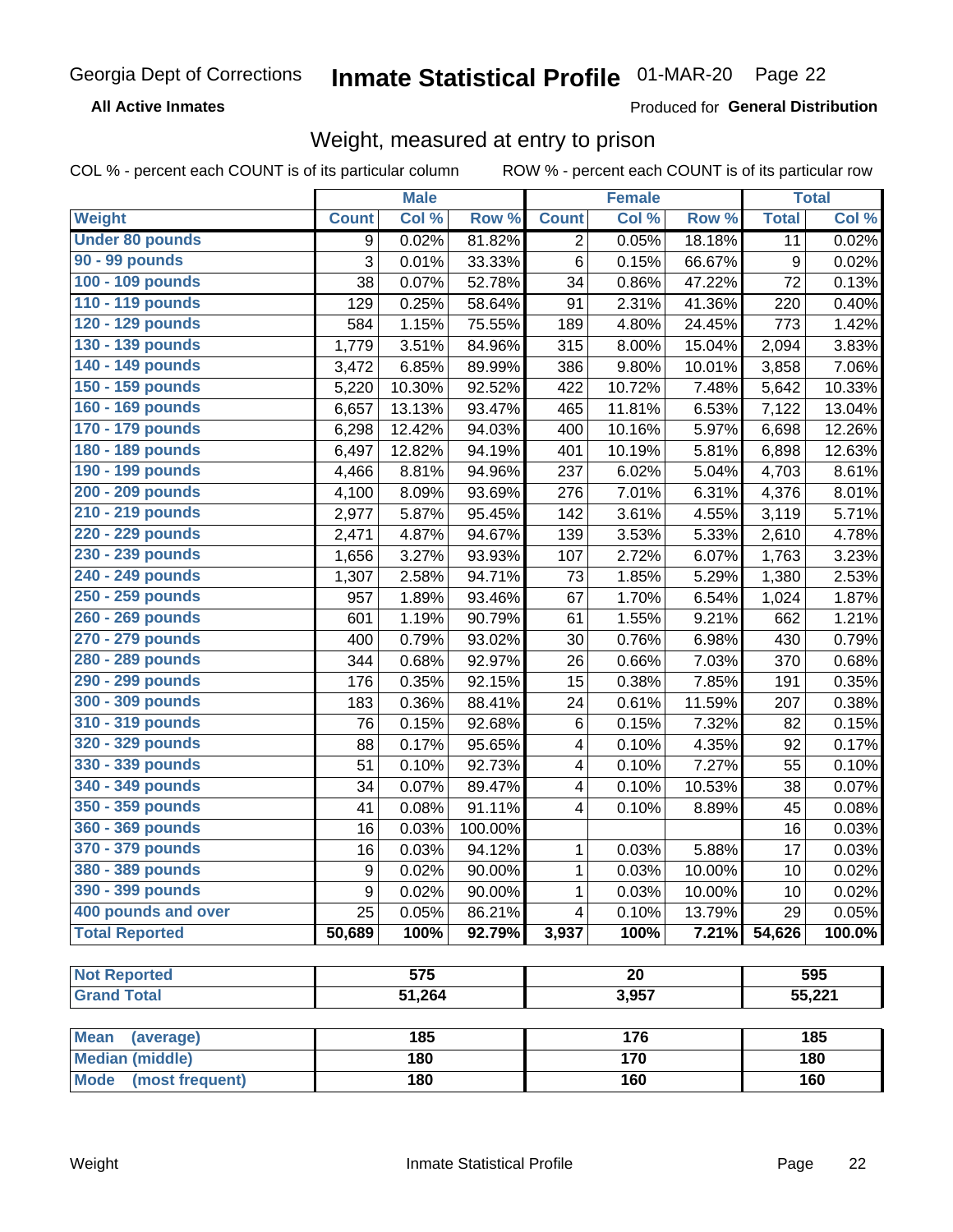# Inmate Statistical Profile 01-MAR-20 Page 23

**All Active Inmates** 

#### Produced for General Distribution

### Veterans validated by Veteran's Administration

COL % - percent each COUNT is of its particular column

|                             |              | <b>Male</b> |         |                    | <b>Female</b> |       |              | <b>Total</b> |
|-----------------------------|--------------|-------------|---------|--------------------|---------------|-------|--------------|--------------|
| <b>Military service</b>     | <b>Count</b> | Col %       |         | <b>Row % Count</b> | Col %         | Row % | <b>Total</b> | Col %        |
| <b>Others</b><br>0          | 822          | 30.11%      | 96.59%  | 29                 | 50.88%        | 3.41% | 851          | 30.53%       |
| <b>Air Force</b>            | 1,120        | 41.03%      | 98.50%  | 17                 | 29.82%        | 1.50% | 1,137        | 40.80%       |
| <b>Army</b><br>$\mathbf{2}$ | 153          | 5.60%       | 98.71%  | 2                  | 3.51%         | 1.29% | 155          | 5.56%        |
| <b>Navy</b><br>3            | 353          | 12.93%      | 98.88%  | 4                  | 7.02%         | 1.12% | 357          | 12.81%       |
| <b>Marines</b><br>4         | 16           | .59%        | 100.00% |                    |               |       | 16           | .57%         |
| <b>Coast Guard</b><br>5.    | 266          | 9.74%       | 98.15%  | 5                  | 8.77%         | 1.85% | 271          | 9.72%        |
| <b>Total Reported</b>       | 2,730        | 100%        | 97.95%  | 57                 | 100%          | 2.05% | 2,787        | 100%         |

| <b>Not</b><br>. Reported | 48,534 | 3,900 | 52.434 |
|--------------------------|--------|-------|--------|
| ⊺otal                    | 51,264 | 3,957 | 55,221 |

| <b>Mode (most frequent)</b> | <b>Force</b> | )thers | Force<br>AI |
|-----------------------------|--------------|--------|-------------|
|                             |              |        |             |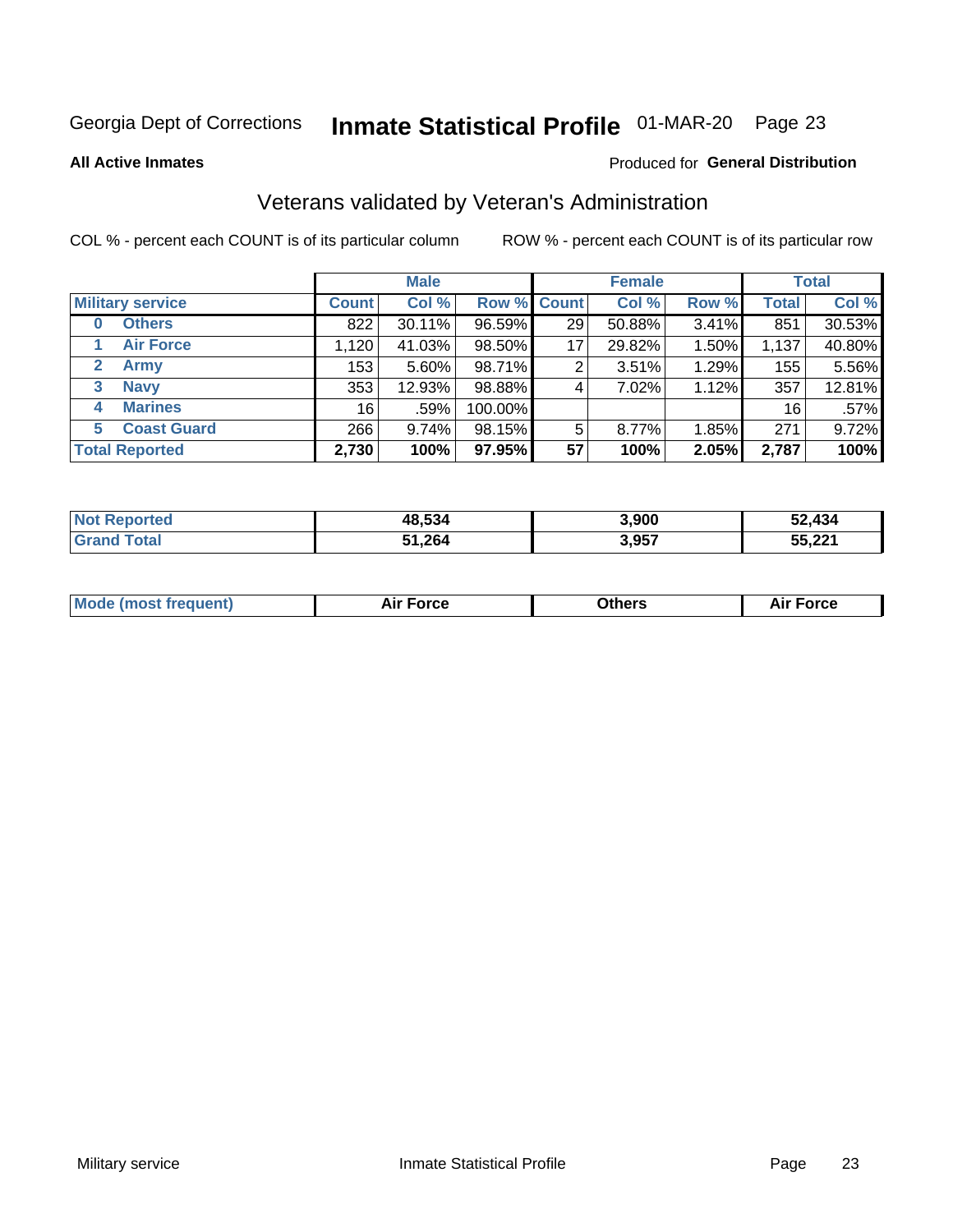# Inmate Statistical Profile 01-MAR-20 Page 24

**All Active Inmates** 

#### Produced for General Distribution

### Type of admission to prison

COL % - percent each COUNT is of its particular column

|    |                                  |              | <b>Male</b> |                    |       | <b>Female</b> |       |              | <b>Total</b> |
|----|----------------------------------|--------------|-------------|--------------------|-------|---------------|-------|--------------|--------------|
|    | <b>Type of Admission</b>         | <b>Count</b> | Col %       | <b>Row % Count</b> |       | Col %         | Row % | <b>Total</b> | Col %        |
| 16 | <b>Population Redistribution</b> | 3            | .01%        | 100.00%            |       |               |       | 3            | .01%         |
| 27 | <b>Boot Camp Plus</b>            |              | .01%        | 100.00%            |       |               |       |              | .01%         |
| 28 | <b>Initial Assignment</b>        | 8            | .02%        | 100.00%            |       |               |       | 8            | .01%         |
| 52 | <b>New Sentence</b>              | 40,687       | 79.38%      | 92.53%             | 3,287 | 83.07%        | 7.47% | 43,974       | 79.65%       |
| 53 | <b>Probation Rev Partial</b>     | 2,395        | 4.67%       | 93.08%             | 178   | 4.50%         | 6.92% | 2,573        | 4.66%        |
| 54 | <b>Probation Rev Remainder</b>   | 3,554        | 6.93%       | 92.99%             | 268   | 6.77%         | 7.01% | 3,822        | 6.92%        |
| 55 | <b>Parole Rev New Sentence</b>   | 2,810        | 5.48%       | 95.03%             | 147   | 3.71%         | 4.97% | 2,957        | 5.36%        |
| 56 | <b>Parole Rev No New</b>         | 1,730        | 3.38%       | 95.79%             | 76    | 1.92%         | 4.21% | 1,806        | 3.27%        |
|    | <b>Sentence</b>                  |              |             |                    |       |               |       |              |              |
| 57 | <b>Released In Error</b>         | 13           | .03%        | 92.86%             | 1     | .03%          | 7.14% | 14           | .03%         |
| 65 | <b>Return Appeal/Bond</b>        | 2            | .01%        | 100.00%            |       |               |       | 2            | .01%         |
| 67 | <b>Admit Fm Other Cust</b>       | 4            | .01%        | 100.00%            |       |               |       | 4            | .01%         |
| 69 | <b>New Sent/Par Rev Pnd</b>      | 2            | .01%        | 100.00%            |       |               |       | 2            | .01%         |
| 70 | <b>Life W/O Parole</b>           | 14           | .03%        | 100.00%            |       |               |       | 14           | .03%         |
| 72 | <b>Par Rev/Rsn Unknown</b>       | 23           | .04%        | 100.00%            |       |               |       | 23           | .04%         |
| 76 | <b>Par Rev/Revoc Center</b>      |              | .01%        | 100.00%            |       |               |       |              | .01%         |
| 82 | <b>Unknown</b>                   |              | .01%        | 100.00%            |       |               |       | 7            | .01%         |
|    | <b>Total Reported</b>            | 51,254       | 100%        | 92.83% 3,957       |       | 100%          | 7.17% | 55,211       | 100%         |

| <b>Not Reported</b>   |        |       |        |
|-----------------------|--------|-------|--------|
| Total<br><b>Grand</b> | 51,264 | 3,957 | 55,221 |

| <b>Mode (most frequent)</b> | <b>New Sentence</b> | <b>New Sentence</b> | <b>New Sentence</b> |
|-----------------------------|---------------------|---------------------|---------------------|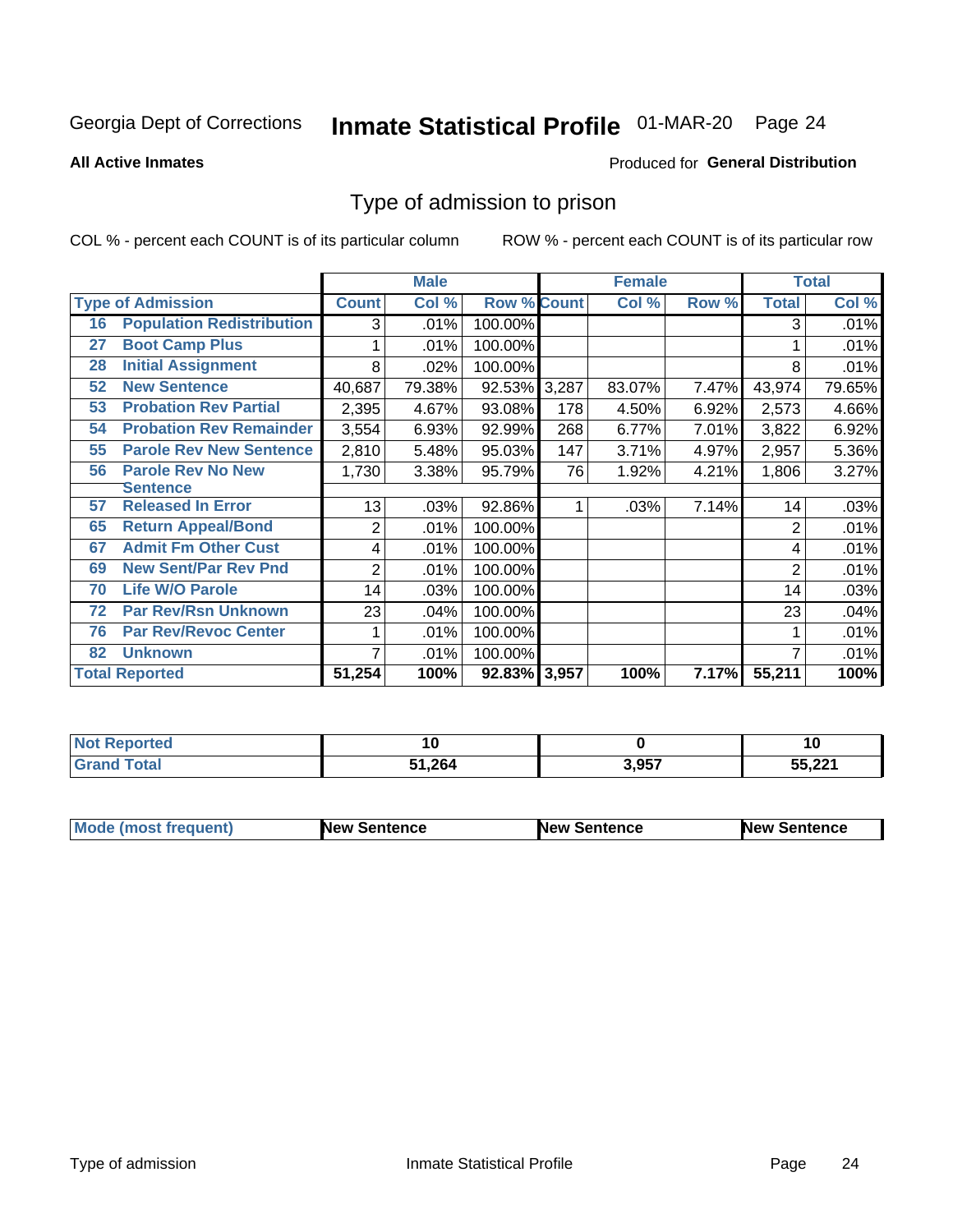# Inmate Statistical Profile 01-MAR-20 Page 25

**All Active Inmates** 

#### Produced for General Distribution

## Current / last supervision level

COL % - percent each COUNT is of its particular column

|                        |              | <b>Male</b> |                    |       | <b>Female</b> |          |        | <b>Total</b> |
|------------------------|--------------|-------------|--------------------|-------|---------------|----------|--------|--------------|
| <b>Security Status</b> | <b>Count</b> | Col %       | <b>Row % Count</b> |       | Col %         | Row %    | Total  | Col %        |
| 3 Minimum              | 3.789        | 7.39%       | 70.28%             | .602  | 40.49%        | 29.72%   | 5,391  | 9.76%        |
| 4 Medium               | 36.999       | 72.19%      | 94.45%             | 2.176 | 54.99%        | $5.55\%$ | 39,175 | 70.95%       |
| 5 Close                | 10.467       | $20.42\%$   | 98.32%             | 179   | 4.52%         | $1.68\%$ | 10.646 | 19.28%       |
| <b>Total Reported</b>  | 51,255       | 100%        | $92.83\%$          | 3,957 | 100%          | 7.17%    | 55,212 | 100%         |

| <b>Still being diagnosed</b> |        |       |        |
|------------------------------|--------|-------|--------|
| <b>Not Reported</b>          |        |       |        |
| <b>Grand Total</b>           | 51,264 | 3,957 | 55,221 |

| M | M | . . |
|---|---|-----|
|   |   |     |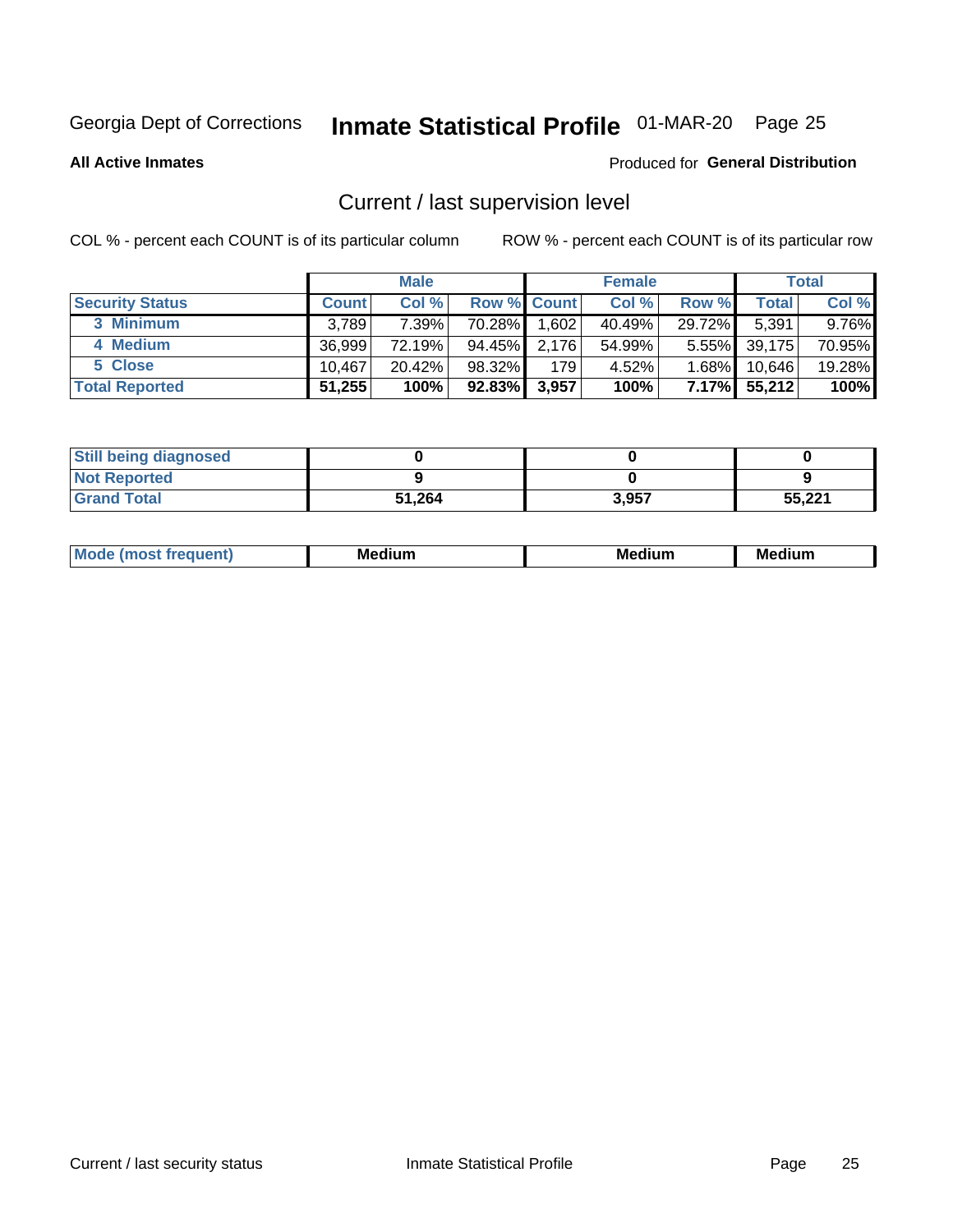# Inmate Statistical Profile 01-MAR-20 Page 26

**All Active Inmates** 

#### Produced for General Distribution

## Current / last type of institution

COL % - percent each COUNT is of its particular column

|                            |                | <b>Male</b> |             |       | <b>Female</b> |         |              | <b>Total</b> |
|----------------------------|----------------|-------------|-------------|-------|---------------|---------|--------------|--------------|
| <b>Type of Institution</b> | <b>Count</b>   | Col %       | Row % Count |       | Col %         | Row %   | <b>Total</b> | Col %        |
| <b>County Ci</b>           | 4,989          | 9.79%       | 99.98%      |       | $.03\%$       | .02%    | 4,990        | 9.09%        |
| <b>State Prison</b>        | 36,044         | 70.74%      | 90.74%      | 3,678 | 92.97%        | 9.26%   | 39,722       | 72.34%       |
| <b>Transitional Center</b> | 1,964          | 3.85%       | 89.52%      | 230   | 5.81%         | 10.48%  | 2,194        | 4.00%        |
| <b>Private Prison</b>      | 7,945          | 15.59%      | 100.00%     |       |               |         | 7,945        | 14.47%       |
| <b>County Jail</b>         | 6              | $.01\%$     | 100.00%     |       |               |         | 6            | .01%         |
| <b>Rsat - Center</b>       |                |             |             | 46    | 1.16%         | 100.00% | 46           | .08%         |
| <b>State Hospital</b>      | 3 <sup>1</sup> | $.01\%$     | 75.00%      |       | .03%          | 25.00%  | 4            | .01%         |
| <b>Total Reported</b>      | 50,951         | 100%        | 92.8%       | 3,956 | 100%          | 7.2%    | 54,907       | 100%         |

| portea<br>NA |        |       |             |
|--------------|--------|-------|-------------|
| $\sim$ 40    | 50.951 | 3,956 | 4,907<br>54 |

| <b>Mode (most frequent)</b> | State Prison | <b>State Prison</b> | <b>State Prison</b> |
|-----------------------------|--------------|---------------------|---------------------|
|                             |              |                     |                     |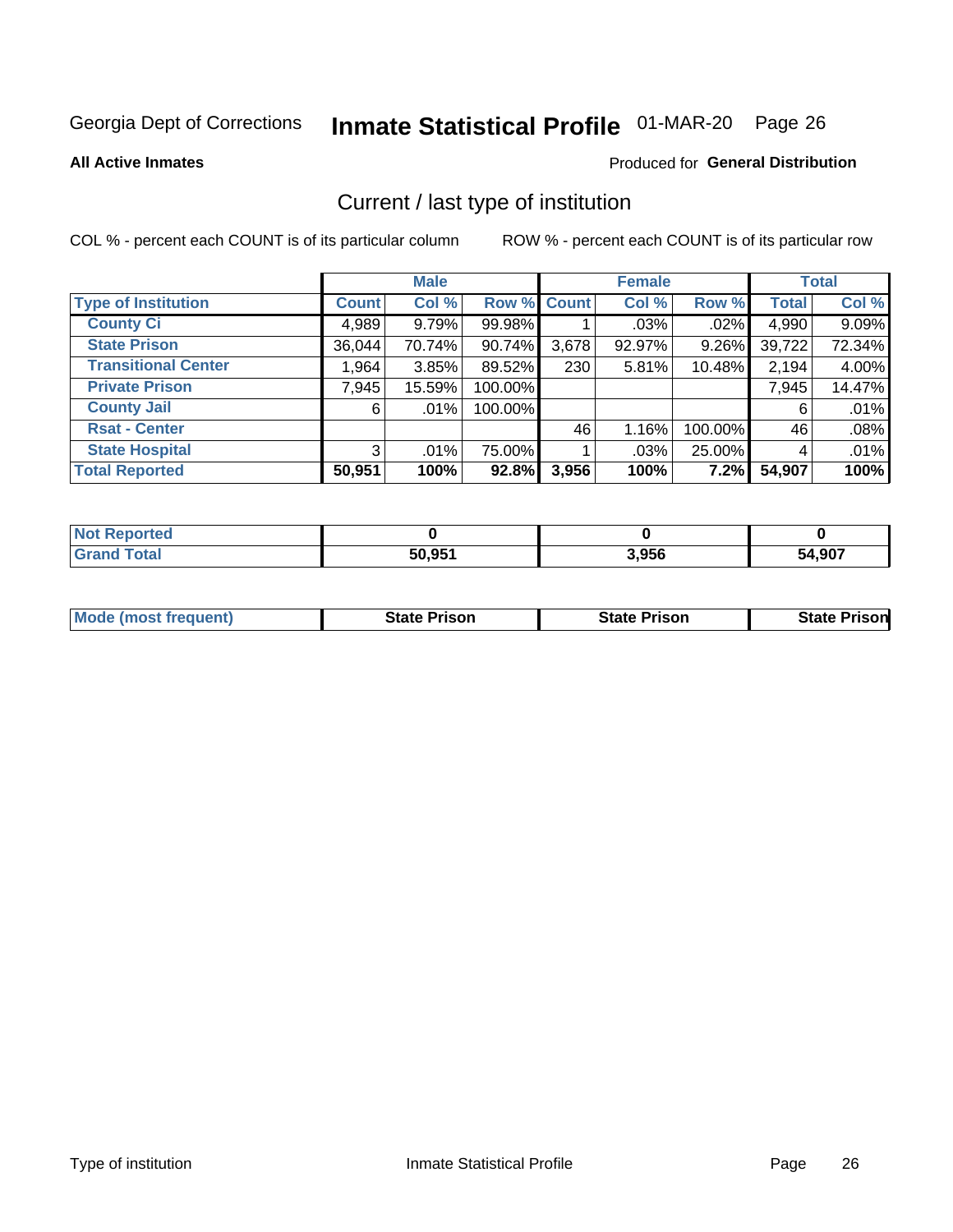# Inmate Statistical Profile 01-MAR-20 Page 27

**All Active Inmates** 

### Produced for General Distribution

### Institution type - transitional centers

COL % - percent each COUNT is of its particular column

|                                          |              | <b>Male</b> |         |                | <b>Female</b> |         |                | <b>Total</b> |
|------------------------------------------|--------------|-------------|---------|----------------|---------------|---------|----------------|--------------|
| <b>Institution Type - Trans. Centers</b> | <b>Count</b> | Col %       | Row %   | <b>Count</b>   | Col %         | Row %   | <b>Total</b>   | Col %        |
| <b>Albany Tc</b>                         | 2            | .09%        | 100.00% |                |               |         | 2              | .08%         |
| <b>Arrendale State Prison</b>            |              |             |         | 124            | 35.03%        | 100.00% | 124            | 4.95%        |
| <b>Atlanta Tc</b>                        | 273          | 12.69%      | 100.00% |                |               |         | 273            | 10.90%       |
| <b>Augusta Tc</b>                        | 225          | 10.46%      | 100.00% |                |               |         | 225            | 8.98%        |
| <b>Bacon Tc</b>                          | 49           | 2.28%       | 100.00% |                |               |         | 49             | 1.96%        |
| <b>Charles D. Hudson Tc</b>              | 154          | 7.16%       | 100.00% |                |               |         | 154            | 6.15%        |
| <b>Clayton Tc</b>                        | 371          | 17.25%      | 100.00% |                |               |         | 371            | 14.81%       |
| <b>Coastal Tc</b>                        | 253          | 11.76%      | 100.00% |                |               |         | 253            | 10.10%       |
| <b>Columbus Tc</b>                       | 136          | 6.32%       | 100.00% |                |               |         | 136            | 5.43%        |
| <b>Macon Tc</b>                          | 134          | 6.23%       | 100.00% |                |               |         | 134            | 5.35%        |
| <b>Macon Womens Tc</b>                   |              |             |         | $\overline{2}$ | .56%          | 100.00% | $\overline{2}$ | .08%         |
| <b>Metro Tc</b>                          |              |             |         | 228            | 64.41%        | 100.00% | 228            | 9.10%        |
| <b>Phillips State Prison</b>             | 187          | 8.69%       | 100.00% |                |               |         | 187            | 7.47%        |
| <b>Savannah Mens Tc</b>                  | 1            | .05%        | 100.00% |                |               |         |                | .04%         |
| <b>Smith Tc</b>                          | 207          | 9.62%       | 100.00% |                |               |         | 207            | 8.26%        |
| <b>Valdosta Tc</b>                       | 159          | 7.39%       | 100.00% |                |               |         | 159            | 6.35%        |
| <b>Total Reported</b>                    | 2,151        | 100%        | 85.87%  | 354            | 100%          | 14.13%  | 2,505          | 100%         |

| <b>Reported</b><br><b>NOT</b> |                           |     |       |
|-------------------------------|---------------------------|-----|-------|
| Total                         | $^{\sim}$ 454<br><u>.</u> | 354 | 2,505 |

| Mode (most frequent) | <b>Clayton Tc</b> | Metro Tc | <b>Clayton Tc</b> |  |
|----------------------|-------------------|----------|-------------------|--|
|                      |                   |          |                   |  |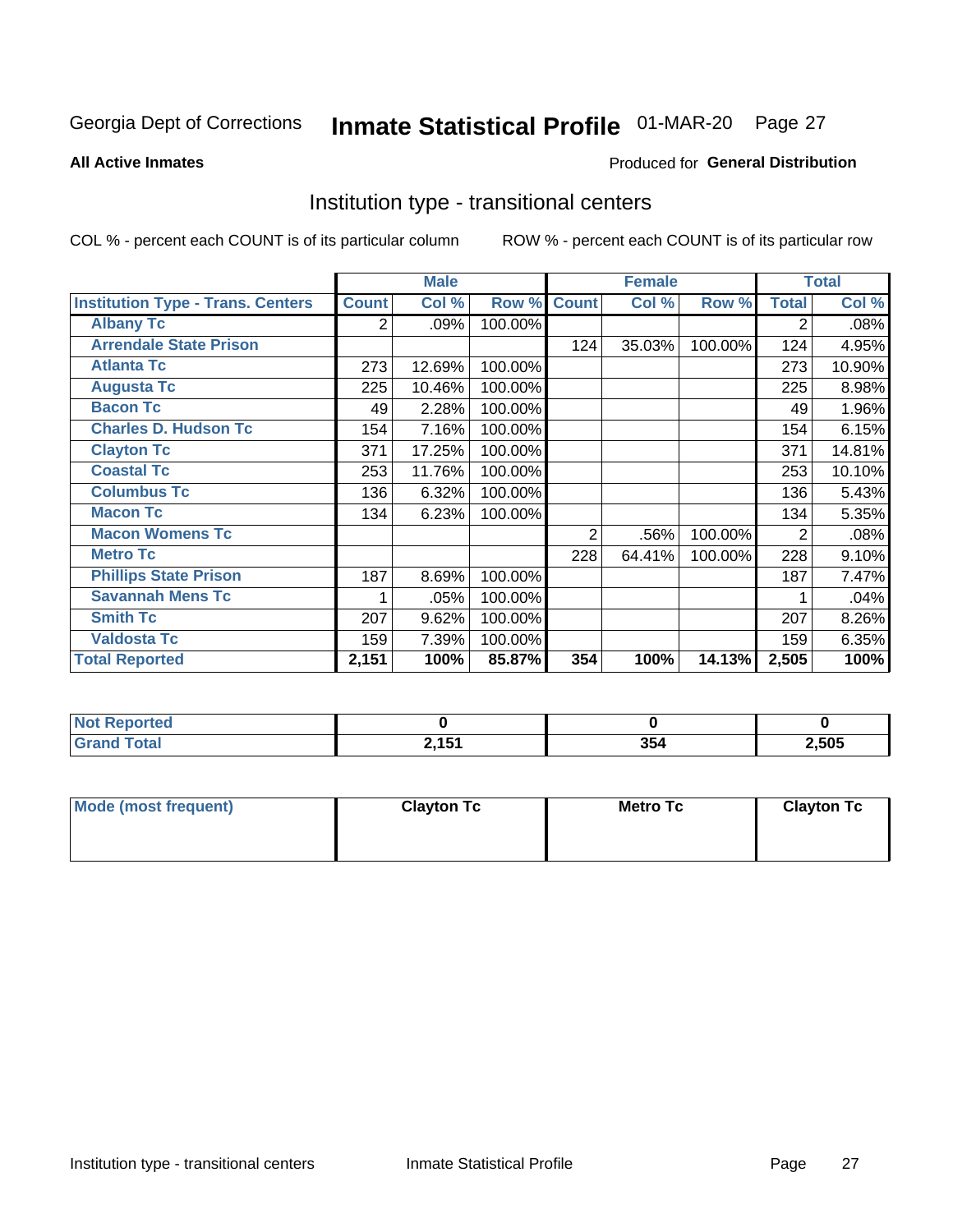# Inmate Statistical Profile 01-MAR-20 Page 28

Produced for General Distribution

#### **All Active Inmates**

### Institution type - county prisons

COL % - percent each COUNT is of its particular column

|                                          |                         | <b>Male</b> |         |              | <b>Female</b> |       |                 | <b>Total</b> |
|------------------------------------------|-------------------------|-------------|---------|--------------|---------------|-------|-----------------|--------------|
| <b>Institution Type - County Prisons</b> | <b>Count</b>            | Col %       | Row %   | <b>Count</b> | Col %         | Row % | <b>Total</b>    | Col %        |
| <b>Adoc</b>                              | $\overline{12}$         | .24%        | 100.00% |              |               |       | $\overline{12}$ | .24%         |
| <b>Baldwin County Ci</b>                 | 1.                      | .02%        | 100.00% |              |               |       | 1               | .02%         |
| <b>Bulloch County Ci</b>                 | 153                     | 3.07%       | 100.00% |              |               |       | 153             | 3.07%        |
| <b>Calhoun County Ci</b>                 | 1                       | .02%        | 100.00% |              |               |       | 1               | .02%         |
| <b>Carroll County Ci</b>                 | 250                     | 5.01%       | 100.00% |              |               |       | 250             | 5.01%        |
| <b>Chattooga County Ci</b>               | 1                       | .02%        | 100.00% |              |               |       | 1               | .02%         |
| <b>Clarke County Ci</b>                  | 160                     | 3.21%       | 100.00% |              |               |       | 160             | 3.21%        |
| <b>Clayton County Ci</b>                 | 261                     | 5.23%       | 100.00% |              |               |       | 261             | 5.23%        |
| <b>Colquitt County Ci</b>                | 192                     | 3.85%       | 100.00% |              |               |       | 192             | 3.85%        |
| <b>Coweta County Ci</b>                  | 233                     | 4.67%       | 100.00% |              |               |       | 233             | 4.67%        |
| <b>Decatur County Ci</b>                 | 183                     | 3.67%       | 100.00% |              |               |       | 183             | 3.67%        |
| <b>Effingham County Ci</b>               | 195                     | 3.91%       | 100.00% |              |               |       | 195             | 3.91%        |
| <b>Floyd County Ci</b>                   | 445                     | 8.92%       | 100.00% |              |               |       | 445             | 8.92%        |
| <b>Fulton County Ci</b>                  | 7                       | .14%        | 100.00% |              |               |       | 7               | .14%         |
| <b>Gilmer County Ci</b>                  | $\overline{2}$          | .04%        | 100.00% |              |               |       | $\overline{2}$  | .04%         |
| <b>Grady County Ci</b>                   | $\overline{2}$          | .04%        | 100.00% |              |               |       | $\overline{2}$  | .04%         |
| <b>Gwinnett County Ci</b>                | 222                     | 4.45%       | 100.00% |              |               |       | 222             | 4.45%        |
| <b>Hall County Ci</b>                    | 207                     | 4.15%       | 100.00% |              |               |       | 207             | 4.15%        |
| <b>Hancock County Ci</b>                 | 1                       | .02%        | 100.00% |              |               |       | 1               | .02%         |
| <b>Harris County Ci</b>                  | 155                     | 3.11%       | 100.00% |              |               |       | 155             | 3.11%        |
| <b>Hart County Ci</b>                    | 4                       | .08%        | 100.00% |              |               |       | $\overline{4}$  | .08%         |
| <b>Jackson County Ci</b>                 | 151                     | 3.03%       | 100.00% |              |               |       | 151             | 3.03%        |
| Jefferson County Ci                      | 194                     | 3.89%       | 100.00% |              |               |       | 194             | 3.89%        |
| <b>Meriwether County Ci</b>              | 2                       | .04%        | 100.00% |              |               |       | $\overline{2}$  | .04%         |
| <b>Miller County Ci</b>                  | 1                       | .02%        | 100.00% |              |               |       | $\mathbf{1}$    | .02%         |
| <b>Mitchell County Ci</b>                | 141                     | 2.83%       | 100.00% |              |               |       | 141             | 2.83%        |
| <b>Morgan County Ci</b>                  | 1                       | .02%        | 100.00% |              |               |       | 1               | .02%         |
| <b>Muscogee County Ci</b>                | 535                     | 10.72%      | 100.00% |              |               |       | 535             | 10.72%       |
| <b>Richmond County Ci</b>                | 239                     | 4.79%       | 100.00% |              |               |       | 239             | 4.79%        |
| <b>Screven County Ci</b>                 | 145                     | 2.91%       | 100.00% |              |               |       | 145             | 2.91%        |
| <b>Spalding County Ci</b>                | 377                     | 7.56%       | 100.00% |              |               |       | 377             | 7.56%        |
| <b>Stewart County Ci</b>                 | $\overline{2}$          | .04%        | 100.00% |              |               |       | $\overline{2}$  | .04%         |
| <b>Sumter County Ci</b>                  | 357                     | 7.16%       | 100.00% |              |               |       | 357             | 7.15%        |
| <b>Terrell County Ci</b>                 | 142                     | 2.85%       | 100.00% |              |               |       | 142             | 2.85%        |
| <b>Thomas County Ci</b>                  | $\overline{\mathbf{4}}$ | .08%        | 100.00% |              |               |       | 4               | .08%         |
| <b>Tift County Ci</b>                    | 3                       | .06%        | 100.00% |              |               |       | 3               | .06%         |
| <b>Upson County Ci</b>                   | 1                       | .02%        | 100.00% |              |               |       | 1               | .02%         |
| <b>Walker County Ci</b>                  | 3                       | .06%        | 100.00% |              |               |       | 3               | .06%         |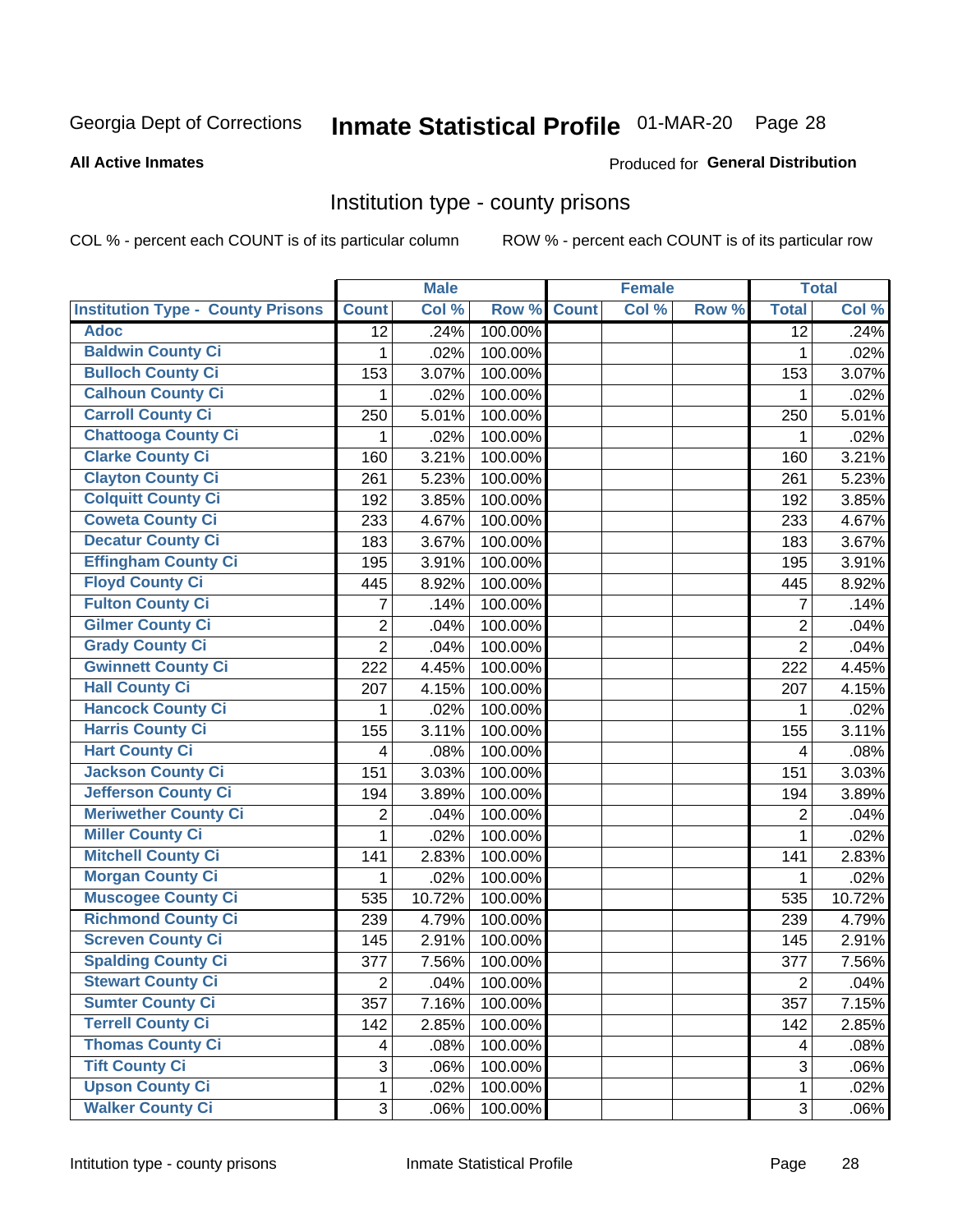# Inmate Statistical Profile 01-MAR-20 Page 29

**All Active Inmates** 

#### Produced for General Distribution

### Institution type - county prisons

COL % - percent each COUNT is of its particular column

|                                          |              | <b>Male</b> |                    | <b>Female</b> |         |       | <b>Total</b> |
|------------------------------------------|--------------|-------------|--------------------|---------------|---------|-------|--------------|
| <b>Institution Type - County Prisons</b> | <b>Count</b> | Col%        | <b>Row % Count</b> | Col%          | Row %   | Total | Col %        |
| <b>Walton County Ci</b>                  | ⌒            | $.04\%$     | 100.00%            |               |         |       | .04%         |
| <b>Wilkes County Ci</b>                  |              | $.04\%$     | 100.00%            |               |         |       | .04%         |
| <b>Womens Ci</b>                         |              |             |                    | 100.00%       | 100.00% |       | .02%         |
| <b>Total Reported</b>                    | 4,989        | 100%        | 99.98%             | 100%          | $.02\%$ | 4,990 | 100%         |

| <b>NI</b><br>τeα |       |       |
|------------------|-------|-------|
| _____            | 4,989 | l.990 |

| Mode (most frequent) | <b>Muscogee County Ci</b> | <b>Womens CilMuscogee County</b> |
|----------------------|---------------------------|----------------------------------|
|----------------------|---------------------------|----------------------------------|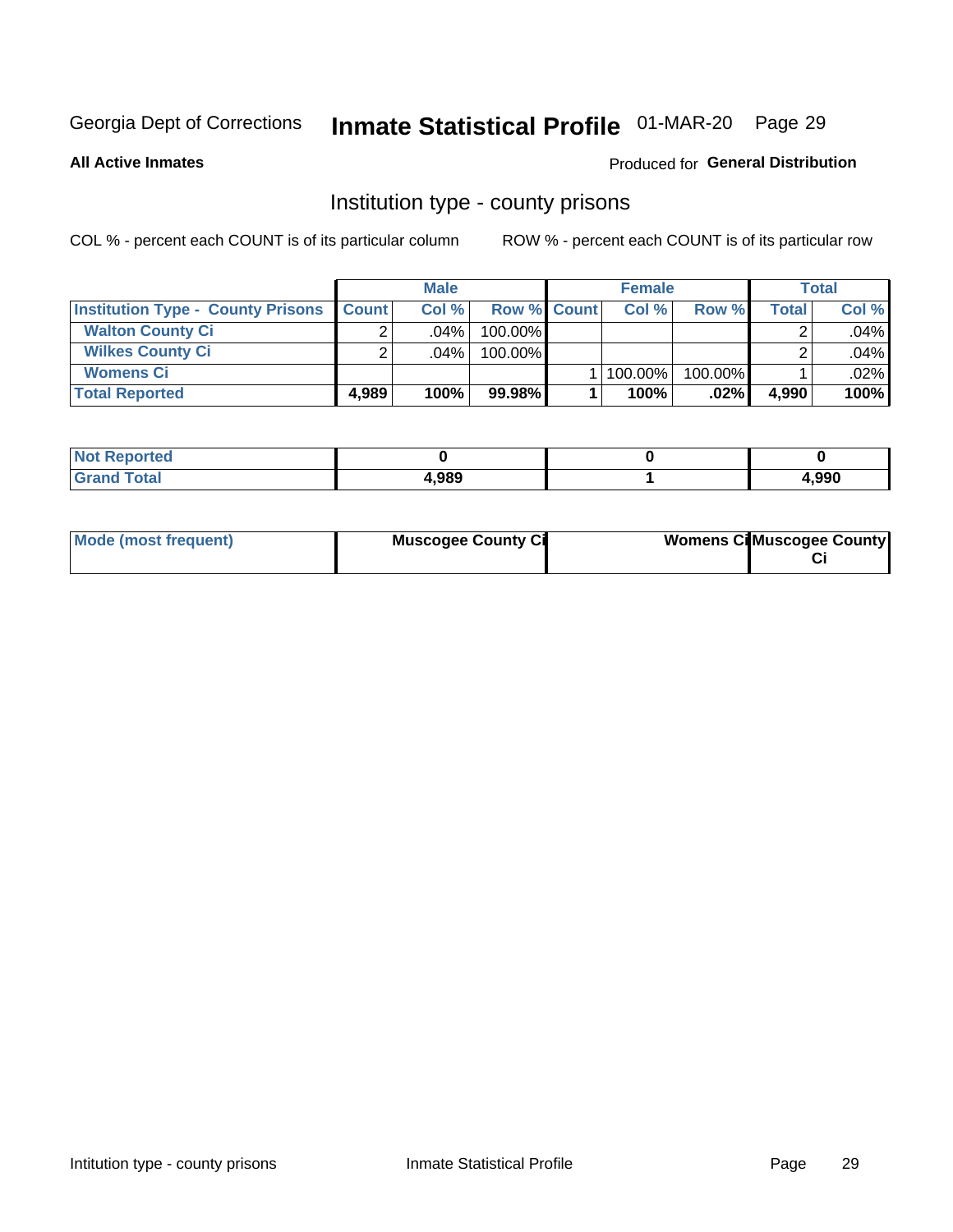# Inmate Statistical Profile 01-MAR-20 Page 30

#### **All Active Inmates**

### **Produced for General Distribution**

### Institution type - state prisons

COL % - percent each COUNT is of its particular column

|                                         |              | <b>Male</b> |         |              | <b>Female</b> |         | <b>Total</b> |       |
|-----------------------------------------|--------------|-------------|---------|--------------|---------------|---------|--------------|-------|
| <b>Institution Type - State Prisons</b> | <b>Count</b> | Col %       | Row %   | <b>Count</b> | Col %         | Row %   | <b>Total</b> | Col % |
| <b>Arrendale State Prison</b>           |              |             |         | 1,618        | 43.99%        | 100.00% | 1,618        | 4.07% |
| <b>Augusta State Med. Prison</b>        | 1,223        | 3.39%       | 99.92%  | 1            | .03%          | .08%    | 1,224        | 3.08% |
| <b>Autry State Prison</b>               | 1,436        | 3.98%       | 100.00% |              |               |         | 1,436        | 3.62% |
| <b>Baldwin State Prison</b>             | 961          | 2.67%       | 100.00% |              |               |         | 961          | 2.42% |
| <b>Burruss Correctional Training</b>    | 769          | 2.13%       | 100.00% |              |               |         | 769          | 1.94% |
| <b>Ctr</b>                              |              |             |         |              |               |         |              |       |
| <b>Calhoun State Prison</b>             | 1,675        | 4.65%       | 100.00% |              |               |         | 1,675        | 4.22% |
| <b>Central State Prison</b>             | 1,142        | 3.17%       | 100.00% |              |               |         | 1,142        | 2.87% |
| <b>Chatham State Prison</b>             | 5            | .01%        | 100.00% |              |               |         | 5            | .01%  |
| <b>Coastal State Prison</b>             | 1,597        | 4.43%       | 100.00% |              |               |         | 1,597        | 4.02% |
| <b>Dodge State Prison</b>               | 1,247        | 3.46%       | 100.00% |              |               |         | 1,247        | 3.14% |
| <b>Dooly State Prison</b>               | 1,717        | 4.76%       | 100.00% |              |               |         | 1,717        | 4.32% |
| <b>Emanuel Womens Facility</b>          |              |             |         | 412          | 11.20%        | 100.00% | 412          | 1.04% |
| <b>Ga Diag Class Prison</b>             | 3,290        | 9.13%       | 100.00% |              |               |         | 3,290        | 8.28% |
| <b>Ga State Prison</b>                  | 1,459        | 4.05%       | 100.00% |              |               |         | 1,459        | 3.67% |
| <b>Hancock State Prison</b>             | 1,186        | 3.29%       | 100.00% |              |               |         | 1,186        | 2.99% |
| <b>Hays State Prison</b>                | 1,060        | 2.94%       | 100.00% |              |               |         | 1,060        | 2.67% |
| <b>Helms Facility</b>                   | 13           | .04%        | 43.33%  | 17           | .46%          | 56.67%  | 30           | .08%  |
| <b>Johnson State Prison</b>             | 1,594        | 4.42%       | 100.00% |              |               |         | 1,594        | 4.01% |
| <b>Lee State Prison</b>                 | 749          | 2.08%       | 100.00% |              |               |         | 749          | 1.89% |
| <b>Long Unit</b>                        | 223          | .62%        | 100.00% |              |               |         | 223          | .56%  |
| <b>Lowndes Unit</b>                     | 5            | .01%        | 100.00% |              |               |         | 5            | .01%  |
| <b>Macon State Prison</b>               | 1,706        | 4.73%       | 100.00% |              |               |         | 1,706        | 4.29% |
| <b>Metro Reentry Facility</b>           | 351          | .97%        | 100.00% |              |               |         | 351          | .88%  |
| <b>Metro State Prison (W)</b>           |              |             |         | 1            | .03%          | 100.00% | 1            | .01%  |
| <b>Montgomery State Prison</b>          | 416          | 1.15%       | 100.00% |              |               |         | 416          | 1.05% |
| <b>Phillips State Prison</b>            | 1,083        | 3.00%       | 100.00% |              |               |         | 1,083        | 2.73% |
| <b>Pulaski State Prison</b>             |              |             |         | 1,187        | 32.27%        | 100.00% | 1,187        | 2.99% |
| <b>Putnam State Prison</b>              | 1            | .01%        | 100.00% |              |               |         | 1            | .01%  |
| <b>Rogers State Prison</b>              | 1,438        | 3.99%       | 100.00% |              |               |         | 1,438        | 3.62% |
| <b>Rutledge State Prison</b>            | 630          | 1.75%       | 100.00% |              |               |         | 630          | 1.59% |
| <b>Smith State Prison</b>               | 1,493        | 4.14%       | 100.00% |              |               |         | 1,493        | 3.76% |
| <b>Telfair State Prison</b>             | 1,396        | 3.87%       | 100.00% |              |               |         | 1,396        | 3.51% |
| <b>Valdosta State Prison</b>            | 781          | 2.17%       | 100.00% |              |               |         | 781          | 1.97% |
| <b>Walker State Prison</b>              | 415          | 1.15%       | 100.00% |              |               |         | 415          | 1.04% |
| <b>Ware State Prison</b>                | 1,549        | 4.30%       | 100.00% |              |               |         | 1,549        | 3.90% |
| <b>Washington State Prison</b>          | 1,577        | 4.38%       | 100.00% |              |               |         | 1,577        | 3.97% |
| <b>Wayne State Prison</b>               | 1            | .01%        | 100.00% |              |               |         | 1            | .01%  |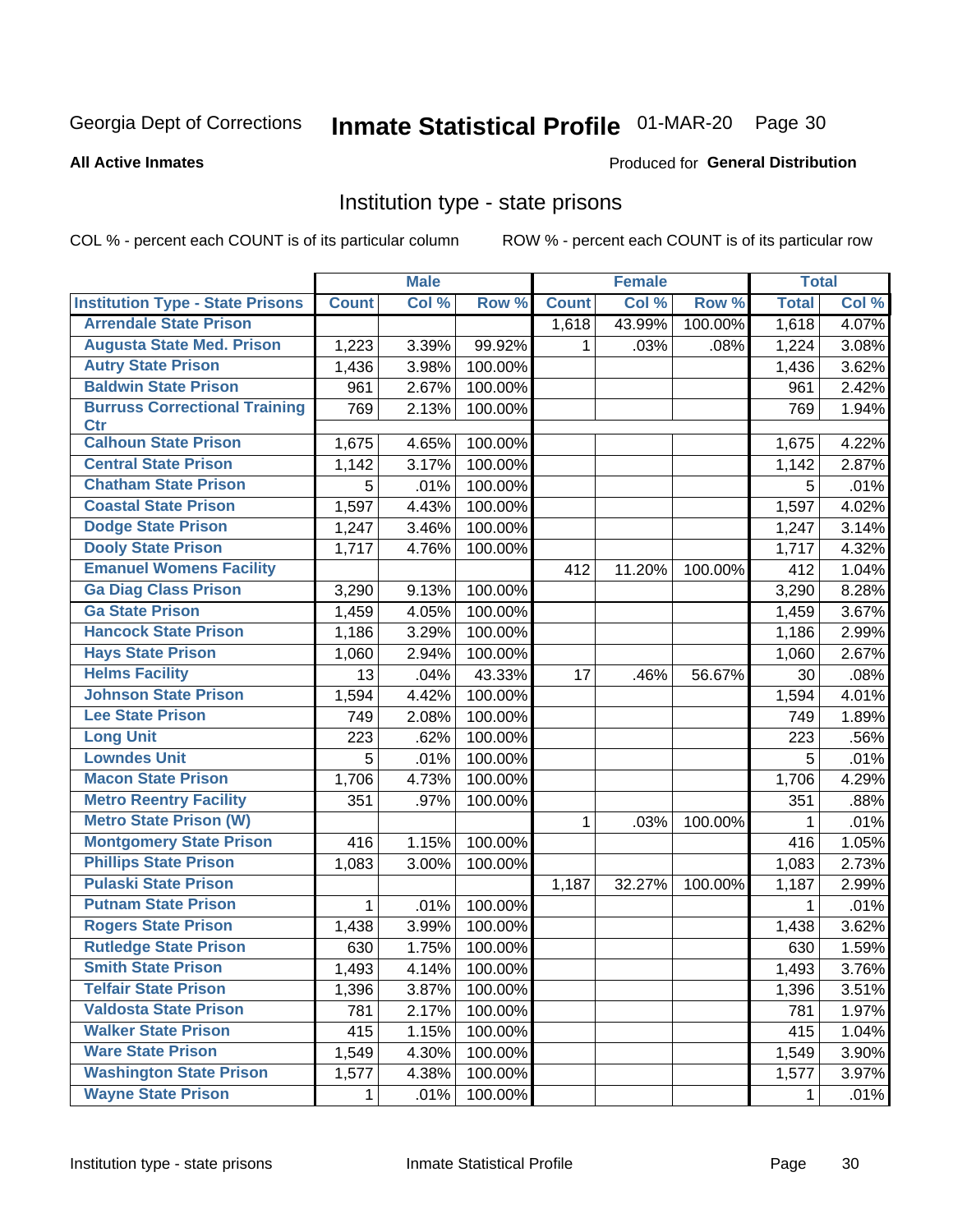# Inmate Statistical Profile 01-MAR-20 Page 31

**All Active Inmates** 

Produced for General Distribution

### Institution type - state prisons

COL % - percent each COUNT is of its particular column

|                                         |              | <b>Male</b>                 |         |              | <b>Female</b>                 |         | <b>Total</b>                   |        |
|-----------------------------------------|--------------|-----------------------------|---------|--------------|-------------------------------|---------|--------------------------------|--------|
| <b>Institution Type - State Prisons</b> | <b>Count</b> | Col %                       | Row %   | <b>Count</b> | Col %                         | Row %   | <b>Total</b>                   | Col %  |
| <b>Whitworth Women'S Facility</b>       |              |                             |         | 442          | 12.02%                        | 100.00% | 442                            | 1.11%  |
| <b>Wilcox State Prison</b>              | .856         | 5.15%                       | 100.00% |              |                               |         | 1,856                          | 4.67%  |
| <b>Total Reported</b>                   | 36,044       | 100%                        | 90.74%  | 3,678        | 100%                          | 9.26%   | 39,722                         | 100%   |
|                                         |              |                             |         |              |                               |         |                                |        |
| <b>Not Reported</b>                     |              | 0                           |         |              | 0                             |         | 0                              |        |
| <b>Grand Total</b>                      |              | 36,044                      |         |              | 3.678                         |         |                                | 39,722 |
| <b>Mode (most frequent)</b>             |              | <b>Ga Diag Class Prison</b> |         |              | <b>Arrendale State Prison</b> |         | <b>Ga Diag Class</b><br>Prison |        |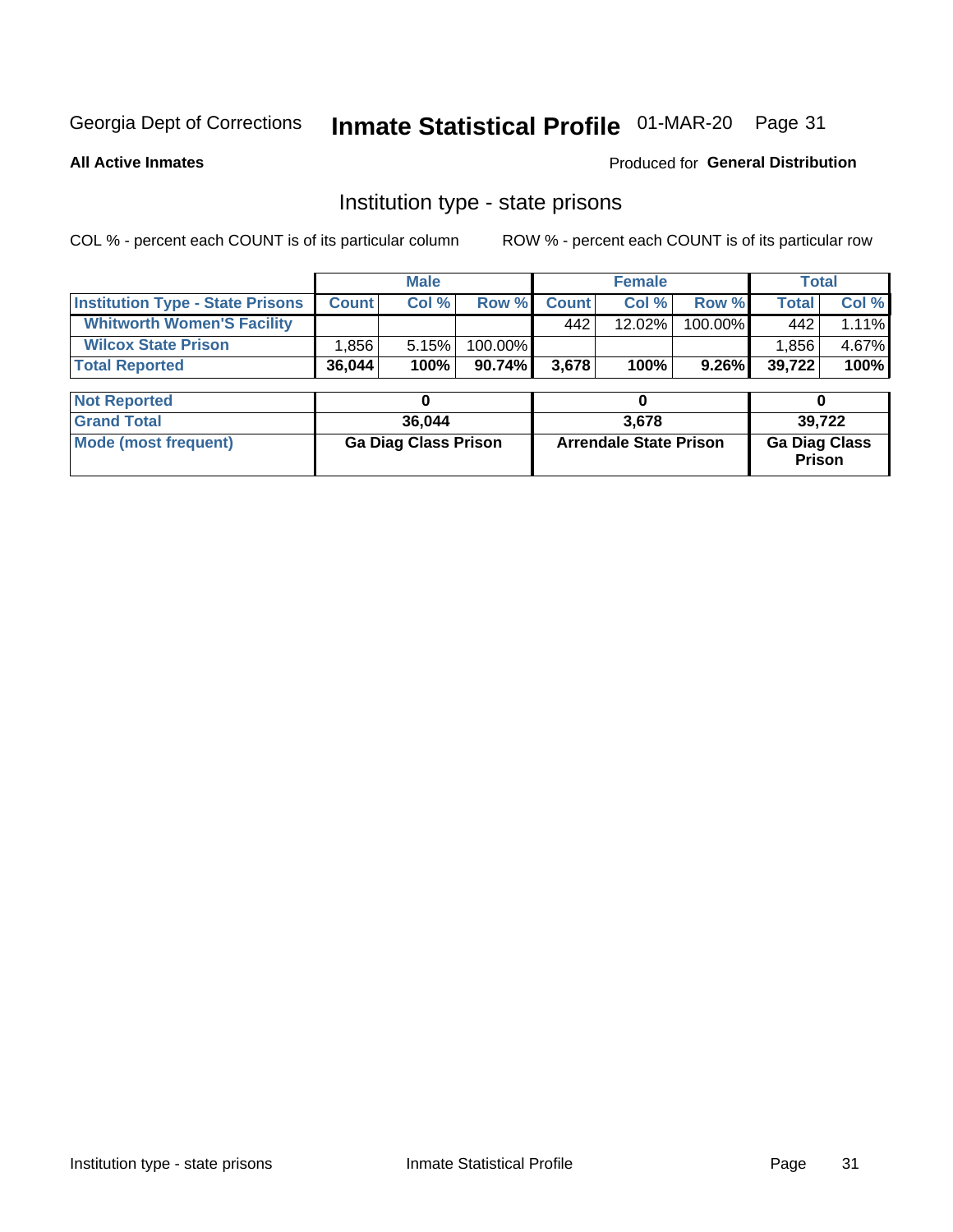# Inmate Statistical Profile 01-MAR-20 Page 32

**All Active Inmates** 

#### Produced for General Distribution

### Institution type - private prisons

COL % - percent each COUNT is of its particular column

|                                           |              | <b>Male</b> |                    | <b>Female</b> |       |       | <b>Total</b> |
|-------------------------------------------|--------------|-------------|--------------------|---------------|-------|-------|--------------|
| <b>Institution Type - Private Prisons</b> | <b>Count</b> | Col %       | <b>Row % Count</b> | Col %         | Row % | Total | Col %        |
| <b>Coffee Corr Facility</b>               | 2.630        | $33.10\%$   | 100.00%            |               |       | 2,630 | 33.10%       |
| <b>Jenkins Corr Facility</b>              | 1.147        | $14.44\%$   | 100.00%            |               |       | 1,147 | 14.44%       |
| <b>Riverbend Corr Facility</b>            | 1.517        | 19.09%      | 100.00%            |               |       | 1,517 | 19.09%       |
| <b>Wheeler Corr Facility</b>              | 2.651        | 33.37%      | 100.00%            |               |       | 2,651 | 33.37%       |
| <b>Total Reported</b>                     | 7,945        | 100%        | $100\%$            |               | %     | 7,945 | 100%         |

| <b>Not</b><br>' Reported |       |       |
|--------------------------|-------|-------|
| <b>otal</b>              | 7,945 | 7,945 |

| <b>Mode (most frequent)</b> | <b>Wheeler Corr Facility</b> | <b>Null</b> | <b>Wheeler Corr</b><br><b>Facility</b> |
|-----------------------------|------------------------------|-------------|----------------------------------------|
|-----------------------------|------------------------------|-------------|----------------------------------------|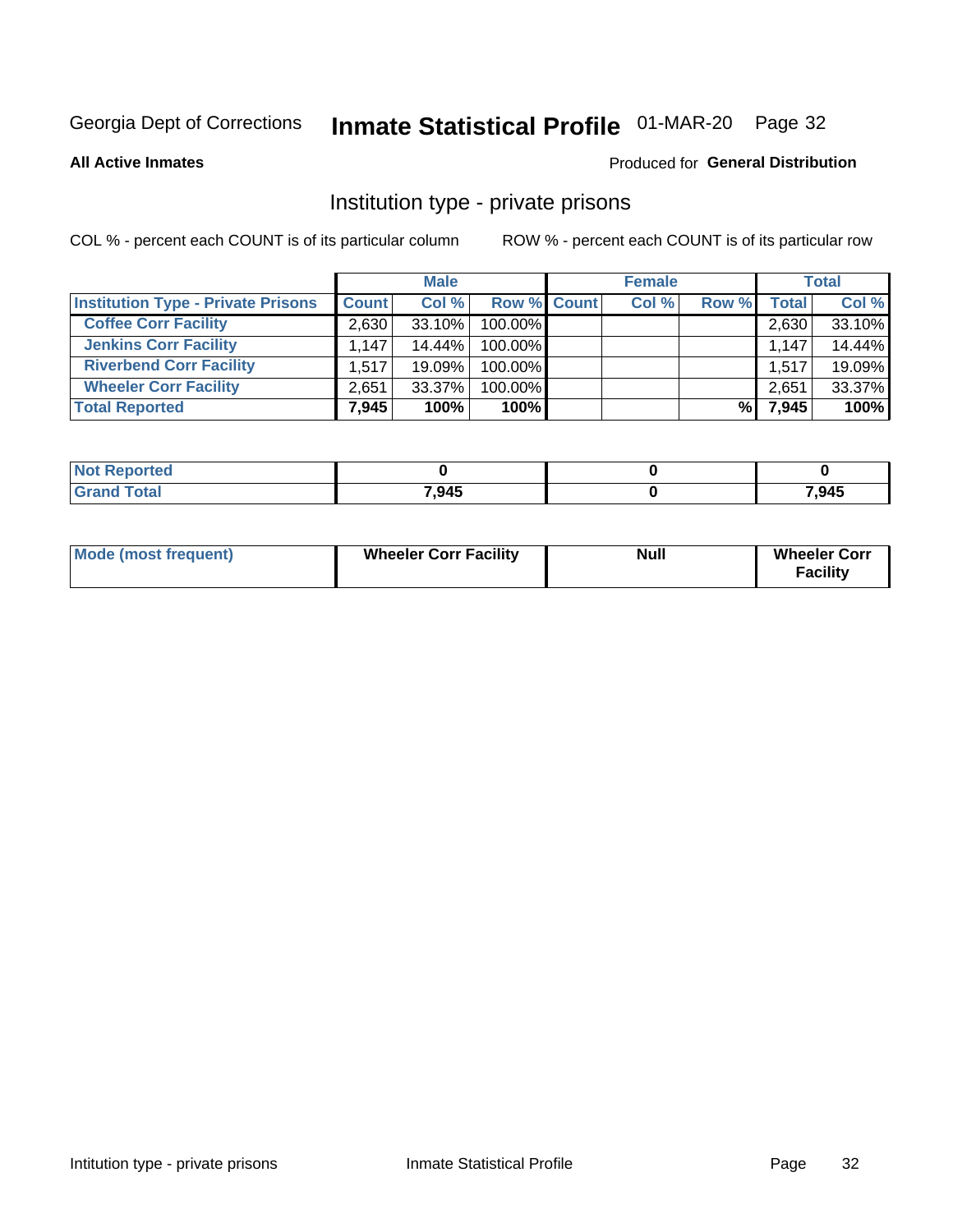# Inmate Statistical Profile 01-MAR-20 Page 33

**All Active Inmates** 

#### Produced for General Distribution

### Institution type - inmate boot camp

COL % - percent each COUNT is of its particular column

|                                      |              | <b>Male</b> |             | <b>Female</b> |                   | <b>Total</b> |
|--------------------------------------|--------------|-------------|-------------|---------------|-------------------|--------------|
| <b>Institution Type - Boot Camps</b> | <b>Count</b> | Col %       | Row % Count |               | Col % Row % Total | Col %        |
| <b>Total Rported</b>                 |              |             |             |               |                   |              |

| <b>Not Reported</b>            |  |  |
|--------------------------------|--|--|
| <b>Total</b><br>C <sub>r</sub> |  |  |

| Mod<br>uamo | Nul.<br>$- - - - - -$ | <b>Null</b> | . .<br>uu.<br>------ |
|-------------|-----------------------|-------------|----------------------|
|             |                       |             |                      |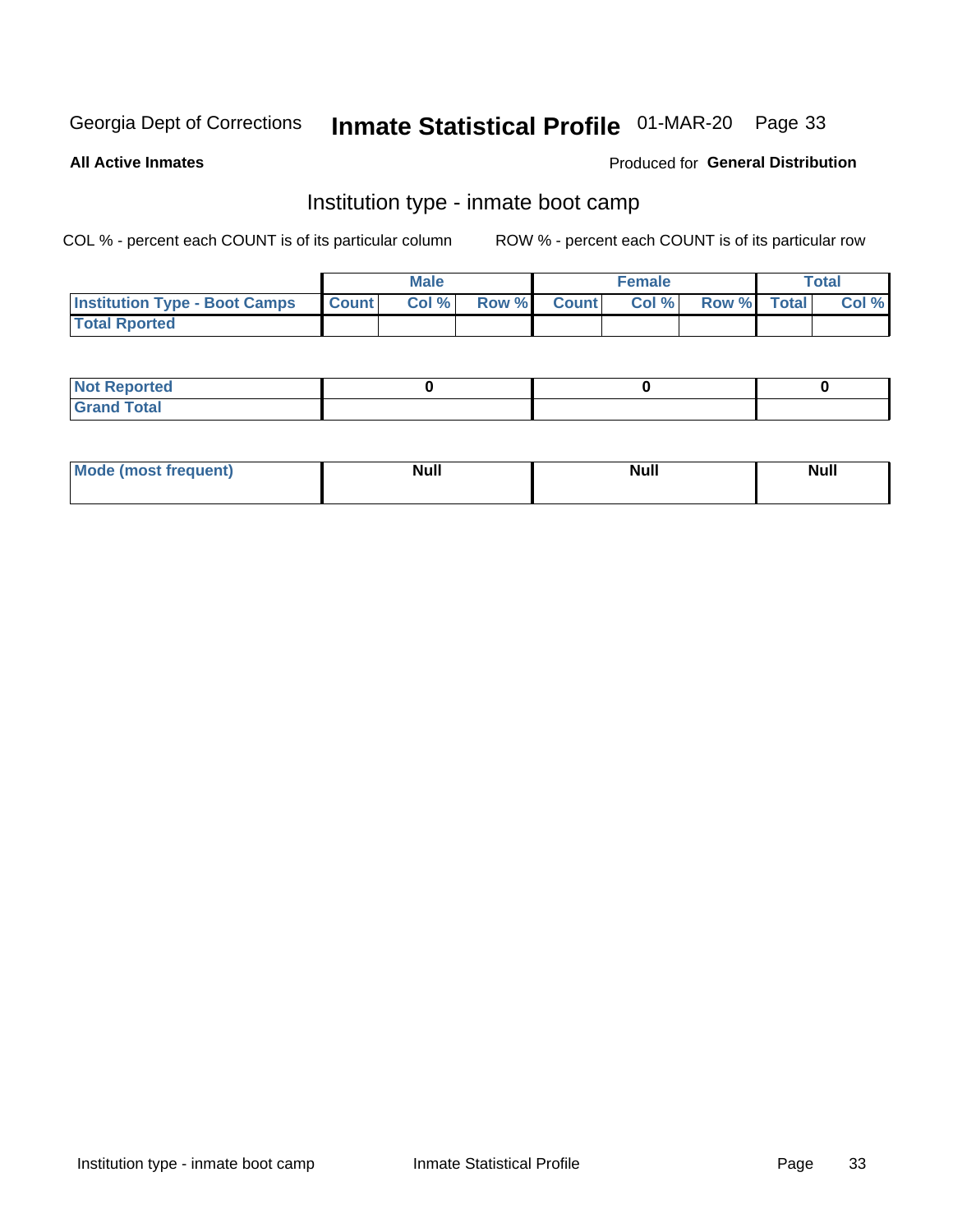# Inmate Statistical Profile 01-MAR-20 Page 34

#### **All Active Inmates**

### **Produced for General Distribution**

### Number of disciplinary reports

COL % - percent each COUNT is of its particular column

|                                       |              | <b>Male</b> |             |       | <b>Female</b> |          |        | <b>Total</b> |
|---------------------------------------|--------------|-------------|-------------|-------|---------------|----------|--------|--------------|
| <b>Number of Disciplinary Reports</b> | <b>Count</b> | Col %       | Row % Count |       | Col %         | Row %    | Total  | Col %        |
| $\bf{0}$                              | 24,784       | 48.35%      | 89.84%      | 2,804 | 70.86%        | 10.16%   | 27,588 | 49.96%       |
|                                       | 6,531        | 12.74%      | 93.63%      | 444   | 11.22%        | $6.37\%$ | 6,975  | 12.63%       |
| $\mathbf{2}$                          | 3,699        | 7.22%       | 95.46%      | 176   | 4.45%         | 4.54%    | 3,875  | 7.02%        |
| 3                                     | 2,543        | 4.96%       | 95.85%      | 110   | 2.78%         | 4.15%    | 2,653  | 4.80%        |
|                                       | .827         | 3.56%       | 96.46%      | 67    | 1.69%         | 3.54%    | 1,894  | 3.43%        |
| 5                                     | .443         | 2.81%       | 96.98%      | 45    | 1.14%         | 3.02%    | 1,488  | 2.69%        |
| <b>More Than 5</b>                    | 10,437       | 20.36%      | 97.11%      | 311   | 7.86%         | 2.89%    | 10,748 | 19.46%       |
| <b>Total Reported</b>                 | 51,264       | 100%        | 92.83%      | 3,957 | 100%          | 7.17%    | 55,221 | 100%         |

| orted<br>NO. |        |       |                 |
|--------------|--------|-------|-----------------|
| <b>Total</b> | 51,264 | 3,957 | ビビ つつイ<br>. عمر |

| Mean (average)         | 4.53 | 1.82 | 4.34 |
|------------------------|------|------|------|
| <b>Median (middle)</b> |      |      |      |
| Mode (most frequent)   |      |      |      |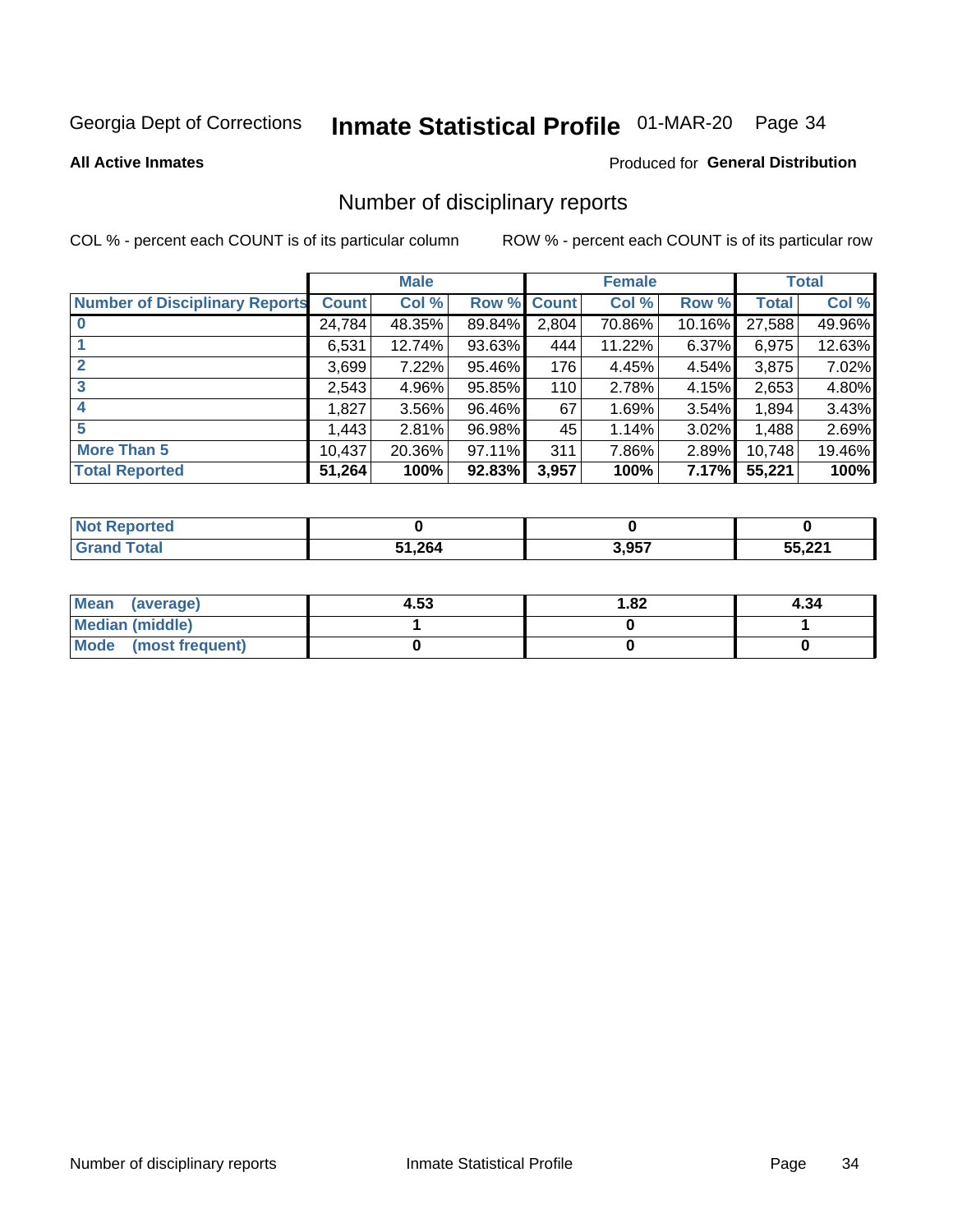# Inmate Statistical Profile 01-MAR-20 Page 35

#### **All Active Inmates**

### **Produced for General Distribution**

### Number of transfers

COL % - percent each COUNT is of its particular column

|                            |              | <b>Male</b> |        |              | <b>Female</b> |          |              | <b>Total</b> |
|----------------------------|--------------|-------------|--------|--------------|---------------|----------|--------------|--------------|
| <b>Number of Transfers</b> | <b>Count</b> | Col %       | Row %  | <b>Count</b> | Col %         | Row %    | <b>Total</b> | Col %        |
|                            | 3,981        | $7.77\%$    | 82.10% | 868          | 21.94%        | 17.90%   | 4,849        | 8.78%        |
|                            | 16,176       | 31.55%      | 90.69% | 1,661        | 41.98%        | $9.31\%$ | 17,837       | 32.30%       |
| $\mathbf{2}$               | 8,208        | 16.01%      | 91.24% | 788          | 19.91%        | 8.76%    | 8,996        | 16.29%       |
| 3                          | 5,356        | 10.45%      | 95.23% | 268          | 6.77%         | 4.77%    | 5,624        | 10.18%       |
| 4                          | 3,606        | 7.03%       | 96.62% | 126          | 3.18%         | 3.38%    | 3,732        | 6.76%        |
| 5                          | 2,629        | 5.13%       | 97.15% | 77           | 1.95%         | 2.85%    | 2,706        | 4.90%        |
| <b>More Than 5</b>         | 11,308       | 22.06%      | 98.53% | 169          | 4.27%         | $1.47\%$ | 11,477       | 20.78%       |
| <b>Total Reported</b>      | 51,264       | 100%        | 92.83% | 3,957        | 100%          | 7.17%    | 55,221       | 100%         |

| Reported<br><b>Not</b> F |        |       |                  |
|--------------------------|--------|-------|------------------|
| ™otai                    | 51,264 | 3,957 | ビビ へへイ<br>55.221 |

| Mean (average)         | 61.، ا | 3.98 |
|------------------------|--------|------|
| <b>Median (middle)</b> |        |      |
| Mode (most frequent)   |        |      |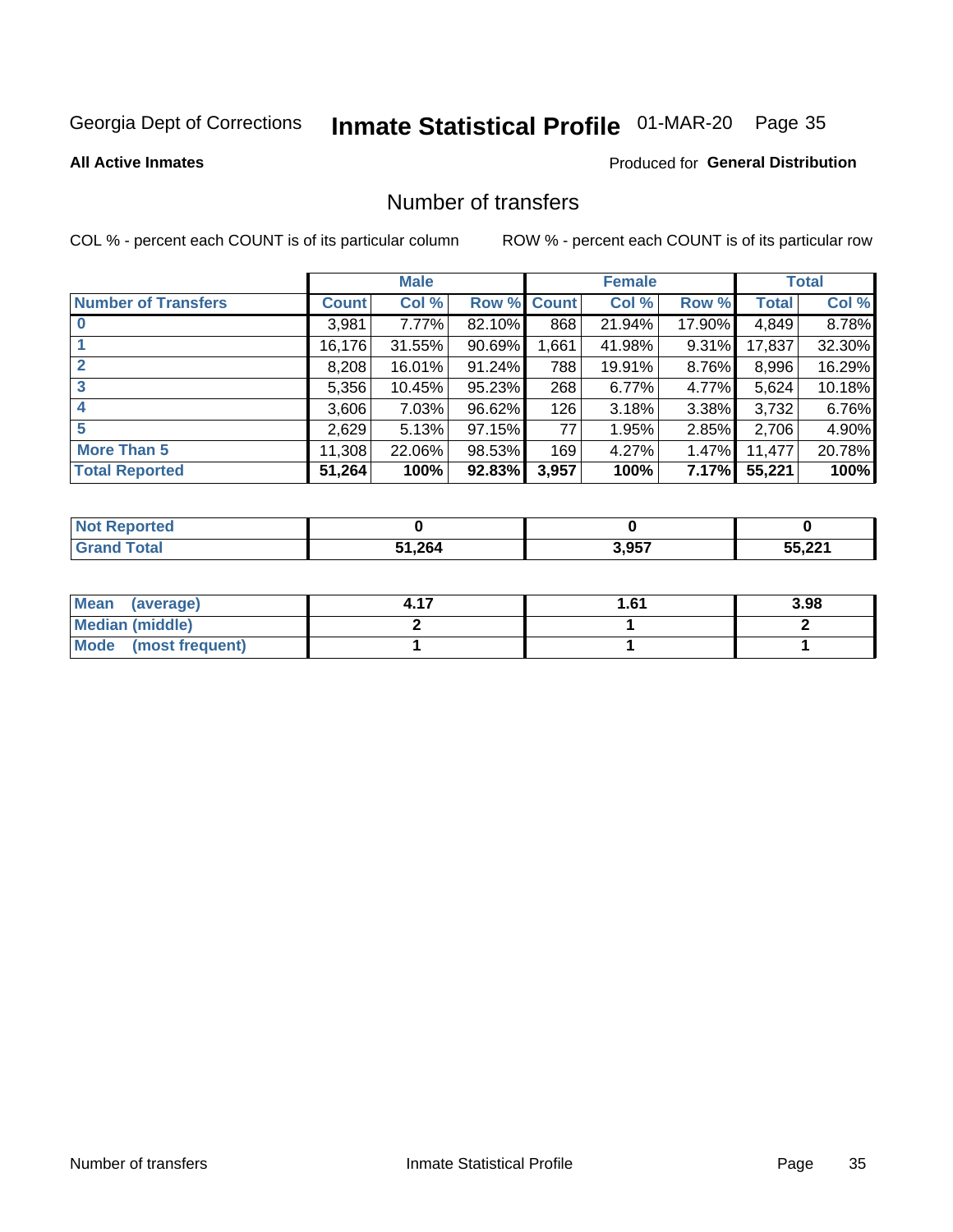# Inmate Statistical Profile 01-MAR-20 Page 36

**All Active Inmates** 

### Produced for General Distribution

## Number of escapes

COL % - percent each COUNT is of its particular column

|                          |              | <b>Male</b> |                    |       | <b>Female</b> |          |              | <b>Total</b> |
|--------------------------|--------------|-------------|--------------------|-------|---------------|----------|--------------|--------------|
| <b>Number of Escapes</b> | <b>Count</b> | Col %       | <b>Row % Count</b> |       | Col %         | Row %    | <b>Total</b> | Col %        |
|                          | 50,702       | 98.90%      | 92.78%             | 3,945 | 99.70%        | 7.22%    | 54,647       | 98.96%       |
|                          | 537          | 1.05%       | 97.81%             | 12    | 0.30%         | 2.19%    | 549          | 0.99%        |
|                          | 22           | 0.04%       | 100.00%            |       |               |          | 22           | 0.04%        |
|                          | っ            | 0.01%       | 100.00%            |       |               |          | ົ            | 0.01%        |
|                          |              | 0.01%       | 100.00%            |       |               |          |              | $0.01\%$     |
| <b>Total Reported</b>    | 51,264       | 100%        | 92.83%             | 3,957 | 100%          | $7.17\%$ | 55,221       | $100.0\%$    |

| orten |        |       |        |
|-------|--------|-------|--------|
| Total | 51,264 | 3,957 | 55,221 |

| Mean (average)         |  | .0 <sup>4</sup> |
|------------------------|--|-----------------|
| <b>Median (middle)</b> |  |                 |
| Mode (most frequent)   |  |                 |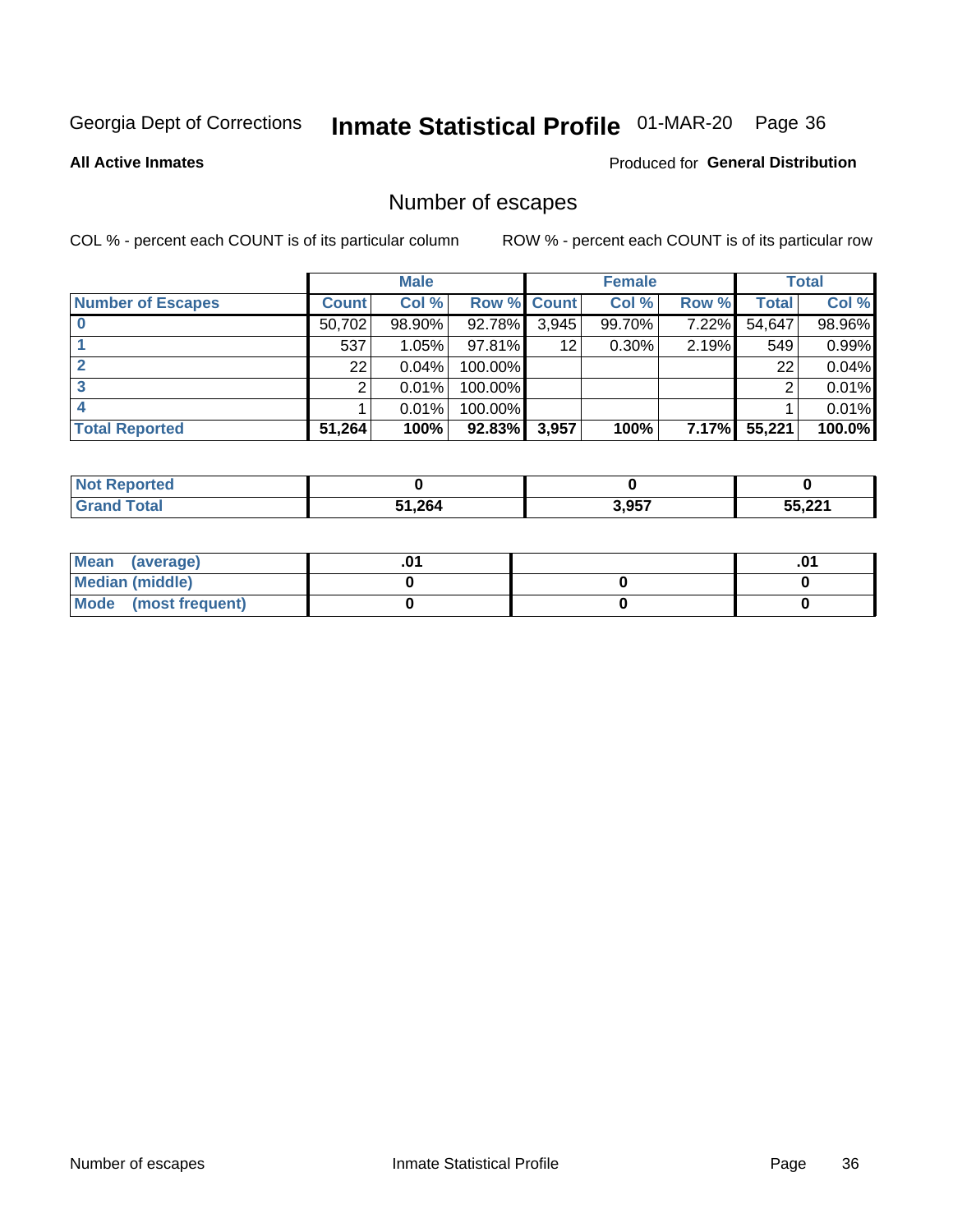# Inmate Statistical Profile 01-MAR-20 Page 37

**All Active Inmates** 

#### Produced for General Distribution

## Split sentences - Probation to follow

COL % - percent each COUNT is of its particular column

|                            |              | <b>Male</b> |                    |      | <b>Female</b> |          |                 | <b>Total</b> |
|----------------------------|--------------|-------------|--------------------|------|---------------|----------|-----------------|--------------|
| <b>Probation to follow</b> | <b>Count</b> | Col%        | <b>Row % Count</b> |      | Col %         | Row %    | <b>Total</b>    | Col %        |
| <b>Yes</b>                 | 38.754       | 75.60%      | $92.72\%$ 3.045    |      | 76.95%        | $7.28\%$ | 41,799          | 75.69%       |
| <b>No</b>                  | 12.510       | 24.40%      | 93.21%             | 912' | 23.05%        |          | $6.79\%$ 13,422 | 24.31%       |
| <b>Total Reported</b>      | 51,264       | 100%        | 92.83% 3,957       |      | 100%          | $7.17\%$ | 55,221          | 100%         |

| ________ | 51.264 | 3.957 | EE OOA<br>55,Zz |
|----------|--------|-------|-----------------|
|          |        |       |                 |

| <b>Mode</b><br>reauent)<br>Yes<br>v.c<br>0٥<br>.<br>. .<br>$\sim$ |
|-------------------------------------------------------------------|
|-------------------------------------------------------------------|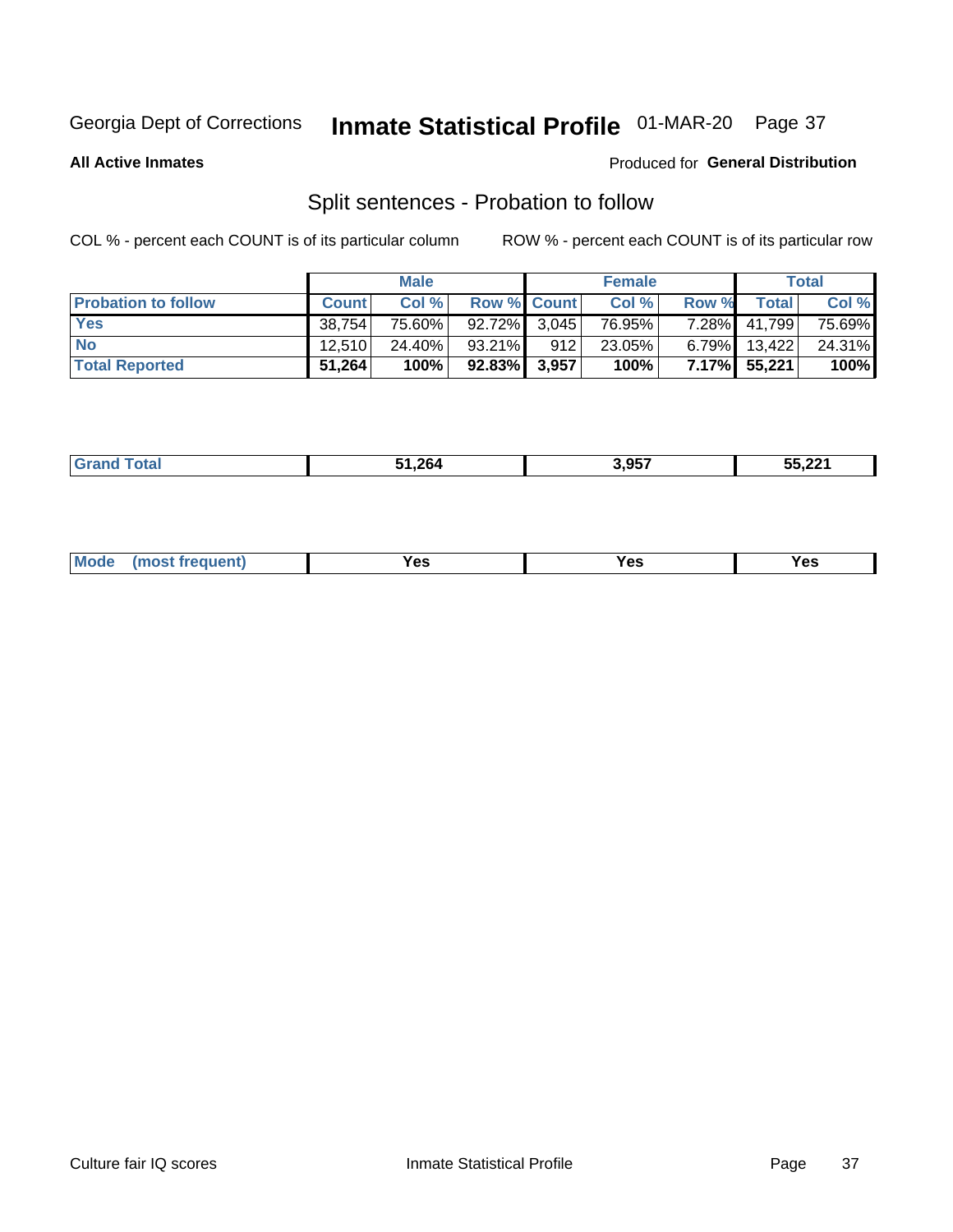# Inmate Statistical Profile 01-MAR-20 Page 38

**All Active Inmates** 

### Produced for General Distribution

# Probable future release type of still active inmates

COL % - percent each COUNT is of its particular column

|                                         |              | <b>Male</b> |                    |     | <b>Female</b> |       | <b>Total</b> |        |
|-----------------------------------------|--------------|-------------|--------------------|-----|---------------|-------|--------------|--------|
| <b>Probable Future Release Type</b>     | <b>Count</b> | Col %       | <b>Row % Count</b> |     | Col %         | Row % | <b>Total</b> | Col %  |
| <b>Paroled with probation to follow</b> | 21,792       | 43.93%      | 91.26% 2,086       |     | 53.61%        | 8.74% | 23,878       | 44.64% |
| Paroled w/o probation to follow         | 5,767        | 11.63%      | 90.90%             | 577 | 14.83%        | 9.10% | 6,344        | 11.86% |
| <b>Maxout with probation to follow</b>  | 14,364       | 28.96%      | 94.26%             | 874 | 22.46%        | 5.74% | 15,238       | 28.48% |
| <b>Maxout w/o probation to follow</b>   | 1,964        | 3.96%       | 94.06%             | 124 | 3.19%         | 5.94% | 2,088        | 3.90%  |
| Life, LWOP or death sentence            | 5,718        | 11.53%      | 96.13%             | 230 | 5.91%         | 3.87% | 5,948        | 11.12% |
| <b>Total Reported</b>                   | 49,605       | 100%        | 92.73% 3,891       |     | 100%          | 7.27% | 53,496       | 100%   |

| $F0+0$ | 49,605 | 3.891 | 53,496 |
|--------|--------|-------|--------|

| <b>Mode (most frequent)</b> | <b>PAR with PROB follow</b> | <b>PAR with PROB follow</b> | <b>PAR with PROB</b> |
|-----------------------------|-----------------------------|-----------------------------|----------------------|
|                             |                             |                             | follow               |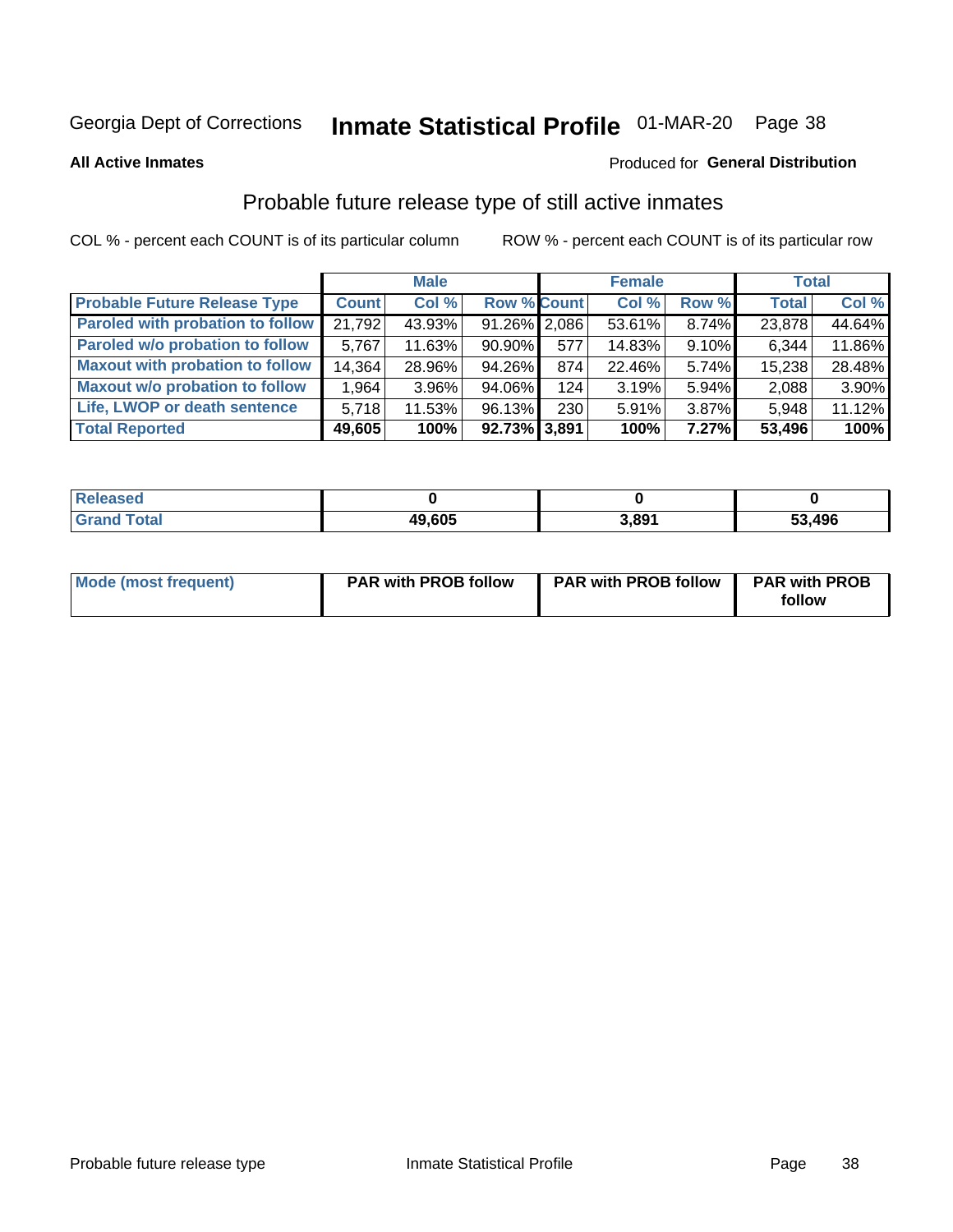### **All Active Inmates**

### **Produced for General Distribution**

### Time served in current (or last) institution

COL % - percent each COUNT is of its particular column

|                              |              | <b>Male</b> |        |              | <b>Female</b> |        |              | <b>Total</b> |
|------------------------------|--------------|-------------|--------|--------------|---------------|--------|--------------|--------------|
| <b>Time In Institution</b>   | <b>Count</b> | Col %       | Row %  | <b>Count</b> | Col %         | Row %  | <b>Total</b> | Col %        |
| 0 to 3 months                | 12,741       | 24.85%      | 92.25% | 1,070        | 27.04%        | 7.75%  | 13,811       | 25.01%       |
| 3.01 to 6 months             | 7,640        | 14.90%      | 92.58% | 612          | 15.47%        | 7.42%  | 8,252        | 14.94%       |
| 6.01 to 9 months             | 5,141        | 10.03%      | 92.13% | 439          | 11.09%        | 7.87%  | 5,580        | 10.10%       |
| 9.01 to 12 months            | 4,297        | 8.38%       | 92.47% | 350          | 8.85%         | 7.53%  | 4,647        | 8.42%        |
| <b>12.01 to 18 months</b>    | 5,291        | 10.32%      | 93.63% | 360          | 9.10%         | 6.37%  | 5,651        | 10.23%       |
| <b>18.01 to 24 months</b>    | 3,676        | 7.17%       | 93.44% | 258          | 6.52%         | 6.56%  | 3,934        | 7.12%        |
| 2.01 to 3 years              | 4,329        | 8.44%       | 94.01% | 276          | 6.97%         | 5.99%  | 4,605        | 8.34%        |
| $3.01$ to 4 years            | 2,381        | 4.64%       | 94.86% | 129          | 3.26%         | 5.14%  | 2,510        | 4.55%        |
| 4.01 to 5 years              | 1,846        | 3.60%       | 94.72% | 103          | 2.60%         | 5.28%  | 1,949        | 3.53%        |
| 5.01 to 6 years              | 1,163        | 2.27%       | 94.25% | 71           | 1.79%         | 5.75%  | 1,234        | 2.23%        |
| 6.01 to 7 years              | 691          | 1.35%       | 92.88% | 53           | 1.34%         | 7.12%  | 744          | 1.35%        |
| $\overline{7.01}$ to 8 years | 490          | 0.96%       | 90.74% | 50           | 1.26%         | 9.26%  | 540          | 0.98%        |
| 8.01 to 9 years              | 343          | 0.67%       | 81.67% | 77           | 1.95%         | 18.33% | 420          | 0.76%        |
| 9.01 to 10 years             | 243          | 0.47%       | 90.33% | 26           | 0.66%         | 9.67%  | 269          | 0.49%        |
| Over 10 years                | 992          | 1.94%       | 92.28% | 83           | 2.10%         | 7.72%  | 1,075        | 1.95%        |
| <b>Total Reported</b>        | 51,264       | 100%        | 92.83% | 3,957        | 100%          | 7.17%  | 55,221       | 100%         |

| orted<br><b>Not</b> |        |      |        |
|---------------------|--------|------|--------|
| <b>otal</b>         | 51,264 | 2057 | 55 221 |

| <b>Mean</b><br>(average) | 25 months | 20 months | 25 months |  |
|--------------------------|-----------|-----------|-----------|--|
| Median (middle)          | 9 months  | 8 months  | 9 months  |  |
| Mode<br>(most frequent)  | 0 months  | months    | ∖ months  |  |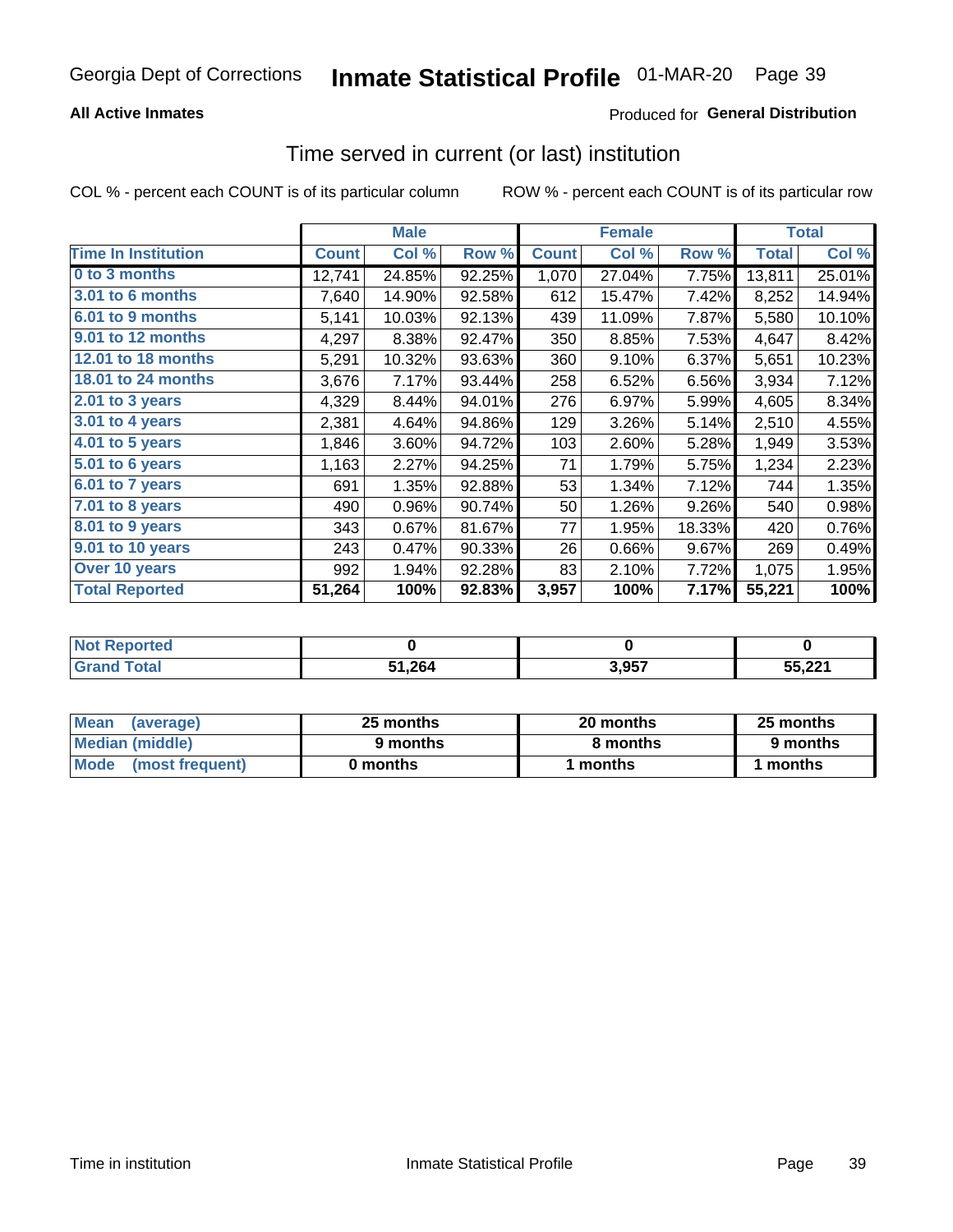# Inmate Statistical Profile 01-MAR-20 Page 40

**All Active Inmates** 

#### Produced for General Distribution

### Highest grade level attained

COL % - percent each COUNT is of its particular column

|                              |                 | <b>Male</b> |         |                | <b>Female</b> |        |                 | <b>Total</b> |
|------------------------------|-----------------|-------------|---------|----------------|---------------|--------|-----------------|--------------|
| <b>Grade Level</b>           | <b>Count</b>    | Col %       | Row %   | <b>Count</b>   | Col %         | Row %  | <b>Total</b>    | Col %        |
| No school at all             | $\overline{12}$ | 0.03%       | 100.00% |                |               |        | $\overline{12}$ | 0.03%        |
| <b>Grade 1</b>               | 21              | 0.06%       | 100.00% |                |               |        | 21              | 0.06%        |
| <b>Grade 2</b>               | 26              | 0.07%       | 100.00% |                |               |        | 26              | 0.07%        |
| Grade 3                      | 62              | 0.18%       | 98.41%  | $\mathbf{1}$   | 0.05%         | 1.59%  | 63              | 0.17%        |
| Grade 4                      | 68              | 0.19%       | 93.15%  | 5              | 0.23%         | 6.85%  | 73              | 0.19%        |
| Grade 5                      | 93              | 0.26%       | 95.88%  | 4              | 0.18%         | 4.12%  | 97              | 0.26%        |
| Grade 6                      | 328             | 0.93%       | 95.91%  | 14             | 0.64%         | 4.09%  | 342             | 0.91%        |
| <b>Grade 7</b>               | 633             | 1.79%       | 94.90%  | 34             | 1.55%         | 5.10%  | 667             | 1.77%        |
| Grade 8                      | 2,292           | 6.47%       | 94.36%  | 137            | 6.26%         | 5.64%  | 2,429           | 6.46%        |
| Grade 9                      | 4,377           | 12.36%      | 95.88%  | 188            | 8.58%         | 4.12%  | 4,565           | 12.14%       |
| Grade 10                     | 5,938           | 16.77%      | 95.87%  | 256            | 11.69%        | 4.13%  | 6,194           | 16.47%       |
| Grade 11                     | 5,915           | 16.70%      | 95.31%  | 291            | 13.29%        | 4.69%  | 6,206           | 16.50%       |
| <b>Grade 12 or GED</b>       | 12,389          | 34.98%      | 93.56%  | 853            | 38.95%        | 6.44%  | 13,242          | 35.21%       |
| <b>Some tech school</b>      | 231             | 0.65%       | 81.91%  | 51             | 2.33%         | 18.09% | 282             | 0.75%        |
| <b>Completed tech school</b> | 257             | 0.73%       | 83.99%  | 49             | 2.24%         | 16.01% | 306             | 0.81%        |
| College, 1 year              | 957             | 2.70%       | 92.02%  | 83             | 3.79%         | 7.98%  | 1,040           | 2.77%        |
| College, 2 year              | 1,083           | 3.06%       | 88.34%  | 143            | 6.53%         | 11.66% | 1,226           | 3.26%        |
| College, 3 year              | 290             | 0.82%       | 90.06%  | 32             | 1.46%         | 9.94%  | 322             | 0.86%        |
| <b>Bachelor's degree</b>     | 352             | 0.99%       | 90.49%  | 37             | 1.69%         | 9.51%  | 389             | 1.03%        |
| <b>Master's degree</b>       | 59              | 0.17%       | 88.06%  | 8              | 0.37%         | 11.94% | 67              | 0.18%        |
| Ph.D. degree                 | 7               | 0.02%       | 77.78%  | $\overline{2}$ | 0.09%         | 22.22% | 9               | 0.02%        |
| Law degree                   | 19              | 0.05%       | 95.00%  | $\mathbf{1}$   | 0.05%         | 5.00%  | 20              | 0.05%        |
| <b>Some medical school</b>   | $\overline{2}$  | 0.01%       | 66.67%  | 1              | 0.05%         | 33.33% | 3               | 0.01%        |
| <b>Medical degree</b>        | $\overline{7}$  | 0.02%       | 100.00% |                |               |        | $\overline{7}$  | 0.02%        |
|                              | 1               | 0.01%       | 100.00% |                |               |        | 1               | 0.01%        |
| <b>Total Reported</b>        | 35,419          | 100%        | 94.18%  | 2,190          | 100.0%        | 5.82%  | 37,609          | 100.0%       |

| 5.845  | ,767          | , 640               |
|--------|---------------|---------------------|
| 51.264 | 3057<br>J,JJ. | <b>1004</b><br>$-L$ |

| <b>Mean</b><br>(average) | 10.85           | 11.36           | 10.88           |  |
|--------------------------|-----------------|-----------------|-----------------|--|
| Median (middle)          | Grade 11        | Grade 12 or GED | Grade 11        |  |
| Mode (most frequent)     | Grade 12 or GED | Grade 12 or GED | Grade 12 or GED |  |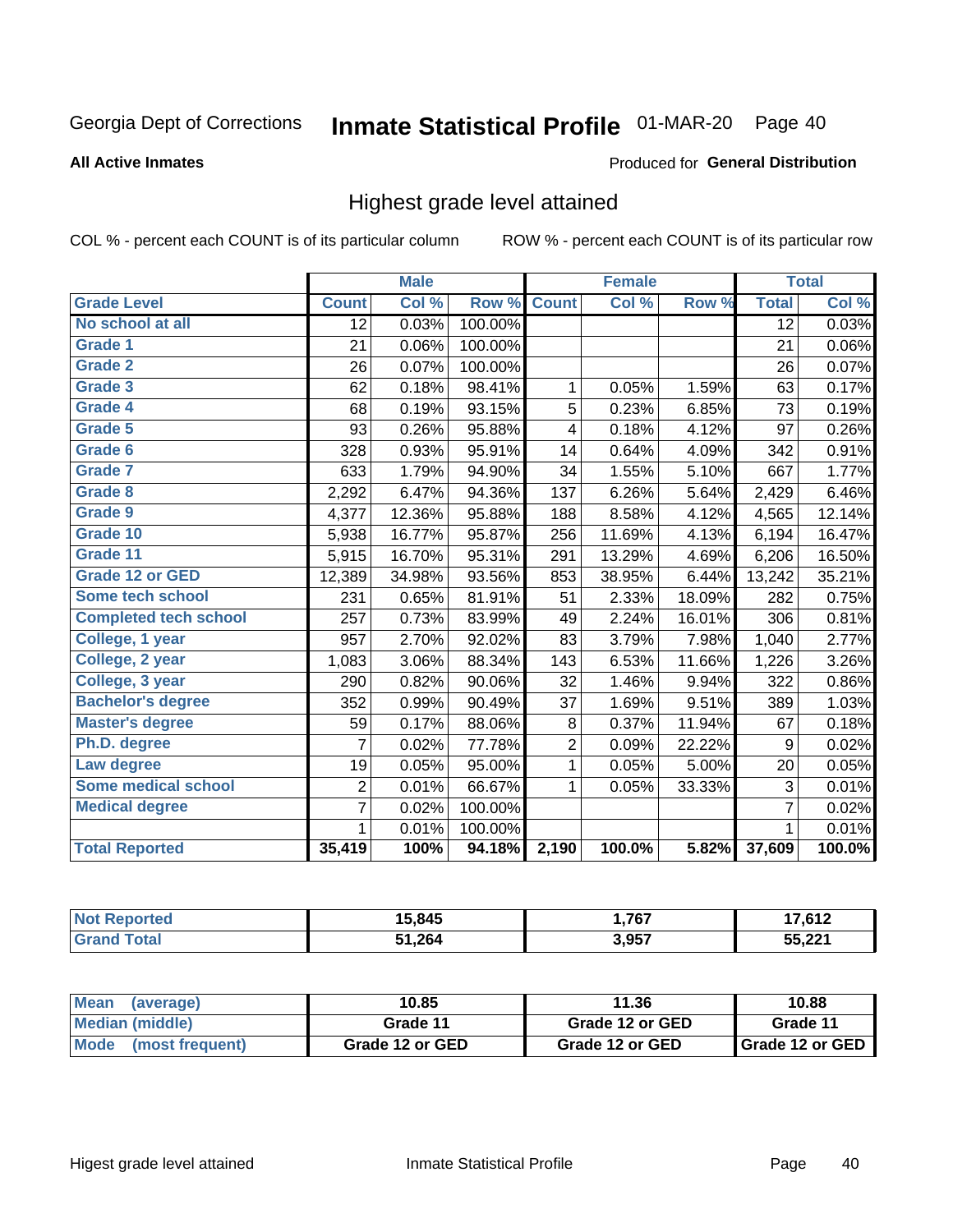# Inmate Statistical Profile 01-MAR-20 Page 41

**All Active Inmates** 

### **Produced for General Distribution**

### Culture fair IQ scores

COL % - percent each COUNT is of its particular column

|                       |              | <b>Male</b> |             |       | <b>Female</b> |        |              | <b>Total</b> |
|-----------------------|--------------|-------------|-------------|-------|---------------|--------|--------------|--------------|
| <b>IQ Scores</b>      | <b>Count</b> | Col %       | Row % Count |       | Col %         | Row %  | <b>Total</b> | Col %        |
| $60 - 69$             | 968          | 2.32%       | 92.81%      | 75    | 2.19%         | 7.19%  | 1,043        | 2.31%        |
| $70 - 79$             | 2,784        | 6.67%       | 91.97%      | 243   | 7.09%         | 8.03%  | 3,027        | 6.70%        |
| $80 - 89$             | 6,103        | 14.62%      | 88.21%      | 816   | 23.80%        | 11.79% | 6,919        | 15.31%       |
| $90 - 99$             | 11,362       | 27.21%      | 89.39%      | 1,348 | 39.32%        | 10.61% | 12,710       | 28.13%       |
| $100 - 109$           | 11,672       | 27.95%      | 95.38%      | 566   | 16.51%        | 4.62%  | 12,238       | 27.09%       |
| $110 - 119$           | 7,292        | 17.46%      | 97.14%      | 215   | 6.27%         | 2.86%  | 7,507        | 16.62%       |
| $120 - 129$           | 1,511        | 3.62%       | 93.44%      | 106   | 3.09%         | 6.56%  | 1,617        | 3.58%        |
| $130 - 139$           | 59           | 0.14%       | 56.19%      | 46    | 1.34%         | 43.81% | 105          | 0.23%        |
| 140 & Up              | 2            | 0.01%       | 13.33%      | 13    | 0.38%         | 86.67% | 15           | 0.03%        |
| <b>Total Reported</b> | 41,753       | 100%        | 92.41%      | 3,428 | 100%          | 7.59%  | 45,181       | 100%         |

| <b>Not Reported</b>         | 8,780  | 375   | 9,155  |
|-----------------------------|--------|-------|--------|
| <b>Not Valid (under 60)</b> | 731    | 154   | 885    |
| <b>Grand Total</b>          | 51,264 | 3,957 | 55,221 |

| <b>Mean</b><br>(average) | 98  | 95 | 98 |
|--------------------------|-----|----|----|
| <b>Median (middle)</b>   | 99  | 94 | 99 |
| Mode<br>(most frequent)  | 101 | 94 | 99 |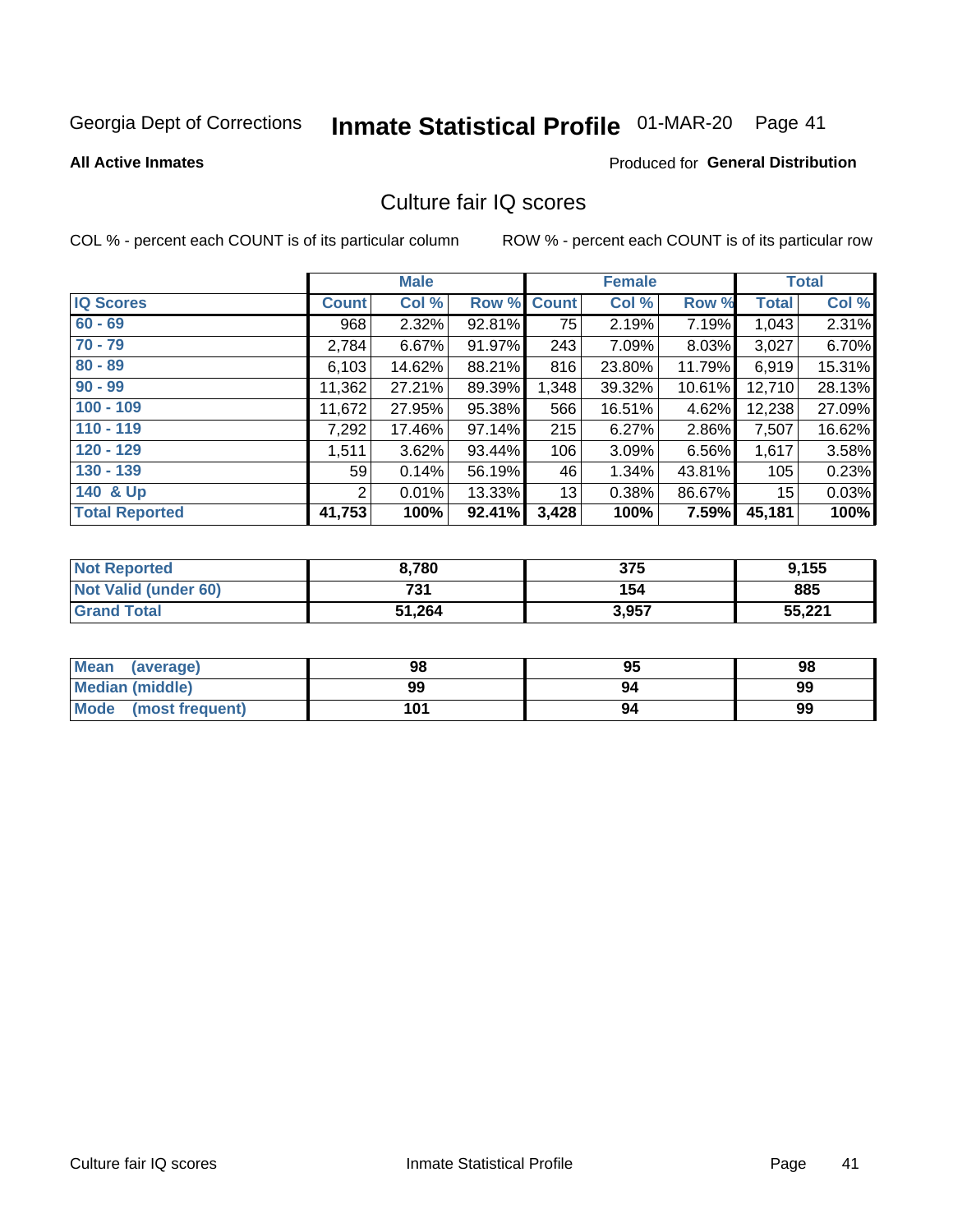# Inmate Statistical Profile 01-MAR-20 Page 42

**All Active Inmates** 

### Produced for General Distribution

# Wide Range Achievement Test (WRAT) reading score

COL % - percent each COUNT is of its particular column

|                           |              | <b>Male</b> |        |              | <b>Female</b> |        |              | <b>Total</b> |
|---------------------------|--------------|-------------|--------|--------------|---------------|--------|--------------|--------------|
| <b>WRAT Reading Score</b> | <b>Count</b> | Col %       | Row %  | <b>Count</b> | Col %         | Row %  | <b>Total</b> | Col %        |
| $0.1$ to $0.9$            | 889          | 1.94%       | 99.55% | 4            | 0.11%         | 0.45%  | 893          | 1.81%        |
| 1.0 to 1.9                | 915          | 2.00%       | 98.49% | 14           | 0.39%         | 1.51%  | 929          | 1.88%        |
| 2.0 to 2.9                | 1,558        | 3.40%       | 97.38% | 42           | 1.17%         | 2.63%  | 1,600        | 3.24%        |
| 3.0 to 3.9                | 3,077        | 6.72%       | 96.70% | 105          | 2.93%         | 3.30%  | 3,182        | 6.45%        |
| 4.0 to 4.9                | 3,725        | 8.14%       | 94.62% | 212          | 5.92%         | 5.38%  | 3,937        | 7.98%        |
| 5.0 to 5.9                | 3,733        | 8.16%       | 95.42% | 179          | 5.00%         | 4.58%  | 3,912        | 7.93%        |
| 6.0 to 6.9                | 4,012        | 8.77%       | 94.58% | 230          | 6.42%         | 5.42%  | 4,242        | 8.60%        |
| 7.0 to 7.9                | 2,036        | 4.45%       | 95.18% | 103          | 2.88%         | 4.82%  | 2,139        | 4.34%        |
| 8.0 to 8.9                | 3,701        | 8.09%       | 94.29% | 224          | 6.26%         | 5.71%  | 3,925        | 7.95%        |
| 9.0 to 9.9                | 1,844        | 4.03%       | 93.23% | 134          | 3.74%         | 6.77%  | 1,978        | 4.01%        |
| 10.0 to 10.9              | 2,915        | 6.37%       | 91.81% | 260          | 7.26%         | 8.19%  | 3,175        | 6.43%        |
| 11.0 to 11.9              | 3,493        | 7.63%       | 89.02% | 431          | 12.04%        | 10.98% | 3,924        | 7.95%        |
| 12.0 to 12.9              | 13,331       | 29.13%      | 89.43% | 1,575        | 43.99%        | 10.57% | 14,906       | 30.21%       |
| 13                        | 532          | 1.16%       | 88.81% | 67           | 1.87%         | 11.19% | 599          | 1.21%        |
| <b>Total Reported</b>     | 45,761       | 100%        | 92.74% | 3,580        | 100%          | 7.26%  | 49,341       | 100%         |

| ≺eported    | 5.503  | - 277<br>. J I . | 5,880  |
|-------------|--------|------------------|--------|
| <b>otal</b> | 51,264 | 3,957            | 55,221 |

| <b>Mean</b><br>(average)       | 8.54 | 10.21 | 8.66 |
|--------------------------------|------|-------|------|
| Median (middle)                | 8.9  | 11.8  | 8.9  |
| <b>Mode</b><br>(most frequent) | 12.9 | 12.9  | 12.9 |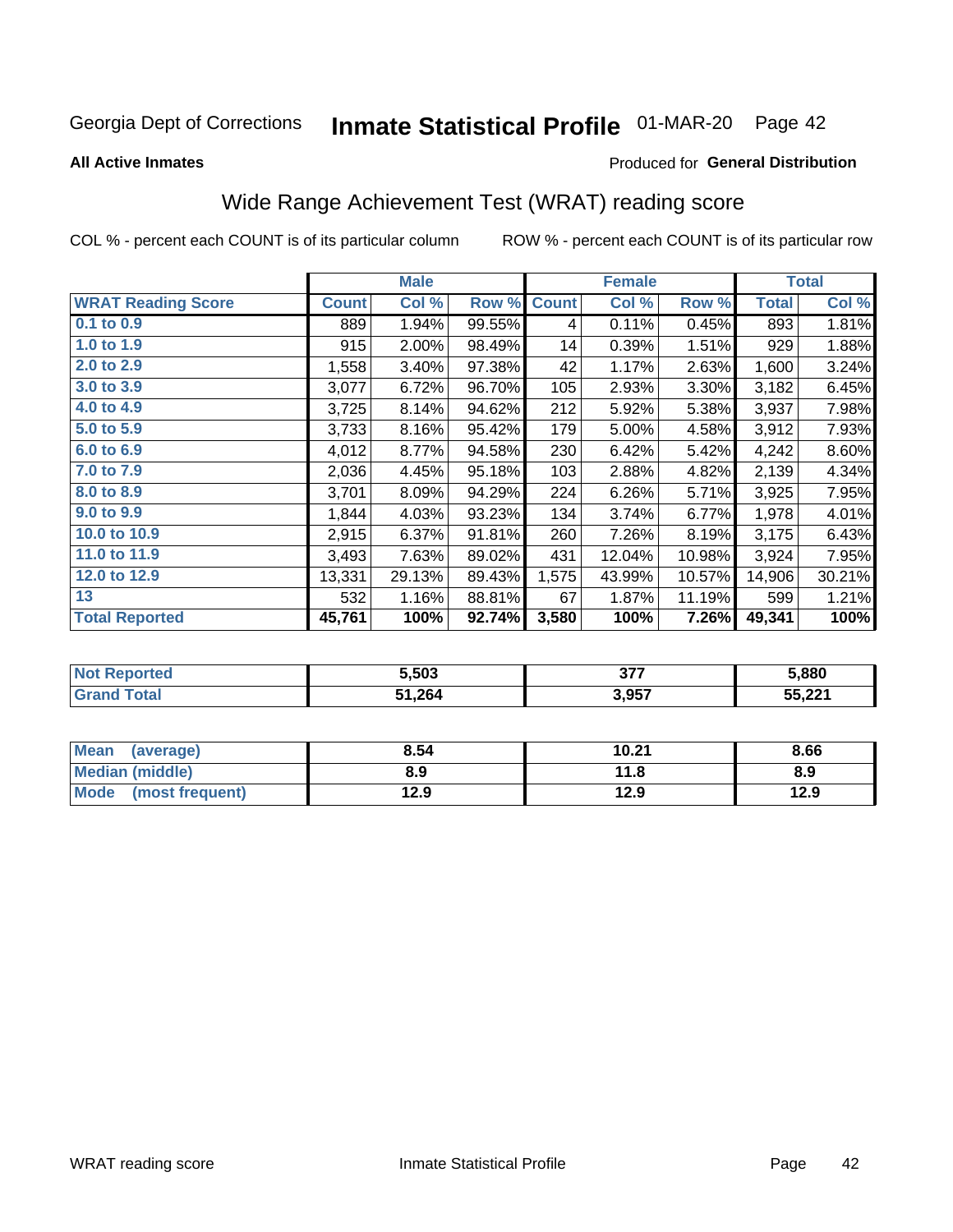# Inmate Statistical Profile 01-MAR-20 Page 43

**All Active Inmates** 

### Produced for General Distribution

# Wide Range Achievement Test (WRAT) math score

COL % - percent each COUNT is of its particular column

|                              |              | <b>Male</b> |        |              | <b>Female</b> |        |              | <b>Total</b> |
|------------------------------|--------------|-------------|--------|--------------|---------------|--------|--------------|--------------|
| <b>WRAT Mathematic Score</b> | <b>Count</b> | Col %       | Row %  | <b>Count</b> | Col %         | Row %  | <b>Total</b> | Col %        |
| 0.1 to 0.9                   | 348          | 0.76%       | 99.71% | 1            | 0.03%         | 0.29%  | 349          | 0.71%        |
| 1.0 to 1.9                   | 625          | 1.37%       | 98.74% | 8            | 0.22%         | 1.26%  | 633          | 1.28%        |
| 2.0 to 2.9                   | 1,302        | 2.85%       | 96.66% | 45           | 1.26%         | 3.34%  | 1,347        | 2.73%        |
| 3.0 to 3.9                   | 3,054        | 6.67%       | 96.80% | 101          | 2.82%         | 3.20%  | 3,155        | 6.39%        |
| 4.0 to 4.9                   | 5,894        | 12.88%      | 93.35% | 420          | 11.72%        | 6.65%  | 6,314        | 12.80%       |
| 5.0 to 5.9                   | 7,365        | 16.09%      | 92.10% | 632          | 17.64%        | 7.90%  | 7,997        | 16.21%       |
| 6.0 to 6.9                   | 8,419        | 18.40%      | 91.35% | 797          | 22.24%        | 8.65%  | 9,216        | 18.68%       |
| 7.0 to 7.9                   | 3,623        | 7.92%       | 93.30% | 260          | 7.26%         | 6.70%  | 3,883        | 7.87%        |
| 8.0 to 8.9                   | 4,217        | 9.21%       | 90.51% | 442          | 12.34%        | 9.49%  | 4,659        | 9.44%        |
| 9.0 to 9.9                   | 2,579        | 5.64%       | 92.94% | 196          | 5.47%         | 7.06%  | 2,775        | 5.62%        |
| 10.0 to 10.9                 | 974          | 2.13%       | 98.78% | 12           | 0.33%         | 1.22%  | 986          | 2.00%        |
| 11.0 to 11.9                 | 1,276        | 2.79%       | 89.04% | 157          | 4.38%         | 10.96% | 1,433        | 2.90%        |
| 12.0 to 12.9                 | 6,023        | 13.16%      | 92.42% | 494          | 13.79%        | 7.58%  | 6,517        | 13.21%       |
| 13                           | 64           | 0.14%       | 78.05% | 18           | 0.50%         | 21.95% | 82           | 0.17%        |
| <b>Total Reported</b>        | 45,763       | 100%        | 92.74% | 3,583        | 100%          | 7.26%  | 49,346       | 100.0%       |

| rtea<br>NO | 5.501  | - 27.<br>، ر | 5,875             |
|------------|--------|--------------|-------------------|
|            | 51,264 | 3,957        | 55 221<br>JJ.ZZ I |

| <b>Mean</b><br>(average)       | 7.08 | 7.52 | 712<br>7. IZ |
|--------------------------------|------|------|--------------|
| <b>Median (middle)</b>         | כ.ס  | 6.9  | v. o         |
| <b>Mode</b><br>(most frequent) | l2.9 | 12.9 | 12.9         |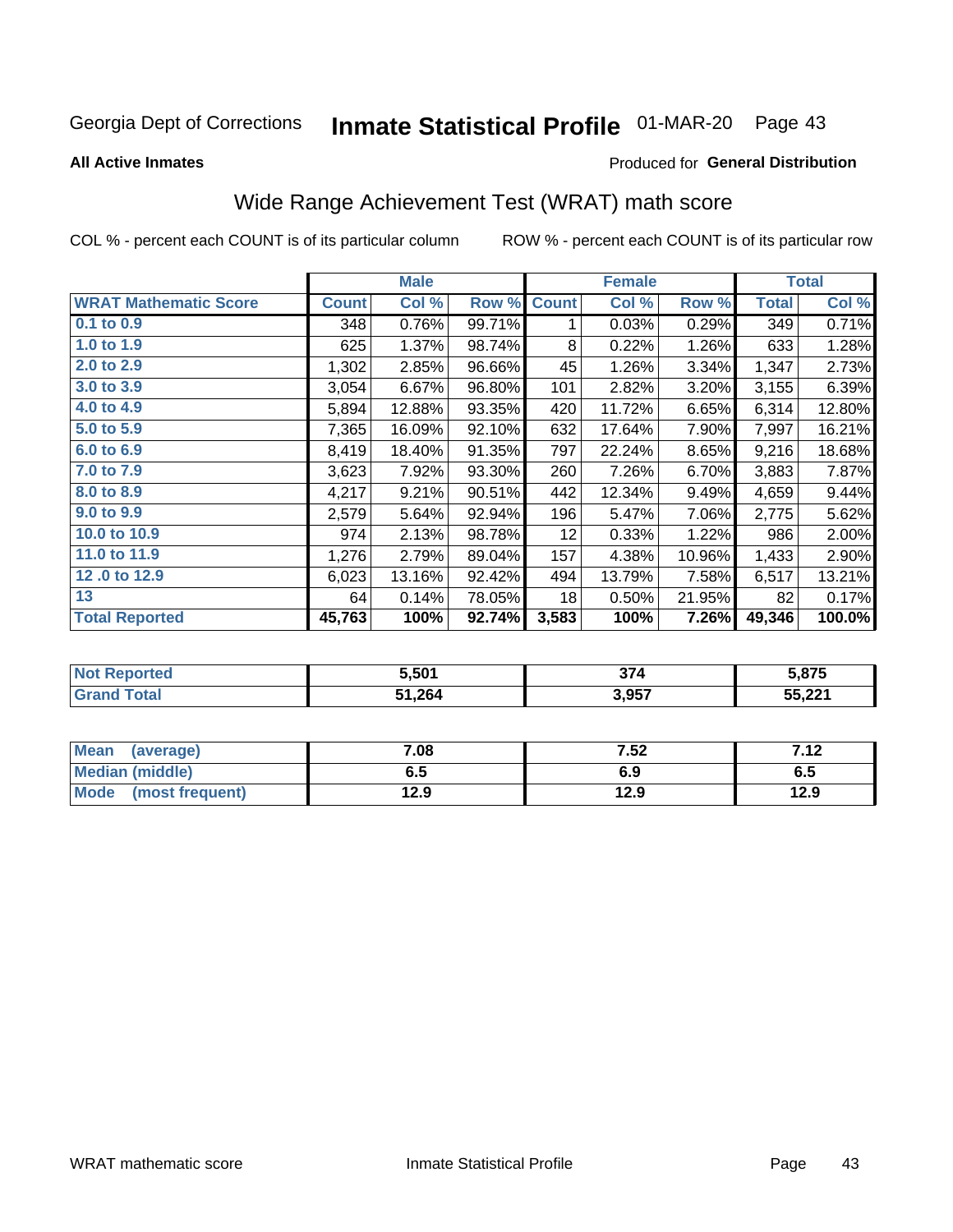#### Inmate Statistical Profile 01-MAR-20 Page 44

#### **All Active Inmates**

### Produced for General Distribution

# Wide Range Achievement Test (WRAT) spelling score

COL % - percent each COUNT is of its particular column

|                            |              | <b>Male</b> |        |              | <b>Female</b> |        |              | <b>Total</b> |
|----------------------------|--------------|-------------|--------|--------------|---------------|--------|--------------|--------------|
| <b>WRAT Spelling Score</b> | <b>Count</b> | Col %       | Row %  | <b>Count</b> | Col %         | Row %  | <b>Total</b> | Col %        |
| 0.1 to 0.9                 | 985          | 2.15%       | 99.49% | 5            | 0.14%         | 0.51%  | 990          | 2.01%        |
| 1.0 to 1.9                 | 1,327        | 2.90%       | 98.66% | 18           | 0.50%         | 1.34%  | 1,345        | 2.72%        |
| 2.0 to 2.9                 | 2,487        | 5.43%       | 98.57% | 36           | 1.00%         | 1.43%  | 2,523        | 5.11%        |
| 3.0 to 3.9                 | 3,650        | 7.97%       | 97.93% | 77           | 2.15%         | 2.07%  | 3,727        | 7.55%        |
| 4.0 to 4.9                 | 3,149        | 6.88%       | 97.01% | 97           | 2.71%         | 2.99%  | 3,246        | 6.58%        |
| 5.0 to 5.9                 | 4,160        | 9.09%       | 95.09% | 215          | 6.00%         | 4.91%  | 4,375        | 8.86%        |
| 6.0 to 6.9                 | 4,256        | 9.30%       | 95.04% | 222          | 6.19%         | 4.96%  | 4,478        | 9.07%        |
| 7.0 to 7.9                 | 3,985        | 8.71%       | 93.88% | 260          | 7.25%         | 6.12%  | 4,245        | 8.60%        |
| 8.0 to 8.9                 | 4,022        | 8.79%       | 93.23% | 292          | 8.15%         | 6.77%  | 4,314        | 8.74%        |
| 9.0 to 9.9                 | 2,182        | 4.77%       | 92.69% | 172          | 4.80%         | 7.31%  | 2,354        | 4.77%        |
| 10.0 to 10.9               | 2,209        | 4.83%       | 92.43% | 181          | 5.05%         | 7.57%  | 2,390        | 4.84%        |
| 11.0 to 11.9               | 3,061        | 6.69%       | 88.78% | 387          | 10.80%        | 11.22% | 3,448        | 6.99%        |
| 12.0 to 12.9               | 10,054       | 21.96%      | 86.38% | 1,585        | 44.22%        | 13.62% | 11,639       | 23.58%       |
| 13                         | 249          | 0.54%       | 87.06% | 37           | 1.03%         | 12.94% | 286          | 0.58%        |
| <b>Total Reported</b>      | 45,776       | 100%        | 92.74% | 3,584        | 100%          | 7.26%  | 49,360       | 100%         |

| тес.<br>NO | 5,488  | 373   | 5,861                    |
|------------|--------|-------|--------------------------|
|            | 51,264 | 3,957 | <b>EE 224</b><br>JJ.ZZ I |

| <b>Mean</b><br>(average) | 7.83 | 10.20 | 8.00 |
|--------------------------|------|-------|------|
| <b>Median (middle)</b>   | .    | 11.6  | ه. ، |
| Mode (most frequent)     | 12.9 | 12.9  | 12.9 |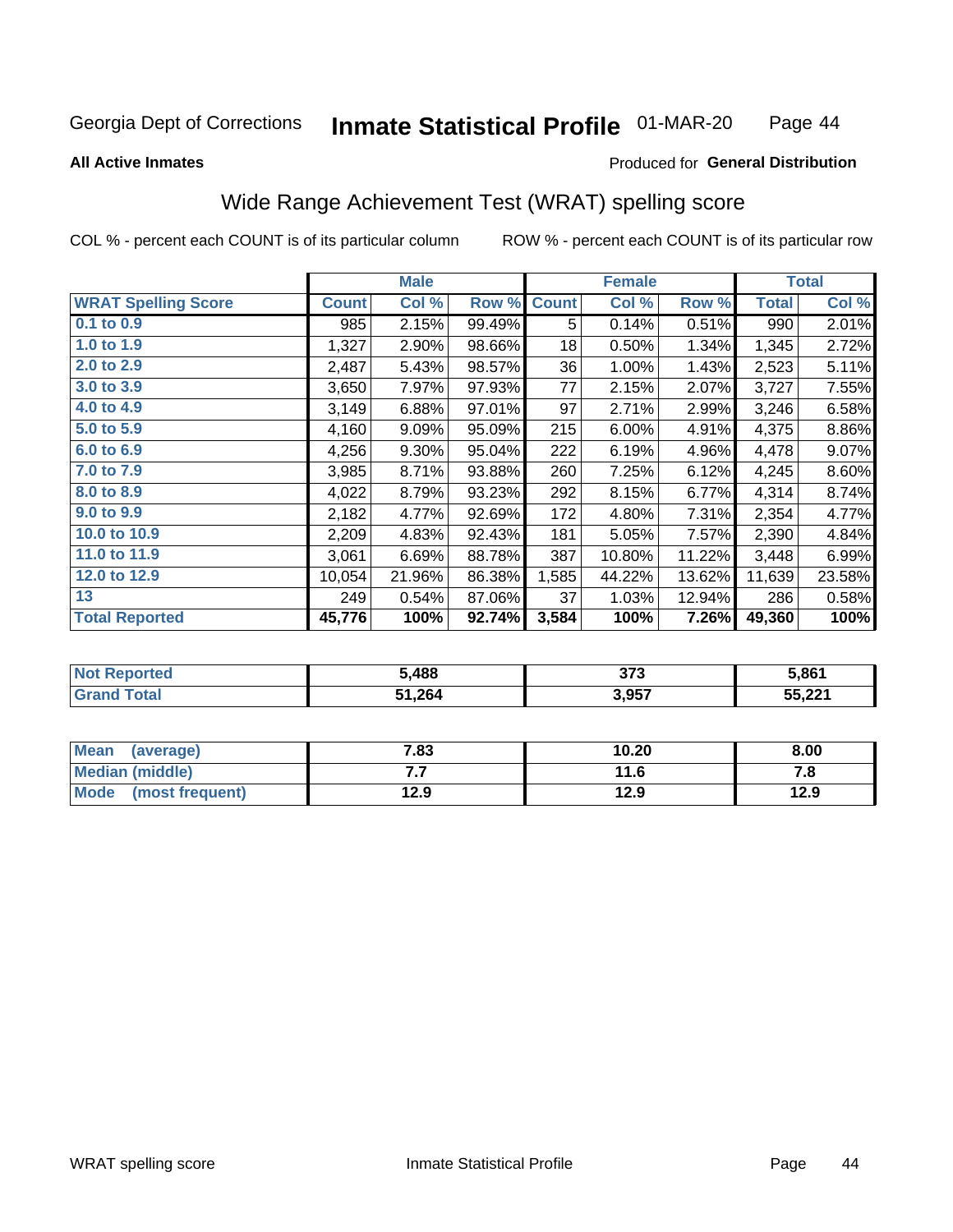# Inmate Statistical Profile 01-MAR-20 Page 45

**All Active Inmates** 

### Produced for General Distribution

### Current / last mental health treatment level

COL % - percent each COUNT is of its particular column

|                                    |              | <b>Male</b> |         |              | <b>Female</b> |          |              | <b>Total</b> |
|------------------------------------|--------------|-------------|---------|--------------|---------------|----------|--------------|--------------|
| <b>Mental Health Treatment Lev</b> | <b>Count</b> | Col%        | Row %   | <b>Count</b> | Col %         | Row %    | <b>Total</b> | Col %        |
| 1 No problem at current time       | 8,518        | 48.60%      | 92.21%  | 720          | 23.12%        | 7.79%    | 9,238        | 44.76%       |
| 2 Receiving outpatient             | 7,232        | 41.26%      | 75.46%  | 2,352        | 75.53%        | 24.54%   | 9,584        | 46.43%       |
| <b>Treatment</b>                   |              |             |         |              |               |          |              |              |
| 3 Inpatient, moderate              | 1,412        | 8.06%       | 97.85%  | 31           | 1.00%         | 2.15%    | 1,443        | 6.99%        |
| Treatment                          |              |             |         |              |               |          |              |              |
| 4 Inpatient, intensive             | 348          | 1.99%       | 96.94%  | 11           | 0.35%         | $3.06\%$ | 359          | 1.74%        |
| <b>Treatment</b>                   |              |             |         |              |               |          |              |              |
| 5 Undergoing crisis                | 15           | 0.09%       | 100.00% |              |               |          | $15\,$       | 0.07%        |
| <b>stabilization</b>               |              |             |         |              |               |          |              |              |
| <b>6 Hospital for criminally</b>   |              | 0.01%       | 100.00% |              |               |          |              | 0.01%        |
| <b>Tinsane</b>                     |              |             |         |              |               |          |              |              |
| <b>Total Evaluated</b>             | 17,526       | 100%        | 84.91%  | 3,114        | 100%          | 15.09%   | 20,640       | 100%         |

| Never had MH evaluation | 33,738 | 843   | 34,581 |
|-------------------------|--------|-------|--------|
| $\tau$ otal             | 51,264 | 3,957 | 55,221 |

| <b>Median (middle)</b>         | <b>Receiving outpatient</b><br>treatment | <b>Receiving outpatient</b><br>treatment | <b>Receiving</b><br>outpatient<br>treatment |  |  |
|--------------------------------|------------------------------------------|------------------------------------------|---------------------------------------------|--|--|
| <b>Mode</b><br>(most frequent) | No problem at current time               | <b>Receiving outpatient</b><br>treatment | Receiving<br>outpatient<br>treatment        |  |  |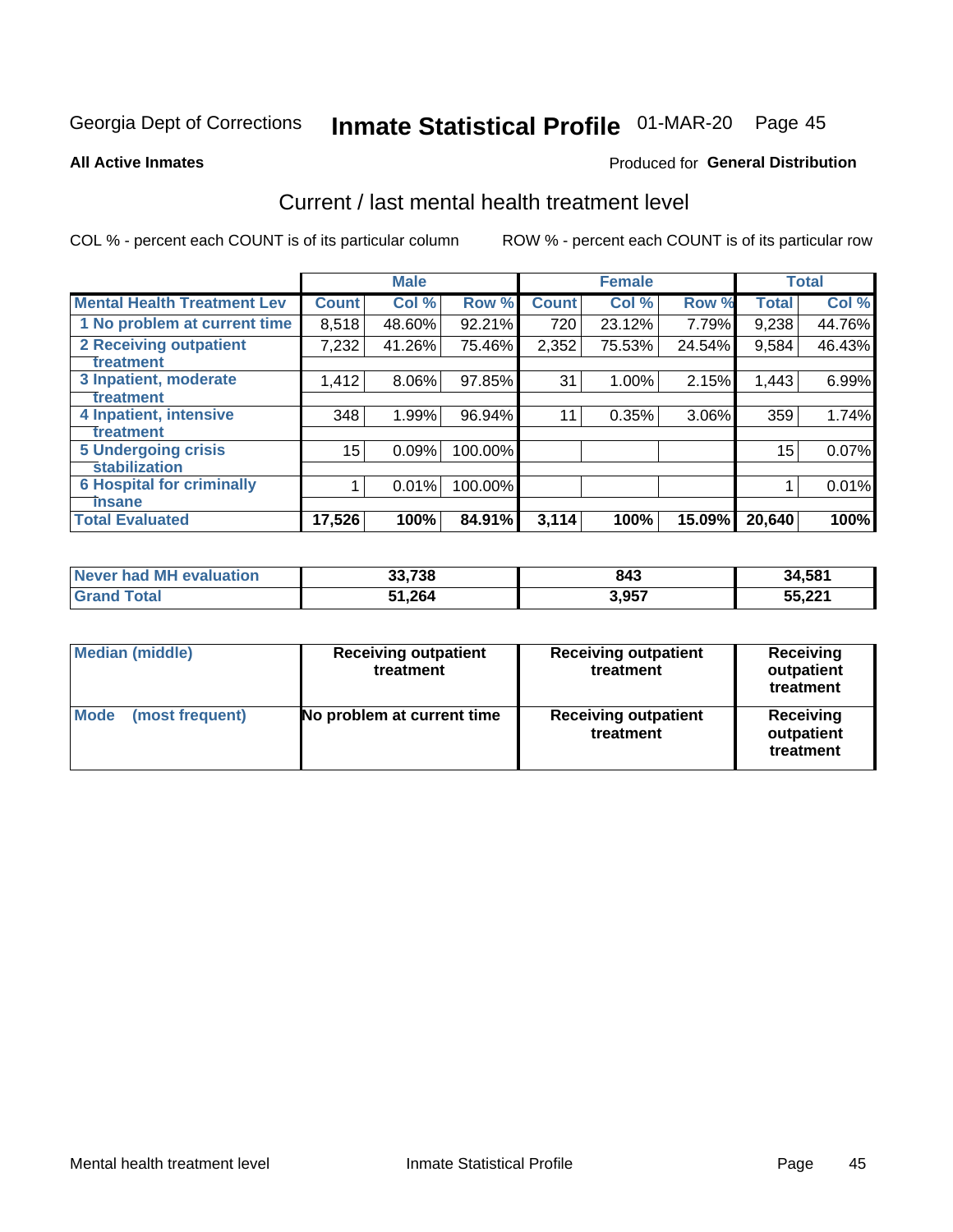### **All Active Inmates**

### Produced for General Distribution

# PULHESDWIT medical scale - 'P' overall condition ('P'hysical)

COL % - percent each COUNT is of its particular column

|                                  |              | <b>Male</b> |        |              | <b>Female</b> |        |                 | <b>Total</b> |
|----------------------------------|--------------|-------------|--------|--------------|---------------|--------|-----------------|--------------|
| <b>'P' Overall Condition</b>     | <b>Count</b> | Col %       | Row %  | <b>Count</b> | Col %         | Row %  | <b>Total</b>    | Col %        |
| 1 No medical illness             | 34,553       | 74.33%      | 93.89% | 2,248        | 61.17%        | 6.11%  | 36,801          | 73.36%       |
| 2 Well-controlled chronic        | 10,889       | 23.42%      | 89.26% | 1,310        | 35.65%        | 10.74% | 12,199          | 24.32%       |
| <b>illness</b>                   |              |             |        |              |               |        |                 |              |
| 3 Poorly-controlled chronic      | 956          | $2.06\%$    | 91.83% | 85           | 2.31%         | 8.17%  | 1,041           | 2.08%        |
| <b>illness</b>                   |              |             |        |              |               |        |                 |              |
| 4 Significant problems requiring | 80           | 0.17%       | 88.89% | 10           | 0.27%         | 11.11% | 90              | 0.18%        |
| special housing                  |              |             |        |              |               |        |                 |              |
| 5 Terminal illness, < 6 months   | 9            | 0.02%       | 90.00% |              | 0.03%         | 10.00% | 10 <sup>1</sup> | 0.02%        |
| to live                          |              |             |        |              |               |        |                 |              |
| 6 Inmate is pregnant             |              | $0.01\%$    | 4.55%  | 21           | 0.57%         | 95.45% | 22              | 0.04%        |
| <b>Total Reported</b>            | 46,488       | 100%        | 92.67% | 3,675        | 100%          | 7.33%  | 50,163          | 100%         |

| тео | ---<br><i>.</i> | 282  | 5.058         |
|-----|-----------------|------|---------------|
|     | -264            | .057 | <b>EE 221</b> |

| Mode<br>(most frequent) |  | <sup>1</sup> No medical illness | 1 No medical illness | 1 No medical<br>illness |
|-------------------------|--|---------------------------------|----------------------|-------------------------|
|-------------------------|--|---------------------------------|----------------------|-------------------------|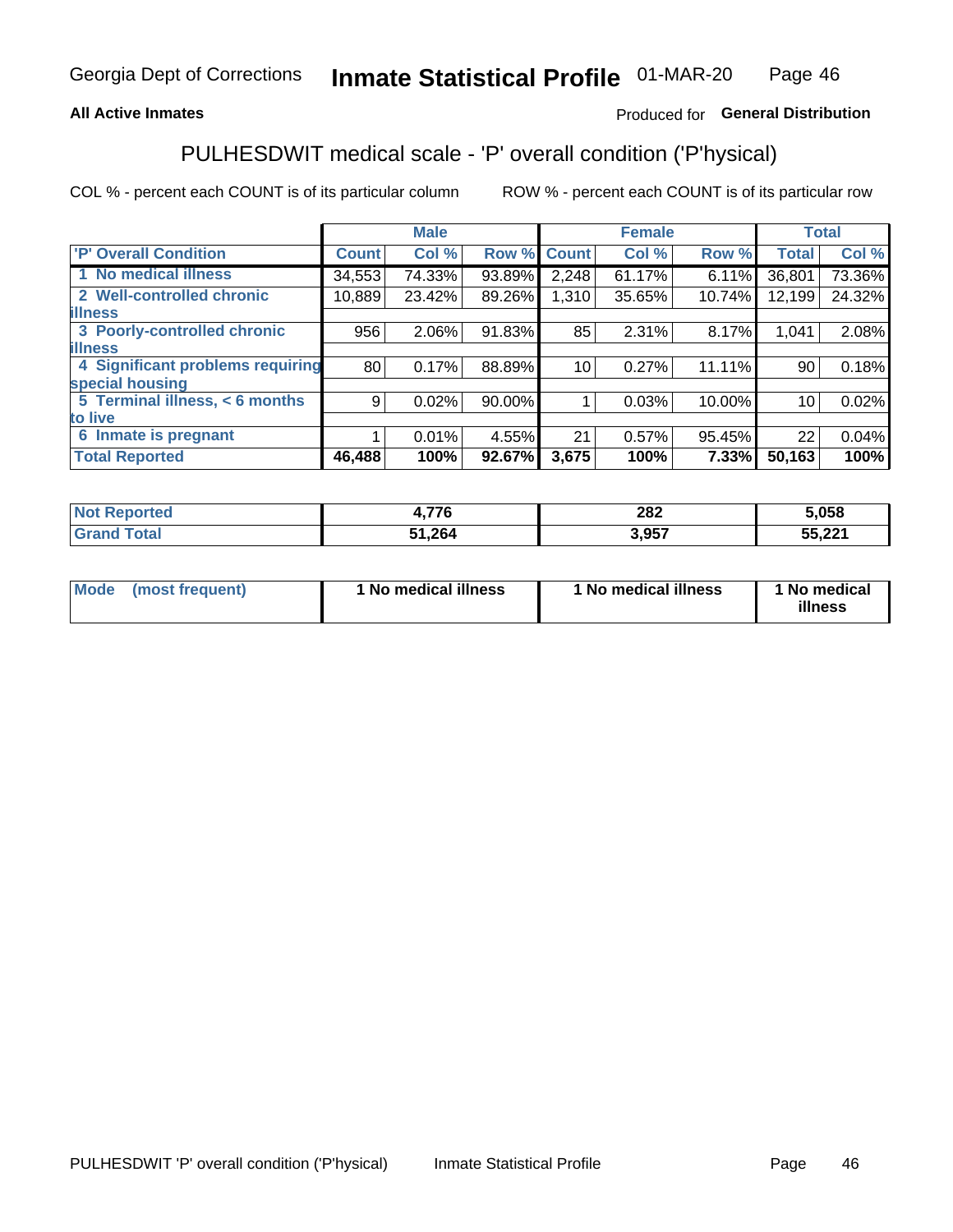### **All Active Inmates**

### Produced for General Distribution

# PULHESDWIT medical scale - 'U' upper body

COL % - percent each COUNT is of its particular column

|                              |              | <b>Male</b> |         |                | <b>Female</b> |        |              | <b>Total</b> |
|------------------------------|--------------|-------------|---------|----------------|---------------|--------|--------------|--------------|
| <b>U' Upper Body</b>         | <b>Count</b> | Col %       | Row %   | <b>Count</b>   | Col %         | Row %  | <b>Total</b> | Col %        |
| 1 Upper bones, joints,       | 44,244       | 95.64%      | 92.70%  | 3,486          | 95.01%        | 7.30%  | 47,730       | 95.59%       |
| muscles all OK               |              |             |         |                |               |        |              |              |
| 2 One or both arms minimally | 1,760        | $3.80\%$    | 91.86%  | 156            | 4.25%         | 8.14%  | 1,916        | 3.84%        |
| limited                      |              |             |         |                |               |        |              |              |
| 3 One or both arms           | 209          | 0.45%       | 89.32%  | 25             | 0.68%         | 10.68% | 234          | 0.47%        |
| <b>moderately limited</b>    |              |             |         |                |               |        |              |              |
| 4 One arm disabled,          | 47           | 0.10%       | 95.92%  | $\overline{2}$ | 0.05%         | 4.08%  | 49           | 0.10%        |
| paralyzed, or amputated      |              |             |         |                |               |        |              |              |
| 5 Both arms disabled,        | 3            | 0.01%       | 100.00% |                |               |        | 3            | 0.01%        |
| paralyzed, or amputated      |              |             |         |                |               |        |              |              |
| <b>Total Reported</b>        | 46,263       | 100%        | 92.65%  | 3,669          | 100%          | 7.35%  | 49,932       | 100.0%       |

| <b>Not Reported</b>    | 5,001  | 288   | 5,289  |
|------------------------|--------|-------|--------|
| <b>Total</b><br>'Grand | 51,264 | 3,957 | 55,221 |

| Mode (most frequent) | 1 Upper bones, joints,<br>muscles all OK | 1 Upper bones, joints,<br>muscles all OK | 1 Upper bones,<br>joints, muscles all<br>ΟK |
|----------------------|------------------------------------------|------------------------------------------|---------------------------------------------|
|----------------------|------------------------------------------|------------------------------------------|---------------------------------------------|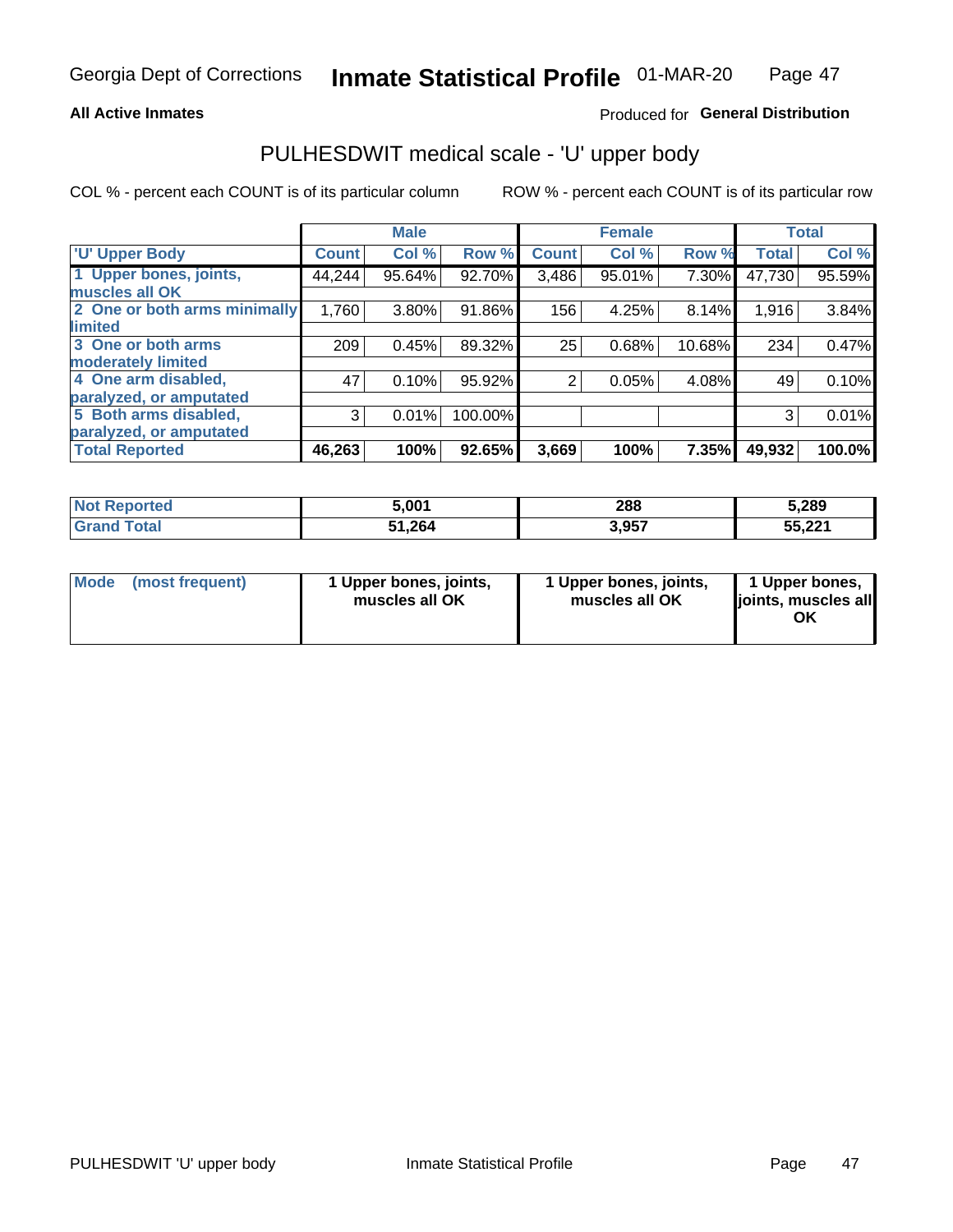### **All Active Inmates**

### Produced for General Distribution

### PULHESDWIT medical scale - 'L' lower body

COL % - percent each COUNT is of its particular column

|                                |              | <b>Male</b> |         |              | <b>Female</b> |       |              | <b>Total</b> |
|--------------------------------|--------------|-------------|---------|--------------|---------------|-------|--------------|--------------|
| 'L' Lower Body                 | <b>Count</b> | Col %       | Row %   | <b>Count</b> | Col %         | Row % | <b>Total</b> | Col %        |
| 1 Lower bones, joints,         | 41,889       | 90.54%      | 92.70%  | 3,299        | 89.96%        | 7.30% | 45,188       | 90.50%       |
| muscles all OK                 |              |             |         |              |               |       |              |              |
| 2 One or both legs minimally   | 3,588        | 7.76%       | 91.91%  | 316          | 8.62%         | 8.09% | 3,904        | 7.82%        |
| limited                        |              |             |         |              |               |       |              |              |
| 3 One or both legs             | 633          | 1.37%       | 93.78%  | 42           | 1.15%         | 6.22% | 675          | 1.35%        |
| moderately limited             |              |             |         |              |               |       |              |              |
| 4 One leg disabled, paralyzed, | 130          | 0.28%       | 92.86%  | 10           | 0.27%         | 7.14% | 140          | 0.28%        |
| or amputated                   |              |             |         |              |               |       |              |              |
| 5 Both legs disabled,          | 25           | 0.05%       | 100.00% |              |               |       | 25           | 0.05%        |
| paralyzed, or amputated        |              |             |         |              |               |       |              |              |
| <b>Total Reported</b>          | 46,265       | 100%        | 92.66%  | 3,667        | 100%          | 7.34% | 49,932       | 100%         |

| <b>Not Reported</b>    | 4,999  | 290   | 5,289  |
|------------------------|--------|-------|--------|
| <b>Total</b><br>'Grand | 51,264 | 3,957 | 55,221 |

| Mode | (most frequent) | 1 Lower bones, joints,<br>muscles all OK | I Lower bones, joints,<br>muscles all OK | 1 Lower bones,<br>joints, muscles all<br>ΟK |
|------|-----------------|------------------------------------------|------------------------------------------|---------------------------------------------|
|------|-----------------|------------------------------------------|------------------------------------------|---------------------------------------------|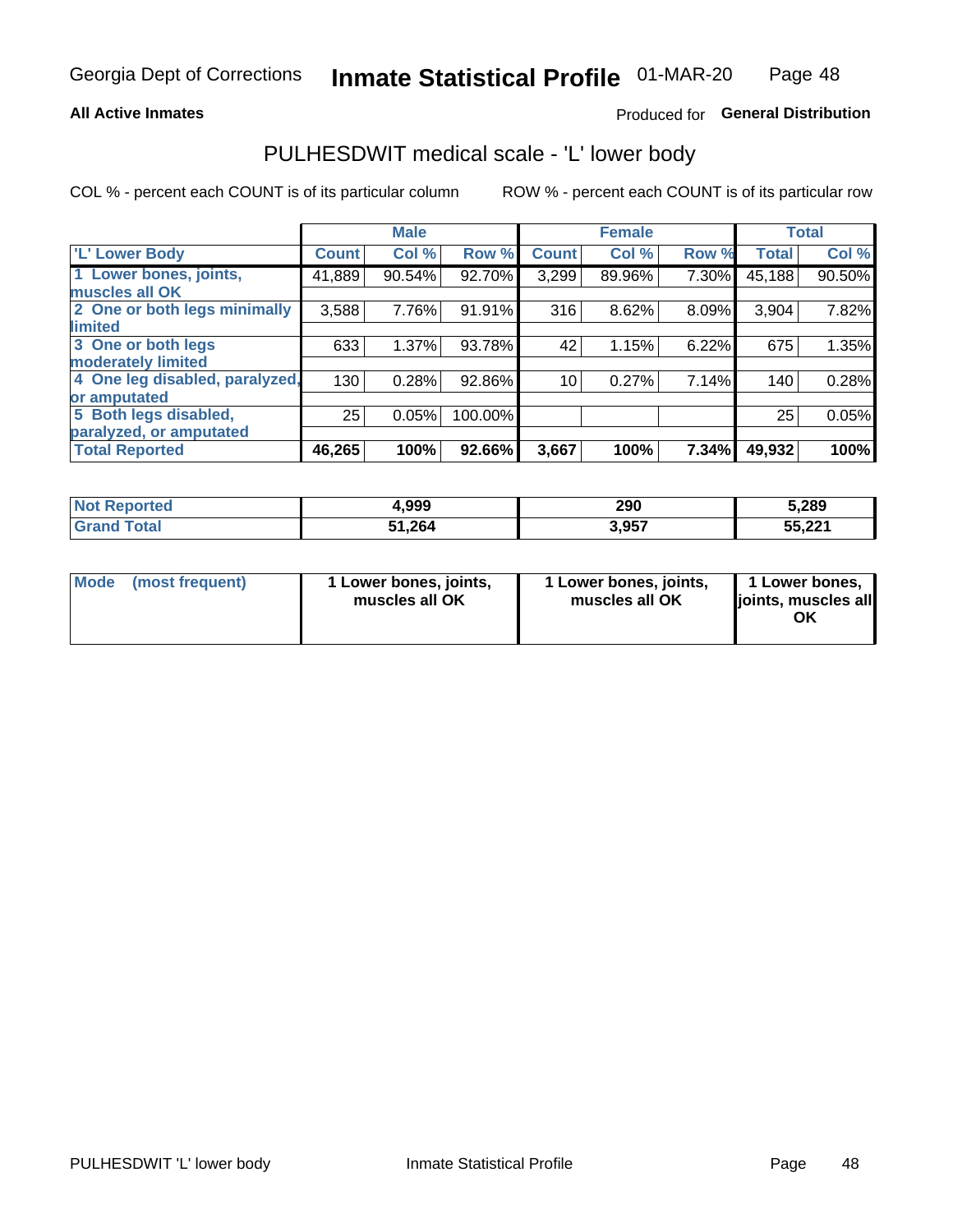### **All Active Inmates**

### Produced for General Distribution

### PULHESDWIT medical scale - 'H' hearing

COL % - percent each COUNT is of its particular column

|                                |                 | <b>Male</b> |             |       | <b>Female</b> |        | <b>Total</b> |        |
|--------------------------------|-----------------|-------------|-------------|-------|---------------|--------|--------------|--------|
| <b>'H' Hearing</b>             | <b>Count</b>    | Col %       | Row % Count |       | Col %         | Row %  | <b>Total</b> | Col %  |
| 1 Normal hearing both ears     | 45,581          | 98.60%      | 92.67%      | 3,604 | 98.42%        | 7.33%  | 49,185       | 98.58% |
| 2 Some loss in one ear with    | 493             | 1.07%       | 91.47%      | 46    | 1.26%         | 8.53%  | 539          | 1.08%  |
| other OK, or mild loss in both |                 |             |             |       |               |        |              |        |
| 3 Total loss in one ear with   | 105             | 0.23%       | $92.92\%$   | 8     | 0.22%         | 7.08%  | 113          | 0.23%  |
| mild loss in other             |                 |             |             |       |               |        |              |        |
| 4 Severe loss in both ears     | 30 <sup>1</sup> | 0.06%       | 88.24%      | 4     | 0.11%         | 11.76% | 34           | 0.07%  |
| 5 Total loss in both ears,     | 21              | 0.05%       | 100.00%     |       |               |        | 21           | 0.04%  |
| requiring special housing      |                 |             |             |       |               |        |              |        |
| <b>Total Reported</b>          | 46,230          | 100%        | 92.66%      | 3,662 | 100%          | 7.34%  | 49,892       | 100%   |

| <b>Not Renc</b><br>™orted | 5,034  | 295   | 5,329                |
|---------------------------|--------|-------|----------------------|
| Total                     | 51,264 | 3,957 | າາາ<br>--<br>1 13.CC |

| Mode (most frequent) | 1 Normal hearing both ears 11 Normal hearing both ears 1 Normal hearing | both ears |
|----------------------|-------------------------------------------------------------------------|-----------|
|                      |                                                                         |           |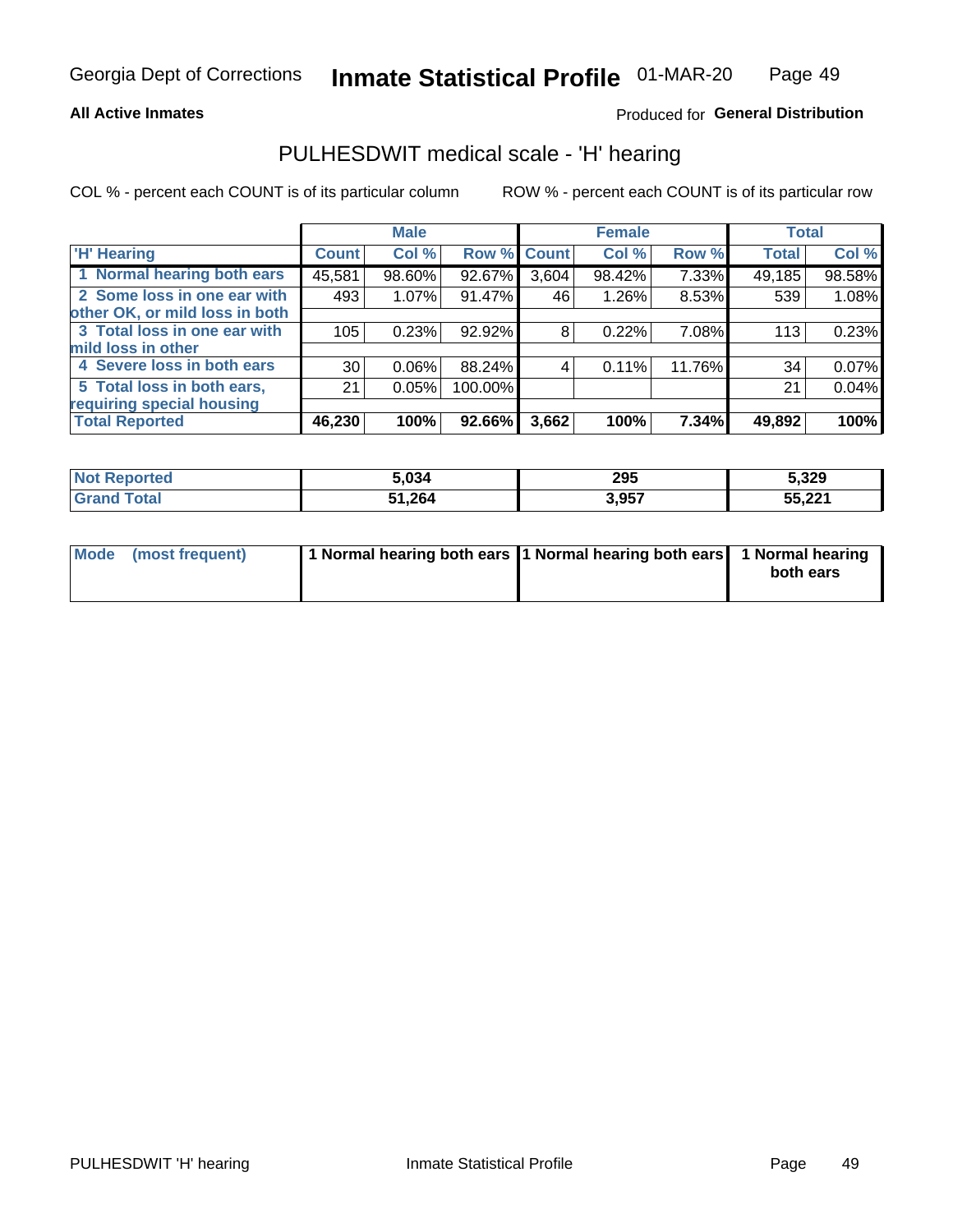### **All Active Inmates**

### Produced for General Distribution

### PULHESDWIT medical scale - 'E' vision

COL % - percent each COUNT is of its particular column

|                                 |                 | <b>Male</b> |        |              | <b>Female</b> |        |              | <b>Total</b> |
|---------------------------------|-----------------|-------------|--------|--------------|---------------|--------|--------------|--------------|
| 'E' Vision                      | <b>Count</b>    | Col %       | Row %  | <b>Count</b> | Col %         | Row %  | <b>Total</b> | Col %        |
| 1 Correctable to 20/40 in both  | 35,690          | 77.80%      | 94.80% | .958         | 53.75%        | 5.20%  | 37,648       | 76.03%       |
| eyes                            |                 |             |        |              |               |        |              |              |
| 2 Correctable to 20/70 in one   | 9,058           | 19.74%      | 86.68% | .392         | 38.21%        | 13.32% | 10,450       | 21.10%       |
| eye, may be blind in other      |                 |             |        |              |               |        |              |              |
| 3 Correctable to 20/200 in one  | 943             | 2.06%       | 79.24% | 247          | 6.78%         | 20.76% | 1,190        | 2.40%        |
| leye, may be blind in other     |                 |             |        |              |               |        |              |              |
| 4 One eye not correctable to    | 164             | 0.36%       | 78.85% | 44           | 1.21%         | 21.15% | 208          | 0.42%        |
| 20/200, other may be blind      |                 |             |        |              |               |        |              |              |
| 5 Blind in both eyes, requiring | 20 <sub>1</sub> | 0.04%       | 90.91% | 2            | 0.05%         | 9.09%  | 22           | 0.04%        |
| special housing                 |                 |             |        |              |               |        |              |              |
| <b>Total Reported</b>           | 45,875          | 100%        | 92.64% | 3,643        | 100%          | 7.36%  | 49,518       | 100%         |

| <b>Not Reported</b> | 5,389         | 314   | 5,703  |
|---------------------|---------------|-------|--------|
| <b>Total</b>        | 31,264<br>54. | 3,957 | 55,221 |

| Mode (most frequent) | 1 Correctable to 20/40 in both<br>eves | 1 Correctable to 20/40 in   1 Correctable to  <br>both eves | 20/40 in both eyes |
|----------------------|----------------------------------------|-------------------------------------------------------------|--------------------|
|                      |                                        |                                                             |                    |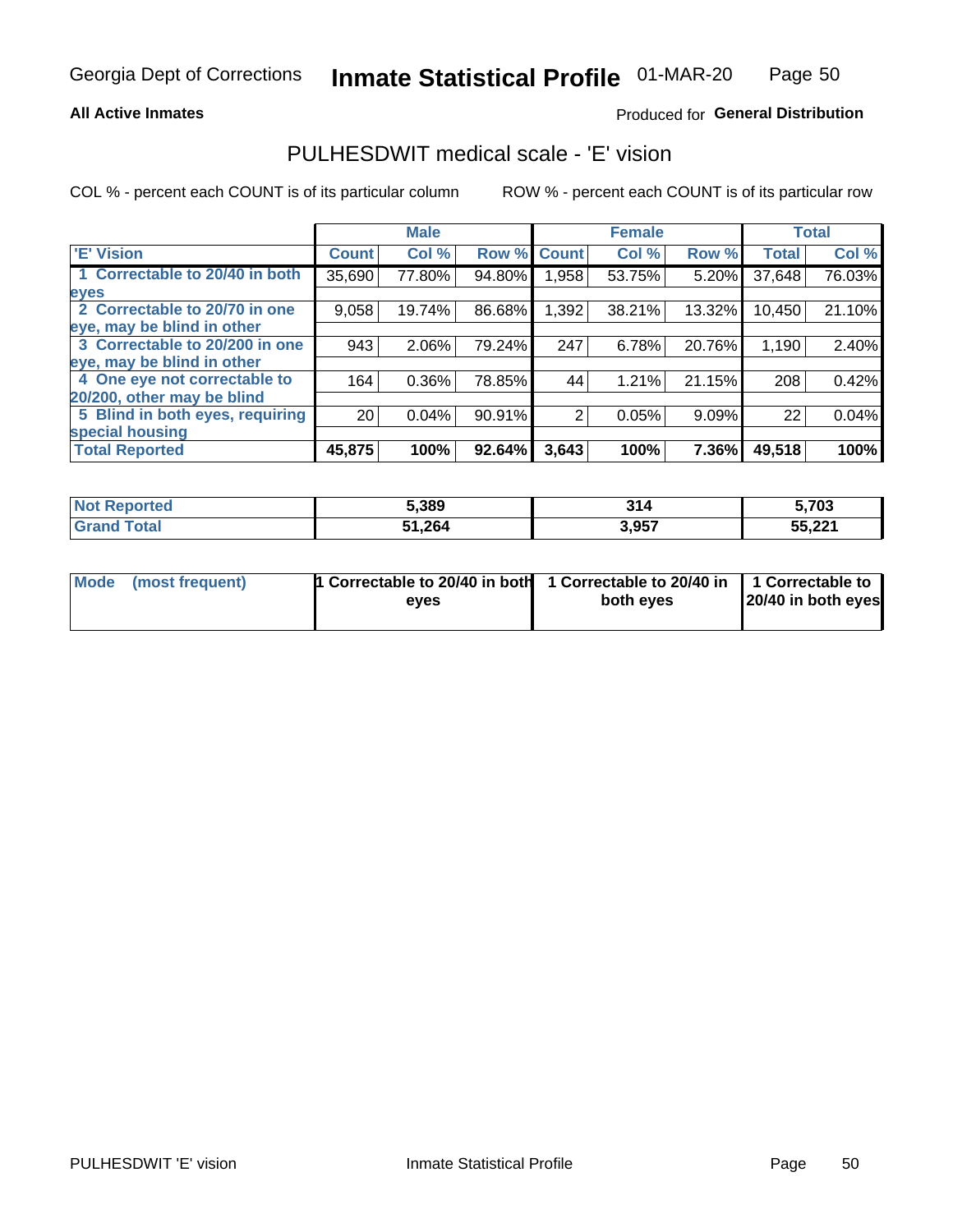### **All Active Inmates**

### Produced for General Distribution

# PULHESDWIT medical scale - 'S' pSychiatric

COL % - percent each COUNT is of its particular column

|                                        |              | <b>Male</b> |         |             | <b>Female</b> |        |              | <b>Total</b> |
|----------------------------------------|--------------|-------------|---------|-------------|---------------|--------|--------------|--------------|
| 'S' pSychiatric                        | <b>Count</b> | Col %       |         | Row % Count | Col %         | Row %  | <b>Total</b> | Col %        |
| 1 No impairment or disorders           | 41,076       | 90.26%      | 96.86%  | 1,332       | 38.40%        | 3.14%  | 42,408       | 86.58%       |
| 2 Stable, or in remission, or          | 3,522        | 7.74%       | 62.46%  | 2,117       | 61.03%        | 37.54% | 5,639        | 11.51%       |
| mild impairment or retardation         |              |             |         |             |               |        |              |              |
| 3 Requires moderate inpatient          | 732          | 1.61%       | 97.99%  | 15          | 0.43%         | 2.01%  | 747          | 1.53%        |
| treatment                              |              |             |         |             |               |        |              |              |
| 4 Requires intensive inpatient         | 176          | 0.39%       | 97.24%  | 5.          | 0.14%         | 2.76%  | 181          | 0.37%        |
| treatment                              |              |             |         |             |               |        |              |              |
| <b>5 Requires Crisis Stabilization</b> | 5            | 0.01%       | 100.00% |             |               |        | 5            | 0.01%        |
| Unit (CSU) inpatient care              |              |             |         |             |               |        |              |              |
| <b>Total Reported</b>                  | 45,511       | 100%        | 92.92%  | 3,469       | 100%          | 7.08%  | 48,980       | 100%         |

| <b>Not Reported</b> | 5,753  | 488   | 6,241  |
|---------------------|--------|-------|--------|
| Total<br>Grand      | 51,264 | 3,957 | 55,221 |

| Mode (most frequent) | <b>t No impairment or disorders 2 Stable, or in remission, 1 No impairment or</b> |                       |           |
|----------------------|-----------------------------------------------------------------------------------|-----------------------|-----------|
|                      |                                                                                   | or mild impairment or | disorders |
|                      |                                                                                   | retardation           |           |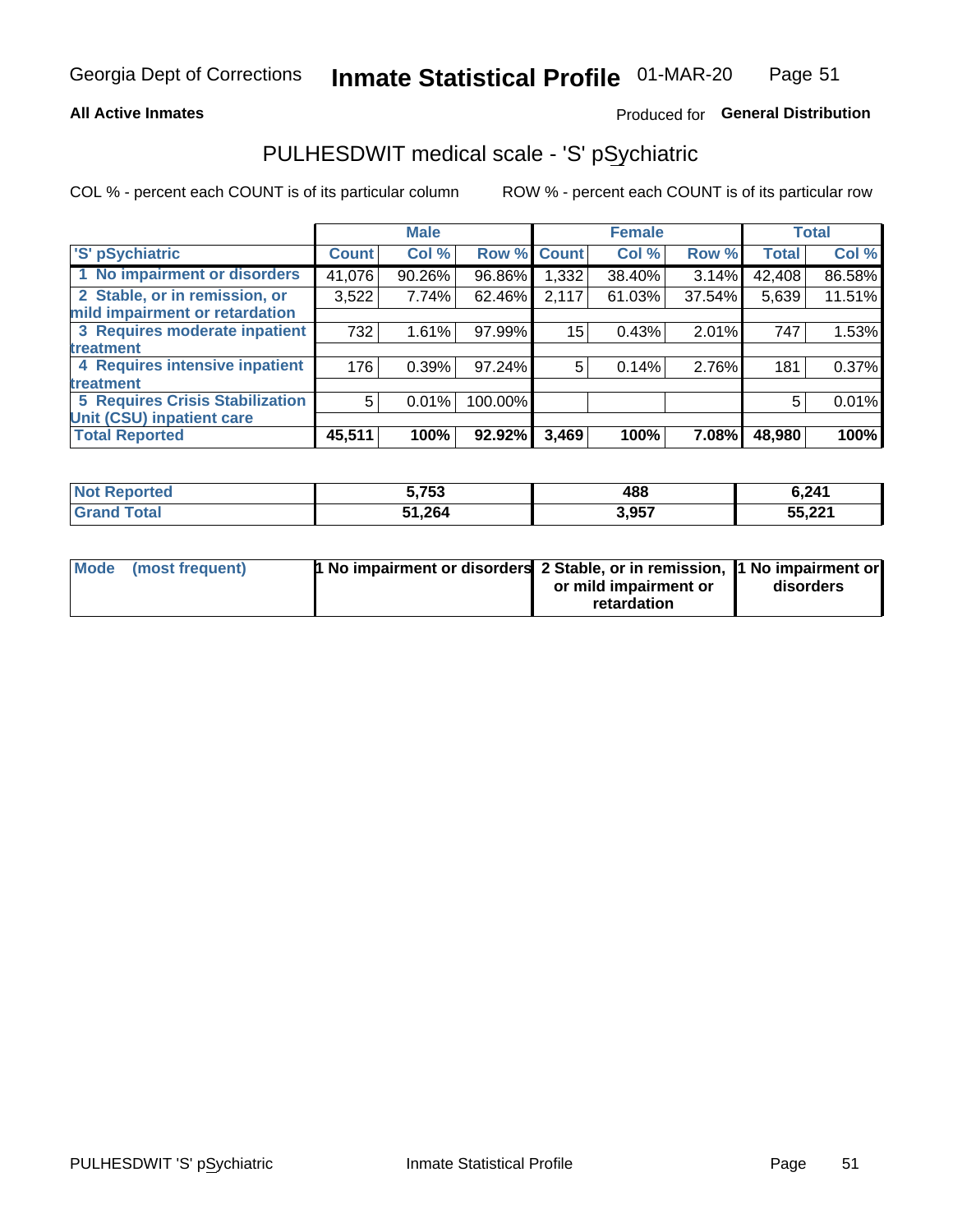### **All Active Inmates**

### Produced for General Distribution

# PULHESDWIT medical scale - 'D' dental

COL % - percent each COUNT is of its particular column

|                                 |              | <b>Male</b> |             |       | <b>Female</b> |          |              | <b>Total</b> |
|---------------------------------|--------------|-------------|-------------|-------|---------------|----------|--------------|--------------|
| <b>D'</b> Dental                | <b>Count</b> | Col %       | Row % Count |       | Col %         | Row %    | <b>Total</b> | Col %        |
| 1 Minimal routine dental health | 25,535       | 58.84%      | 90.84%      | 2,575 | 73.34%        | $9.16\%$ | 28,110       | 59.92%       |
| <b>needs</b>                    |              |             |             |       |               |          |              |              |
| 2 Moderate cavities and/or gum  | 15,570       | 35.88%      | 96.09%      | 634   | 18.06%        | 3.91%    | 16,204       | 34.54%       |
| disease                         |              |             |             |       |               |          |              |              |
| 3 Extensive gum disease         | 2,264        | 5.22%       | 88.30%      | 300   | 8.54%         | 11.70%   | 2,564        | 5.47%        |
| and/or widespread decay         |              |             |             |       |               |          |              |              |
| 4 Urgent need for dental        | 30           | 0.07%       | 93.75%      | 2     | 0.06%         | 6.25%    | 32           | 0.07%        |
| <b>services</b>                 |              |             |             |       |               |          |              |              |
| <b>Total Reported</b>           | 43,399       | 100%        | 92.52%      | 3,511 | 100%          | 7.48%    | 46,910       | 100%         |

| <b>Not Reported</b>   | 7,865  | 446   | 0.244<br>0.31. |
|-----------------------|--------|-------|----------------|
| Total<br><b>Grand</b> | 51,264 | 3,957 | 55,221         |

| <b>Mode</b> | (most frequent) | <b>Minimal routine dental</b><br>health needs | 1 Minimal routine dental   1 Minimal routine  <br>health needs | dental health<br>needs |
|-------------|-----------------|-----------------------------------------------|----------------------------------------------------------------|------------------------|
|-------------|-----------------|-----------------------------------------------|----------------------------------------------------------------|------------------------|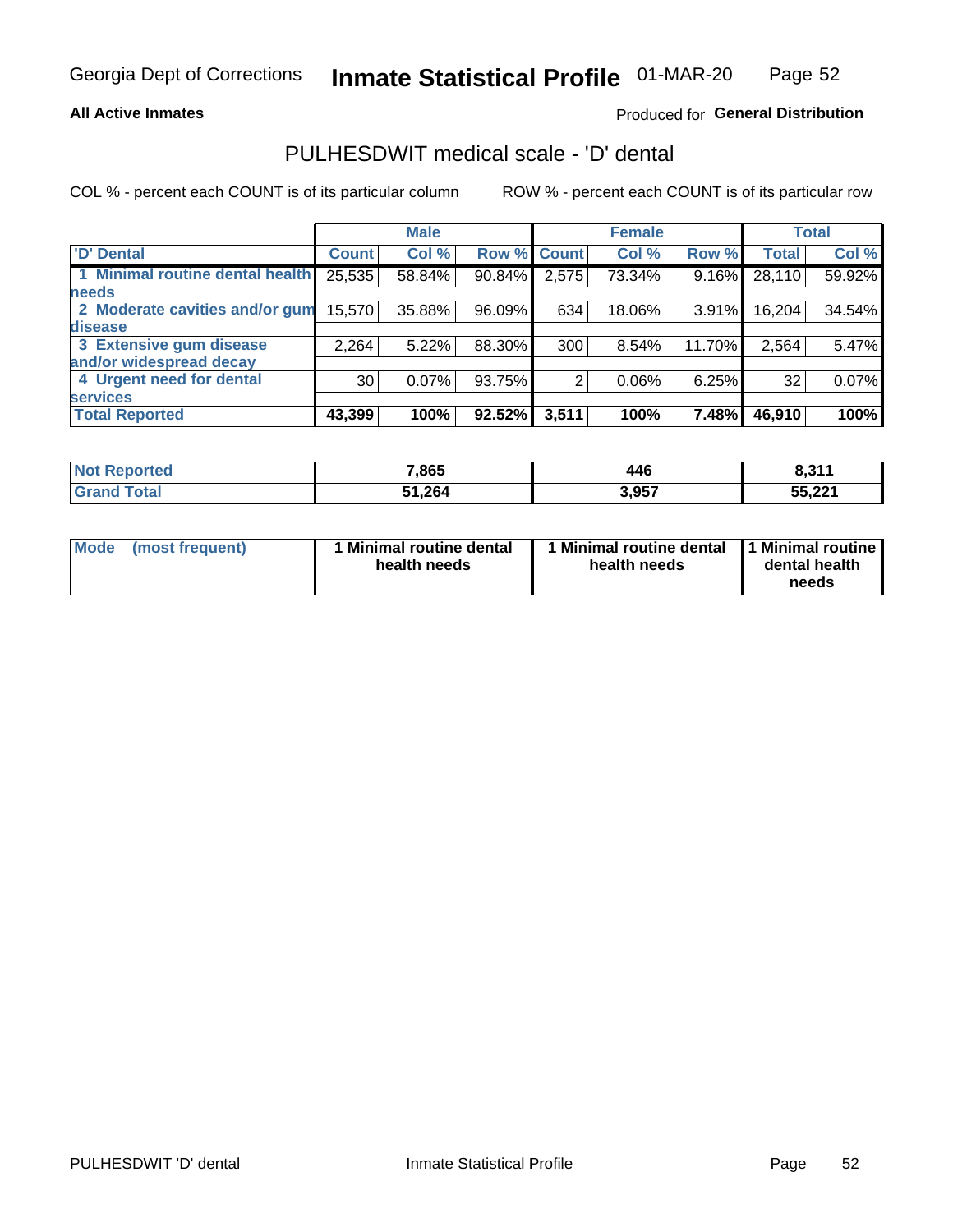### **All Active Inmates**

### Produced for General Distribution

# PULHESDWIT medical scale - 'W' work ability

COL % - percent each COUNT is of its particular column

|                                 |              | <b>Male</b> |        |              | <b>Female</b> |        |              | <b>Total</b> |
|---------------------------------|--------------|-------------|--------|--------------|---------------|--------|--------------|--------------|
| <b>W' work ability</b>          | <b>Count</b> | Col %       | Row %  | <b>Count</b> | Col %         | Row %  | <b>Total</b> | Col %        |
| 1 Unrestricted work or activity | 39,205       | 84.76%      | 93.06% | 2,925        | 79.61%        | 6.94%  | 42,130       | 84.38%       |
| 2 Minor restrictions on type of | 5,590        | 12.09%      | 89.68% | 643          | 17.50%        | 10.32% | 6,233        | 12.48%       |
| <b>work</b>                     |              |             |        |              |               |        |              |              |
| 3 Moderate restrictions on type | 1,005        | 2.17%       | 93.93% | 65           | 1.77%         | 6.07%  | 1,070        | 2.14%        |
| lof work                        |              |             |        |              |               |        |              |              |
| 4 Major restrictions on type of | 318          | 0.69%       | 94.93% | 17           | 0.46%         | 5.07%  | 335          | 0.67%        |
| <b>work</b>                     |              |             |        |              |               |        |              |              |
| 5 Cannot work under any         | 134          | 0.29%       | 84.81% | 24           | 0.65%         | 15.19% | 158          | 0.32%        |
| <b>circumstances</b>            |              |             |        |              |               |        |              |              |
| <b>Total Reported</b>           | 46,252       | 100%        | 92.64% | 3,674        | 100%          | 7.36%  | 49,926       | 100%         |

| <b>Not Reported</b> | ร ครว<br>J.VIZ | 283   | 5,295  |
|---------------------|----------------|-------|--------|
| Total<br>Grand      | 51,264         | 3,957 | 55,221 |

| <b>Mode</b>     | 1 Unrestricted work or | 1 Unrestricted work or | 1 Unrestricted   |
|-----------------|------------------------|------------------------|------------------|
| (most frequent) | activity               | activity               | work or activity |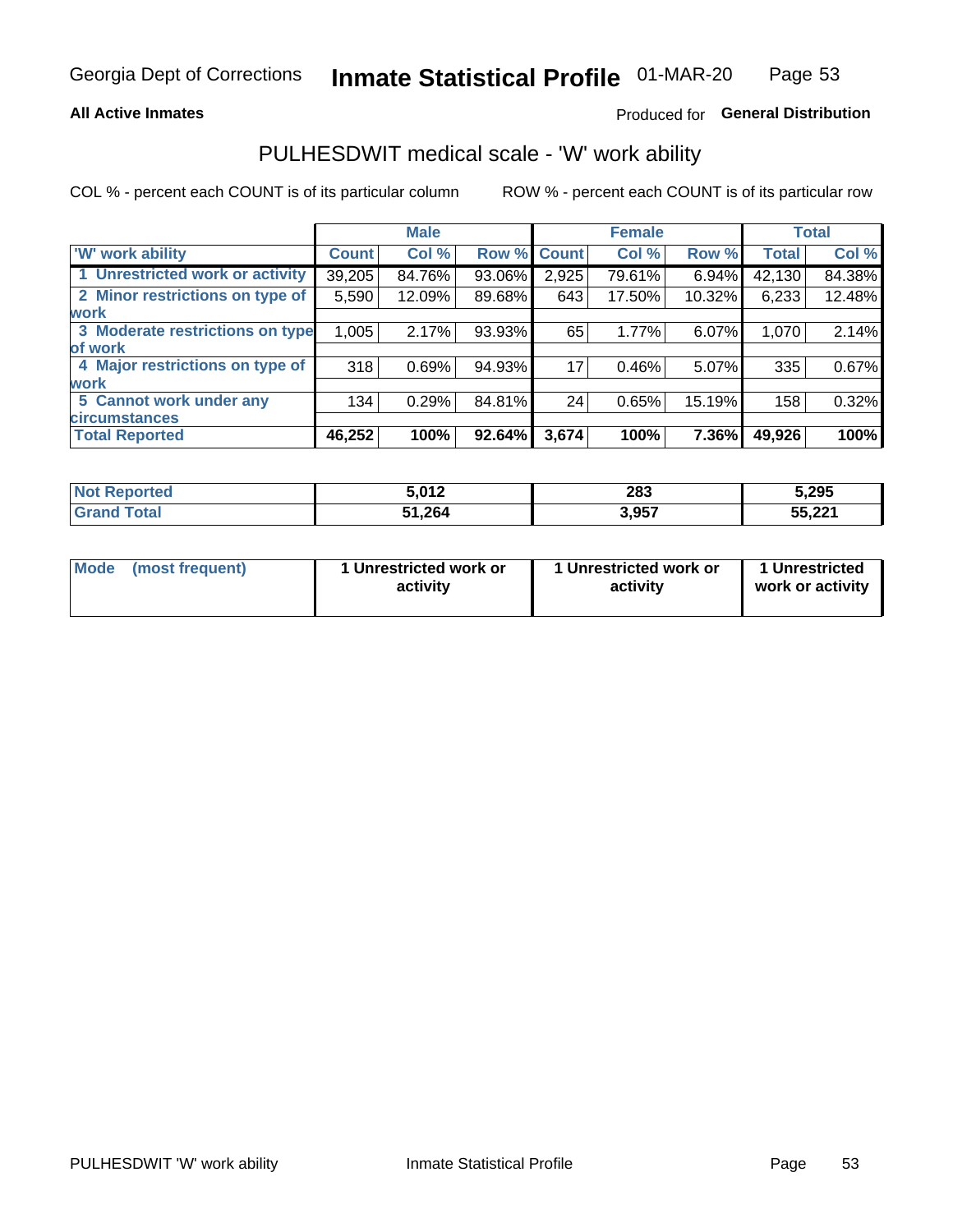### **All Active Inmates**

### Produced for General Distribution

# PULHESDWIT medical scale - 'I' impairment

COL % - percent each COUNT is of its particular column ROW % - percent each COUNT is of its particular row

|                                   |              | <b>Male</b> |           |             | <b>Female</b> |       |              | <b>Total</b> |
|-----------------------------------|--------------|-------------|-----------|-------------|---------------|-------|--------------|--------------|
| <b>T</b> Impairment               | <b>Count</b> | Col %       |           | Row % Count | Col %         | Row % | <b>Total</b> | Col %        |
| 1 No impairments or               | 45,758       | 98.95%      | $92.61\%$ | 3,652       | 99.62%        | 7.39% | 49,410       | 99.00%       |
| disabilities                      |              |             |           |             |               |       |              |              |
| 2 Wheelchair-bound but            | 273          | 0.59%       | 97.50%    | 7           | 0.19%         | 2.50% | 280          | 0.56%        |
| otherwise OK                      |              |             |           |             |               |       |              |              |
| <b>3 Needs low-level Assisted</b> | 57           | 0.12%       | 96.61%    | 2           | 0.05%         | 3.39% | 59           | 0.12%        |
| Living (level I)                  |              |             |           |             |               |       |              |              |
| 4 Needs moderate Assisted         | 25           | 0.05%       | 100.00%   |             |               |       | 25           | 0.05%        |
| Living (level II)                 |              |             |           |             |               |       |              |              |
| 5 Needs maximal Assisted          | 131          | 0.28%       | 96.32%    | 5           | 0.14%         | 3.68% | 136          | 0.27%        |
| <b>Living (level III)</b>         |              |             |           |             |               |       |              |              |
| <b>Total Reported</b>             | 46,244       | 100%        | 92.65%    | 3,666       | 100%          | 7.35% | 49,910       | 100%         |

| ported<br><b>NOT</b> | 5,020  | 201<br>2J I<br>__ | <b>E</b> 244<br>. |
|----------------------|--------|-------------------|-------------------|
| $\sim$ form          | 51,264 | 3,957             | 55,221            |

| <b>Mode</b> | (most frequent) | <b>No impairments or</b><br>disabilities | 1 No impairments or<br>disabilities | 1 No impairments<br>or disabilities |
|-------------|-----------------|------------------------------------------|-------------------------------------|-------------------------------------|
|-------------|-----------------|------------------------------------------|-------------------------------------|-------------------------------------|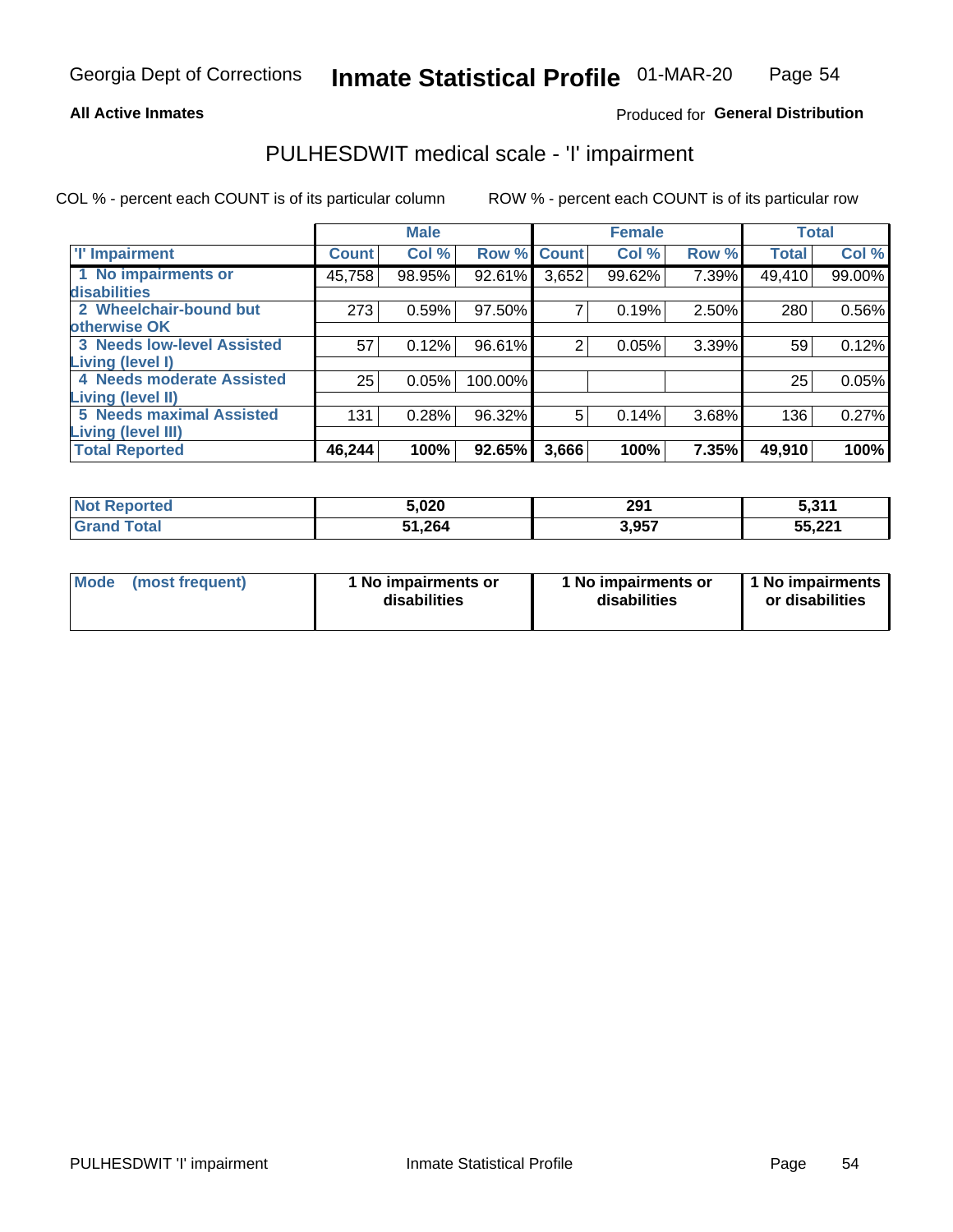### **All Active Inmates**

### Produced fo General Distribution

### PULHESDWIT medical scale - 'T' transportability

COL % - percent each COUNT is of its particular column

|                              |              | <b>Male</b> |         |              | <b>Female</b> |       |              | <b>Total</b> |
|------------------------------|--------------|-------------|---------|--------------|---------------|-------|--------------|--------------|
| <b>T' Transportability</b>   | <b>Count</b> | Col %       | Row %   | <b>Count</b> | Col %         | Row % | <b>Total</b> | Col %        |
| 1 Can be transported in any  | 46,164       | 99.14%      | 92.68%  | 3,644        | 99.67%        | 7.32% | 49,808       | 99.18%       |
| ordinary approved vehicle    |              |             |         |              |               |       |              |              |
| 2 Wheelchair-bound, not      | 100          | 0.21%       | 98.04%  | 2            | 0.05%         | 1.96% | 102          | 0.20%        |
| needing special vehicle      |              |             |         |              |               |       |              |              |
| 3 Wheelchair-bound, requires | 22           | 0.05%       | 100.00% |              |               |       | 22           | 0.04%        |
| special vehicle              |              |             |         |              |               |       |              |              |
| 4 Needs specially-equipped   |              | 0.02%       | 100.00% |              |               |       |              | 0.01%        |
| medical vehicle              |              |             |         |              |               |       |              |              |
| <b>5 Requires ambulance</b>  | 270          | 0.58%       | 96.43%  | 10           | 0.27%         | 3.57% | 280          | 0.56%        |
| transport                    |              |             |         |              |               |       |              |              |
| <b>Total Reported</b>        | 46,563       | 100%        | 92.72%  | 3,656        | 100%          | 7.28% | 50,219       | 100%         |

| eported: | <b>704</b><br>י טי | 301   | 5,002  |
|----------|--------------------|-------|--------|
| 'otal    | 51,264             | 3,957 | 55,221 |

|  | Mode (most frequent) | 1 Can be transported in any 1 Can be transported in any | ordinary approved vehicle   ordinary approved vehicle   transported in any | 1 Can be<br>  ordinary approved  <br>vehicle |
|--|----------------------|---------------------------------------------------------|----------------------------------------------------------------------------|----------------------------------------------|
|--|----------------------|---------------------------------------------------------|----------------------------------------------------------------------------|----------------------------------------------|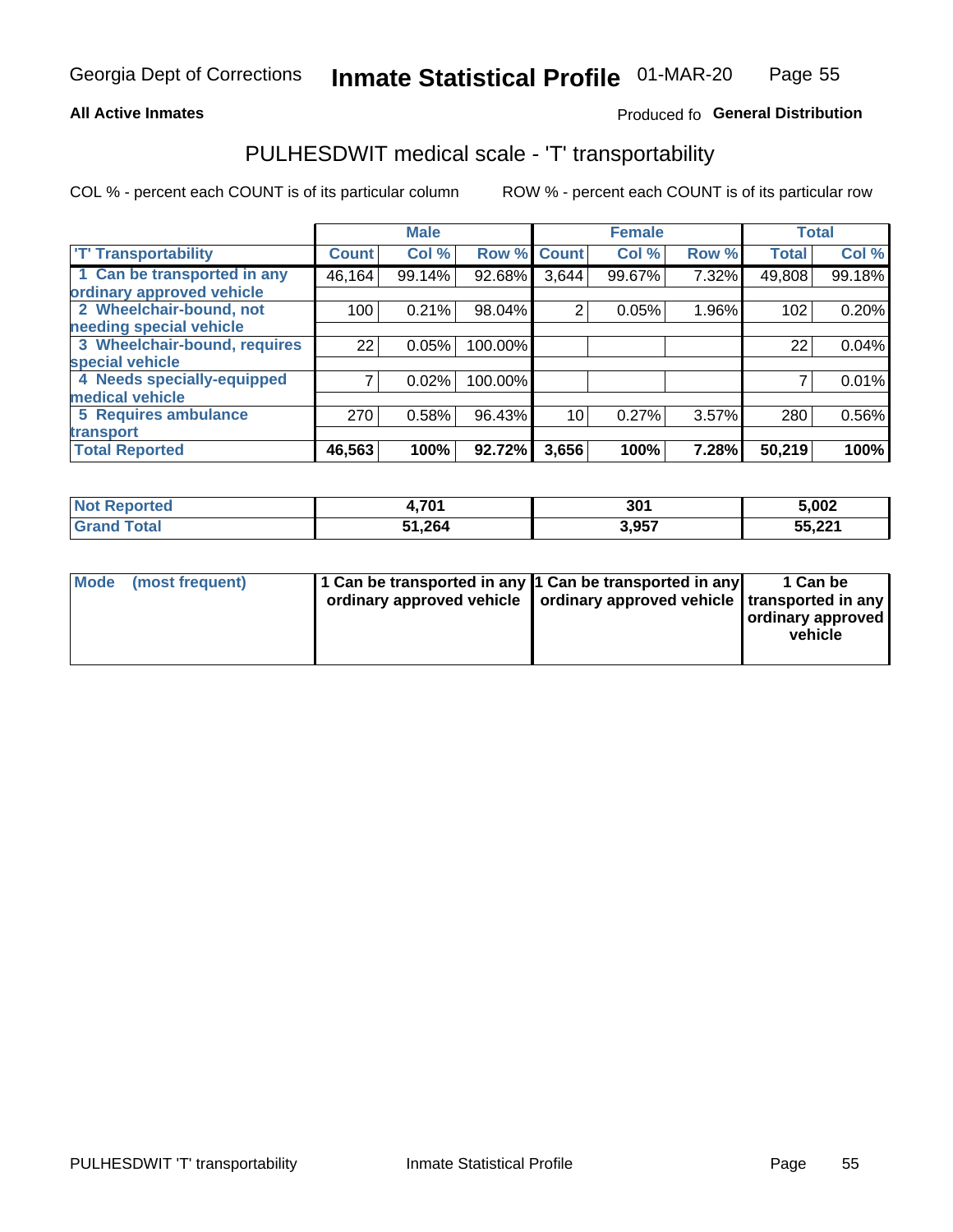# Inmate Statistical Profile 01-MAR-20 Page 56

**All Active Inmates** 

### **Produced for General Distribution**

### Number of prior Georgia incarcerations

COL % - percent each COUNT is of its particular column

|                                       |              | <b>Male</b> |             |       | <b>Female</b> |       |        | <b>Total</b> |
|---------------------------------------|--------------|-------------|-------------|-------|---------------|-------|--------|--------------|
| <b>Num of Prior GA Incarcerations</b> | <b>Count</b> | Col %       | Row % Count |       | Col %         | Row % | Total  | Col %        |
|                                       | 28,431       | 55.46%      | 90.84%      | 2,867 | 72.45%        | 9.16% | 31,298 | 56.68%       |
|                                       | 9,415        | 18.37%      | 94.37%      | 562   | 14.20%        | 5.63% | 9,977  | 18.07%       |
| $\overline{2}$                        | 5,496        | 10.72%      | 95.68%      | 248   | 6.27%         | 4.32% | 5,744  | 10.40%       |
| 3                                     | 3,340        | 6.52%       | 96.73%      | 113   | 2.86%         | 3.27% | 3,453  | 6.25%        |
| $\boldsymbol{4}$                      | 1,880        | 3.67%       | 96.76%      | 63    | 1.59%         | 3.24% | 1,943  | 3.52%        |
| 5                                     | 1,103        | 2.15%       | 95.83%      | 48    | 1.21%         | 4.17% | 1,151  | 2.08%        |
| <b>More Than 5</b>                    | 1,599        | 3.12%       | $96.62\%$   | 56    | 1.42%         | 3.38% | 1,655  | 3.00%        |
| <b>Total Reported</b>                 | 51,264       | 100%        | 92.83%      | 3,957 | 100%          | 7.17% | 55,221 | 100%         |

| ∣N∩f<br>Reported |        |       |        |  |
|------------------|--------|-------|--------|--|
| Total<br>"Granu  | 51,264 | 3,957 | 55,221 |  |

| Mean (average)       | . .07 | .58 | 1.04 |
|----------------------|-------|-----|------|
| Median (middle)      |       |     |      |
| Mode (most frequent) |       |     |      |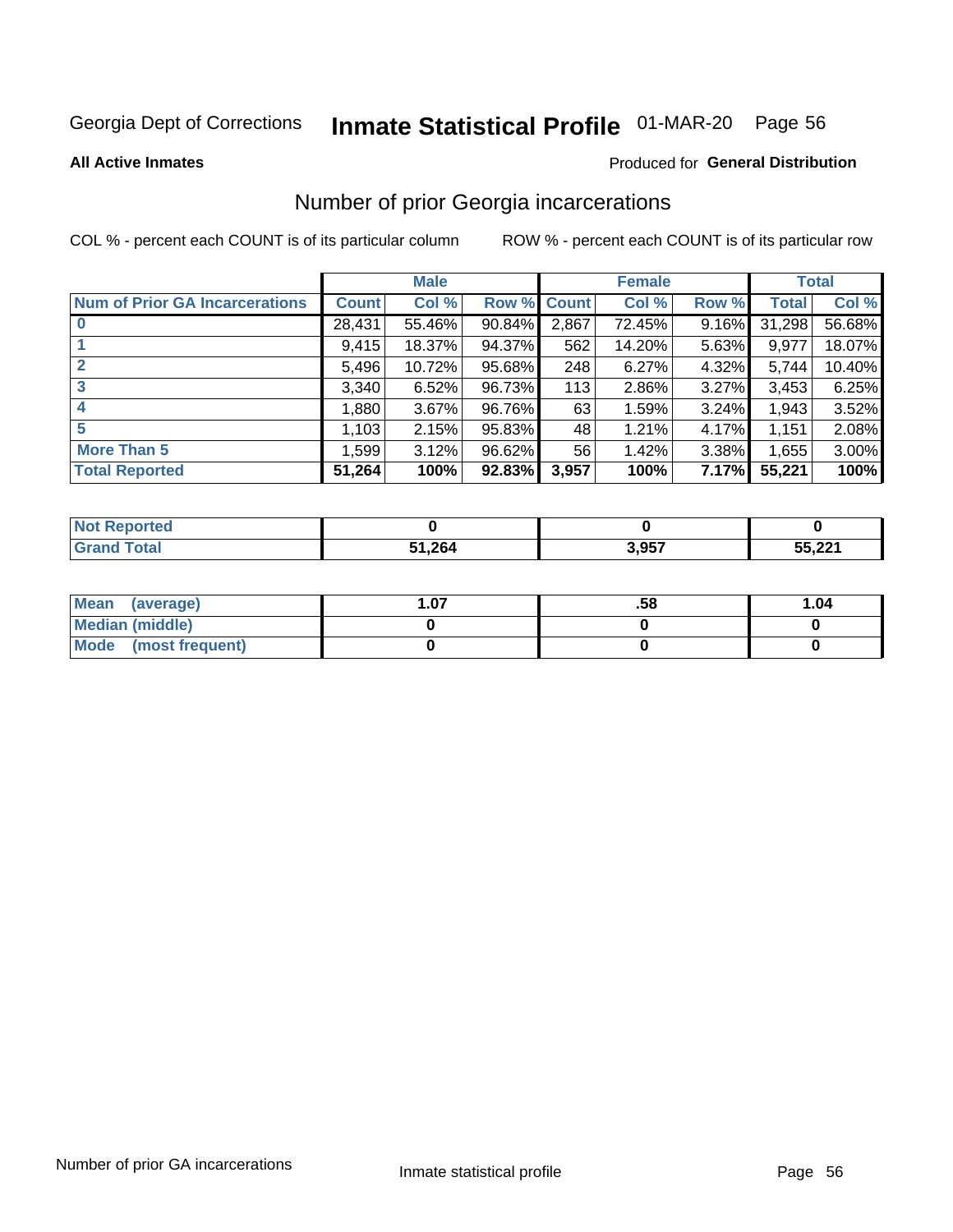# Inmate Statistical Profile 01-MAR-20 Page 57

### **All Active Inmates**

### Produced for General Distribution

### Prison sentence in years

COL % - percent each COUNT is of its particular column

ROW % - percent each COUNT is of its particular row

|                                 |              | <b>Male</b> |        |              | <b>Female</b> |        |              | <b>Total</b> |
|---------------------------------|--------------|-------------|--------|--------------|---------------|--------|--------------|--------------|
| <b>Prison Sentence In Years</b> | <b>Count</b> | Col %       | Row %  | <b>Count</b> | Col %         | Row %  | <b>Total</b> | Col %        |
| $0 - 1$                         | 553          | 1.08%       | 93.10% | 41           | 1.04%         | 6.90%  | 594          | 1.08%        |
| $1.1 - 2$                       | 805          | 1.57%       | 90.35% | 86           | 2.17%         | 9.65%  | 891          | 1.61%        |
| $2.1 - 3$                       | 1,250        | 2.44%       | 87.17% | 184          | 4.65%         | 12.83% | 1,434        | 2.60%        |
| $3.1 - 4$                       | 995          | 1.94%       | 88.92% | 124          | 3.13%         | 11.08% | 1,119        | 2.03%        |
| $4.1 - 5$                       | 1,888        | 3.68%       | 89.69% | 217          | 5.48%         | 10.31% | 2,105        | 3.81%        |
| $5.1 - 6$                       | 1,132        | 2.21%       | 89.56% | 132          | 3.34%         | 10.44% | 1,264        | 2.29%        |
| $6.1 - 7$                       | 1,080        | 2.11%       | 91.60% | 99           | 2.50%         | 8.40%  | 1,179        | 2.14%        |
| $7.1 - 8$                       | 1,168        | 2.28%       | 92.48% | 95           | 2.40%         | 7.52%  | 1,263        | 2.29%        |
| $8.1 - 9$                       | 1,243        | 2.42%       | 93.11% | 92           | 2.32%         | 6.89%  | 1,335        | 2.42%        |
| $9.1 - 10$                      | 3,537        | 6.90%       | 89.45% | 417          | 10.54%        | 10.55% | 3,954        | 7.16%        |
| $10.1 - 12$                     | 2,184        | 4.26%       | 91.34% | 207          | 5.23%         | 8.66%  | 2,391        | 4.33%        |
| $12.1 - 15$                     | 4,911        | 9.58%       | 92.17% | 417          | 10.54%        | 7.83%  | 5,328        | 9.65%        |
| $15.1 - 20$                     | 9,458        | 18.45%      | 93.15% | 696          | 17.59%        | 6.85%  | 10,154       | 18.39%       |
| 20.1 - Over                     | 11,913       | 23.24%      | 94.41% | 705          | 17.82%        | 5.59%  | 12,618       | 22.85%       |
| <b>Life</b>                     | 7,425        | 14.48%      | 95.11% | 382          | 9.65%         | 4.89%  | 7,807        | 14.14%       |
| <b>Life Without Parole</b>      | 1,588        | 3.10%       | 96.48% | 58           | 1.47%         | 3.52%  | 1,646        | 2.98%        |
| <b>Death</b>                    | 77           | 0.15%       | 98.72% |              | 0.03%         | 1.28%  | 78           | 0.14%        |
| <b>Youthful Offenders</b>       | 57           | 0.11%       | 93.44% | 4            | 0.10%         | 6.56%  | 61           | 0.11%        |
| <b>Total Reported</b>           | 51,264       | 100%        | 92.83% | 3,957        | 100%          | 7.17%  | 55,221       | 100.0%       |

| <b>Not Reported</b> |      |       |        |
|---------------------|------|-------|--------|
| <b>Total</b>        | .264 | 3,957 | 55,221 |

#### **Determinate (numeric) sentences only**

| <b>Mean</b> | <b>AF AA</b><br>_ა.ხყ | ሳሮ<br>$\overline{\phantom{a}}$<br>. ЛЕ<br>- J. TV | 25.69 |
|-------------|-----------------------|---------------------------------------------------|-------|
|             |                       |                                                   |       |

All sentences (including determinate), with life, life without parole, and death sentences figured at 45 years

| M <sub>PA</sub> | 00.70<br>5h | 38.68 | <br>36 |
|-----------------|-------------|-------|--------|
|                 |             |       |        |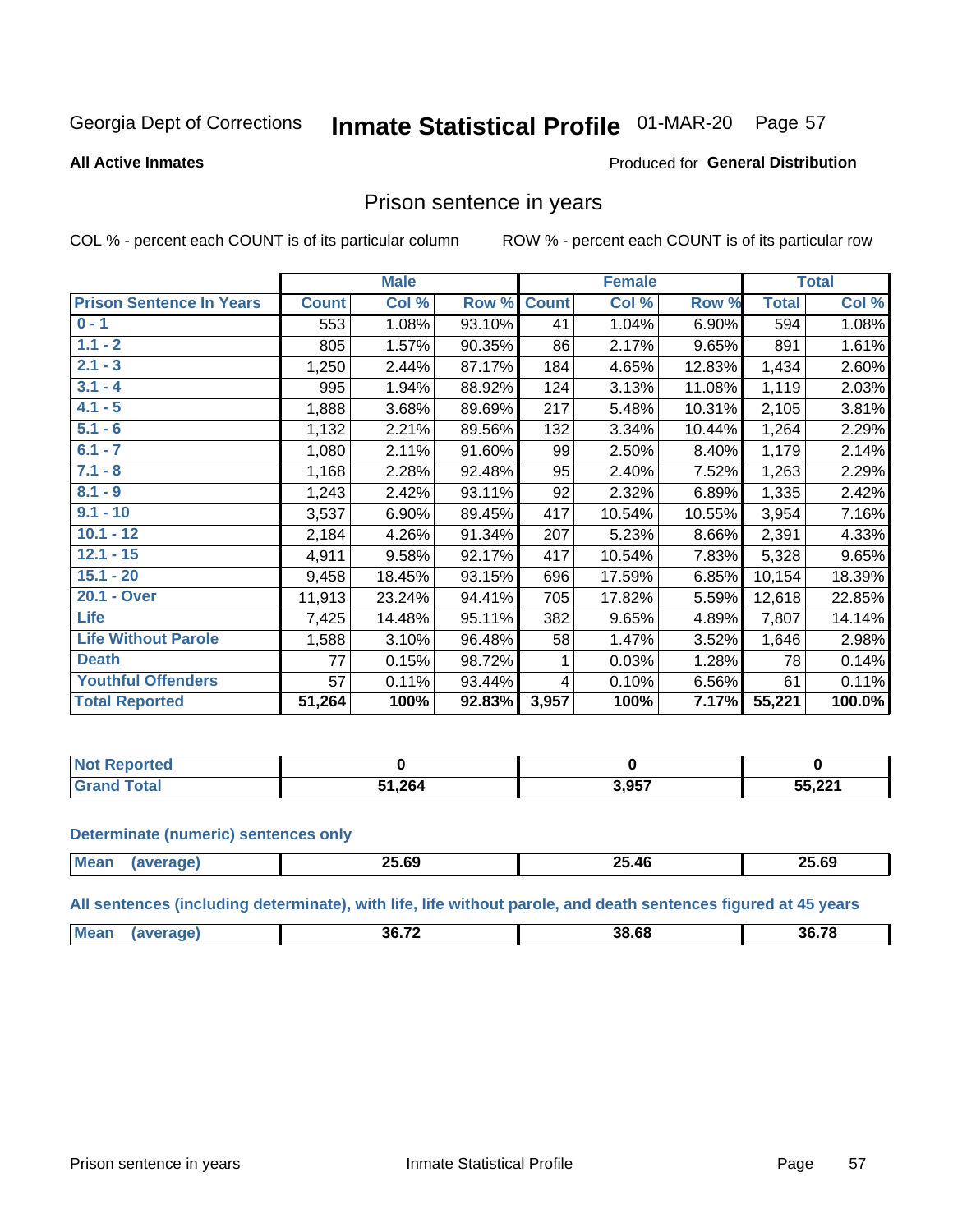# Inmate Statistical Profile 01-MAR-20 Page 58

#### **All Active Inmates**

### **Produced for General Distribution**

### Primary offense, broken out into felonies vs misdemeanors

COL % - percent each COUNT is of its particular column

|                                  | <b>Male</b>  |        |                    |       | <b>Female</b> | Total |              |        |
|----------------------------------|--------------|--------|--------------------|-------|---------------|-------|--------------|--------|
| <b>Felonies and Misdemeanors</b> | <b>Count</b> | Col %  | <b>Row % Count</b> |       | Col %         | Row % | <b>Total</b> | Col %  |
| <b>Felonies</b>                  | 51,017       | 99.80% | $92.82\%$          | 3.948 | 99.92%        | 7.18% | 54,965       | 99.81% |
| <b>Misdemeanors</b>              | 100          | .20%   | 97.09%             |       | .08%          | 2.91% | 103          | .19%   |
| <b>Total Reported</b>            | 51,117       | 100%   | $92.83\%$          | 3,951 | 100%          | 7.17% | 55,068       | 100%   |

| <b>Not Reported</b>   | $\overline{\phantom{a}}$<br>147 |             | Б2<br>၊၁၁ |
|-----------------------|---------------------------------|-------------|-----------|
| Total<br><b>Grand</b> | 51,264                          | 122<br>. 20 | 55,221    |

| Mo | ____ | 11 C.S<br>. | onies<br>. |
|----|------|-------------|------------|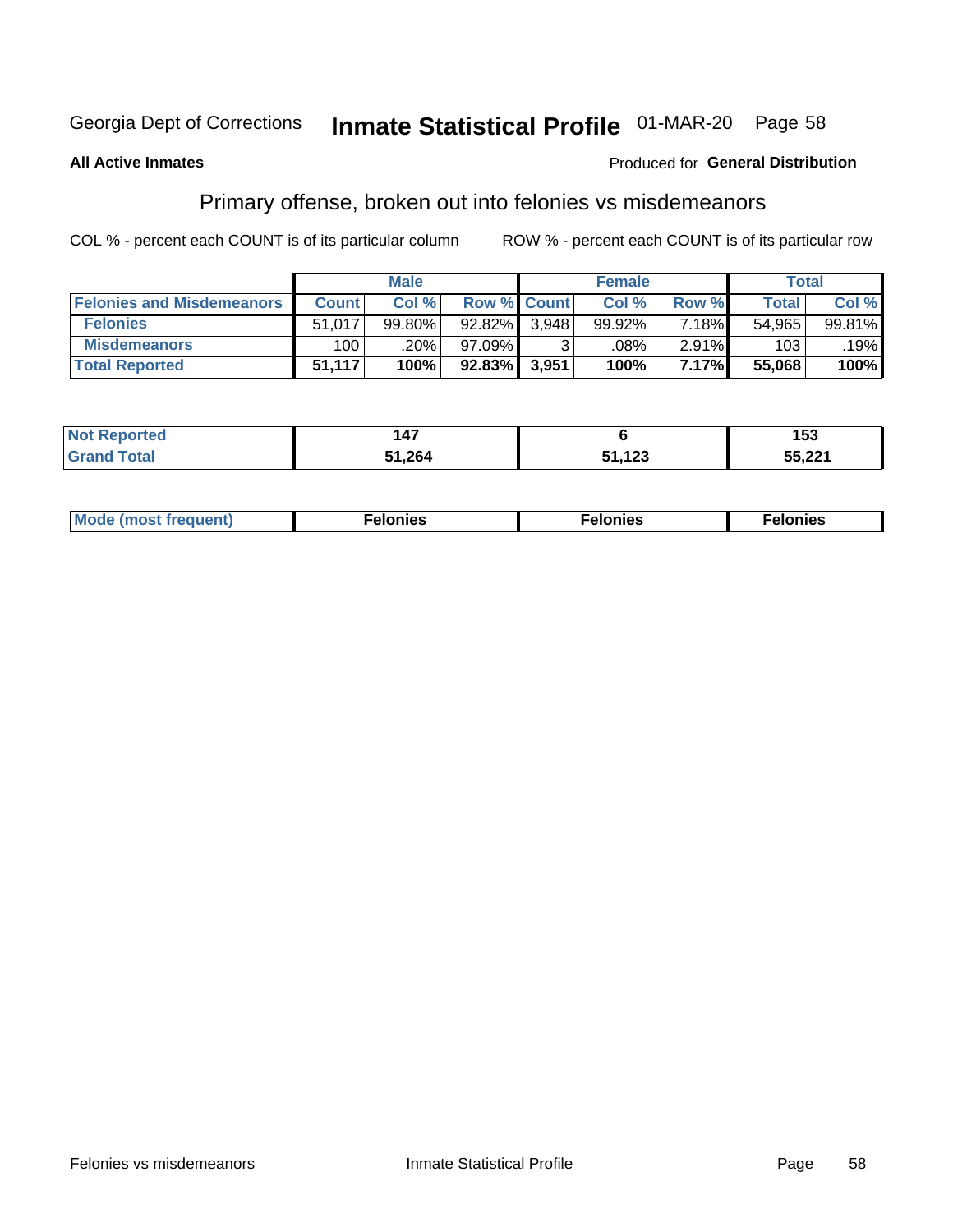# Inmate Statistical Profile 01-MAR-20 Page 59

#### **All Active Inmates**

### Produced for General Distribution

### Primary offense, broken out into six broad crime categories

COL % - percent each COUNT is of its particular column

|                                 |              | <b>Male</b> |           |                    | <b>Female</b> | <b>Total</b> |              |        |
|---------------------------------|--------------|-------------|-----------|--------------------|---------------|--------------|--------------|--------|
| <b>Crime Categories</b>         | <b>Count</b> | Col %       |           | <b>Row % Count</b> | Col %         | Row %        | <b>Total</b> | Col %  |
| <b>Violent</b>                  | 27,038       | 52.84%      | 93.72%    | 1,812              | 45.79%        | 6.28%        | 28,850       | 52.34% |
| <b>Sex Crime</b><br>2           | 8,798        | 17.19%      | 98.44%    | 139                | 3.51%         | 1.56%        | 8,937        | 16.21% |
| $\mathbf{3}$<br><b>Property</b> | 7,280        | 14.23%      | 89.62%    | 843                | 21.30%        | 10.38%       | 8,123        | 14.74% |
| <b>Drug</b><br>4                | 5,156        | 10.08%      | 84.71%    | 931                | 23.53%        | 15.29%       | 6,087        | 11.04% |
| <b>Habit/DUI</b><br>5           | 98           | .19%        | 87.50%    | 14                 | .35%          | 12.50%       | 112          | .20%   |
| <b>Other</b><br>6               | 2,797        | 5.47%       | 92.77%    | 218                | 5.51%         | 7.23%        | 3,015        | 5.47%  |
| <b>Total Reported</b>           | 51,167       | 100%        | $92.82\%$ | 3,957              | 100%          | 7.18%        | 55,124       | 100%   |

| <b>Not Reported</b> | ~-            |       | _റ−    |
|---------------------|---------------|-------|--------|
| <b>Total</b>        | 51,264<br>C 4 | 3,957 | 55,221 |

| Mo<br>uent)<br>nos | .<br>/iolent | <br>Violent | - --<br><b>Tiolent</b> |
|--------------------|--------------|-------------|------------------------|
|                    |              |             |                        |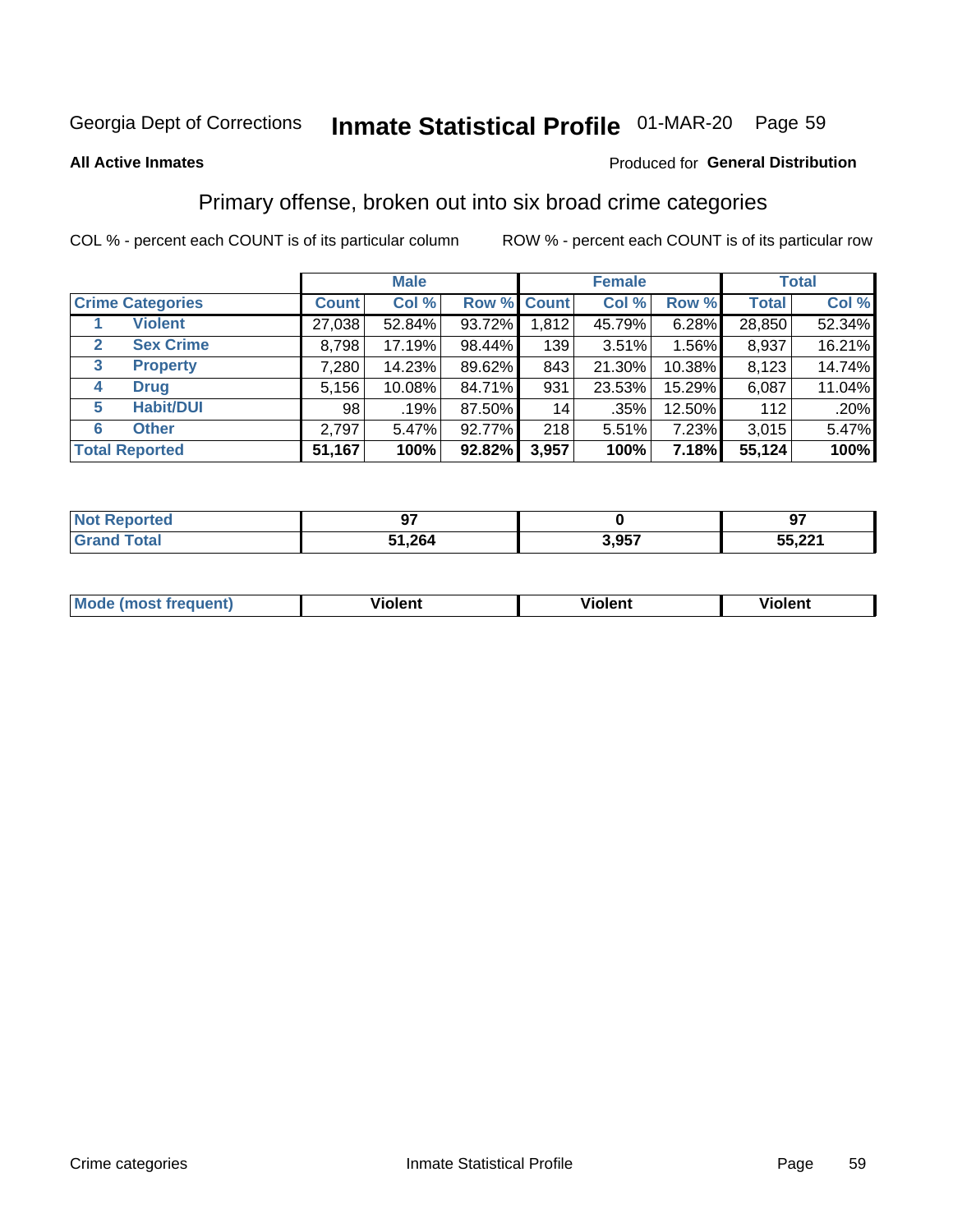# Inmate Statistical Profile 01-MAR-20 Page 60

**All Active Inmates** 

### **Produced for General Distribution**

# Primary offense, detailed offense code

COL % - percent each COUNT is of its particular column

|                                                   |                  | <b>Male</b> |         |                | <b>Female</b> |         |                         | <b>Total</b> |
|---------------------------------------------------|------------------|-------------|---------|----------------|---------------|---------|-------------------------|--------------|
| <b>Primary Offense</b>                            | <b>Count</b>     | Col %       | Row %   | <b>Count</b>   | Col %         | Row %   | <b>Total</b>            | Col %        |
| <b>Abandmnt Of Contrid Subst</b>                  | 1.               | .01%        | 100.00% |                |               |         | 1                       | .01%         |
| (4160)<br><b>Abuse Neglect Elder/Disab (2812)</b> | 45               | .09%        | 70.31%  | 19             | .48%          | 29.69%  | 64                      | .12%         |
| Agg Aslt W Intnt To Rape (2095)                   | 74               | .14%        | 100.00% |                |               |         | 74                      | .13%         |
| <b>Agg Sex Battery Atmpt (2099)</b>               | $\mathfrak{S}$   | .01%        | 100.00% |                |               |         | 3                       | .01%         |
| <b>Aggrav Assault (1302)</b>                      | 5,437            | 10.63%      | 94.39%  | 323            | 8.16%         | 5.61%   | 5,760                   | 10.45%       |
| <b>Aggrav Assault Peace Ofcr</b>                  | 377              | .74%        | 94.72%  | 21             | .53%          | 5.28%   | 398                     | .72%         |
| (1314)                                            |                  |             |         |                |               |         |                         |              |
| <b>Aggrav Battery (1305)</b>                      | 1,382            | 2.70%       | 93.25%  | 100            | 2.53%         | 6.75%   | 1,482                   | 2.69%        |
| <b>Aggrav Battery Peace Ofcr</b><br>(1315)        | 31               | .06%        | 96.88%  | 1              | .03%          | 3.13%   | 32                      | .06%         |
| <b>Aggrav Ch Molest Atmpt (2096)</b>              | 4                | .01%        | 100.00% |                |               |         | 4                       | .01%         |
| <b>Aggrav Child Molestation (2021)</b>            | 1,317            | 2.57%       | 98.43%  | 21             | .53%          | 1.57%   | 1,338                   | 2.43%        |
| <b>Aggrav Cruelty To Animals</b><br>(2972)        | 13               | .03%        | 92.86%  | 1              | .03%          | 7.14%   | 14                      | .03%         |
| <b>Aggrav Sexual Battery (2009)</b>               | 237              | .46%        | 99.16%  | $\overline{2}$ | .05%          | .84%    | 239                     | .43%         |
| <b>Aggrav Sodomy (2003)</b>                       | 229              | .45%        | 98.71%  | $\overline{3}$ | .08%          | 1.29%   | 232                     | .42%         |
| <b>Aggrav Stalking (1321)</b>                     | 332              | .65%        | 96.23%  | 13             | .33%          | 3.77%   | 345                     | .63%         |
| <b>Aggravated Assault On 65+</b><br>(1304)        | 5                | .01%        | 71.43%  | $\overline{2}$ | .05%          | 28.57%  | 7                       | .01%         |
| <b>Aiding Escape (2502)</b>                       |                  |             |         | $\mathbf 1$    | .03%          | 100.00% | 1                       | .01%         |
| <b>Alter Id (1506)</b>                            | 1                | .01%        | 100.00% |                |               |         | $\mathbf{1}$            | .01%         |
| <b>Armed Robbery (1902)</b>                       | 5,713            | 11.17%      | 96.49%  | 208            | 5.26%         | 3.51%   | 5,921                   | 10.74%       |
| Arson 1st Degree (1401)                           | 60               | .12%        | 85.71%  | 10             | .25%          | 14.29%  | 70                      | .13%         |
| <b>Arson 2nd Degree (1402)</b>                    | 10               | .02%        | 100.00% |                |               |         | 10                      | .02%         |
| <b>Arson 3rd Degree (1403)</b>                    | $\,6$            | .01%        | 100.00% |                |               |         | 6                       | .01%         |
| <b>Ass W/ Int Transmit Hiv (1313)</b>             | 1                | .01%        | 100.00% |                |               |         | 1                       | .01%         |
| <b>Atmpt Aggrav Assault (1303)</b>                | $\boldsymbol{9}$ | .02%        | 100.00% |                |               |         | $\boldsymbol{9}$        | .02%         |
| <b>Atmpt Aggrav Sodomy (2093)</b>                 | 4                | .01%        | 100.00% |                |               |         | $\overline{\mathbf{4}}$ | .01%         |
| <b>Atmpt Armed Robbery (1992)</b>                 | 97               | .19%        | 94.17%  | 6              | .15%          | 5.83%   | 103                     | .19%         |
| <b>Atmpt Burglary (1690)</b>                      | 26               | .05%        | 96.30%  | $\mathbf{1}$   | .03%          | 3.70%   | 27                      | .05%         |
| <b>Atmpt Child Molestation (2094)</b>             | 44               | .09%        | 97.78%  | 1              | .03%          | 2.22%   | 45                      | .08%         |
| <b>Atmpt Kidnap (1390)</b>                        | $\overline{2}$   | .01%        | 100.00% |                |               |         | $\overline{2}$          | .01%         |
| <b>Atmpt Murder (1190)</b>                        | 164              | .32%        | 92.66%  | 13             | .33%          | 7.34%   | 177                     | .32%         |
| Atmpt Rape (2091)                                 | 51               | .10%        | 98.08%  | 1              | .03%          | 1.92%   | 52                      | .09%         |
| <b>Atmpt Robbery (1991)</b>                       | 33               | .06%        | 97.06%  | $\mathbf{1}$   | .03%          | 2.94%   | 34                      | .06%         |
| <b>Atmpt Sodomy (2092)</b>                        | 1                | .01%        | 100.00% |                |               |         |                         | .01%         |
| <b>Atmpt Theft By Taking (1812)</b>               | 4                | .01%        | 100.00% |                |               |         | 4                       | .01%         |
| <b>Atmpt Viol Substance Act (4090)</b>            | 12               | .02%        | 85.71%  | $\overline{c}$ | .05%          | 14.29%  | 14                      | .03%         |
| <b>Att/Consprcy Commt C/S/Of</b>                  | 39               | .08%        | 79.59%  | 10             | .25%          | 20.41%  | 49                      | .09%         |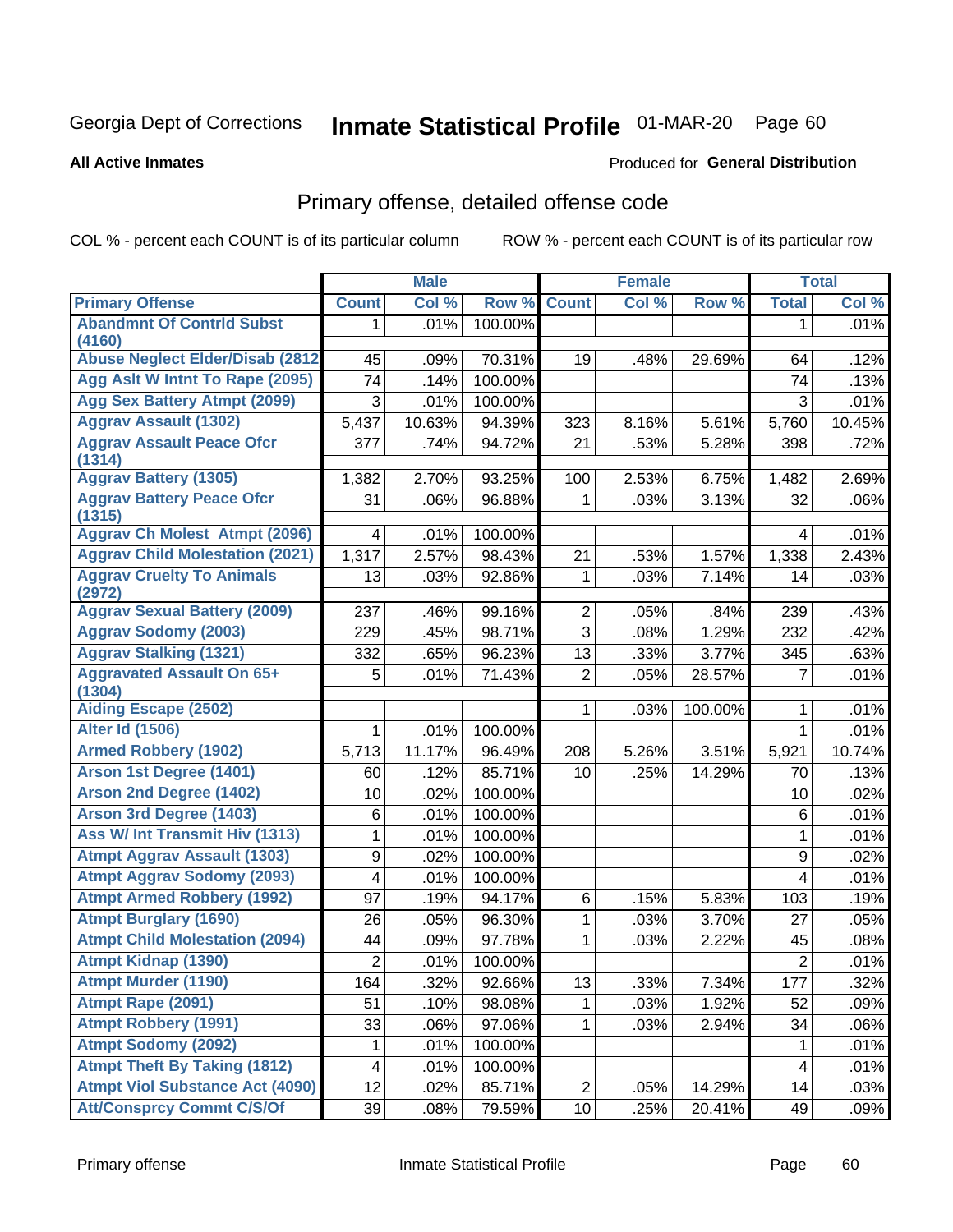# Inmate Statistical Profile 01-MAR-20 Page 61

**All Active Inmates** 

### **Produced for General Distribution**

# Primary offense, detailed offense code

COL % - percent each COUNT is of its particular column

|                                          |                | <b>Male</b> |         |                         | <b>Female</b> |         |                  | <b>Total</b> |
|------------------------------------------|----------------|-------------|---------|-------------------------|---------------|---------|------------------|--------------|
| <b>Primary Offense</b>                   | <b>Count</b>   | Col %       | Row %   | <b>Count</b>            | Col%          | Row %   | <b>Total</b>     | Col %        |
| (4134)                                   |                |             |         |                         |               |         |                  |              |
| <b>Bad Checks (1704)</b>                 | 1              | .01%        | 100.00% |                         |               |         | 1                | .01%         |
| <b>Bail Jumping (2511)</b>               | 6              | .01%        | 100.00% |                         |               |         | 6                | .01%         |
| <b>Bestiality (2004)</b>                 | 1              | .01%        | 100.00% |                         |               |         | 1                | .01%         |
| <b>Bigamy (2007)</b>                     | 3              | .01%        | 100.00% |                         |               |         | 3                | .01%         |
| <b>Bribery Govt Officer (2301)</b>       |                |             |         | 1                       | .03%          | 100.00% | 1                | .01%         |
| Burg 1st Aft 6/30/12 (1611)              | 2,066          | 4.04%       | 93.57%  | 142                     | 3.59%         | 6.43%   | 2,208            | 4.01%        |
| Burg 2nd Aft 6/30/12 (1612)              | 721            | 1.41%       | 96.78%  | 24                      | .61%          | 3.22%   | 745              | 1.35%        |
| <b>Burg Bef 7/1/12 (1601)</b>            | 1,783          | 3.48%       | 97.27%  | 50                      | 1.26%         | 2.73%   | 1,833            | 3.33%        |
| <b>Carry Pistl Without Licns (2903)</b>  | 1              | .01%        | 100.00% |                         |               |         |                  | .01%         |
| <b>Carry Weapon At School (2915)</b>     | 6              | .01%        | 100.00% |                         |               |         | 6                | .01%         |
| <b>Child Molestation (2019)</b>          | 2,677          | 5.23%       | 97.77%  | 61                      | 1.54%         | 2.23%   | 2,738            | 4.97%        |
| <b>Cnspire Traffic Cntrl Sub (4130)</b>  | 5              | .01%        | 83.33%  | 1                       | .03%          | 16.67%  | 6                | .01%         |
| <b>Computer Pornography (1760)</b>       | 113            | .22%        | 100.00% |                         |               |         | 113              | .20%         |
| <b>Computer Theft (1761)</b>             | 3              | .01%        | 42.86%  | $\overline{\mathbf{4}}$ | .10%          | 57.14%  | 7                | .01%         |
| <b>Computer Trespass (1762)</b>          | $\overline{2}$ | .01%        | 66.67%  | 1                       | .03%          | 33.33%  | 3                | .01%         |
| <b>Conceal Death Of Another (1125)</b>   | 15             | .03%        | 71.43%  | 6                       | .15%          | 28.57%  | 21               | .04%         |
| <b>Conspiracy (9901)</b>                 | 23             | .04%        | 88.46%  | 3                       | .08%          | 11.54%  | 26               | .05%         |
| <b>Convsn Paymnts Real Propy</b>         | 1              | .01%        | 100.00% |                         |               |         | 1                | .01%         |
| (1811)                                   |                |             |         |                         |               |         |                  |              |
| Crim Use W/Alt Id Mark (7010)            | 3              | .01%        | 100.00% |                         |               |         | 3                | .01%         |
| <b>Crml Atmpt Felony (7027)</b>          | 7              | .01%        | 77.78%  | $\overline{2}$          | .05%          | 22.22%  | $\boldsymbol{9}$ | .02%         |
| <b>Crmnl Atmpt (9905)</b>                | $\overline{2}$ | .01%        | 100.00% |                         |               |         | $\overline{2}$   | .01%         |
| <b>Crmnl Damage 1st Degree (1501)</b>    | 25             | .05%        | 100.00% |                         |               |         | 25               | .05%         |
| <b>Crmnl Damage 2nd Degree</b><br>(1502) | 79             | .15%        | 90.80%  | 8                       | .20%          | 9.20%   | 87               | .16%         |
| <b>Crmnl Interfere Govt Prop (2613)</b>  | 19             | .04%        | 82.61%  | $\overline{4}$          | .10%          | 17.39%  | 23               | .04%         |
| <b>Crmnl Poss Explosives (1404)</b>      | 1              | .01%        | 100.00% |                         |               |         | 1                | .01%         |
| <b>Crmnl Solicitation (9910)</b>         | 3              | .01%        | 100.00% |                         |               |         | 3                | .01%         |
| <b>Cruelty To An Inmate (2810)</b>       | 1              | .01%        | 100.00% |                         |               |         | 1                | .01%         |
| <b>Cruelty To Animals (2971)</b>         | 1              | .01%        | 100.00% |                         |               |         | 1                | .01%         |
| <b>Cruelty To Children (2801)</b>        | 322            | .63%        | 74.19%  | 112                     | 2.83%         | 25.81%  | 434              | .79%         |
| <b>Cruelty To Elder Person (2811)</b>    | 24             | .05%        | 63.16%  | 14                      | .35%          | 36.84%  | 38               | .07%         |
| <b>Distr Mat Depict Nudity (2102)</b>    | 1.             | .01%        | 100.00% |                         |               |         | 1                | .01%         |
| Dogfighting (2718)                       | 1              | .01%        | 100.00% |                         |               |         | 1                | .01%         |
| Drv W/ Improp Veh Reg (7013)             | 4              | .01%        | 100.00% |                         |               |         | 4                | .01%         |
| <b>Drvng Habtl Violator (5004)</b>       | 7              | .01%        | 87.50%  | 1                       | .03%          | 12.50%  | 8                | .01%         |
| <b>Embracery (2407)</b>                  | 1              | .01%        | 100.00% |                         |               |         | $\mathbf 1$      | .01%         |
| <b>Entering Vehicle (1880)</b>           | 110            | .21%        | 96.49%  | 4                       | .10%          | 3.51%   | 114              | .21%         |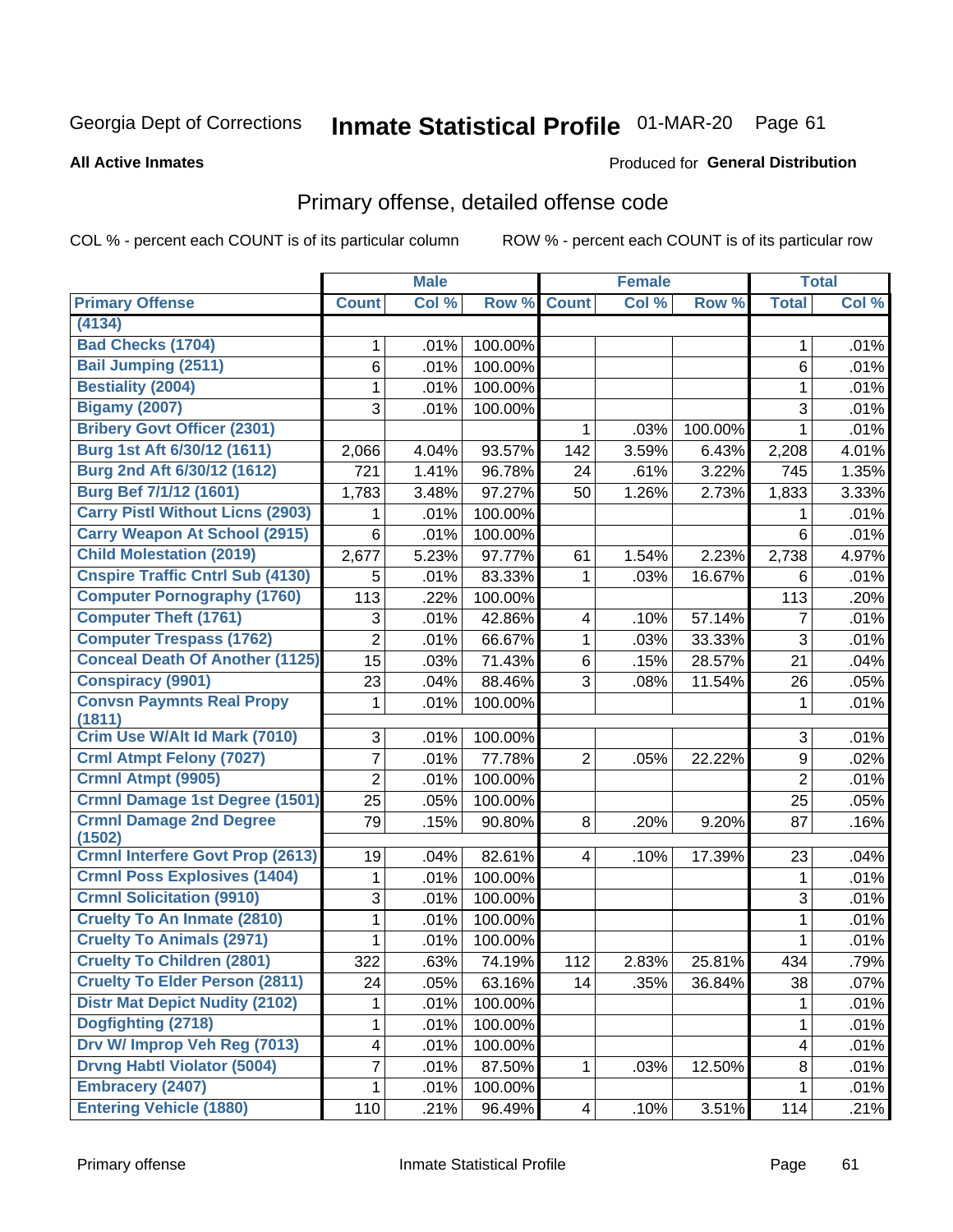# Inmate Statistical Profile 01-MAR-20 Page 62

#### **All Active Inmates**

### **Produced for General Distribution**

# Primary offense, detailed offense code

COL % - percent each COUNT is of its particular column

|                                            |                 | <b>Male</b> |         |                | <b>Female</b> |        |                         | <b>Total</b> |
|--------------------------------------------|-----------------|-------------|---------|----------------|---------------|--------|-------------------------|--------------|
| <b>Primary Offense</b>                     | <b>Count</b>    | Col %       | Row %   | <b>Count</b>   | Col %         | Row %  | <b>Total</b>            | Col %        |
| <b>Entice Child Attempted (2090)</b>       | 6               | .01%        | 100.00% |                |               |        | 6                       | .01%         |
| <b>Enticing Child-Indec Purp (2020)</b>    | 81              | .16%        | 92.05%  | 7              | .18%          | 7.95%  | 88                      | .16%         |
| <b>Escape (2501)</b>                       | 37              | .07%        | 92.50%  | 3              | .08%          | 7.50%  | 40                      | .07%         |
| <b>Exploit Disabled/Elder (7022)</b>       | 13              | .03%        | 54.17%  | 11             | .28%          | 45.83% | 24                      | .04%         |
| <b>False Certificates (2311)</b>           | 1               | .01%        | 100.00% |                |               |        | 1                       | .01%         |
| <b>False Imprisonment (1308)</b>           | 204             | .40%        | 95.33%  | 10             | .25%          | 4.67%  | 214                     | .39%         |
| <b>False Public Alarm (2609)</b>           | 1               | .01%        | 100.00% |                |               |        | 1                       | .01%         |
| <b>False Statements Govt (2408)</b>        | 18              | .04%        | 64.29%  | 10             | .25%          | 35.71% | 28                      | .05%         |
| <b>Family Violence Battery (1301)</b>      | 159             | .31%        | 98.76%  | $\overline{2}$ | .05%          | 1.24%  | 161                     | .29%         |
| Feticide (1121)                            | 2               | .01%        | 100.00% |                |               |        | 2                       | .01%         |
| <b>Feticide By Vehicle (1118)</b>          | 6               | .01%        | 100.00% |                |               |        | 6                       | .01%         |
| <b>Financial Identity Fraud (1756)</b>     | 64              | .13%        | 69.57%  | 28             | .71%          | 30.43% | 92                      | .17%         |
| <b>Fleeing/Eluding Police (2316)</b>       | 553             | 1.08%       | 94.69%  | 31             | .78%          | 5.31%  | 584                     | 1.06%        |
| Forg 1st Aft 6/30/12 (1711)                | 118             | .23%        | 72.39%  | 45             | 1.14%         | 27.61% | 163                     | .30%         |
| Forg 1st Bef 7/1/12 (1701)                 | 145             | .28%        | 74.36%  | 50             | 1.26%         | 25.64% | 195                     | .35%         |
| Forg 2nd Aft 6/30/12 (1712)                | 39              | .08%        | 82.98%  | 8              | .20%          | 17.02% | 47                      | .09%         |
| Forg 2nd Bef 7/1/12 (1702)                 | 2               | .01%        | 66.67%  | 1              | .03%          | 33.33% | 3                       | .01%         |
| Forg 3rd Aft 6/30/12 (1713)                | 51              | .10%        | 80.95%  | 12             | .30%          | 19.05% | 63                      | .11%         |
| Forg 4th Aft 6/30/12 (1714)                | 12              | .02%        | 66.67%  | 6              | .15%          | 33.33% | 18                      | .03%         |
| <b>Forgery Credit Card (1752)</b>          | 2               | .01%        | 50.00%  | $\overline{2}$ | .05%          | 50.00% | 4                       | .01%         |
| <b>Fraudulent Access Compute</b>           | 1               | .01%        | 100.00% |                |               |        | 1                       | .01%         |
| (1796)                                     |                 |             |         |                |               |        |                         |              |
| <b>Fraudulent Checks (1750)</b>            | 1               | .01%        | 50.00%  | 1              | .03%          | 50.00% | $\overline{2}$          | .01%         |
| <b>Fraudulent Credit Card (1753)</b>       | 64              | .13%        | 65.31%  | 34             | .86%          | 34.69% | 98                      | .18%         |
| <b>Gang Participation (9914)</b>           | 55              | .11%        | 96.49%  | 2              | .05%          | 3.51%  | 57                      | .10%         |
| <b>Guard Line W/Weapon/Drugs</b><br>(2963) | 25              | .05%        | 65.79%  | 13             | .33%          | 34.21% | 38                      | .07%         |
| <b>Habit Traf Viol/Impaired (5005)</b>     | 6               | .01%        | 100.00% |                |               |        | 6                       | .01%         |
| <b>Habit Traf Viol/Other (5006)</b>        | 7               | .01%        | 77.78%  | 2              | .05%          | 22.22% | 9                       | .02%         |
| <b>Hijacking Motor Vehicle (1911)</b>      | 46              | .09%        | 97.87%  | 1              | .03%          | 2.13%  | 47                      | .09%         |
| <b>Hindering Appreh Or Pun (2503)</b>      | 5               | .01%        | 83.33%  | 1              | .03%          | 16.67% | 6                       | .01%         |
| Hit-Run W/Injury/Fatality (5007)           | $\overline{39}$ | .08%        | 84.78%  | 7              | .18%          | 15.22% | 46                      | .08%         |
| Home Invasion 1st Degree (7007)            | 22              | .04%        | 88.00%  | 3              | .08%          | 12.00% | 25                      | .05%         |
| <b>Home Invasion 2nd Degree</b><br>(7008)  | $\overline{2}$  | .01%        | 100.00% |                |               |        | $\overline{2}$          | .01%         |
| <b>Homicide By Vessel (1124)</b>           | 40              | .08%        | 85.11%  | $\overline{7}$ | .18%          | 14.89% | 47                      | .09%         |
| <b>Illegal Attm To Obt Drugs (4011)</b>    | 1               | .01%        | 33.33%  | $\overline{2}$ | .05%          | 66.67% | 3                       | .01%         |
| <b>Impersonating Officer (2405)</b>        | $\overline{2}$  | .01%        | 100.00% |                |               |        | $\overline{2}$          | .01%         |
| <b>Impersonation (2404)</b>                | $\overline{3}$  | .01%        | 75.00%  | $\mathbf{1}$   | .03%          | 25.00% | $\overline{\mathbf{4}}$ | .01%         |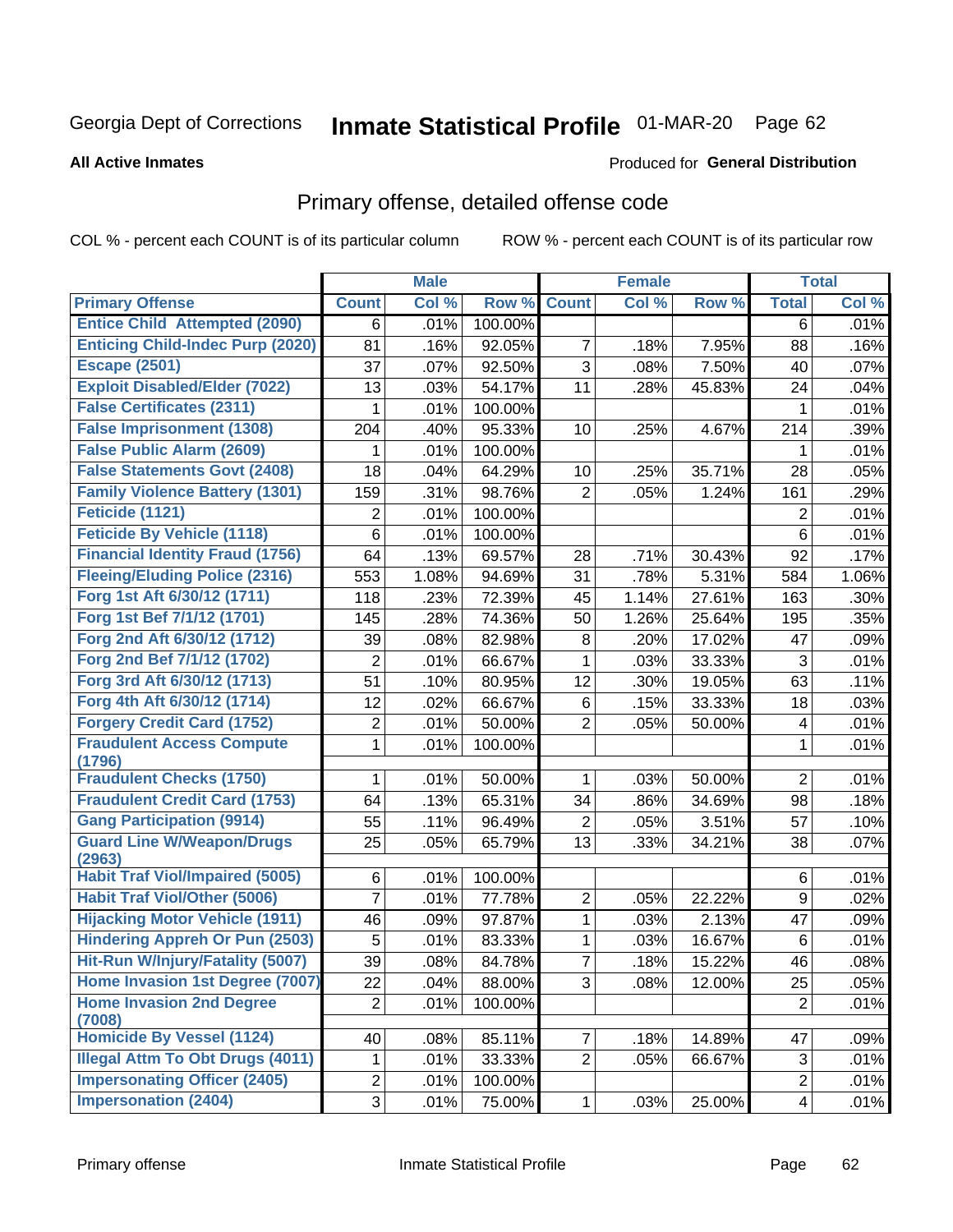# Inmate Statistical Profile 01-MAR-20 Page 63

#### **All Active Inmates**

### **Produced for General Distribution**

# Primary offense, detailed offense code

COL % - percent each COUNT is of its particular column

|                                            |                | <b>Male</b> |         |                | <b>Female</b> |        |                  | <b>Total</b> |
|--------------------------------------------|----------------|-------------|---------|----------------|---------------|--------|------------------|--------------|
| <b>Primary Offense</b>                     | <b>Count</b>   | Col %       | Row %   | <b>Count</b>   | Col %         | Row %  | <b>Total</b>     | Col %        |
| <b>Incest (2006)</b>                       | 228            | .45%        | 99.13%  | $\overline{2}$ | .05%          | .87%   | $\overline{230}$ | .42%         |
| <b>Incest Atmpt (2098)</b>                 | 1              | .01%        | 100.00% |                |               |        | 1                | .01%         |
| <b>Inciting To Insurrection (2203)</b>     | 3              | .01%        | 75.00%  | 1              | .03%          | 25.00% | 4                | .01%         |
| <b>Influencing Witness (2313)</b>          | 5              | .01%        | 100.00% |                |               |        | 5                | .01%         |
| <b>Injury By Vehicle (1318)</b>            | 106            | .21%        | 84.13%  | 20             | .51%          | 15.87% | 126              | .23%         |
| <b>Insurance Fraud (7023)</b>              | 2              | .01%        | 100.00% |                |               |        | 2                | .01%         |
| <b>Insurrection (2202)</b>                 | 4              | .01%        | 80.00%  | 1              | .03%          | 20.00% | 5                | .01%         |
| <b>Interfere Electronic Dvce (2614)</b>    | 3              | .01%        | 100.00% |                |               |        | 3                | .01%         |
| <b>Interference With Custody (1312)</b>    | 15             | .03%        | 88.24%  | $\overline{2}$ | .05%          | 11.76% | 17               | .03%         |
| <b>Involuntary Manslaughter (1103)</b>     | 176            | .34%        | 88.44%  | 23             | .58%          | 11.56% | 199              | .36%         |
| <b>Kidnapping (1311)</b>                   | 1,460          | 2.85%       | 96.82%  | 48             | 1.21%         | 3.18%  | 1,508            | 2.74%        |
| <b>Livestock Theft (1817)</b>              | 5              | .01%        | 100.00% |                |               |        | 5                | .01%         |
| <b>Lottery Violation (2730)</b>            | 3              | .01%        | 75.00%  | $\mathbf{1}$   | .03%          | 25.00% | 4                | .01%         |
| Manf Methamph 200-399 Gm<br>(4144)         | 5              | .01%        | 100.00% |                |               |        | 5                | .01%         |
| <b>Manf Methamph 28-199 Gm</b>             | 10             | .02%        | 90.91%  | $\mathbf 1$    | .03%          | 9.09%  | 11               | .02%         |
| (4143)<br>Manf Methamph 400+ Gm (4145)     | 1              | .01%        | 100.00% |                |               |        | 1                | .01%         |
| <b>Manf Methamph Unspec Amt</b>            | 92             | .18%        | 92.00%  | 8              | .20%          | 8.00%  | 100              | .18%         |
| (4147)                                     |                |             |         |                |               |        |                  |              |
| <b>Manufac Marijuana (7012)</b>            | 27             | .05%        | 96.43%  | 1              | .03%          | 3.57%  | 28               | .05%         |
| <b>Manufact Meth Near Child (2803)</b>     | 12             | .02%        | 80.00%  | 3              | .08%          | 20.00% | 15               | .03%         |
| <b>Misc Assault/Battery (1300)</b>         | 11             | .02%        | 100.00% |                |               |        | 11               | .02%         |
| <b>Misc Correctionl Inst Off (6200)</b>    | 8              | .02%        | 100.00% |                |               |        | 8                | .01%         |
| <b>Misc Drugs Trafficking (4100)</b>       | 4              | .01%        | 100.00% |                |               |        | 4                | .01%         |
| <b>Misc Forgery (1700)</b>                 | 4              | .01%        | 100.00% |                |               |        | 4                | .01%         |
| <b>Misc Fraud (1799)</b>                   | 9              | .02%        | 64.29%  | 5              | .13%          | 35.71% | 14               | .03%         |
| <b>Misc Homicide Offense (1100)</b>        | 5              | .01%        | 83.33%  | 1              | .03%          | 16.67% | $\,6$            | .01%         |
| <b>Misc Mrals/Pblic H/Safty (6000)</b>     | 3              | .01%        | 100.00% |                |               |        | 3                | .01%         |
| <b>Misc Obscenity (2100)</b>               | 9              | .02%        | 100.00% |                |               |        | $\boldsymbol{9}$ | .02%         |
| <b>Misc Public Order (2200)</b>            | $\mathbf{1}$   | .01%        | 100.00% |                |               |        | $\mathbf{1}$     | .01%         |
| <b>Misc Sexual Offense (2000)</b>          | 23             | .04%        | 95.83%  | 1              | .03%          | 4.17%  | 24               | .04%         |
| <b>Murder (1101)</b>                       | 6,302          | 12.32%      | 93.52%  | 437            | 11.04%        | 6.48%  | 6,739            | 12.23%       |
| <b>Murder Conspire To Commit</b><br>(1191) | 16             | .03%        | 88.89%  | $\overline{2}$ | .05%          | 11.11% | 18               | .03%         |
| <b>Mutiny In Penal Inst (2507)</b>         | 11             | .02%        | 100.00% |                |               |        | 11               | .02%         |
| Necrophilia (2022)                         | 1              | .01%        | 100.00% |                |               |        | 1                | .01%         |
| <b>Obstr Of Law Enf Officer (2314)</b>     | 376            | .73%        | 92.84%  | 29             | .73%          | 7.16%  | 405              | .73%         |
| <b>Pandering By Compulsion (2017)</b>      | 3 <sup>1</sup> | .01%        | 100.00% |                |               |        | 3                | .01%         |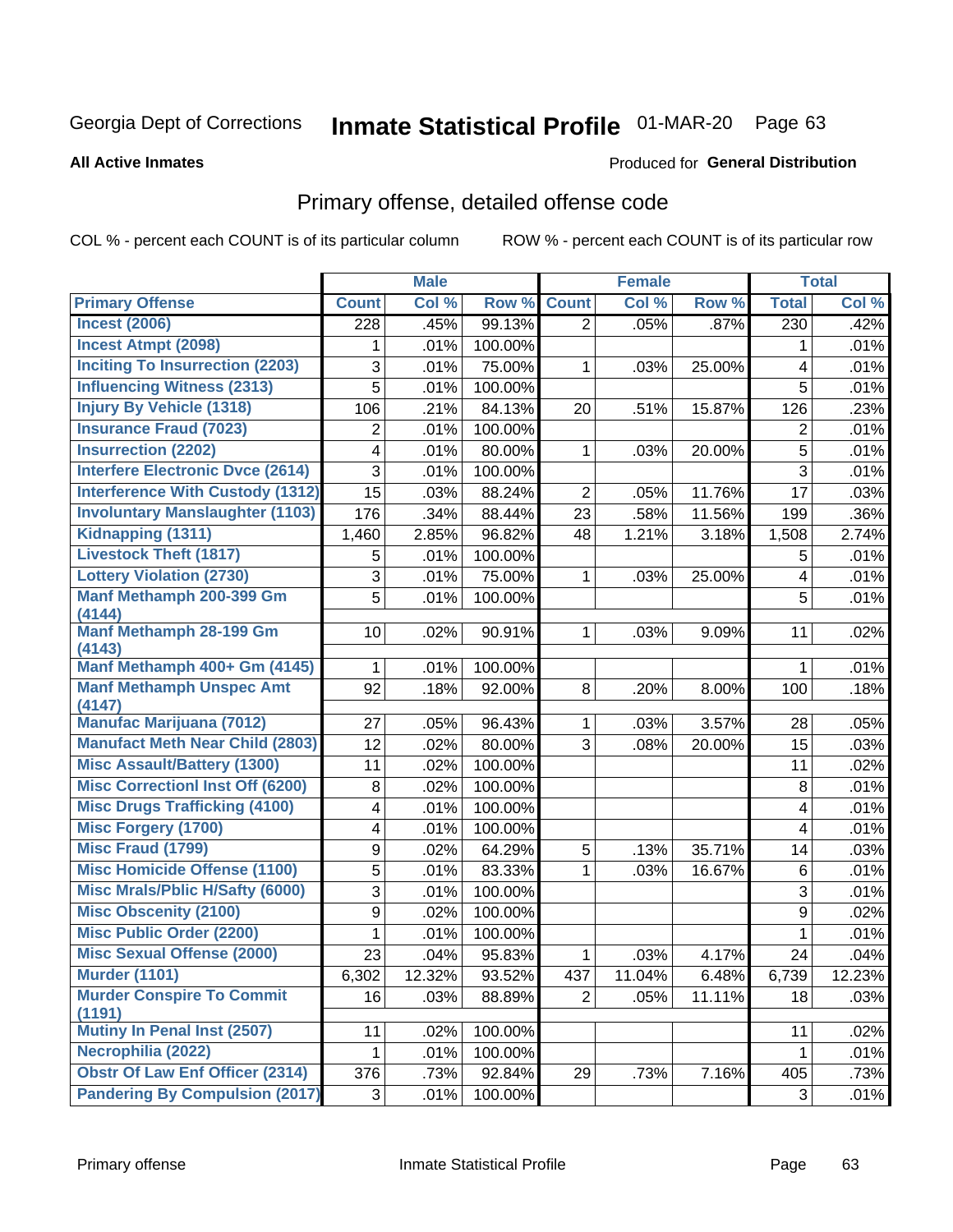# Inmate Statistical Profile 01-MAR-20 Page 64

**All Active Inmates** 

### **Produced for General Distribution**

### Primary offense, detailed offense code

COL % - percent each COUNT is of its particular column

|                                            |                | <b>Male</b> |                  |                | <b>Female</b> |        |                | <b>Total</b> |
|--------------------------------------------|----------------|-------------|------------------|----------------|---------------|--------|----------------|--------------|
| <b>Primary Offense</b>                     | <b>Count</b>   | Col %       | Row %            | <b>Count</b>   | Col %         | Row %  | <b>Total</b>   | Col %        |
| Party To A Crime (9911)                    | 1              | .01%        | 100.00%          |                |               |        | 1              | .01%         |
| Peeping Tom (3002)                         | 13             | .03%        | 100.00%          |                |               |        | 13             | .02%         |
| Perjury (2401)                             | 3              | .01%        | 75.00%           | 1              | .03%          | 25.00% | 4              | .01%         |
| <b>Pimping A Minor Under 18 (2016)</b>     | 8              | .02%        | 80.00%           | $\overline{2}$ | .05%          | 20.00% | 10             | .02%         |
| Poss Alprazolam (7003)                     | 10             | .02%        | 90.91%           | $\mathbf{1}$   | .03%          | 9.09%  | 11             | .02%         |
| Poss By Inm Proh Items (7015)              | 15             | .03%        | 75.00%           | 5              | .13%          | 25.00% | 20             | .04%         |
| <b>Poss Contraband Articles (5171)</b>     | 1              | .01%        | 100.00%          |                |               |        | 1              | .01%         |
| <b>Poss Dep Stim Cntrf Drugs</b><br>(4007) | 63             | .12%        | 63.00%           | 37             | .94%          | 37.00% | 100            | .18%         |
| <b>Poss Drug Related Matri (4016)</b>      | 27             | .05%        | 77.14%           | 8              | .20%          | 22.86% | 35             | .06%         |
| Poss Ephedrine (4030)                      | $\overline{2}$ | .01%        | 100.00%          |                |               |        | $\overline{2}$ | .01%         |
| Poss Firearm 1st Offender (2913)           | 135            | .26%        | 91.22%           | 13             | .33%          | 8.78%  | 148            | .27%         |
| <b>Poss Firearm Convct Felon</b><br>(2914) | 1,230          | 2.40%       | 96.32%           | 47             | 1.19%         | 3.68%  | 1,277          | 2.32%        |
| Poss Hydrocodone (7004)                    | 12             | .02%        | 63.16%           | $\overline{7}$ | .18%          | 36.84% | 19             | .03%         |
| Poss Knife During Crime (2911)             | 5              | .01%        | 100.00%          |                |               |        | 5              | .01%         |
| Poss Mda/Extsy (4033)                      | 3              | .01%        | 100.00%          |                |               |        | 3              | .01%         |
| Poss Methamphetamine (4031)                | 554            | 1.08%       | 74.36%           | 191            | 4.83%         | 25.64% | 745            | 1.35%        |
| <b>Poss Narcotics Opiates (4006)</b>       | 62             | .12%        | 71.26%           | 25             | .63%          | 28.74% | 87             | .16%         |
| <b>Poss Of Certain Weapons (2912)</b>      | 23             | .04%        | 95.83%           | 1              | .03%          | 4.17%  | 24             | .04%         |
| <b>Poss Of Cocaine (4022)</b>              | 285            | .56%        | 85.59%           | 48             | 1.21%         | 14.41% | 333            | .60%         |
| <b>Poss Of Firearm Dur Crime</b>           | 1,047          | 2.05%       | 95.10%           | 54             | 1.36%         | 4.90%  | 1,101          | 2.00%        |
| (2910)<br>Poss Of Marijuana (4009)         |                |             |                  | 3              |               |        |                |              |
| Poss Schedule I Drug (7034)                | 58             | .11%        | 95.08%           |                | .08%          | 4.92%  | 61             | .11%         |
| <b>Poss Tools Commit Crime (1602)</b>      | $\overline{2}$ | .01%        | 100.00%          |                |               |        | $\overline{2}$ | .01%         |
| Poss W Int Dis Other Drug (4053)           | 18             | .04%        | 100.00%          |                |               |        | 18             | .03%         |
| <b>Poss W Int Dist Cocaine (4050)</b>      | 116            | .23%        | 87.22%           | 17             | .43%          | 12.78% | 133            | .24%         |
| Poss W Int Dist Marijuana (4051)           | 229            | .45%        | 96.22%<br>94.05% | 9              | .23%          | 3.78%  | 238            | .43%         |
| Poss W Int Dist Meth (4052)                | 616            | 1.20%       |                  | 39             | .99%          | 5.95%  | 655            | 1.19%        |
| Poss Within 1000 Hous Pjt (7009)           | 526            | 1.03%       | 78.27%           | 146            | 3.69%         | 21.73% | 672            | 1.22%        |
| <b>Poss Wpn Drugs By Prisnr</b>            | 8              | .02%        | 88.89%           | 1              | .03%          | 11.11% | 9              | .02%         |
| (2965)                                     | 28             | .05%        | 93.33%           | $\overline{2}$ | .05%          | 6.67%  | 30             | .05%         |
| <b>Prov Sex Mater To Minors (2110)</b>     | $\overline{2}$ | .01%        | 100.00%          |                |               |        | $\overline{2}$ | .01%         |
| <b>Racketeering (3404)</b>                 | 127            | .25%        | 76.97%           | 38             | .96%          | 23.03% | 165            | .30%         |
| <b>Rape (2001)</b>                         | 1,871          | 3.66%       | 99.52%           | 9              | .23%          | .48%   | 1,880          | 3.41%        |
| <b>Reck Cond Infected Person</b>           | 10             | .02%        | 83.33%           | $\overline{2}$ | .05%          | 16.67% | 12             | .02%         |
| (1317)<br><b>Recv Gds Srvs Fraud Obtnd</b> |                | .01%        | 100.00%          |                |               |        |                | .01%         |
| (1755)                                     | 1              |             |                  |                |               |        | 1              |              |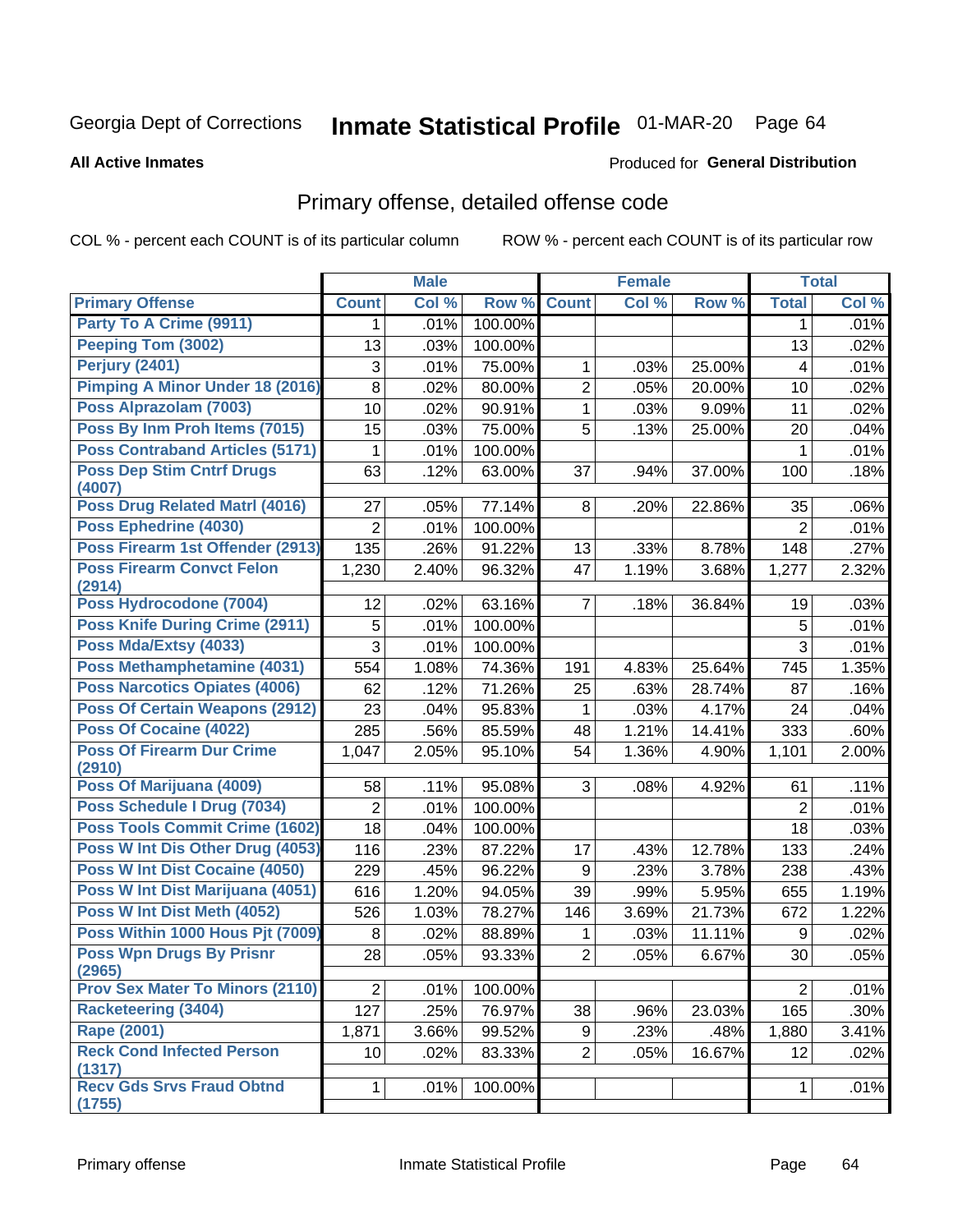# Inmate Statistical Profile 01-MAR-20 Page 65

**All Active Inmates** 

### **Produced for General Distribution**

### Primary offense, detailed offense code

COL % - percent each COUNT is of its particular column

|                                            |                | <b>Male</b> |         |                | <b>Female</b> |        |                | <b>Total</b> |
|--------------------------------------------|----------------|-------------|---------|----------------|---------------|--------|----------------|--------------|
| <b>Primary Offense</b>                     | <b>Count</b>   | Col %       | Row %   | <b>Count</b>   | Col %         | Row %  | <b>Total</b>   | Col %        |
| <b>Remov/Atmpt Wpn Pub Offl</b>            | 3              | .01%        | 100.00% |                |               |        | 3              | .01%         |
| (7021)                                     |                |             |         |                |               |        |                |              |
| Robbery (1901)                             | 1,002          | 1.96%       | 93.47%  | 70             | 1.77%         | 6.53%  | 1,072          | 1.94%        |
| <b>Robbery By Force (1903)</b>             | 200            | .39%        | 94.79%  | 11             | .28%          | 5.21%  | 211            | .38%         |
| <b>Robbery By Intimidation (1904)</b>      | 243            | .47%        | 92.05%  | 21             | .53%          | 7.95%  | 264            | .48%         |
| <b>Robbery By Sudden Snatch</b><br>(1905)  | 130            | .25%        | 91.55%  | 12             | .30%          | 8.45%  | 142            | .26%         |
| S/D Cocaine (4021)                         | 332            | .65%        | 97.94%  | $\overline{7}$ | .18%          | 2.06%  | 339            | .61%         |
| S/D Cont Sub Public (4017)                 | 22             | .04%        | 100.00% |                |               |        | 22             | .04%         |
| S/D Cont Sub School (4018)                 | 21             | .04%        | 91.30%  | $\overline{2}$ | .05%          | 8.70%  | 23             | .04%         |
| S/D Dep Stim Cntrf Drugs (4002)            | 29             | .06%        | 85.29%  | $\overline{5}$ | .13%          | 14.71% | 34             | .06%         |
| <b>S/D Narcotics Opiates (4001)</b>        | 14             | .03%        | 82.35%  | 3              | .08%          | 17.65% | 17             | .03%         |
| S/D Of Marijuana (4004)                    | 165            | .32%        | 95.38%  | 8              | .20%          | 4.62%  | 173            | .31%         |
| Sale Mda/Extsy (4034)                      | $\overline{2}$ | .01%        | 100.00% |                |               |        | 2              | .01%         |
| Sale Methamphetamine (4032)                | 214            | .42%        | 75.35%  | 70             | 1.77%         | 24.65% | 284            | .52%         |
| <b>Sex Exploitation Child (2843)</b>       | 270            | .53%        | 99.63%  | 1              | .03%          | .37%   | 271            | .49%         |
| <b>Sex Offender Fail Registr (2026)</b>    | 536            | 1.05%       | 98.71%  | $\overline{7}$ | .18%          | 1.29%  | 543            | .99%         |
| <b>Sex Offender Fail To Move (2028)</b>    | 4              | .01%        | 100.00% |                |               |        | 4              | .01%         |
| Sexl/Asslt/Agn/Pers/Cstdy (2023)           | 25             | .05%        | 89.29%  | 3              | .08%          | 10.71% | 28             | .05%         |
| <b>Sexual Aslt By Therapist (2024)</b>     | $\overline{2}$ | .01%        | 100.00% |                |               |        | $\overline{2}$ | .01%         |
| <b>Sexual Battery (2011)</b>               | 175            | .34%        | 99.43%  | 1              | .03%          | .57%   | 176            | .32%         |
| <b>Simple Battery (1316)</b>               | 17             | .03%        | 94.44%  | 1              | .03%          | 5.56%  | 18             | .03%         |
| <b>Sodomy (2002)</b>                       | 23             | .04%        | 100.00% |                |               |        | 23             | .04%         |
| <b>Solicit Sodomy From Minor</b>           | 6              | .01%        | 85.71%  | 1              | .03%          | 14.29% | $\overline{7}$ | .01%         |
| (2025)                                     |                |             |         |                |               |        |                |              |
| <b>Stalking (1320)</b>                     | $\overline{2}$ | .01%        | 66.67%  | 1              | .03%          | 33.33% | 3              | .01%         |
| <b>Statutory Rape (2018)</b>               | 754            | 1.47%       | 98.05%  | 15             | .38%          | 1.95%  | 769            | 1.40%        |
| <b>Tampering With Evidence (2315)</b>      | 13             | .03%        | 61.90%  | 8              | .20%          | 38.10% | 21             | .04%         |
| <b>Telecommunications Fraud</b><br>(1759)  | $\overline{2}$ | .01%        | 66.67%  | 1              | .03%          | 33.33% | 3              | .01%         |
| <b>Terrorist Threats &amp; Acts (1307)</b> | 357            | .70%        | 94.95%  | 19             | .48%          | 5.05%  | 376            | .68%         |
| <b>Theft Bring Prop In State (1815)</b>    | 13             | .03%        | 86.67%  | $\overline{2}$ | .05%          | 13.33% | 15             | .03%         |
| <b>Theft By Conversion (1808)</b>          | 27             | .05%        | 87.10%  | $\overline{4}$ | .10%          | 12.90% | 31             | .06%         |
| <b>Theft By Deception (1803)</b>           | 30             | .06%        | 73.17%  | 11             | .28%          | 26.83% | 41             | .07%         |
| Theft By Rec Stolen Prop (1806)            | 465            | .91%        | 89.25%  | 56             | 1.42%         | 10.75% | 521            | .95%         |
| <b>Theft By Shoplifting (1821)</b>         | 435            | .85%        | 73.48%  | 157            | 3.97%         | 26.52% | 592            | 1.07%        |
| <b>Theft By Taking (1802)</b>              | 623            | 1.22%       | 83.18%  | 126            | 3.18%         | 16.82% | 749            | 1.36%        |
| <b>Theft Credit Card (1751)</b>            | 27             | .05%        | 81.82%  | 6              | .15%          | 18.18% | 33             | .06%         |
| <b>Theft Motorveh Or Part (1813)</b>       | 27             | .05%        | 93.10%  | $\overline{2}$ | .05%          | 6.90%  | 29             | .05%         |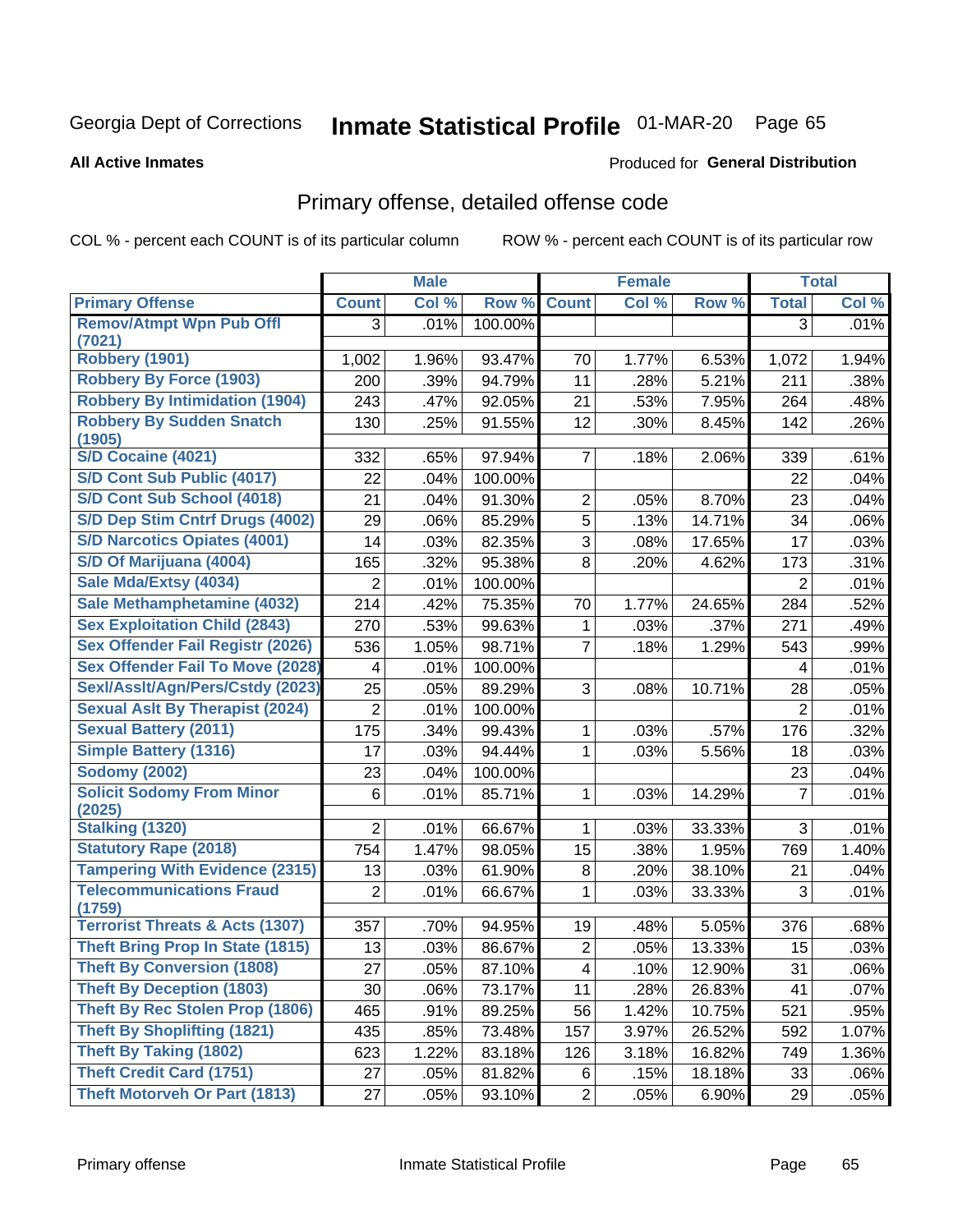# Inmate Statistical Profile 01-MAR-20 Page 66

**All Active Inmates** 

### **Produced for General Distribution**

# Primary offense, detailed offense code

COL % - percent each COUNT is of its particular column

|                                               |                | <b>Male</b> |         |                         | <b>Female</b> |         |                | <b>Total</b> |
|-----------------------------------------------|----------------|-------------|---------|-------------------------|---------------|---------|----------------|--------------|
| <b>Primary Offense</b>                        | <b>Count</b>   | Col %       | Row %   | <b>Count</b>            | Col %         | Row %   | <b>Total</b>   | Col %        |
| <b>Theft Of Lost Property (1805)</b>          | 4              | .01%        | 80.00%  | 1 <sup>1</sup>          | .03%          | 20.00%  | 5              | .01%         |
| <b>Theft Of Services (1807)</b>               | 3              | .01%        | 75.00%  | 1                       | .03%          | 25.00%  | 4              | .01%         |
| <b>Theft Recv Prop Out State (1816)</b>       | 4              | .01%        | 100.00% |                         |               |         | 4              | .01%         |
| <b>Traf Amphtmine 200-399 Gm</b>              | 5              | .01%        | 83.33%  | $\mathbf{1}$            | .03%          | 16.67%  | 6              | .01%         |
| (4127)                                        |                |             |         |                         |               |         |                |              |
| <b>Traf Amphtmine 28-199 Gm</b><br>(4126)     | 8              | .02%        | 61.54%  | 5 <sup>1</sup>          | .13%          | 38.46%  | 13             | .02%         |
| Traf Amphtmine 400+ Gm (4128)                 | 4              | .01%        | 100.00% |                         |               |         | 4              | .01%         |
| <b>Traf Cocaine 201-400 Gm (4102)</b>         | 89             | .17%        | 96.74%  | 3                       | .08%          | 3.26%   | 92             | .17%         |
| <b>Traf Cocaine 401+ Gm (4103)</b>            | 89             | .17%        | 95.70%  | $\overline{\mathbf{4}}$ | .10%          | 4.30%   | 93             | .17%         |
| Traf Cocaine Less 200 Gm (4101)               | 169            | .33%        | 96.57%  | 6                       | .15%          | 3.43%   | 175            | .32%         |
| <b>Traf Marijna 10-2000 Lb (4121)</b>         | 54             | .11%        | 91.53%  | 5                       | .13%          | 8.47%   | 59             | .11%         |
| <b>Traf Marijna 10001+ Lb (4123)</b>          |                |             |         | 1                       | .03%          | 100.00% | 1              | .01%         |
| Traf Mda/Extsy 200-399gm                      | 2              | .01%        | 100.00% |                         |               |         | $\overline{2}$ | .01%         |
| (4151)                                        |                |             |         |                         |               |         |                |              |
| <b>Traf Mda/Extsy 28-199gm (4150)</b>         | 9              | .02%        | 100.00% |                         |               |         | 9              | .02%         |
| Traf Mda/Extsy 400+Gm (4152)                  | 3              | .01%        | 100.00% |                         |               |         | 3              | .01%         |
| Traf Methamph 200-399 Gm<br>(4141)            | 142            | .28%        | 84.02%  | 27                      | .68%          | 15.98%  | 169            | .31%         |
| <b>Traf Methamph 28-199 Gm</b>                | 468            | .91%        | 78.00%  | 132                     | 3.34%         | 22.00%  | 600            | 1.09%        |
| (4140)                                        |                |             |         |                         |               |         |                |              |
| Traf Methamph 400+ Gm (4142)                  | 96             | .19%        | 87.27%  | 14                      | .35%          | 12.73%  | 110            | .20%         |
| <b>Traf Methamph Unspec Amt</b><br>(4146)     | 110            | .21%        | 82.09%  | 24                      | .61%          | 17.91%  | 134            | .24%         |
| <b>Traf Methaqualone&lt; 400 Gm</b><br>(4124) | $\overline{2}$ | .01%        | 100.00% |                         |               |         | $\overline{2}$ | .01%         |
| <b>Traf Narcotic 15-28 Gm (4112)</b>          | 37             | .07%        | 90.24%  | 4                       | .10%          | 9.76%   | 41             | .07%         |
| Traf Narcotic 29+ Gm (4113)                   | 35             | .07%        | 94.59%  | $\overline{2}$          | .05%          | 5.41%   | 37             | .07%         |
| <b>Traf Narcotic Less 14 Gm (4111)</b>        | 52             | .10%        | 85.25%  | 9                       | .23%          | 14.75%  | 61             | .11%         |
| <b>Traffick Labor Servitude (1330)</b>        | 1              | .01%        | 100.00% |                         |               |         | 1              | .01%         |
| <b>Traffick Sexual Servitude (1331)</b>       | 23             | .04%        | 92.00%  | $\overline{2}$          | .05%          | 8.00%   | 25             | .05%         |
| <b>Transactions Cntrft Drugs (4132)</b>       | 1              | .01%        | 100.00% |                         |               |         | 1              | .01%         |
| <b>Unauth Dist Contrild Sub (4135)</b>        | 1              | .01%        | 50.00%  | $\mathbf 1$             | .03%          | 50.00%  | $\overline{2}$ | .01%         |
| <b>Unauth Dist Recrd Devices</b>              | $\mathbf 1$    | .01%        | 100.00% |                         |               |         | $\mathbf{1}$   | .01%         |
| (9907)<br><b>Unknown Offense (9999)</b>       | 10             | .02%        | 100.00% |                         |               |         | 10             | .02%         |
| Uniwfl Mfg/Del/Dist N-C S (4014)              | 4              | .01%        | 100.00% |                         |               |         | 4              | .01%         |
| <b>Use Comm Facity Vio C Sub</b>              | 10             | .02%        | 90.91%  |                         | .03%          | 9.09%   | 11             | .02%         |
| (4133)                                        |                |             |         | 1                       |               |         |                |              |
| <b>Vandalism To Church Etc (1505)</b>         | $\overline{2}$ | .01%        | 100.00% |                         |               |         | $\overline{2}$ | .01%         |
| <b>Vehicular Homicide (1123)</b>              | 329            | .64%        | 78.33%  | 91                      | 2.30%         | 21.67%  | 420            | .76%         |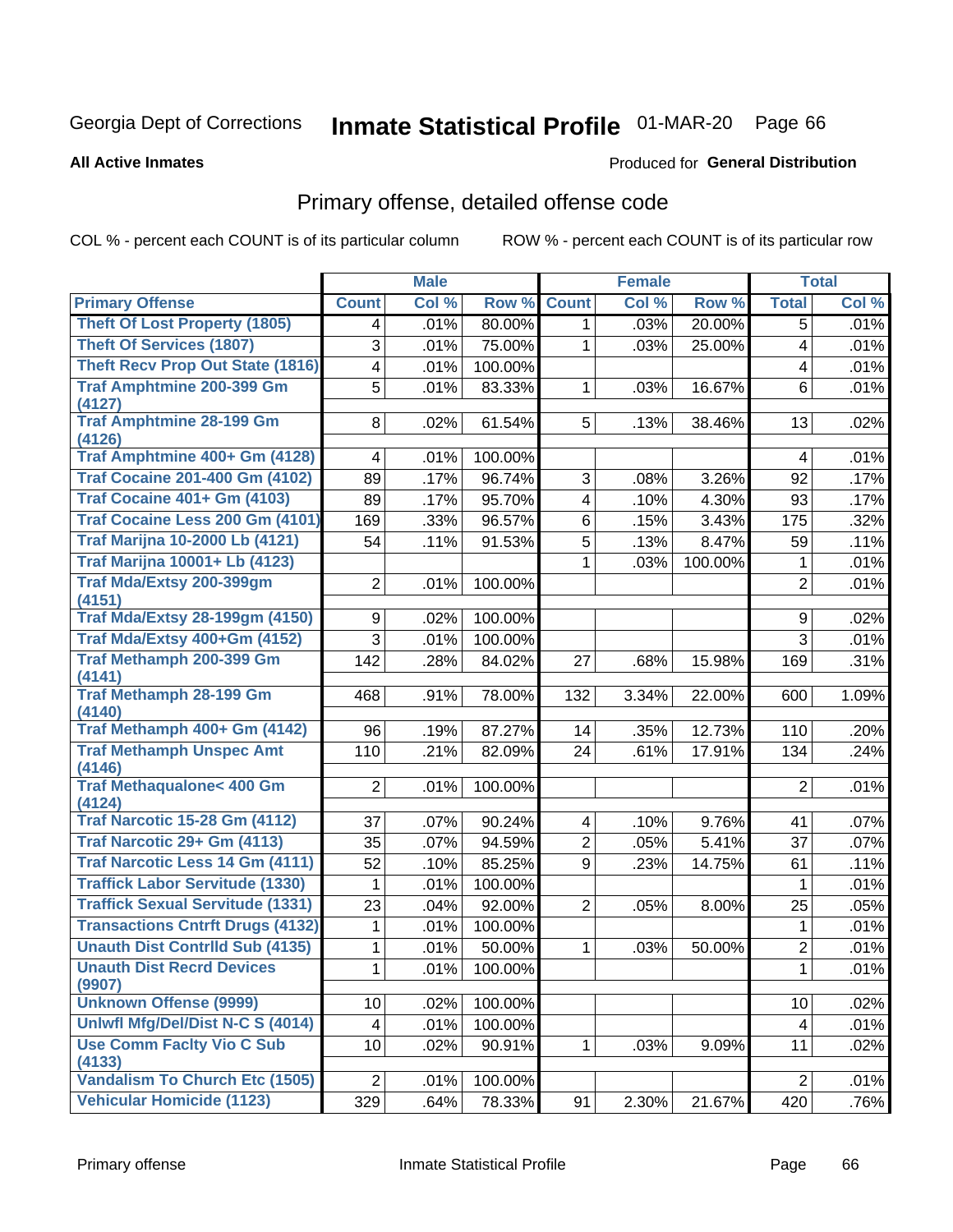# Inmate Statistical Profile 01-MAR-20 Page 67

#### **All Active Inmates**

### **Produced for General Distribution**

# Primary offense, detailed offense code

COL % - percent each COUNT is of its particular column

|                                            |                         | <b>Male</b> |         |                 | <b>Female</b> |         |                  | <b>Total</b> |
|--------------------------------------------|-------------------------|-------------|---------|-----------------|---------------|---------|------------------|--------------|
| <b>Primary Offense</b>                     | <b>Count</b>            | Col %       | Row %   | <b>Count</b>    | Col %         | Row %   | <b>Total</b>     | Col %        |
| <b>Viol Dngrous Drgs Act (4013)</b>        | 184                     | .36%        | 83.26%  | $\overline{37}$ | .94%          | 16.74%  | $\overline{221}$ | .40%         |
| Viol Ga Cntrl Sbst Act (4012)              | 1                       | .01%        | 100.00% |                 |               |         | 1                | .01%         |
| <b>Viol Motor Vehicle Laws (5001)</b>      | 34                      | .07%        | 89.47%  | 4               | .10%          | 10.53%  | 38               | .07%         |
| <b>Viol Oath Public Offcr (2302)</b>       | 5                       | .01%        | 83.33%  | $\mathbf{1}$    | .03%          | 16.67%  | 6                | .01%         |
| <b>Violatn Othr States Law (8001)</b>      | 49                      | .10%        | 89.09%  | 6               | .15%          | 10.91%  | 55               | .10%         |
| <b>Vol Manslaughter Of Fetus</b><br>(1119) | 3                       | .01%        | 100.00% |                 |               |         | $\mathfrak{S}$   | .01%         |
| <b>Voluntary Manslaughter (1102)</b>       | 1,124                   | 2.20%       | 88.16%  | 151             | 3.82%         | 11.84%  | 1,275            | 2.31%        |
| <b>Abandonment Of Dep Child (11)</b>       | $\overline{\mathbf{4}}$ | .01%        | 100.00% |                 |               |         | 4                | .01%         |
| <b>Assault &amp; Battery (21)</b>          | 5                       | .01%        | 100.00% |                 |               |         | 5                | .01%         |
| <b>Bad Checks (52)</b>                     | $\overline{2}$          | .01%        | 66.67%  | 1               | .03%          | 33.33%  | 3                | .01%         |
| <b>Burglary (45)</b>                       | 9                       | .02%        | 100.00% |                 |               |         | 9                | .02%         |
| <b>Cheating &amp; Swindling (51)</b>       | $\mathbf{1}$            | .01%        | 100.00% |                 |               |         | $\mathbf{1}$     | .01%         |
| <b>Cpwl &amp; Concealed Weapon (93)</b>    | 6                       | .01%        | 100.00% |                 |               |         | 6                | .01%         |
| <b>Crmnl Attempt (98)</b>                  | $\mathbf{1}$            | .01%        | 100.00% |                 |               |         | $\mathbf{1}$     | .01%         |
| <b>Dui</b> (72)                            | $\overline{5}$          | .01%        | 100.00% |                 |               |         | $\overline{5}$   | .01%         |
| Escape (92)                                | $\overline{3}$          | .01%        | 100.00% |                 |               |         | $\overline{3}$   | .01%         |
| Forgery (55)                               | 3                       | .01%        | 100.00% |                 |               |         | 3                | .01%         |
| Lottery (54)                               | 1                       | .01%        | 100.00% |                 |               |         | 1                | .01%         |
| <b>Misc Misdemeanor (500)</b>              | $\overline{2}$          | .01%        | 100.00% |                 |               |         | $\overline{2}$   | .01%         |
| <b>Obstr Of Law Enf Officer (73)</b>       | $\mathbf{1}$            | .01%        | 100.00% |                 |               |         | $\mathbf{1}$     | .01%         |
| <b>Other Misdemeanor (99)</b>              | 16                      | .03%        | 94.12%  | $\mathbf 1$     | .03%          | 5.88%   | 17               | .03%         |
| <b>Pointing Gun At Another (96)</b>        | 1                       | .01%        | 100.00% |                 |               |         | 1                | .01%         |
| Poss Ntp Whiskey (64)                      | $\overline{2}$          | .01%        | 100.00% |                 |               |         | $\overline{2}$   | .01%         |
| <b>Prostitution (81)</b>                   |                         |             |         | 1               | .03%          | 100.00% | 1                | .01%         |
| <b>Public Drunkenness (61)</b>             | 4                       | .01%        | 100.00% |                 |               |         | 4                | .01%         |
| Simple Assault (24)                        | 1                       | .01%        | 100.00% |                 |               |         | $\mathbf{1}$     | .01%         |
| <b>Simple Battery (25)</b>                 | 2                       | .01%        | 100.00% |                 |               |         | $\overline{2}$   | .01%         |
| <b>Statutory Rape (89)</b>                 | 1                       | .01%        | 100.00% |                 |               |         | 1                | .01%         |
| <b>Theft By Taking - Larceny (41)</b>      | 25                      | .05%        | 100.00% |                 |               |         | 25               | .05%         |
| Viol Motor Veh Law (71)                    | 3                       | .01%        | 100.00% |                 |               |         | $\mathbf{3}$     | .01%         |
| <b>Wife Beating (28)</b>                   | $\overline{2}$          | .01%        | 100.00% |                 |               |         | $\overline{2}$   | .01%         |
| <b>Total Rported</b>                       | 51,167                  | 101%        | 92.82%  | 3,957           | 100%          | 7.18%   | 55,124           | 101%         |

| NOT<br>pried<br>. | $-$  |       | 97                       |
|-------------------|------|-------|--------------------------|
|                   | .264 | 3,957 | <b>55 221</b><br>JJ,ZZ I |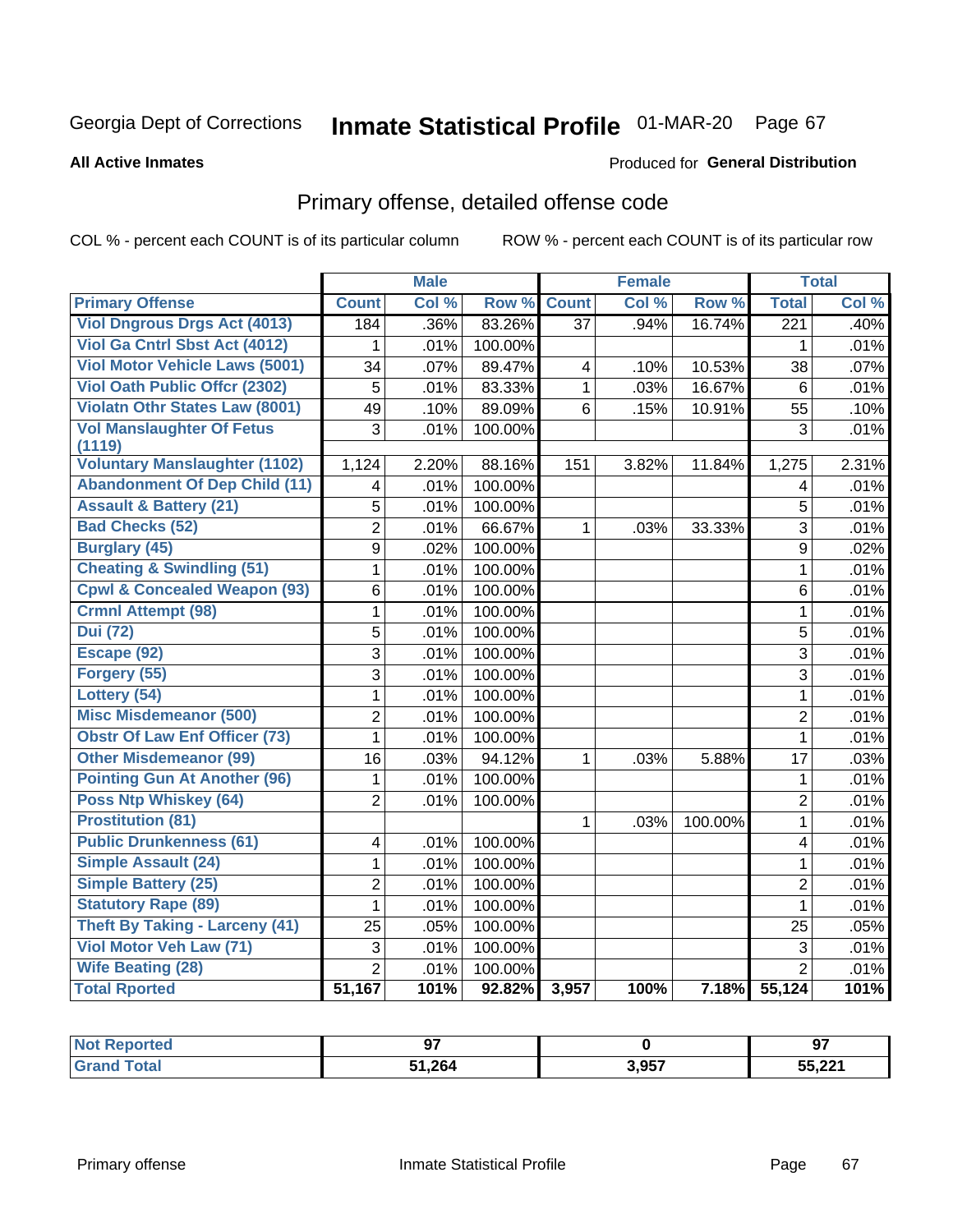# Inmate Statistical Profile 01-MAR-20 Page 68

**All Active Inmates** 

**Produced for General Distribution** 

# Primary offense, detailed offense code

COL % - percent each COUNT is of its particular column

|                      | Male        | <b>Female</b> | Total       |
|----------------------|-------------|---------------|-------------|
| Mode (most frequent) | 1101 Murder | 1101 Murder   | 1101 Murder |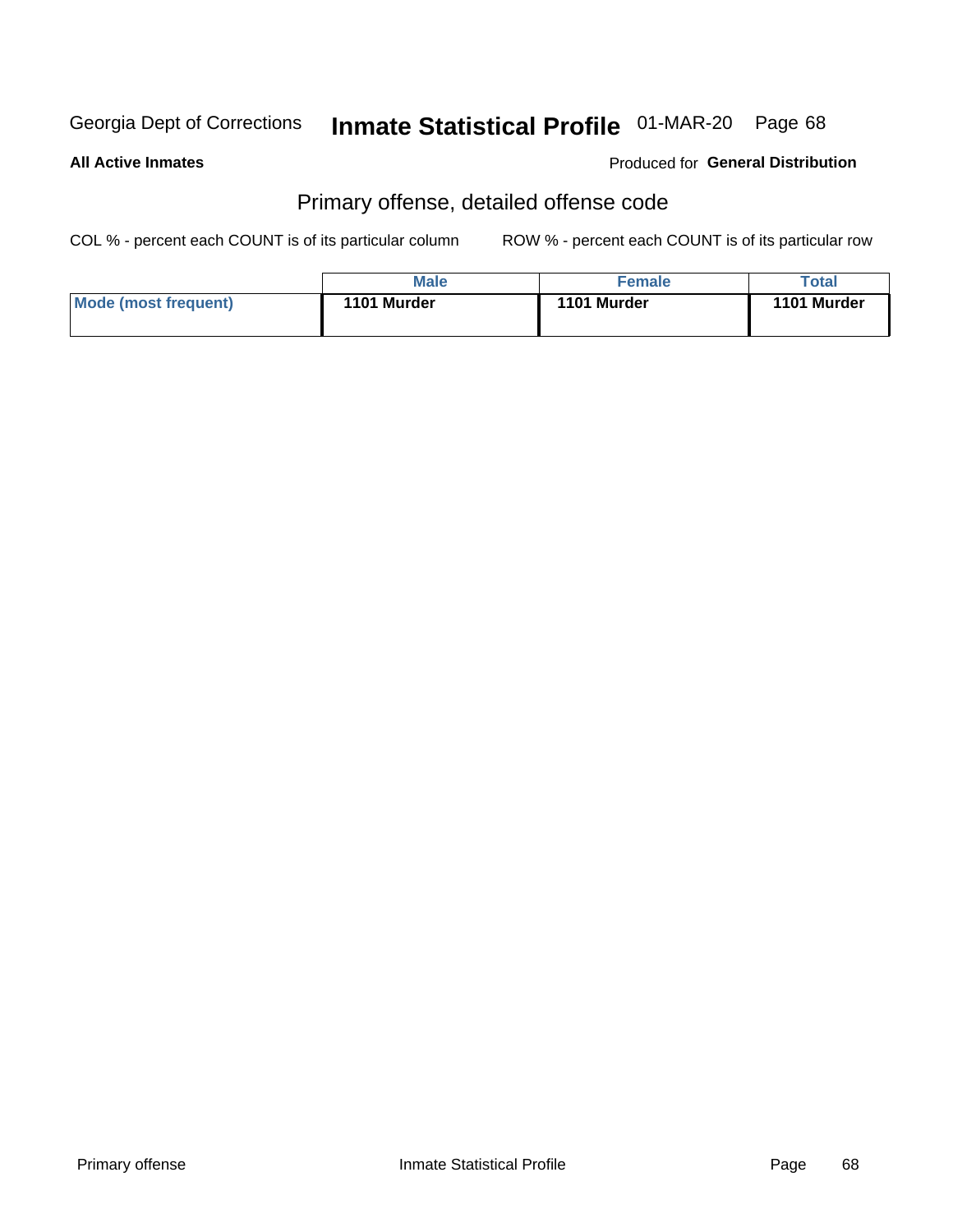# Inmate Statistical Profile 01-MAR-20 Page 68

**Produced for General Distribution** 

#### **All Active Inmates**

# County of conviction of primary offense

COL % - percent each COUNT is of its particular column

|                                |                             |                  | <b>Male</b> |         |                         | <b>Female</b> |        |                  | <b>Total</b> |
|--------------------------------|-----------------------------|------------------|-------------|---------|-------------------------|---------------|--------|------------------|--------------|
| <b>County of Conviction</b>    |                             | <b>Count</b>     | Col %       | Row %   | <b>Count</b>            | Col %         | Row %  | <b>Total</b>     | Col %        |
| <b>Unknown</b><br>000          |                             | 201              | .39%        | 94.81%  | 11                      | .28%          | 5.19%  | $\overline{212}$ | .38%         |
| <b>Appling County</b><br>001   |                             | 116              | .23%        | 95.08%  | 6                       | .15%          | 4.92%  | 122              | .22%         |
| <b>Atkinson County</b><br>002  |                             | 52               | .10%        | 88.14%  | $\overline{7}$          | .18%          | 11.86% | 59               | .11%         |
| <b>Bacon County</b><br>003     |                             | 88               | .17%        | 93.62%  | 6                       | .15%          | 6.38%  | 94               | .17%         |
| 004<br><b>Baker County</b>     |                             | $\boldsymbol{9}$ | .02%        | 81.82%  | $\overline{2}$          | .05%          | 18.18% | 11               | .02%         |
| 005<br><b>Baldwin County</b>   |                             | 298              | .58%        | 92.83%  | 23                      | .58%          | 7.17%  | 321              | .58%         |
| <b>Banks County</b><br>006     |                             | 74               | .14%        | 89.16%  | 9                       | .23%          | 10.84% | 83               | .15%         |
| <b>Barrow County</b><br>007    |                             | 341              | .67%        | 89.74%  | 39                      | .99%          | 10.26% | 380              | .69%         |
| <b>Bartow County</b><br>008    |                             | 609              | 1.19%       | 87.75%  | 85                      | 2.15%         | 12.25% | 694              | 1.26%        |
| <b>Ben Hill County</b><br>009  |                             | 237              | .46%        | 94.42%  | 14                      | .35%          | 5.58%  | 251              | .45%         |
| <b>Berrien County</b><br>010   |                             | 101              | .20%        | 95.28%  | $\mathbf 5$             | .13%          | 4.72%  | 106              | .19%         |
| <b>Bibb County</b><br>011      |                             | 1,172            | 2.29%       | 94.44%  | 69                      | 1.74%         | 5.56%  | 1,241            | 2.25%        |
| <b>Bleckley County</b><br>012  |                             | 66               | .13%        | 92.96%  | 5                       | .13%          | 7.04%  | 71               | .13%         |
| <b>Brantley County</b><br>013  |                             | 95               | .19%        | 89.62%  | 11                      | .28%          | 10.38% | 106              | .19%         |
| <b>Brooks County</b><br>014    |                             | 51               | .10%        | 98.08%  | 1                       | .03%          | 1.92%  | 52               | .09%         |
| <b>Bryan County</b><br>015     |                             | 51               | .10%        | 100.00% |                         |               |        | 51               | .09%         |
| <b>Bulloch County</b><br>016   |                             | 531              | 1.04%       | 92.67%  | 42                      | 1.06%         | 7.33%  | 573              | 1.04%        |
| <b>Burke County</b><br>017     |                             | 241              | .47%        | 96.02%  | 10                      | .25%          | 3.98%  | 251              | .45%         |
| <b>Butts County</b><br>018     |                             | 139              | .27%        | 90.85%  | 14                      | .35%          | 9.15%  | 153              | .28%         |
| <b>Calhoun County</b><br>019   |                             | 28               | .05%        | 87.50%  | $\overline{\mathbf{4}}$ | .10%          | 12.50% | 32               | .06%         |
| <b>Camden County</b><br>020    |                             | 198              | .39%        | 92.09%  | 17                      | .43%          | 7.91%  | 215              | .39%         |
| <b>Candler County</b><br>021   |                             | 120              | .23%        | 93.02%  | $\boldsymbol{9}$        | .23%          | 6.98%  | 129              | .23%         |
| <b>Carroll County</b><br>022   |                             | 621              | 1.21%       | 89.87%  | 70                      | 1.77%         | 10.13% | 691              | 1.25%        |
| <b>Catoosa County</b><br>023   |                             | 340              | .66%        | 89.71%  | 39                      | .99%          | 10.29% | 379              | .69%         |
| <b>Charlton County</b><br>024  |                             | 76               | .15%        | 89.41%  | 9                       | .23%          | 10.59% | 85               | .15%         |
| <b>Chatham County</b><br>025   |                             | 1,956            | 3.82%       | 95.98%  | 82                      | 2.07%         | 4.02%  | 2,038            | 3.69%        |
| 026                            | <b>Chattahoochee County</b> | 23               | .04%        | 100.00% |                         |               |        | 23               | .04%         |
| <b>Chattooga County</b><br>027 |                             | 234              | .46%        | 89.31%  | 28                      | .71%          | 10.69% | 262              | .47%         |
| <b>Cherokee County</b><br>028  |                             | 586              | 1.14%       | 90.99%  | 58                      | 1.47%         | 9.01%  | 644              | 1.17%        |
| <b>Clarke County</b><br>029    |                             | 564              | 1.10%       | 93.22%  | 41                      | 1.04%         | 6.78%  | 605              | 1.10%        |
| <b>Clay County</b><br>030      |                             | 24               | .05%        | 85.71%  | $\overline{\mathbf{4}}$ | .10%          | 14.29% | 28               | .05%         |
| 031<br><b>Clayton County</b>   |                             | 1,355            | 2.64%       | 92.62%  | 108                     | 2.73%         | 7.38%  | 1,463            | 2.65%        |
| <b>Clinch County</b><br>032    |                             | 45               | .09%        | 91.84%  | 4                       | .10%          | 8.16%  | 49               | .09%         |
| <b>Cobb County</b><br>033      |                             | 2,666            | 5.20%       | 92.12%  | 228                     | 5.76%         | 7.88%  | 2,894            | 5.24%        |
| <b>Coffee County</b><br>034    |                             | 221              | .43%        | 94.04%  | 14                      | .35%          | 5.96%  | 235              | .43%         |
| <b>Colquitt County</b><br>035  |                             | 224              | .44%        | 96.14%  | 9                       | .23%          | 3.86%  | 233              | .42%         |
| <b>Columbia County</b><br>036  |                             | 425              | .83%        | 90.62%  | 44                      | 1.11%         | 9.38%  | 469              | .85%         |
| <b>Cook County</b><br>037      |                             | 118              | .23%        | 93.65%  | 8                       | .20%          | 6.35%  | 126              | .23%         |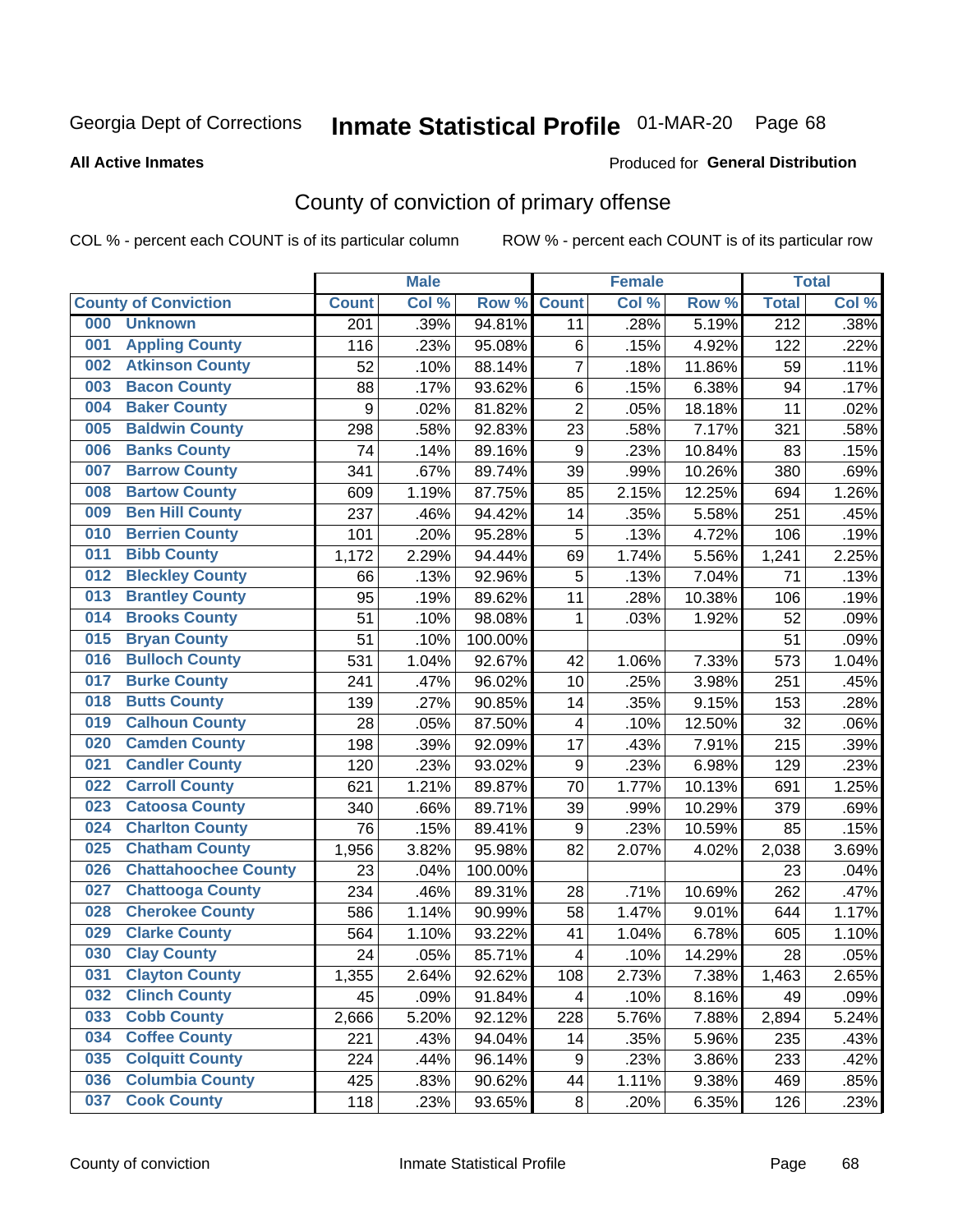# Inmate Statistical Profile 01-MAR-20 Page 69

**Produced for General Distribution** 

#### **All Active Inmates**

# County of conviction of primary offense

COL % - percent each COUNT is of its particular column

|                                |              | <b>Male</b> |         |                | <b>Female</b> |        |              | <b>Total</b> |
|--------------------------------|--------------|-------------|---------|----------------|---------------|--------|--------------|--------------|
| <b>County of Conviction</b>    | <b>Count</b> | Col %       | Row %   | <b>Count</b>   | Col%          | Row %  | <b>Total</b> | Col %        |
| <b>Coweta County</b><br>038    | 637          | 1.24%       | 93.27%  | 46             | 1.16%         | 6.73%  | 683          | 1.24%        |
| <b>Crawford County</b><br>039  | 24           | .05%        | 96.00%  | 1              | .03%          | 4.00%  | 25           | .05%         |
| <b>Crisp County</b><br>040     | 350          | .68%        | 93.83%  | 23             | .58%          | 6.17%  | 373          | .68%         |
| <b>Dade County</b><br>041      | 95           | .19%        | 92.23%  | $\, 8$         | .20%          | 7.77%  | 103          | .19%         |
| 042<br><b>Dawson County</b>    | 97           | .19%        | 92.38%  | 8              | .20%          | 7.62%  | 105          | .19%         |
| <b>Decatur County</b><br>043   | 247          | .48%        | 93.92%  | 16             | .40%          | 6.08%  | 263          | .48%         |
| <b>Dekalb County</b><br>044    | 2,910        | 5.68%       | 94.94%  | 155            | 3.92%         | 5.06%  | 3,065        | 5.55%        |
| <b>Dodge County</b><br>045     | 139          | .27%        | 93.29%  | 10             | .25%          | 6.71%  | 149          | .27%         |
| <b>Dooly County</b><br>046     | 135          | .26%        | 94.41%  | 8              | .20%          | 5.59%  | 143          | .26%         |
| 047<br><b>Dougherty County</b> | 828          | 1.62%       | 95.72%  | 37             | .94%          | 4.28%  | 865          | 1.57%        |
| <b>Douglas County</b><br>048   | 1,010        | 1.97%       | 90.83%  | 102            | 2.58%         | 9.17%  | 1,112        | 2.01%        |
| <b>Early County</b><br>049     | 78           | .15%        | 95.12%  | 4              | .10%          | 4.88%  | 82           | .15%         |
| <b>Echols County</b><br>050    | 12           | .02%        | 85.71%  | $\overline{2}$ | .05%          | 14.29% | 14           | .03%         |
| 051<br><b>Effingham County</b> | 265          | .52%        | 88.63%  | 34             | .86%          | 11.37% | 299          | .54%         |
| 052<br><b>Elbert County</b>    | 137          | .27%        | 93.20%  | 10             | .25%          | 6.80%  | 147          | .27%         |
| <b>Emanuel County</b><br>053   | 172          | .34%        | 92.47%  | 14             | .35%          | 7.53%  | 186          | .34%         |
| 054<br><b>Evans County</b>     | 92           | .18%        | 95.83%  | 4              | .10%          | 4.17%  | 96           | .17%         |
| <b>Fannin County</b><br>055    | 98           | .19%        | 88.29%  | 13             | .33%          | 11.71% | 111          | .20%         |
| <b>Fayette County</b><br>056   | 343          | .67%        | 91.71%  | 31             | .78%          | 8.29%  | 374          | .68%         |
| <b>Floyd County</b><br>057     | 897          | 1.75%       | 91.34%  | 85             | 2.15%         | 8.66%  | 982          | 1.78%        |
| <b>Forsyth County</b><br>058   | 373          | .73%        | 92.33%  | 31             | .78%          | 7.67%  | 404          | .73%         |
| <b>Franklin County</b><br>059  | 150          | .29%        | 85.71%  | 25             | .63%          | 14.29% | 175          | .32%         |
| <b>Fulton County</b><br>060    | 5,022        | 9.80%       | 95.99%  | 210            | 5.31%         | 4.01%  | 5,232        | 9.47%        |
| <b>Gilmer County</b><br>061    | 101          | .20%        | 91.82%  | 9              | .23%          | 8.18%  | 110          | .20%         |
| 062<br><b>Glascock County</b>  | 9            | .02%        | 100.00% |                |               |        | 9            | .02%         |
| <b>Glynn County</b><br>063     | 551          | 1.07%       | 93.39%  | 39             | .99%          | 6.61%  | 590          | 1.07%        |
| <b>Gordon County</b><br>064    | 405          | .79%        | 89.01%  | 50             | 1.26%         | 10.99% | 455          | .82%         |
| <b>Grady County</b><br>065     | 150          | .29%        | 96.15%  | 6              | .15%          | 3.85%  | 156          | .28%         |
| <b>Greene County</b><br>066    | 118          | .23%        | 90.08%  | 13             | .33%          | 9.92%  | 131          | .24%         |
| <b>Gwinnett County</b><br>067  | 2,672        | 5.21%       | 93.20%  | 195            | 4.93%         | 6.80%  | 2,867        | 5.19%        |
| <b>Habersham County</b><br>068 | 131          | .26%        | 90.34%  | 14             | .35%          | 9.66%  | 145          | .26%         |
| 069<br><b>Hall County</b>      | 711          | 1.39%       | 92.34%  | 59             | 1.49%         | 7.66%  | 770          | 1.39%        |
| <b>Hancock County</b><br>070   | 41           | .08%        | 91.11%  | 4              | .10%          | 8.89%  | 45           | .08%         |
| <b>Haralson County</b><br>071  | 112          | .22%        | 89.60%  | 13             | .33%          | 10.40% | 125          | .23%         |
| 072<br><b>Harris County</b>    | 127          | .25%        | 94.78%  | $\overline{7}$ | .18%          | 5.22%  | 134          | .24%         |
| <b>Hart County</b><br>073      | 177          | .35%        | 92.67%  | 14             | .35%          | 7.33%  | 191          | .35%         |
| <b>Heard County</b><br>074     | 53           | .10%        | 96.36%  | $\overline{2}$ | .05%          | 3.64%  | 55           | .10%         |
| <b>Henry County</b><br>075     | 739          | 1.44%       | 89.14%  | 90             | 2.27%         | 10.86% | 829          | 1.50%        |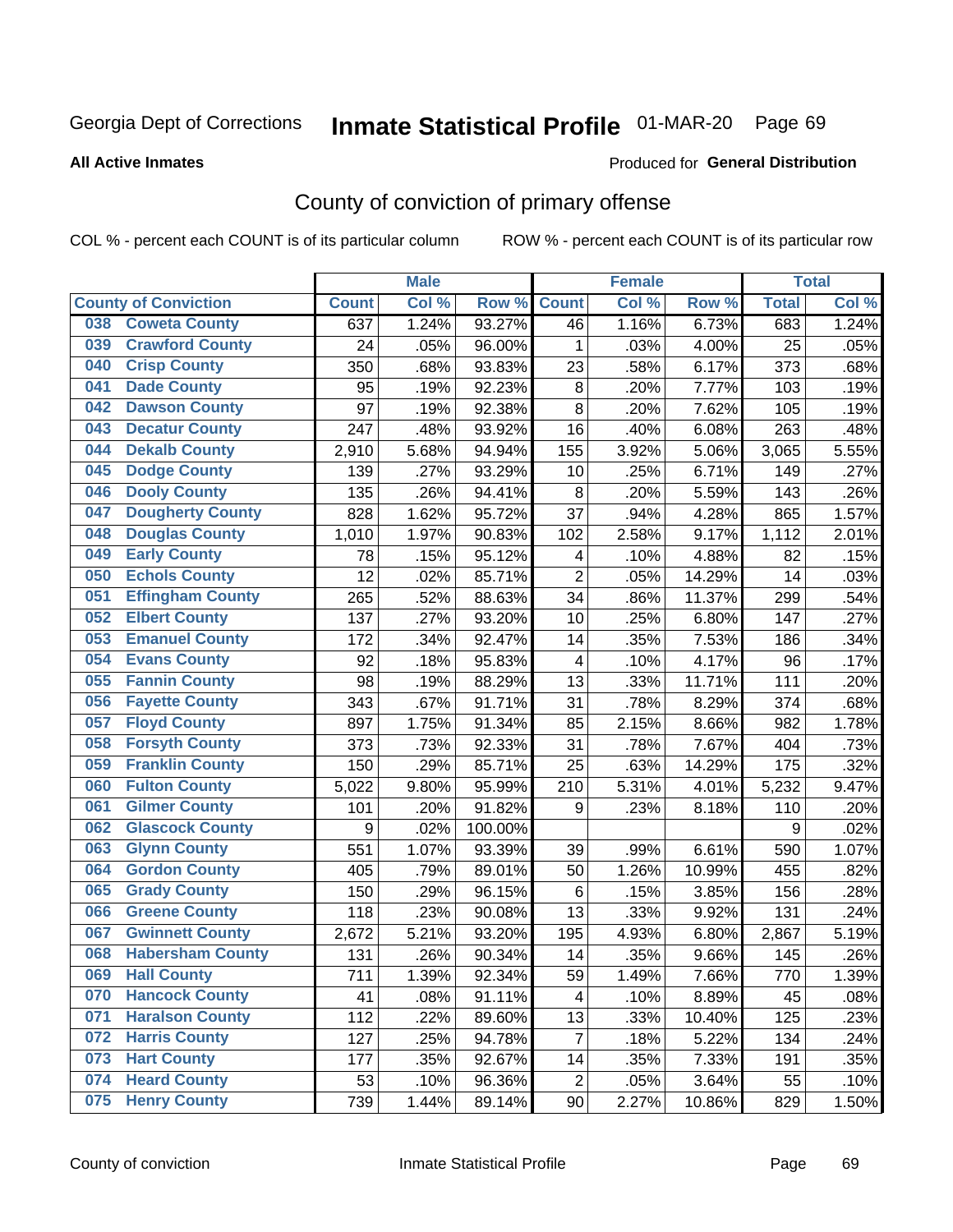# Inmate Statistical Profile 01-MAR-20 Page 70

#### **All Active Inmates**

### **Produced for General Distribution**

# County of conviction of primary offense

COL % - percent each COUNT is of its particular column

|                                 |              | <b>Male</b> |        |                           | <b>Female</b> |        |                  | <b>Total</b> |
|---------------------------------|--------------|-------------|--------|---------------------------|---------------|--------|------------------|--------------|
| <b>County of Conviction</b>     | <b>Count</b> | Col %       | Row %  | <b>Count</b>              | Col %         | Row %  | <b>Total</b>     | Col %        |
| <b>Houston County</b><br>076    | 698          | 1.36%       | 92.70% | 55                        | 1.39%         | 7.30%  | $\overline{753}$ | 1.36%        |
| <b>Irwin County</b><br>077      | 63           | .12%        | 94.03% | 4                         | .10%          | 5.97%  | 67               | .12%         |
| <b>Jackson County</b><br>078    | 293          | .57%        | 94.82% | 16                        | .40%          | 5.18%  | 309              | .56%         |
| <b>Jasper County</b><br>079     | 64           | .12%        | 88.89% | 8                         | .20%          | 11.11% | 72               | .13%         |
| <b>Jeff Davis County</b><br>080 | 92           | .18%        | 94.85% | 5                         | .13%          | 5.15%  | 97               | .18%         |
| <b>Jefferson County</b><br>081  | 162          | .32%        | 93.64% | 11                        | .28%          | 6.36%  | 173              | .31%         |
| <b>Jenkins County</b><br>082    | 80           | .16%        | 95.24% | $\overline{\mathbf{4}}$   | .10%          | 4.76%  | 84               | .15%         |
| <b>Johnson County</b><br>083    | 43           | .08%        | 91.49% | 4                         | .10%          | 8.51%  | 47               | .09%         |
| <b>Jones County</b><br>084      | 195          | .38%        | 89.04% | 24                        | .61%          | 10.96% | 219              | .40%         |
| <b>Lamar County</b><br>085      | 69           | .13%        | 90.79% | $\overline{7}$            | .18%          | 9.21%  | 76               | .14%         |
| <b>Lanier County</b><br>086     | 41           | .08%        | 93.18% | $\mathbf{3}$              | .08%          | 6.82%  | 44               | .08%         |
| <b>Laurens County</b><br>087    | 303          | .59%        | 92.38% | 25                        | .63%          | 7.62%  | 328              | .59%         |
| <b>Lee County</b><br>088        | 67           | .13%        | 88.16% | $\boldsymbol{9}$          | .23%          | 11.84% | 76               | .14%         |
| <b>Liberty County</b><br>089    | 223          | .44%        | 95.30% | 11                        | .28%          | 4.70%  | 234              | .42%         |
| <b>Lincoln County</b><br>090    | 35           | .07%        | 97.22% | 1                         | .03%          | 2.78%  | 36               | .07%         |
| <b>Long County</b><br>091       | 65           | .13%        | 92.86% | 5                         | .13%          | 7.14%  | 70               | .13%         |
| <b>Lowndes County</b><br>092    | 459          | .90%        | 95.03% | 24                        | .61%          | 4.97%  | 483              | .87%         |
| <b>Lumpkin County</b><br>093    | 98           | .19%        | 89.91% | 11                        | .28%          | 10.09% | 109              | .20%         |
| <b>Macon County</b><br>094      | 51           | .10%        | 96.23% | $\overline{2}$            | .05%          | 3.77%  | 53               | .10%         |
| <b>Madison County</b><br>095    | 141          | .28%        | 89.24% | 17                        | .43%          | 10.76% | 158              | .29%         |
| <b>Marion County</b><br>096     | 34           | .07%        | 91.89% | $\ensuremath{\mathsf{3}}$ | .08%          | 8.11%  | 37               | .07%         |
| <b>Mcduffie County</b><br>097   | 187          | .36%        | 95.90% | 8                         | .20%          | 4.10%  | 195              | .35%         |
| <b>Mcintosh County</b><br>098   | 62           | .12%        | 89.86% | $\overline{7}$            | .18%          | 10.14% | 69               | .12%         |
| <b>Meriwether County</b><br>099 | 192          | .37%        | 91.87% | 17                        | .43%          | 8.13%  | 209              | .38%         |
| 100<br><b>Miller County</b>     | 33           | .06%        | 97.06% | 1                         | .03%          | 2.94%  | 34               | .06%         |
| <b>Mitchell County</b><br>101   | 148          | .29%        | 94.87% | 8                         | .20%          | 5.13%  | 156              | .28%         |
| <b>Monroe County</b><br>102     | 156          | .30%        | 93.41% | 11                        | .28%          | 6.59%  | 167              | .30%         |
| <b>Montgomery County</b><br>103 | 31           | .06%        | 86.11% | 5                         | .13%          | 13.89% | 36               | .07%         |
| <b>Morgan County</b><br>104     | 140          | .27%        | 90.91% | 14                        | .35%          | 9.09%  | 154              | .28%         |
| <b>Murray County</b><br>105     | 225          | .44%        | 91.46% | 21                        | .53%          | 8.54%  | 246              | .45%         |
| 106<br><b>Muscogee County</b>   | 1,260        | 2.46%       | 95.02% | 66                        | 1.67%         | 4.98%  | 1,326            | 2.40%        |
| 107<br><b>Newton County</b>     | 721          | 1.41%       | 90.92% | 72                        | 1.82%         | 9.08%  | 793              | 1.44%        |
| <b>Oconee County</b><br>108     | 56           | .11%        | 98.25% | 1                         | .03%          | 1.75%  | 57               | .10%         |
| <b>Oglethorpe County</b><br>109 | 63           | .12%        | 96.92% | $\overline{c}$            | .05%          | 3.08%  | 65               | .12%         |
| <b>Paulding County</b><br>110   | 235          | .46%        | 91.80% | 21                        | .53%          | 8.20%  | 256              | .46%         |
| <b>Peach County</b><br>111      | 88           | .17%        | 93.62% | 6                         | .15%          | 6.38%  | 94               | .17%         |
| <b>Pickens County</b><br>112    | 105          | .20%        | 88.98% | 13                        | .33%          | 11.02% | 118              | .21%         |
| <b>Pierce County</b><br>113     | 133          | .26%        | 92.36% | 11                        | .28%          | 7.64%  | 144              | .26%         |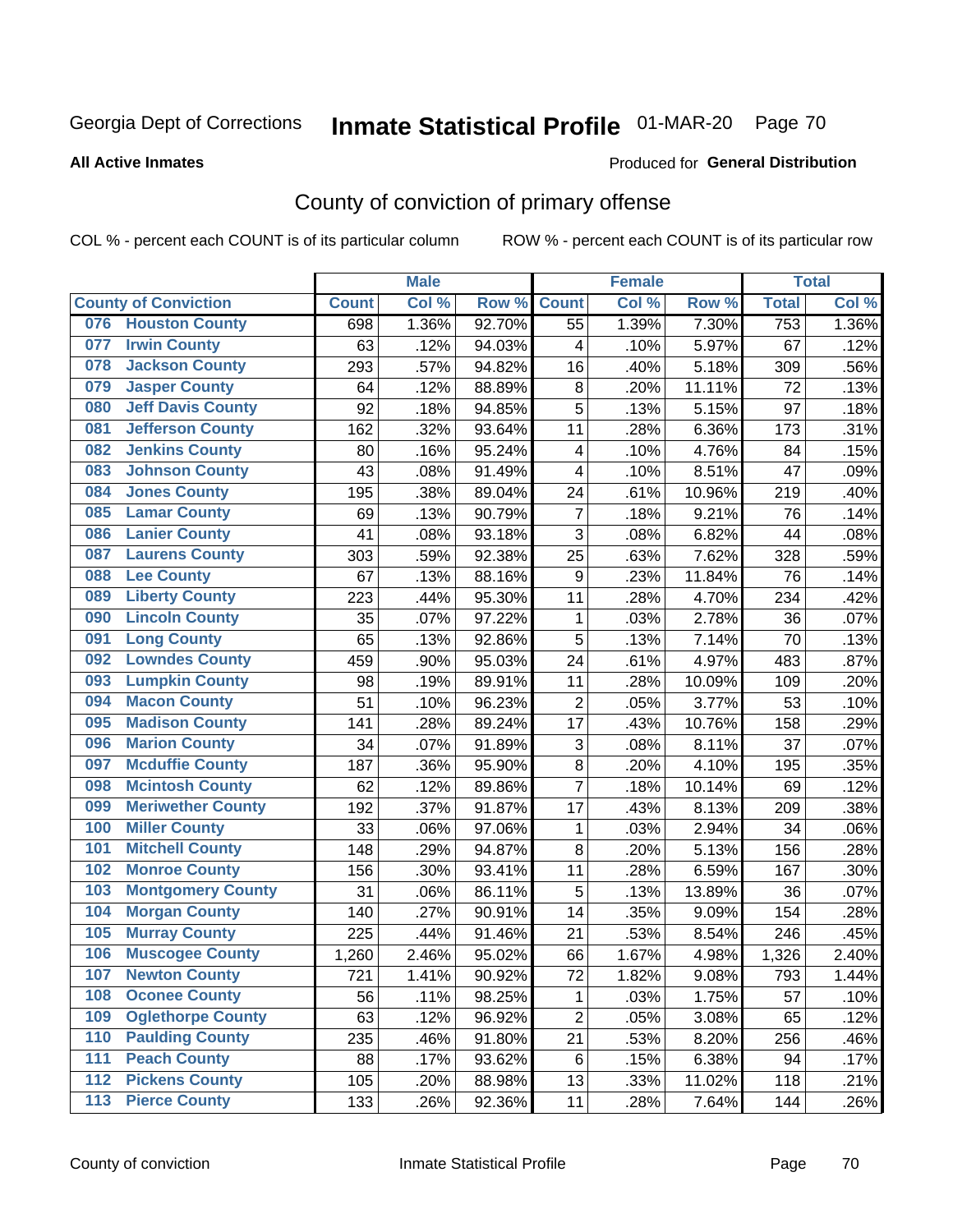# Inmate Statistical Profile 01-MAR-20 Page 71

**All Active Inmates** 

### Produced for General Distribution

# County of conviction of primary offense

COL % - percent each COUNT is of its particular column

|                                          |              | <b>Male</b> |         |                | <b>Female</b> |        |                 | <b>Total</b> |
|------------------------------------------|--------------|-------------|---------|----------------|---------------|--------|-----------------|--------------|
| <b>County of Conviction</b>              | <b>Count</b> | Col %       | Row %   | <b>Count</b>   | Col %         | Row %  | <b>Total</b>    | Col %        |
| <b>Pike County</b><br>114                | 43           | .08%        | 93.48%  | 3              | .08%          | 6.52%  | $\overline{46}$ | .08%         |
| <b>Polk County</b><br>$\overline{115}$   | 202          | .39%        | 89.38%  | 24             | .61%          | 10.62% | 226             | .41%         |
| <b>Pulaski County</b><br>116             | 44           | .09%        | 89.80%  | 5              | .13%          | 10.20% | 49              | .09%         |
| <b>Putnam County</b><br>117              | 163          | .32%        | 95.32%  | 8              | .20%          | 4.68%  | 171             | .31%         |
| <b>Quitman County</b><br>118             | 14           | .03%        | 93.33%  | $\mathbf{1}$   | .03%          | 6.67%  | 15              | .03%         |
| <b>Rabun County</b><br>119               | 70           | .14%        | 89.74%  | $\,8\,$        | .20%          | 10.26% | 78              | .14%         |
| <b>Randolph County</b><br>120            | 56           | .11%        | 94.92%  | 3              | .08%          | 5.08%  | 59              | .11%         |
| <b>Richmond County</b><br>121            | 1,908        | 3.72%       | 93.58%  | 131            | 3.31%         | 6.42%  | 2,039           | 3.69%        |
| <b>Rockdale County</b><br>122            | 480          | .94%        | 91.95%  | 42             | 1.06%         | 8.05%  | 522             | .95%         |
| <b>Schley County</b><br>123              | 15           | .03%        | 100.00% |                |               |        | 15              | .03%         |
| <b>Screven County</b><br>124             | 121          | .24%        | 96.03%  | 5              | .13%          | 3.97%  | 126             | .23%         |
| <b>Seminole County</b><br>125            | 69           | .13%        | 87.34%  | 10             | .25%          | 12.66% | 79              | .14%         |
| <b>Spalding County</b><br>126            | 512          | 1.00%       | 91.43%  | 48             | 1.21%         | 8.57%  | 560             | 1.01%        |
| <b>Stephens County</b><br>127            | 145          | .28%        | 91.19%  | 14             | .35%          | 8.81%  | 159             | .29%         |
| <b>Stewart County</b><br>128             | 28           | .05%        | 90.32%  | 3              | .08%          | 9.68%  | 31              | .06%         |
| <b>Sumter County</b><br>129              | 209          | .41%        | 95.00%  | 11             | .28%          | 5.00%  | 220             | .40%         |
| <b>Talbot County</b><br>130              | 25           | .05%        | 92.59%  | $\overline{2}$ | .05%          | 7.41%  | 27              | .05%         |
| <b>Taliaferro County</b><br>131          | 13           | .03%        | 100.00% |                |               |        | 13              | .02%         |
| <b>Tattnall County</b><br>132            | 200          | .39%        | 86.96%  | 30             | .76%          | 13.04% | 230             | .42%         |
| <b>Taylor County</b><br>133              | 68           | .13%        | 91.89%  | $\,6$          | .15%          | 8.11%  | 74              | .13%         |
| <b>Telfair County</b><br>134             | 102          | .20%        | 95.33%  | 5              | .13%          | 4.67%  | 107             | .19%         |
| <b>Terrell County</b><br>135             | 81           | .16%        | 93.10%  | 6              | .15%          | 6.90%  | 87              | .16%         |
| <b>Thomas County</b><br>136              | 205          | .40%        | 95.79%  | 9              | .23%          | 4.21%  | 214             | .39%         |
| <b>Tift County</b><br>137                | 326          | .64%        | 94.49%  | 19             | .48%          | 5.51%  | 345             | .62%         |
| <b>Toombs County</b><br>138              | 326          | .64%        | 89.56%  | 38             | .96%          | 10.44% | 364             | .66%         |
| <b>Towns County</b><br>139               | 52           | .10%        | 73.24%  | 19             | .48%          | 26.76% | 71              | .13%         |
| <b>Treutlen County</b><br>140            | 72           | .14%        | 94.74%  | 4              | .10%          | 5.26%  | 76              | .14%         |
| <b>Troup County</b><br>141               | 666          | 1.30%       | 93.02%  | 50             | 1.26%         | 6.98%  | 716             | 1.30%        |
| <b>Turner County</b><br>142              | 71           | .14%        | 95.95%  | 3              | .08%          | 4.05%  | 74              | .13%         |
| <b>Twiggs County</b><br>$\overline{143}$ | 57           | .11%        | 95.00%  | 3              | .08%          | 5.00%  | 60              | .11%         |
| <b>Union County</b><br>144               | 127          | .25%        | 83.55%  | 25             | .63%          | 16.45% | 152             | .28%         |
| 145<br><b>Upson County</b>               | 182          | .36%        | 90.10%  | 20             | .51%          | 9.90%  | 202             | .37%         |
| <b>Walker County</b><br>146              | 445          | .87%        | 91.00%  | 44             | 1.11%         | 9.00%  | 489             | .89%         |
| <b>Walton County</b><br>147              | 670          | 1.31%       | 90.30%  | 72             | 1.82%         | 9.70%  | 742             | 1.34%        |
| <b>Ware County</b><br>148                | 302          | .59%        | 91.79%  | 27             | .68%          | 8.21%  | 329             | .60%         |
| <b>Warren County</b><br>149              | 32           | .06%        | 91.43%  | 3              | .08%          | 8.57%  | 35              | .06%         |
| <b>Washington County</b><br>150          | 204          | .40%        | 93.15%  | 15             | .38%          | 6.85%  | 219             | .40%         |
| <b>Wayne County</b><br>151               | 185          | .36%        | 89.81%  | 21             | .53%          | 10.19% | 206             | .37%         |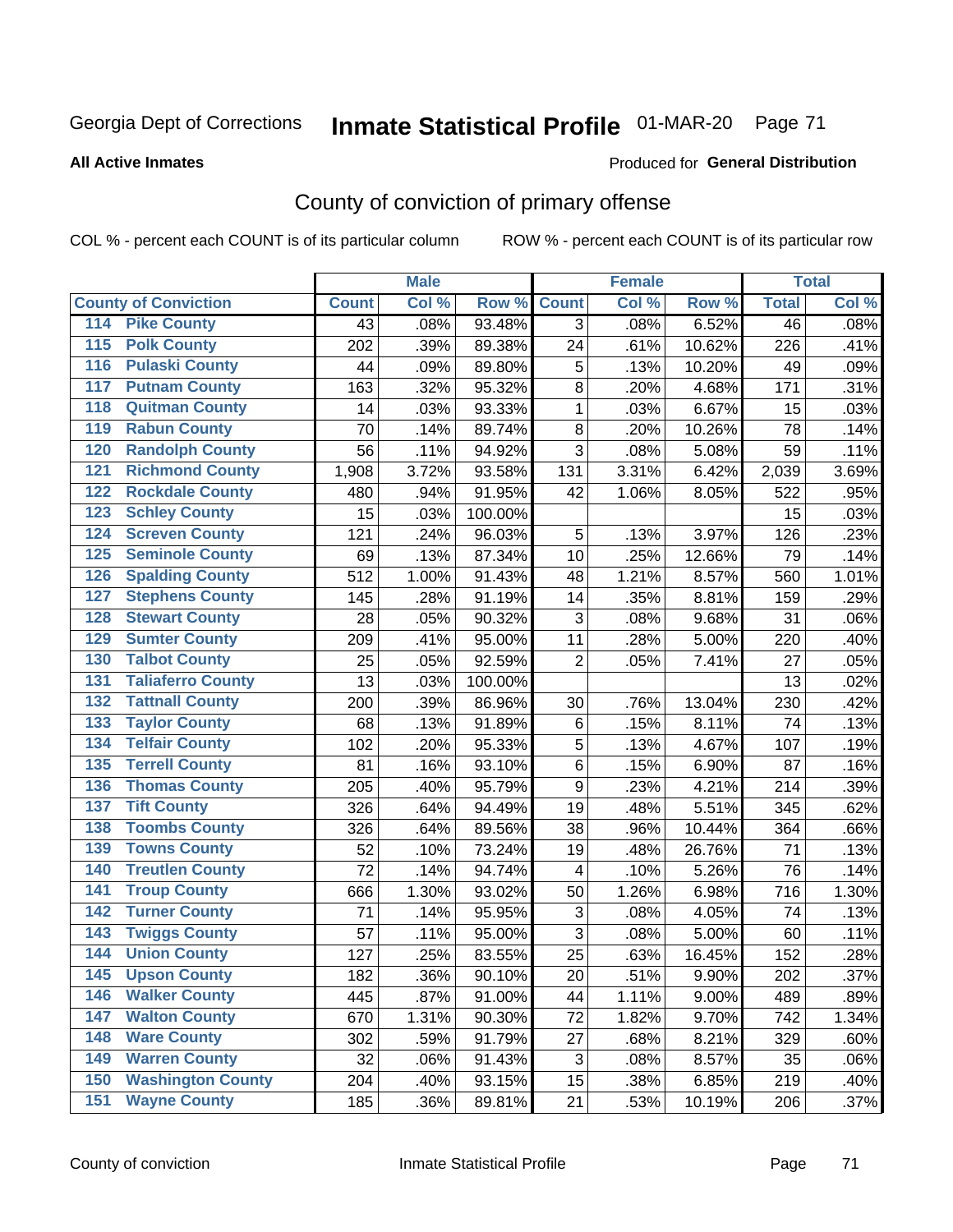# Inmate Statistical Profile 01-MAR-20 Page 72

**All Active Inmates** 

### **Produced for General Distribution**

# County of conviction of primary offense

COL % - percent each COUNT is of its particular column

|                                |                 | <b>Male</b> |             |       | <b>Female</b> |        |              | <b>Total</b> |
|--------------------------------|-----------------|-------------|-------------|-------|---------------|--------|--------------|--------------|
| <b>County of Conviction</b>    | <b>Count</b>    | Col %       | Row % Count |       | Col %         | Row %  | <b>Total</b> | Col %        |
| <b>Webster County</b><br>152   |                 | .01%        | 77.78%      | 2     | .05%          | 22.22% | 9            | .02%         |
| <b>Wheeler County</b><br>153   | 18 <sub>1</sub> | .04%        | 100.00%     |       |               |        | 18           | .03%         |
| <b>White County</b><br>154     | 89              | .17%        | 86.41%      | 14    | .35%          | 13.59% | 103          | .19%         |
| <b>Whitfield County</b><br>155 | 756             | 1.47%       | 85.91%      | 124   | 3.13%         | 14.09% | 880          | 1.59%        |
| <b>Wilcox County</b><br>156    | 58              | .11%        | 95.08%      | 3     | .08%          | 4.92%  | 61           | .11%         |
| <b>Wilkes County</b><br>157    | 63              | .12%        | 96.92%      | 2     | .05%          | 3.08%  | 65           | .12%         |
| <b>Wilkinson County</b><br>158 | 49              | .10%        | 94.23%      | 3     | .08%          | 5.77%  | 52           | .09%         |
| <b>Worth County</b><br>159     | 119             | .23%        | 90.84%      | 12    | .30%          | 9.16%  | 131          | .24%         |
| <b>Total Rported</b>           | 51,264          | 100%        | 92.83%      | 3,957 | 100%          | 7.17%  | 55,221       | 100%         |

| <b>Not Reported</b> |        |       |        |
|---------------------|--------|-------|--------|
| <b>Total</b>        | 51,264 | 3,957 | 55,221 |

| Mode (most frequent) | <b>Fulton County</b> | <b>Cobb County</b> | <b>Fulton County</b> |
|----------------------|----------------------|--------------------|----------------------|
|                      |                      |                    |                      |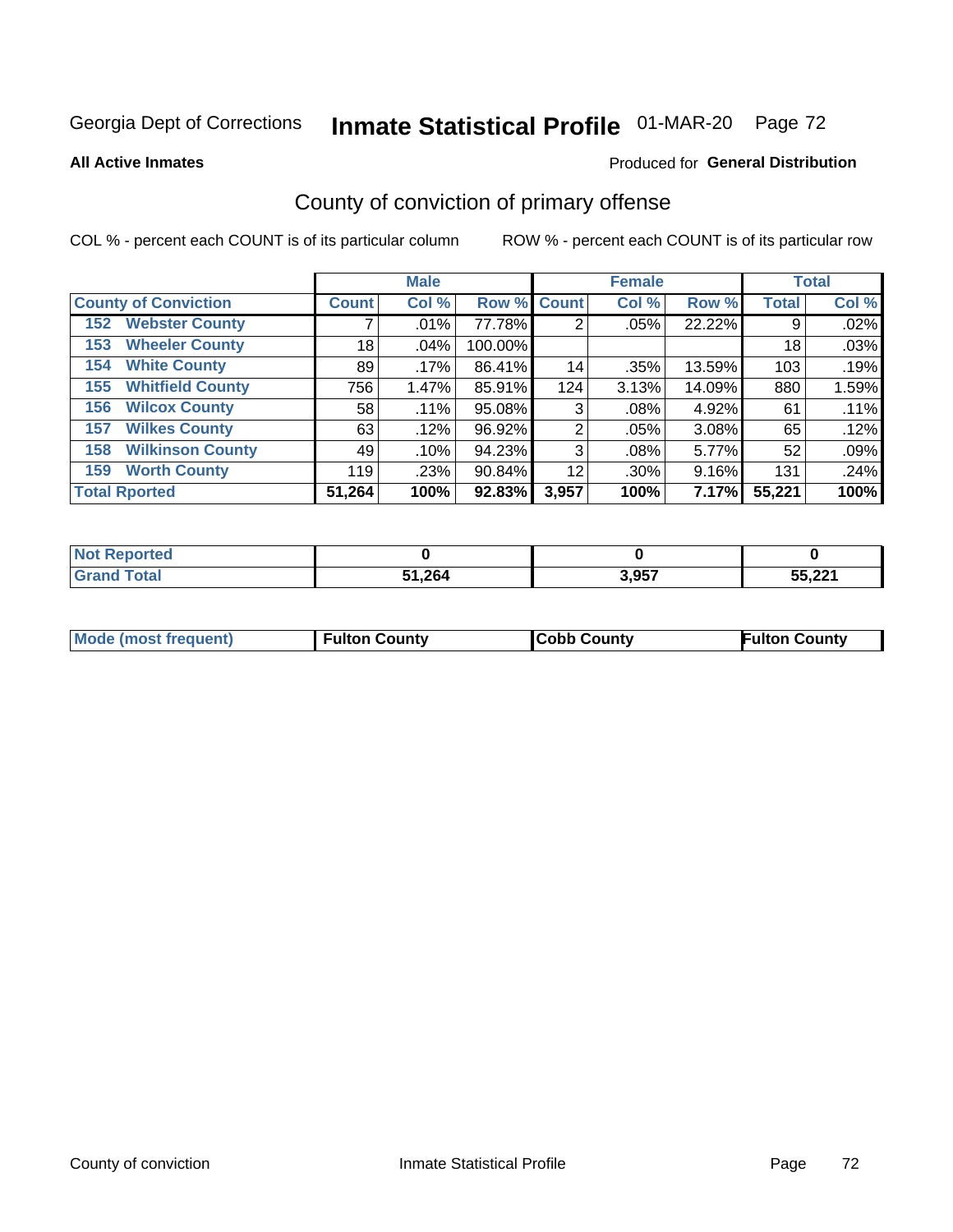## Georgia Dept of Corrections **All Active Inmates**

# Inmate Statistical Profile 01-MAR-20 Page 73

Produced for General Distribution

# Circuit of conviction of primary offense

|                         |                                 |                  | <b>Male</b> |        |                 | <b>Female</b> |        |              | <b>Total</b> |
|-------------------------|---------------------------------|------------------|-------------|--------|-----------------|---------------|--------|--------------|--------------|
|                         | <b>Circuit of Conviction</b>    | <b>Count</b>     | Col %       | Row %  | <b>Count</b>    | Col %         | Row %  | <b>Total</b> | Col %        |
| 1                       | <b>Alapaha Circuit</b>          | $\overline{357}$ | .70%        | 92.97% | $\overline{27}$ | .68%          | 7.03%  | 384          | .70%         |
| $\overline{2}$          | <b>Alcovy Circuit</b>           | 1,391            | 2.72%       | 90.62% | 144             | 3.65%         | 9.38%  | 1,535        | 2.79%        |
| $\overline{\mathbf{3}}$ | <b>Atlanta Circuit</b>          | 5,022            | 9.83%       | 95.99% | 210             | 5.32%         | 4.01%  | 5,232        | 9.51%        |
| 4                       | <b>Atlantic Circuit</b>         | 693              | 1.36%       | 92.40% | 57              | 1.44%         | 7.60%  | 750          | 1.36%        |
| 5                       | <b>Augusta Circuit</b>          | 2,574            | 5.04%       | 93.29% | 185             | 4.69%         | 6.71%  | 2,759        | 5.02%        |
| $\overline{6}$          | <b>Blue Ridge Circuit</b>       | 586              | 1.15%       | 90.99% | 58              | 1.47%         | 9.01%  | 644          | 1.17%        |
| $\overline{\mathbf{7}}$ | <b>Brunswick Circuit</b>        | 1,142            | 2.24%       | 92.85% | 88              | 2.23%         | 7.15%  | 1,230        | 2.24%        |
| $\overline{\mathbf{8}}$ | <b>Chattahoochee Circuit</b>    | 1,537            | 3.01%       | 94.82% | 84              | 2.13%         | 5.18%  | 1,621        | 2.95%        |
| $\overline{9}$          | <b>Cherokee Circuit</b>         | 1,014            | 1.99%       | 88.25% | 135             | 3.42%         | 11.75% | 1,149        | 2.09%        |
| 10                      | <b>Clayton Circuit</b>          | 1,355            | 2.65%       | 92.62% | 108             | 2.74%         | 7.38%  | 1,463        | 2.66%        |
| $\overline{11}$         | <b>Cobb Circuit</b>             | 2,666            | 5.22%       | 92.12% | 228             | 5.78%         | 7.88%  | 2,894        | 5.26%        |
| $\overline{12}$         | <b>Conasauga Circuit</b>        | 981              | 1.92%       | 87.12% | 145             | 3.67%         | 12.88% | 1,126        | 2.05%        |
| 13                      | <b>Cordele Circuit</b>          | 780              | 1.53%       | 94.20% | 48              | 1.22%         | 5.80%  | 828          | 1.51%        |
| 14                      | <b>Coweta Circuit</b>           | 2,169            | 4.25%       | 92.14% | 185             | 4.69%         | 7.86%  | 2,354        | 4.28%        |
| 15                      | <b>Dougherty Circuit</b>        | 828              | 1.62%       | 95.72% | 37              | .94%          | 4.28%  | 865          | 1.57%        |
| 16                      | <b>Dublin Circuit</b>           | 475              | .93%        | 92.95% | 36              | .91%          | 7.05%  | 511          | .93%         |
| 17                      | <b>Eastern Circuit</b>          | 1,956            | 3.83%       | 95.98% | 82              | 2.08%         | 4.02%  | 2,038        | 3.70%        |
| 18                      | <b>Flint Circuit</b>            | 739              | 1.45%       | 89.14% | 90              | 2.28%         | 10.86% | 829          | 1.51%        |
| 19                      | <b>Griffin Circuit</b>          | 1,080            | 2.12%       | 91.37% | 102             | 2.58%         | 8.63%  | 1,182        | 2.15%        |
| 20                      | <b>Gwinnett Circuit</b>         | 2,672            | 5.23%       | 93.20% | 195             | 4.94%         | 6.80%  | 2,867        | 5.21%        |
| $\overline{21}$         | <b>Houston Circuit</b>          | 698              | 1.37%       | 92.70% | 55              | 1.39%         | 7.30%  | 753          | 1.37%        |
| $\overline{22}$         | <b>Lookout Mountain Circuit</b> | 1,114            | 2.18%       | 90.35% | 119             | 3.02%         | 9.65%  | 1,233        | 2.24%        |
| 23                      | <b>Macon Circuit</b>            | 1,284            | 2.51%       | 94.41% | 76              | 1.93%         | 5.59%  | 1,360        | 2.47%        |
| $\overline{24}$         | <b>Middle Circuit</b>           | 984              | 1.93%       | 91.88% | 87              | 2.20%         | 8.12%  | 1,071        | 1.95%        |
| 25                      | <b>Mountain Circuit</b>         | 346              | .68%        | 90.58% | 36              | .91%          | 9.42%  | 382          | .69%         |
| 26                      | <b>Northeastern Circuit</b>     | 808              | 1.58%       | 92.34% | 67              | 1.70%         | 7.66%  | 875          | 1.59%        |
| $\overline{27}$         | <b>Northern Circuit</b>         | 668              | 1.31%       | 90.76% | 68              | 1.72%         | 9.24%  | 736          | 1.34%        |
| 28                      | <b>Ocmulgee Circuit</b>         | 1,068            | 2.09%       | 91.67% | 97              | 2.46%         | 8.33%  | 1,165        | 2.12%        |
| 29                      | <b>Oconee Circuit</b>           | 400              | .78%        | 93.02% | 30              | .76%          | 6.98%  | 430          | .78%         |
| 30                      | <b>Ogeechee Circuit</b>         | 997              | 1.95%       | 92.14% | 85              | 2.15%         | 7.86%  | 1,082        | 1.97%        |
| $\overline{31}$         | <b>Pataula Circuit</b>          | 355              | .70%        | 92.45% | 29              | .73%          | 7.55%  | 384          | .70%         |
| 32                      | <b>Piedmont Circuit</b>         | 708              | 1.39%       | 91.71% | 64              | 1.62%         | 8.29%  | 772          | 1.40%        |
| 33                      | <b>Rome Circuit</b>             | 897              | 1.76%       | 91.34% | 85              | 2.15%         | 8.66%  | 982          | 1.79%        |
| 34                      | <b>South Georgia Circuit</b>    | 582              | 1.14%       | 94.17% | 36              | .91%          | 5.83%  | 618          | 1.12%        |
| 35                      | <b>Southern Circuit</b>         | 951              | 1.86%       | 95.48% | 45              | 1.14%         | 4.52%  | 996          | 1.81%        |
| 36                      | <b>Southwestern Circuit</b>     | 377              | .74%        | 93.32% | 27              | .68%          | 6.68%  | 404          | .73%         |
| 37                      | <b>Stone Mountain Circuit</b>   | 2,910            | 5.70%       | 94.94% | 155             | 3.93%         | 5.06%  | 3,065        | 5.57%        |
| 38                      | <b>Tallapoosa Circuit</b>       | 314              | .61%        | 89.46% | 37              | .94%          | 10.54% | 351          | .64%         |
| 39                      | <b>Tifton Circuit</b>           | 579              | 1.13%       | 93.84% | 38              | .96%          | 6.16%  | 617          | 1.12%        |
| 40                      | <b>Toombs Circuit</b>           | 339              | .66%        | 96.03% | 14              | .35%          | 3.97%  | 353          | .64%         |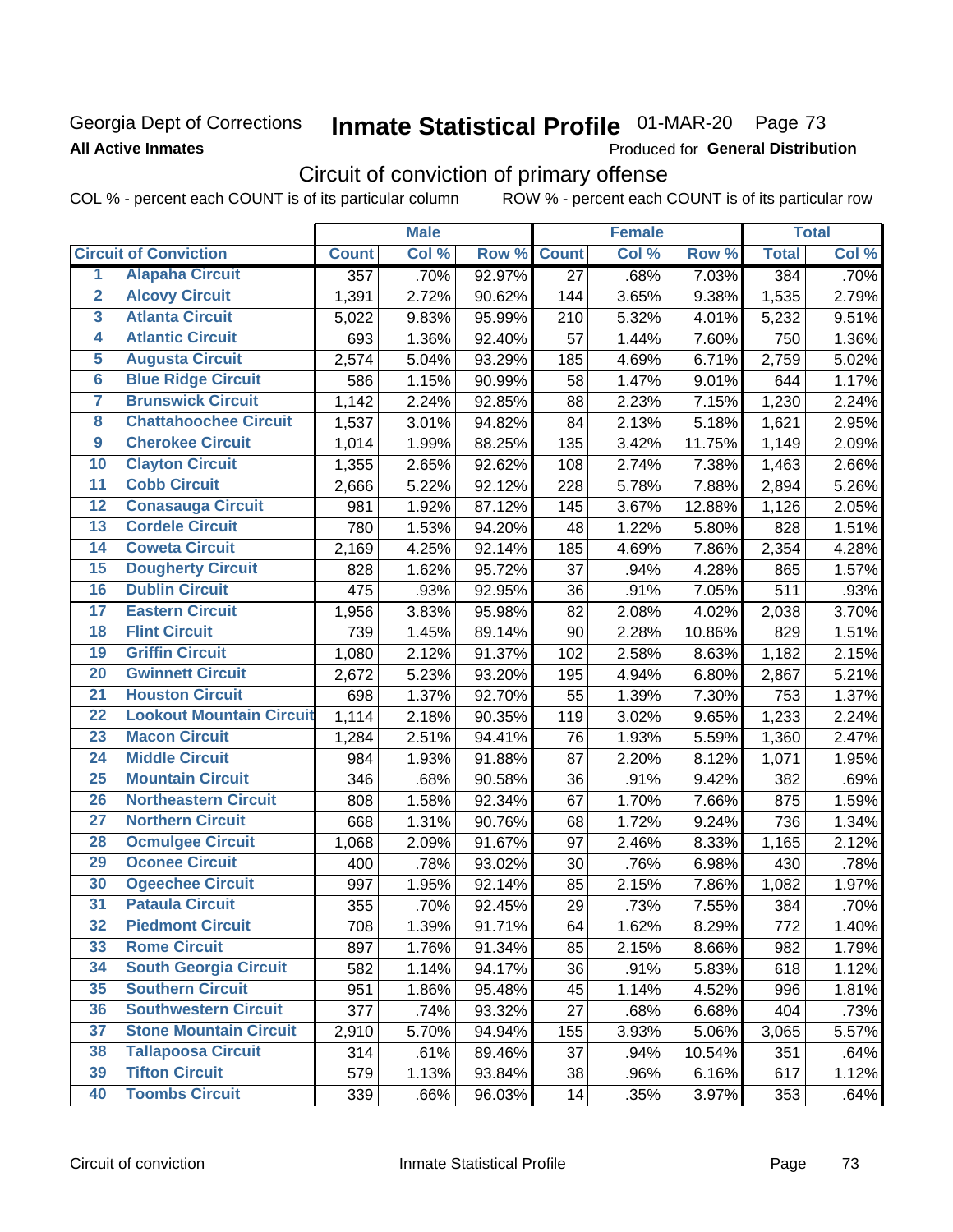## Georgia Dept of Corrections **All Active Inmates**

# Inmate Statistical Profile 01-MAR-20 Page 74

Produced for General Distribution

## Circuit of conviction of primary offense

|    |                                  |              | <b>Male</b> |        |              | <b>Female</b> |        |              | <b>Total</b> |
|----|----------------------------------|--------------|-------------|--------|--------------|---------------|--------|--------------|--------------|
|    | <b>Circuit of Conviction</b>     | <b>Count</b> | Col %       | Row %  | <b>Count</b> | Col %         | Row %  | <b>Total</b> | Col %        |
| 41 | <b>Waycross Circuit</b>          | 915          | 1.79%       | 92.15% | 78           | 1.98%         | 7.85%  | 993          | 1.81%        |
| 42 | <b>Western Circuit</b>           | 620          | 1.21%       | 93.66% | 42           | 1.06%         | 6.34%  | 662          | 1.20%        |
| 43 | <b>Rockdale Circuit</b>          | 480          | .94%        | 91.95% | 42           | 1.06%         | 8.05%  | 522          | .95%         |
| 44 | <b>Douglas Circuit</b>           | 1,010        | 1.98%       | 90.83% | 102          | 2.58%         | 9.17%  | 1,112        | 2.02%        |
| 45 | <b>Appalachian Circuit</b>       | 304          | .60%        | 89.68% | 35           | .89%          | 10.32% | 339          | .62%         |
| 46 | <b>Enotah Circuit</b>            | 366          | .72%        | 84.14% | 69           | 1.75%         | 15.86% | 435          | .79%         |
| 47 | <b>Bell-Forsyth J.C.</b>         | 373          | .73%        | 92.33% | 31           | .79%          | 7.67%  | 404          | .73%         |
| 48 | <b>Towaliga Judicial Circuit</b> | 364          | .71%        | 91.92% | 32           | .81%          | 8.08%  | 396          | .72%         |
| 49 | <b>Paulding Circuit</b>          | 235          | .46%        | 91.80% | 21           | .53%          | 8.20%  | 256          | .47%         |
|    | <b>Total Rported</b>             | 51,063       | 100%        | 92.83% | 3,946        | 100%          | 7.17%  | 55,009       | 100%         |
|    | <b>Not Reported</b>              |              | 201         |        |              | 11            |        |              | 212          |
|    | <b>Grand Total</b>               |              | 51,264      |        |              | 3,957         |        |              | 55,221       |

| $\overline{\mathsf{r}}$ oranu Tutan | +ט∡,ו כ | ו טהיט | JJ.ZZ I |
|-------------------------------------|---------|--------|---------|
| <b>Mode (most frequent)</b>         | Atlanta | Cobb   | Atlanta |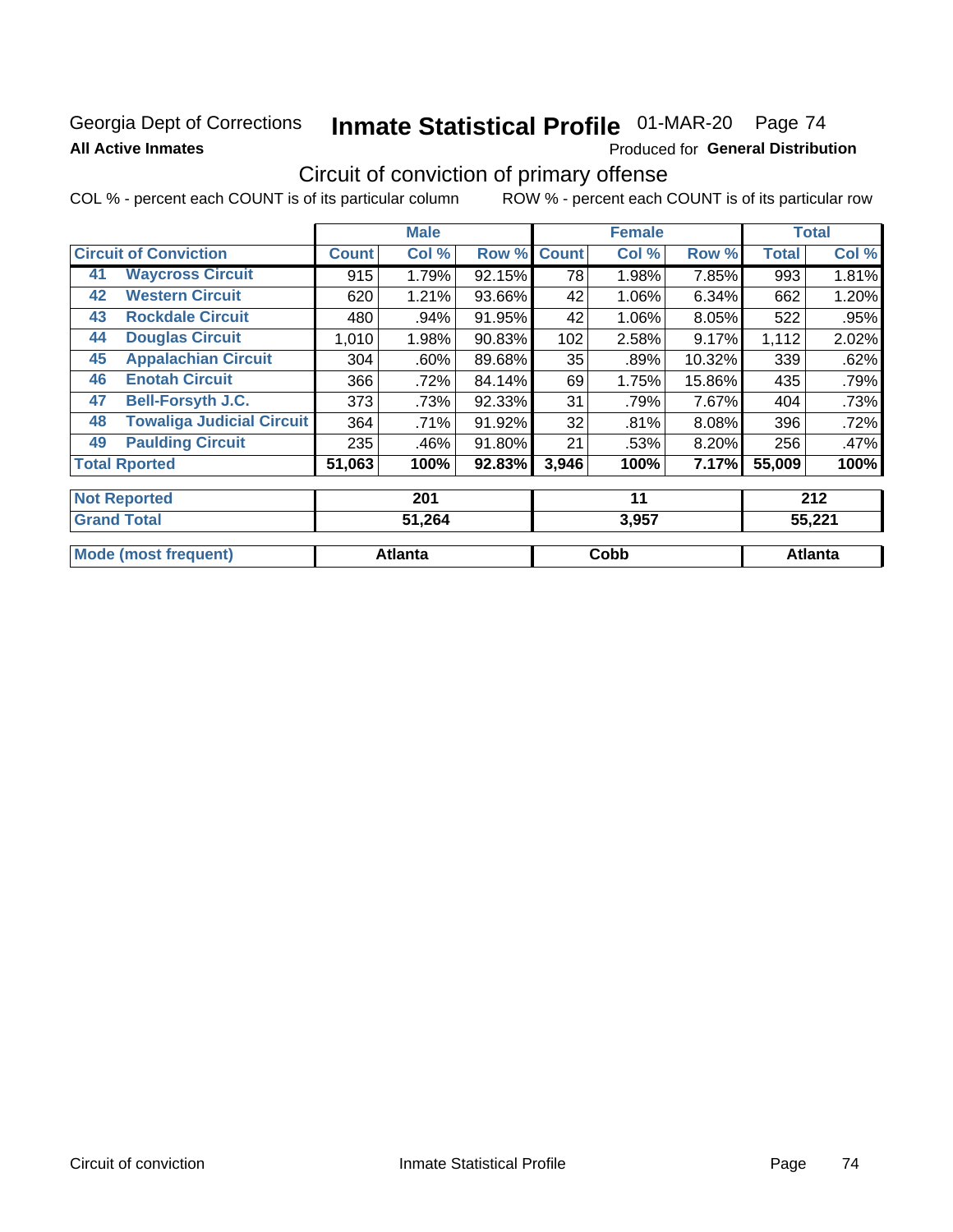#### **All Active Inmates**

#### Produced for **General Distribution**

## Years served (jail + prison) in this incarceration

|                       |              | <b>Male</b> |                  |              | <b>Female</b> |       |              | <b>Total</b> |
|-----------------------|--------------|-------------|------------------|--------------|---------------|-------|--------------|--------------|
| <b>Years Served</b>   | <b>Count</b> | Col %       | Row <sup>%</sup> | <b>Count</b> | Col %         | Row % | <b>Total</b> | Col %        |
| Less than one year    | 9,908        | 19.34%      | 90.90%           | 992          | 25.07%        | 9.10% | 10,900       | 19.75%       |
| 1 to 1.99 years       | 7,498        | 14.64%      | 90.32%           | 804          | 20.32%        | 9.68% | 8,302        | 15.04%       |
| 2 to 2.99 years       | 5,608        | 10.95%      | 91.47%           | 523          | 13.22%        | 8.53% | 6,131        | 11.11%       |
| 3 to 3.99 years       | 4,062        | 7.93%       | 93.40%           | 287          | 7.25%         | 6.60% | 4,349        | 7.88%        |
| 4 to 4.99 years       | 3,458        | 6.75%       | 92.88%           | 265          | 6.70%         | 7.12% | 3,723        | 6.75%        |
| 5 to 5.99 years       | 2,624        | 5.12%       | 92.75%           | 205          | 5.18%         | 7.25% | 2,829        | 5.13%        |
| 6 to 6.99 years       | 2,240        | 4.37%       | 93.84%           | 147          | 3.71%         | 6.16% | 2,387        | 4.33%        |
| 7 to 7.99 years       | 1,942        | 3.79%       | 93.68%           | 131          | 3.31%         | 6.32% | 2,073        | 3.76%        |
| 8 to 8.99 years       | 1,813        | 3.54%       | 94.57%           | 104          | 2.63%         | 5.43% | 1,917        | 3.47%        |
| 9 to 9.99 years       | 1,368        | 2.67%       | 94.41%           | 81           | 2.05%         | 5.59% | 1,449        | 2.63%        |
| 10 to 10.99 years     | 1,115        | 2.18%       | 94.81%           | 61           | 1.54%         | 5.19% | 1,176        | 2.13%        |
| 11 to 11.99 years     | 940          | 1.83%       | 95.43%           | 45           | 1.14%         | 4.57% | 985          | 1.78%        |
| 12 to 12.99 years     | 981          | 1.91%       | 95.89%           | 42           | 1.06%         | 4.11% | 1,023        | 1.85%        |
| 13 to 13.99 years     | 785          | 1.53%       | 96.56%           | 28           | 0.71%         | 3.44% | 813          | 1.47%        |
| 14 to 14.99 years     | 677          | 1.32%       | 94.82%           | 37           | 0.94%         | 5.18% | 714          | 1.29%        |
| 15 to 15.99 years     | 492          | 0.96%       | 95.16%           | 25           | 0.63%         | 4.84% | 517          | 0.94%        |
| 16 to 16.99 years     | 519          | 1.01%       | 95.58%           | 24           | 0.61%         | 4.42% | 543          | 0.98%        |
| 17 to 17.99 years     | 490          | 0.96%       | 94.59%           | 28           | 0.71%         | 5.41% | 518          | 0.94%        |
| 18 to 18.99 years     | 457          | 0.89%       | 97.23%           | 13           | 0.33%         | 2.77% | 470          | 0.85%        |
| 19 to 19.99 years     | 424          | 0.83%       | 97.25%           | 12           | 0.30%         | 2.75% | 436          | 0.79%        |
| 20 to 20.99 years     | 367          | 0.72%       | 94.59%           | 21           | 0.53%         | 5.41% | 388          | 0.70%        |
| 21 to 21.99 years     | 313          | 0.61%       | 95.14%           | 16           | 0.40%         | 4.86% | 329          | 0.60%        |
| 22 to 22.99 years     | 364          | 0.71%       | 97.33%           | 10           | 0.25%         | 2.67% | 374          | 0.68%        |
| 23 to 23.99 years     | 341          | 0.67%       | 97.43%           | 9            | 0.23%         | 2.57% | 350          | 0.63%        |
| 24 to 24.99 years     | 329          | 0.64%       | 96.48%           | 12           | 0.30%         | 3.52% | 341          | 0.62%        |
| 25 to 25.99 years     | 292          | 0.57%       | 97.99%           | 6            | 0.15%         | 2.01% | 298          | 0.54%        |
| 26 to 26.99 years     | 243          | 0.47%       | 96.81%           | 8            | 0.20%         | 3.19% | 251          | 0.45%        |
| 27 to 27.99 years     | 181          | 0.35%       | 98.37%           | 3            | 0.08%         | 1.63% | 184          | 0.33%        |
| 28 to 28.99 years     | 180          | 0.35%       | 96.77%           | $\,6\,$      | 0.15%         | 3.23% | 186          | 0.34%        |
| 29 to 29.99 years     | 132          | 0.26%       | 97.78%           | 3            | 0.08%         | 2.22% | 135          | 0.24%        |
| Thirty $+$ years      | 1,090        | 2.13%       | 99.18%           | 9            | 0.23%         | 0.82% | 1,099        | 1.99%        |
| <b>Total Reported</b> | 51,233       | 100%        | 92.83%           | 3,957        | 100%          | 7.17% | 55,190       | 100%         |

| <b>Not</b><br>Reported |        |       | ۰.<br>J. |
|------------------------|--------|-------|----------|
| <b>Total</b><br>Grand  | 51,264 | 3,957 | 55,221   |
|                        |        |       |          |

| Mean (average)       | 6.79               | 4.24               | 6.61          |
|----------------------|--------------------|--------------------|---------------|
| Median (middle)      | 3.61               | 2.31               | 3.5           |
| Mode (most frequent) | Less than one year | Less than one year | Less than one |
|                      |                    |                    | vear          |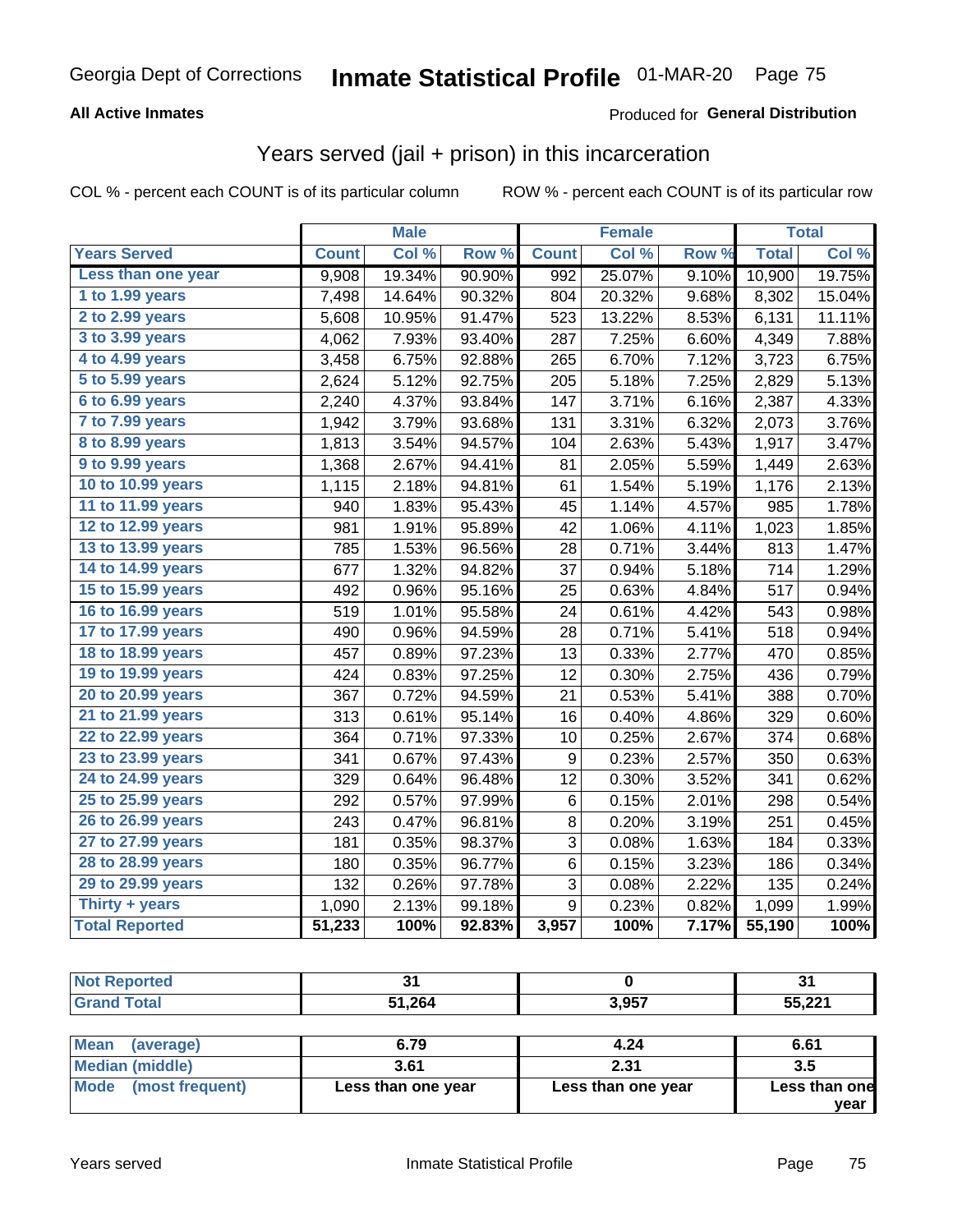#### **All Active Inmates**

Produced for **General Distribution**

## Results of most recent HIV tests

|                         |              | <b>Male</b> |         |              | <b>Female</b> |          |        | Total  |
|-------------------------|--------------|-------------|---------|--------------|---------------|----------|--------|--------|
| <b>HIV Test Results</b> | <b>Count</b> | Col %       | Row %I  | <b>Count</b> | Col %         | Row %    | Total  | Col %  |
| <b>Positive</b>         | 654          | $1.42\%$    | 93.83%  | 43           | 1.32%         | $6.17\%$ | 697    | 1.42%  |
| <b>Negative</b>         | 45,273       | 98.57%      | 93.38%  | 3,207        | $98.68\%$     | 6.62%    | 48,480 | 98.58% |
| Indeterminate           | ີ            | 0.01%       | 100.00% |              |               |          |        | 0.01%  |
| <b>Total Reported</b>   | 45,930       | 100%        | 93.39%  | 3,250        | 100%          | 6.61%    | 49,180 | 100.0% |

| <b>Not Reported</b> | 5,334  | 707   | 6,041  |
|---------------------|--------|-------|--------|
| Total               | 51,264 | 3,957 | 55,221 |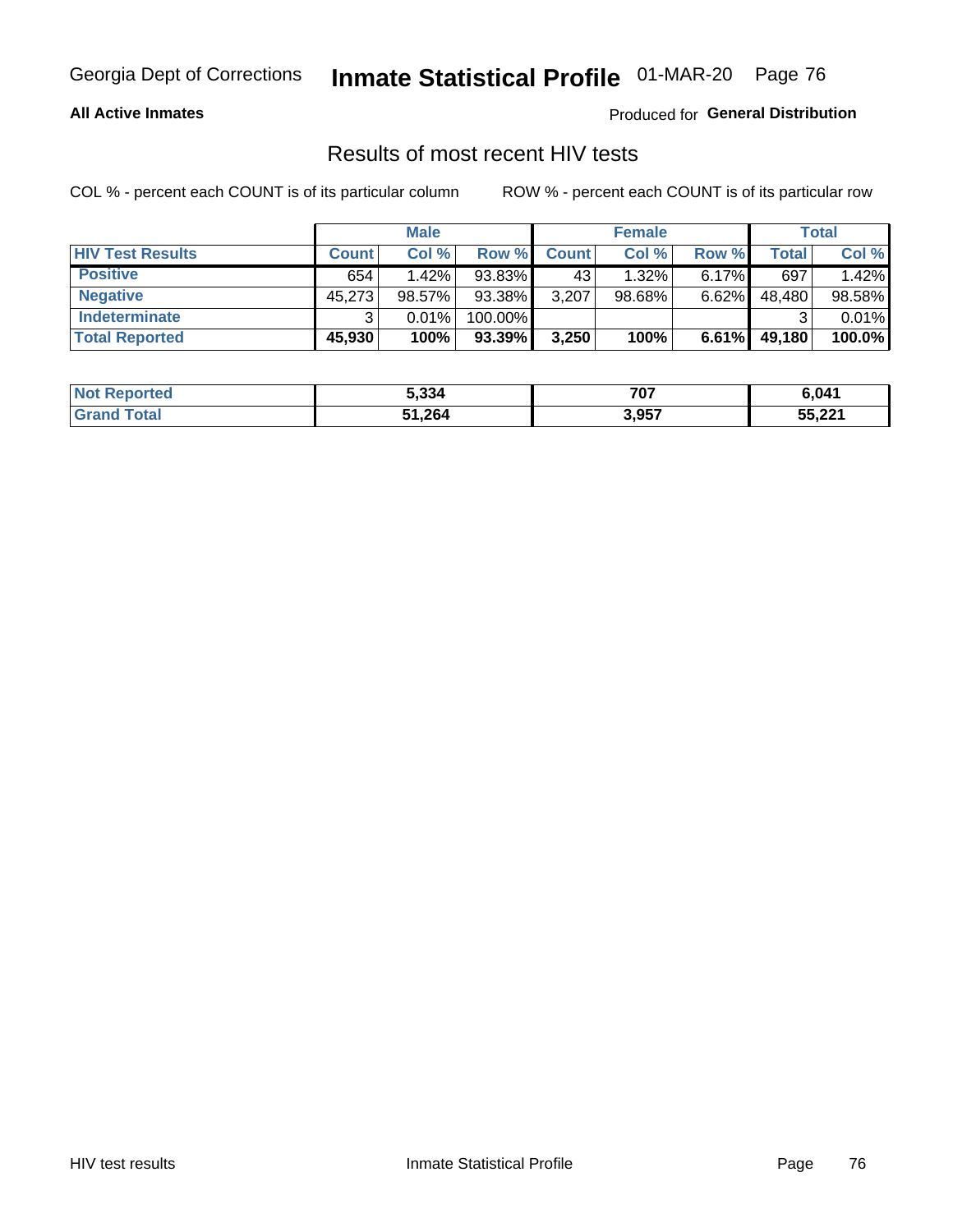#### **All Active Inmates**

#### Produced for **General Distribution**

### Results of most recent tuberculosis test

|                                  |              | <b>Male</b> |           |              | <b>Female</b> |          |              | Total  |
|----------------------------------|--------------|-------------|-----------|--------------|---------------|----------|--------------|--------|
| <b>Tuberculosis Test Results</b> | <b>Count</b> | Col%        | Row %I    | <b>Count</b> | Col%          | Row %    | <b>Total</b> | Col %  |
| <b>Positive on current test</b>  | 6.110        | $12.62\%$   | $98.15\%$ | 115          | $3.02\%$      | 1.85%    | 6,225        | 11.92% |
| <b>Positive on previous test</b> | ົ            | $0.01\%$    | 100.00%   |              |               |          |              | 0.01%  |
| <b>Negative</b>                  | 42,292       | 87.37%      | $91.97\%$ | 3.694        | $96.98\%$     | $8.03\%$ | 45,986       | 88.07% |
| <b>Total Reported</b>            | 48,404       | 100%        | 92.70%    | 3,809        | 100%          | $7.30\%$ | 52,213       | 100%   |

| <b>Not Reported</b> | 2,860  | 148   | 3,008  |
|---------------------|--------|-------|--------|
| Total<br>Grane      | 51,264 | 3,957 | 55,221 |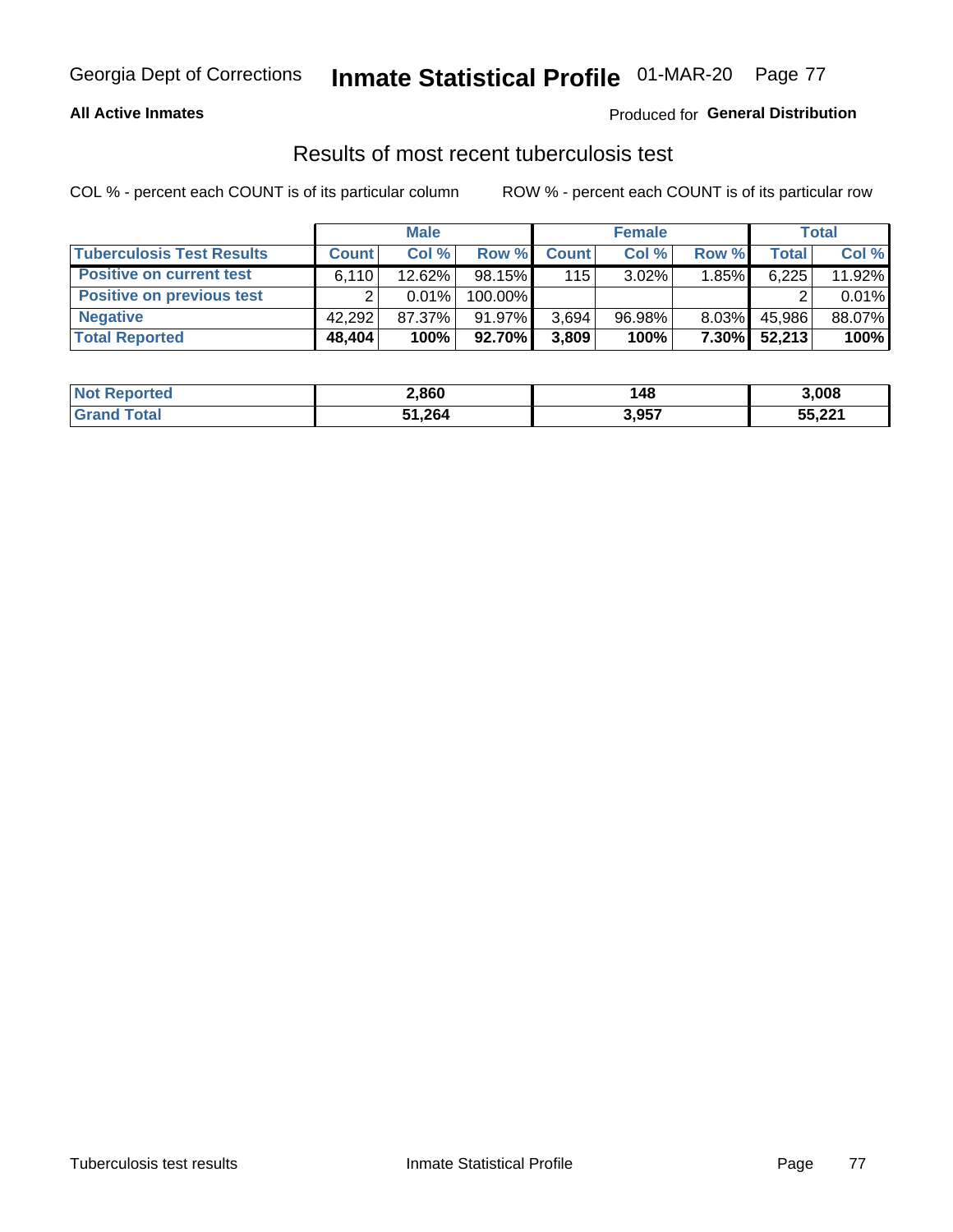#### **All Active Inmates**

Produced for **General Distribution**

## Results of most recent syphilis test

|                                 |              | <b>Male</b> |        |              | <b>Female</b> |          |         | Total  |
|---------------------------------|--------------|-------------|--------|--------------|---------------|----------|---------|--------|
| <b>Syphilis Test Results</b>    | <b>Count</b> | Col%        | Row %  | <b>Count</b> | Col %         | Row %    | Total I | Col %  |
| <b>Positive on current test</b> | 145          | 1.37%       | 94.77% |              | 2.09%         | $5.23\%$ | 153     | 1.40%  |
| <b>Negative</b>                 | 10.440       | $98.63\%$   | 96.54% | 374          | $97.91\%$     | $3.46\%$ | 10,814  | 98.60% |
| <b>Total Reported</b>           | 10,585       | 100%        | 96.52% | 382          | 100%          | $3.48\%$ | 10,967  | 100%   |

| <b>Not Reported</b> | 40,679 | 3,575 | 44,254 |
|---------------------|--------|-------|--------|
| <b>Grand Total</b>  | 51,264 | 3,957 | 55,221 |